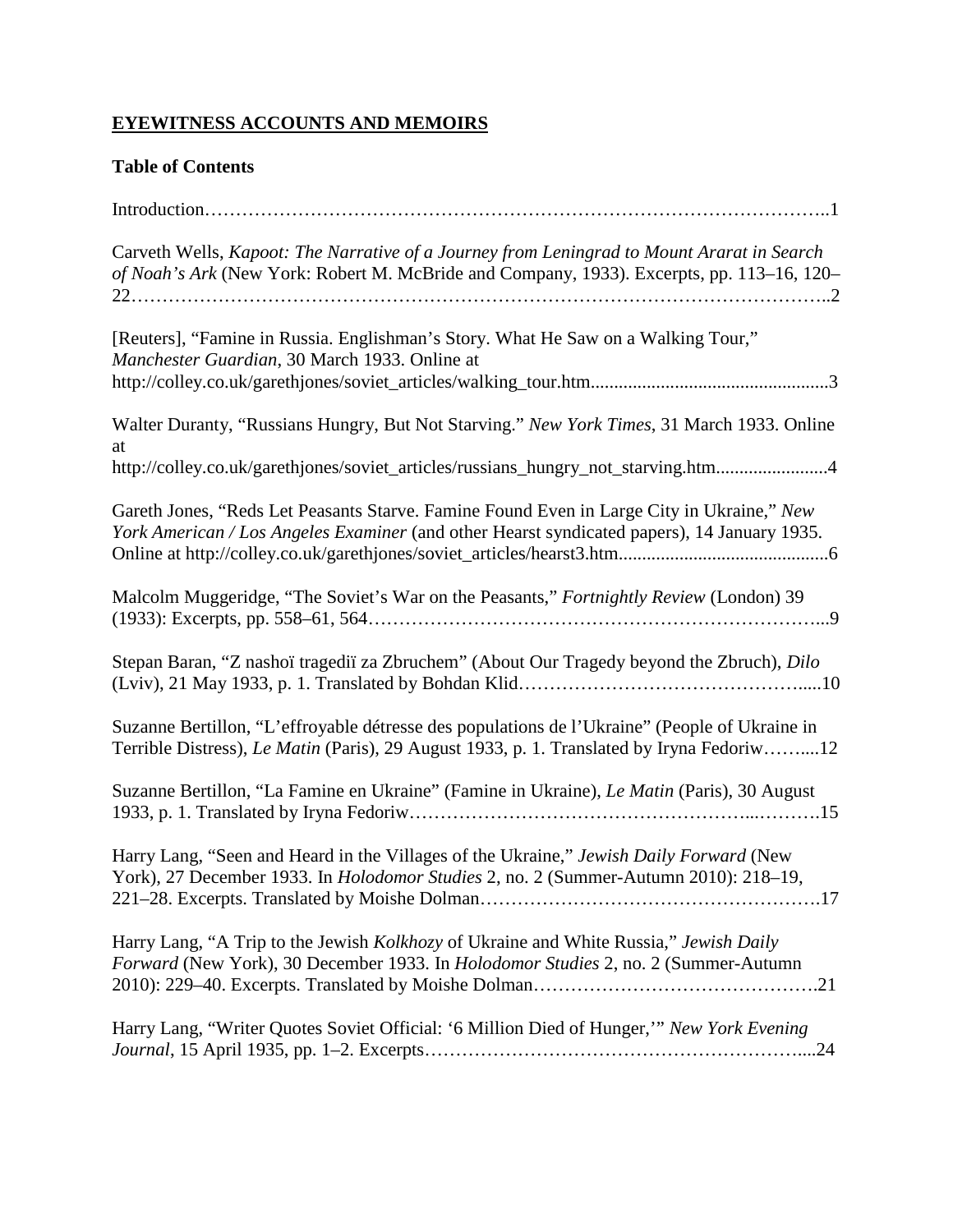| Harry Lang, "Red Soldiers Turn Bandit to Avenge Fate of Kin," New York Evening Journal, 16    |
|-----------------------------------------------------------------------------------------------|
| Harry Lang, "Street Bands in Kiev Steal Food from Starving Women," New York Evening           |
| Harry Lang, "Peasants in Russia Burn Wheat Fields in Hunger Revolt," New York Evening         |
| Harry Lang, "Soviets Seized Cash Sent by U.S. Kin to Starving Russians," New York Evening     |
| Whiting Williams, "My Journey Through Famine-Stricken Russia," Answers (London), 24           |
| William Henry Chamberlin, Russia's Iron Age (London: Duckworth, 1935). Excerpts, pp. 82–      |
| Louis Fischer, Soviet Journey (New York: Harrison Smith and Robert Haas, 1935). Excerpts, pp. |
| Adam J. Tawdul, "10,000,000 Starved in Russia in Two Years, Soviet Admits," New York          |
| Adam M. [sic] Tawdul, "Russia Warred on Own People," New York American, 19 August 1935,       |
| Adam J. Tawdul, "Soviet Traded Lives for Power, Says Ex-Aide," New York American, 20          |
| Adam J. Tawdul, "Official Murder in Soviet," New York American, 21 August 1935, p. 4.         |
| Ewald Ammende, <i>Human Life in Russia</i> (London: Allen and Unwin [1936]; repr. Cleveland:  |
| Fred E. Beal, Proletarian Journey: New England, Gastonia, Moscow (New York: Hillman-Curl,     |
| Eugene Lyons, Assignment in Utopia (New York: Harcourt, Brace and Co., 1937). Excerpts, pp.   |
| Freda Utley, The Dream We Lost: Soviet Russia, Then and Now (New York: John Day, 1940).       |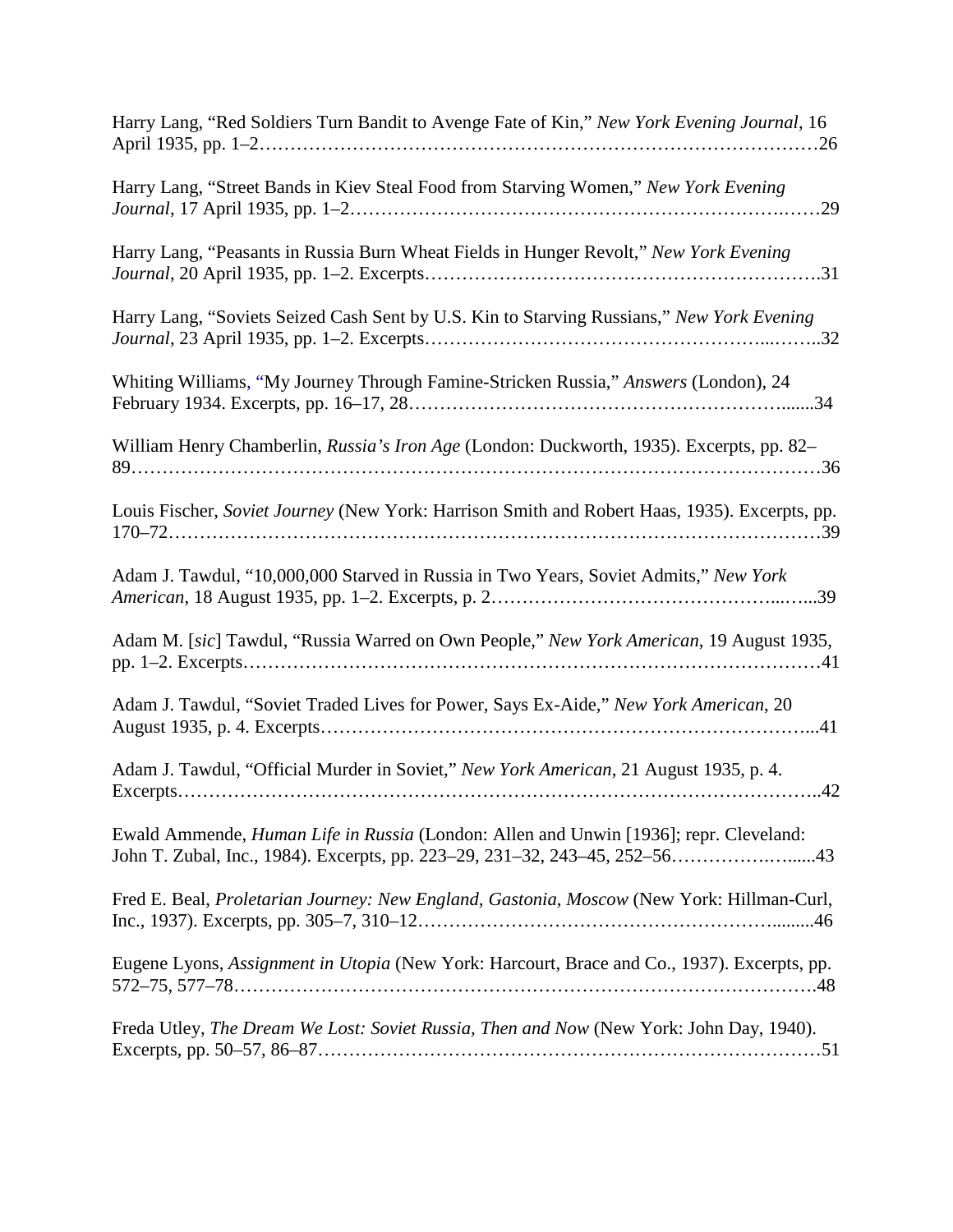| Victor Kravchenko, I Chose Freedom: The Personal and Political Life of a Soviet Official (New<br>York: Charles Scribner's Sons, 1946). Excerpts, pp. 91–92, 111–13, 118–19, 130                                                                                                     |
|-------------------------------------------------------------------------------------------------------------------------------------------------------------------------------------------------------------------------------------------------------------------------------------|
| Arthur Koestler, The Invisible Writing: An Autobiography (New York: Macmillan, 1954).                                                                                                                                                                                               |
| Milena Rudnytska, "Borot'ba za pravdu pro velykyi holod" (The Struggle for Truth about the<br>Great Famine), in idem, Statti, lysty, dokumenty (Articles, Letters, Documents) (Lviv:<br>[Misioner], 1998). Excerpts, pp. 421–30. Originally published in Svoboda (Jersey City), 5–8 |
| Khrushchev Remembers (Boston: Little, Brown and Company, 1970). Excerpts, pp. 73–74.                                                                                                                                                                                                |
| Lev Kopelev, <i>The Education of a True Believer</i> (New York: Harper & Row, 1980). Excerpts, pp.                                                                                                                                                                                  |
| Molotov Remembers: Inside Kremlin Politics. Conversations with Felix Chuev, ed. Albert Reis                                                                                                                                                                                         |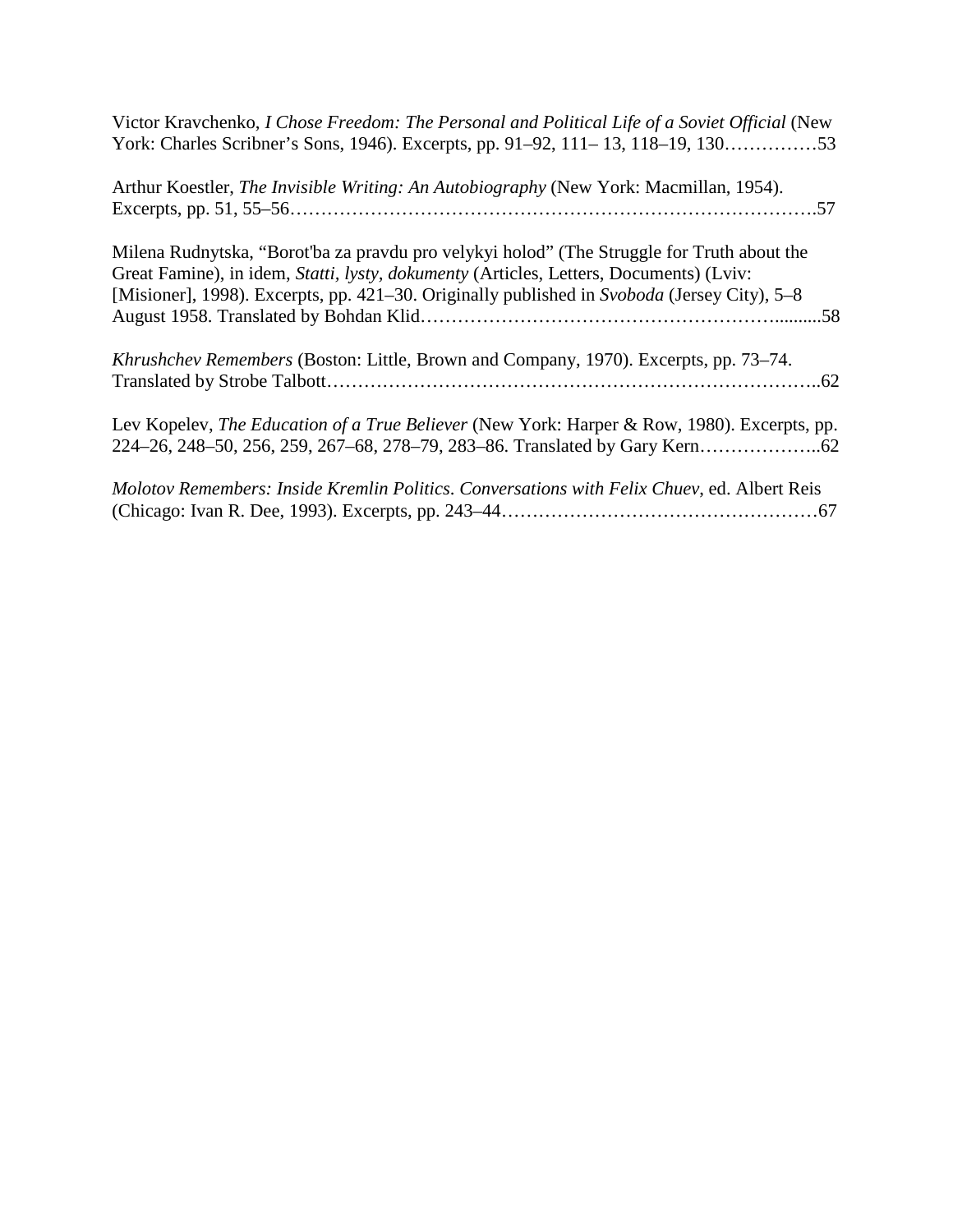## **EYEWITNESS ACCOUNTS AND MEMOIRS**

### **Introduction**

This section contains descriptions, reports, and memoirs of the famine by eyewitnesses and contemporaries.

In *Kapoot*, Carveth Wells, a world traveler and writer, notes that "the farther we penetrated into the Ukraine" in July 1932, "the less food there was and the more starvation to be seen on every side." This is followed by one of the first reports of 1933 about the famine, filed by Gareth Jones: it was immediately disputed by the *New York Times* reporter Walter Duranty. Two other journalists, Malcolm Muggeridge and William Chamberlin, both saw the famine as a struggle between the Soviet state and the peasantry and blamed the authorities for it.

The French journalist Suzanne Bertillon interviewed Martha Stebalo, an American citizen of Ukrainian origin who had visited famine-stricken Ukraine in July–August 1933. She concludes that the Kremlin organized the famine to destroy Ukrainian hopes of self-rule.

Harry Lang, a journalist with the Yiddish-language *Jewish Daily Forward* (New York), provides horrific details of the famine, notes the resistance of Ukraine's peasants to collective farming, likens a village to "cemeteries of houses," and recognizes that the famine was manmade. He visits a model Jewish collective farm, noting that aid from Jews living abroad helped save its members from starvation.

Whiting Williams, who traveled in Ukraine in 1933, describes how peasants hoped to save their children by abandoning them in Kharkiv. He was told that these "wild children" would be "unloaded out in the open country—too far out for it to be possible to walk back to town."

Eugene Lyons describes how Western journalists downplayed or failed to report on the famine. A onetime fellow traveler, Lyons directs his ire at the Pulitzer Prize winner Duranty of the *New York Times*. Ewald Ammende's *Human Life in Russia*, the first major study of the famine, gives a scathing analysis of the staged visit to Ukraine in the late summer of 1933 by the former French prime minister Edouard Herriot, who denounced reports of the famine as Nazi propaganda.

Victor Kravchenko and Lev Kopelev both took part in the grain-requisition campaigns. Kravchenko describes how one of Stalin's emissaries, Mendel Khataevich, insisted that grain be requisitioned mercilessly from the peasantry. Kopelev admits to a fanatical belief in the regime at the time of the famine.

Accounts by four Western ex-communists follow. Freda Utley notes that the famine was particularly intense in Ukraine and was caused by Soviet policies, which "deliberately left the peasants to die of starvation." Describing a visit to a lifeless village near Kharkiv, Fred Beal states: "I have seen dead people who had died naturally, before. But this was from a cause and a definite one. A cause which I was somehow associated with, which I had been supporting." Adam Tawdul, who went to the USSR to work as an engineer in 1931, met the Ukrainian minister of education, Mykola Skrypnyk, who told him that eight million had died in Ukraine. The secret-police chief Vsevolod Balytsky told Tawdul that the number was eight to nine million. The well-known writer Arthur Koestler describes seeing starving men, women, and children, whom his traveling companions dismissed as kulaks.

Two selections deal with the reaction to the famine on the part of Ukrainians living in Poland. Stepan Baran, a politician and journalist, describes how hungry Ukrainians trying to flee to Poland and Romania were shot by Soviet border patrols. Milena Rudnytska, a political leader and feminist, reports that although the Council of the League of Nations did not deny the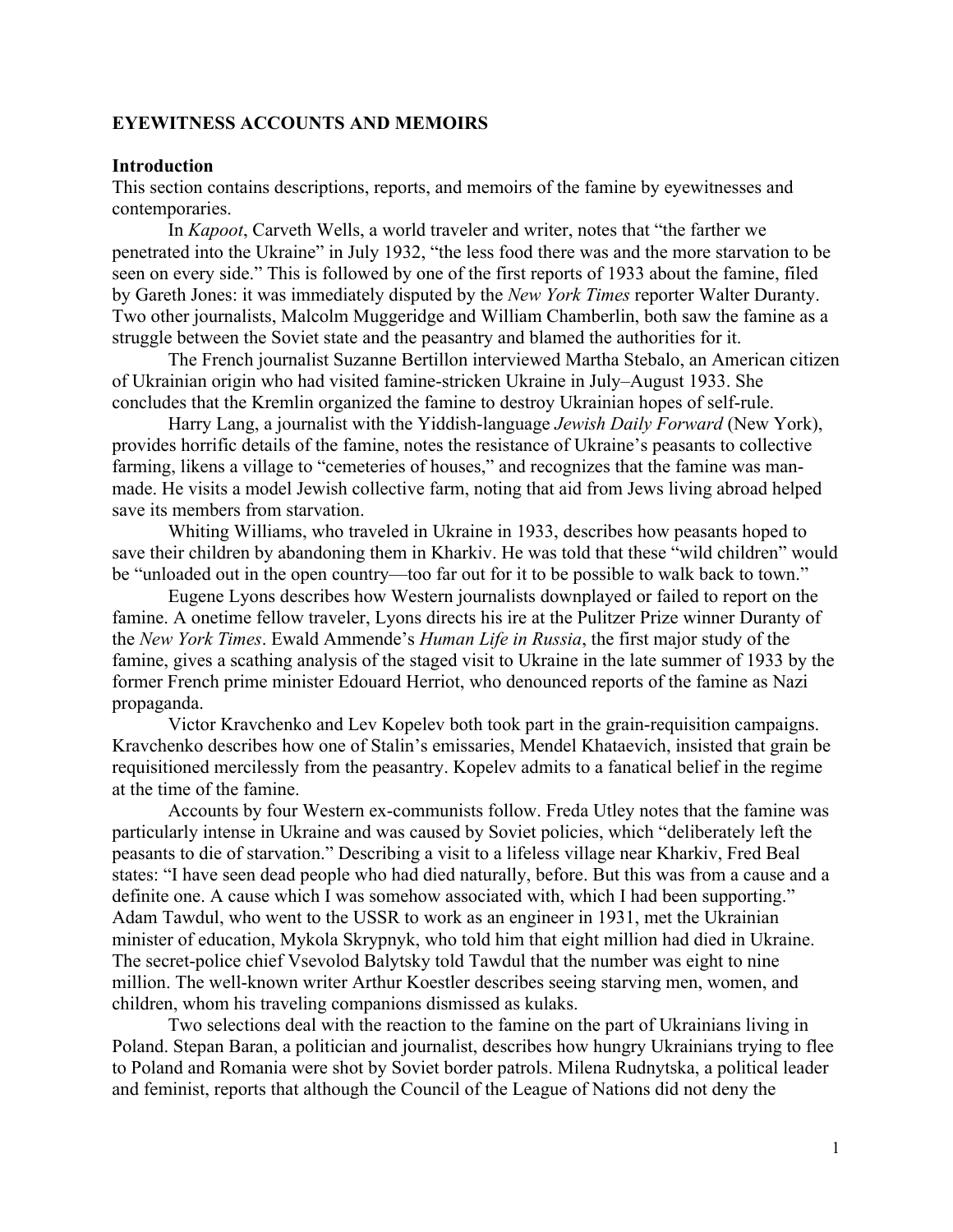existence of the famine, it did no more than instruct its president to turn to the International Red Cross. Thus, according to Rudnytska, "[T]he League of Nations, under the pretext of procedural impediments, washed its hands in the manner of Pilate."

This section concludes with comments by the post-Stalin Soviet leader Nikita Khrushchev and by Viacheslav Molotov, a principal organizer of the Holodomor. Khrushchev attributes the lack of information about the famine to fear of Stalin, while Molotov denies that it ever occurred.

# **Carveth Wells,** *Kapoot: The Narrative of a Journey from Leningrad to Mount Ararat in Search of Noah's Ark* **(New York: Robert M. McBride and Company, 1933). Excerpts, pp. 113–16, 120–22.**

Grant Carveth Wells (1887–1957) was an explorer, world traveler, and writer who described his travels in the following books: *Six Years in the Malay Jungle* (1925), *Let's Do the Mediterranean* (1928), *In Coldest Africa* (1931), *Adventure* (1931), *Exploring the World* (1934), *Bermuda in Three Colors* (1936), *Panamexico* (1937), *North of Singapore* (1940), *Introducing Africa* (1944), and *The Road to Shalimar* (1952).

The extraordinary thing was that the farther we penetrated into the Ukraine, which used to be the "Granary of Russia," the less food there was and the more starvation to be seen on every side. Hour after hour the train passed through country that looked very much like North Dakota or Saskatchewan except that it was covered with weeds as far as the eye could see.

Farm houses were in ruins everywhere, roofs gone, fences broken down, wagons without wheels, farming implements lying about in every stage of *kapootness* while wretched-looking peasants with rags tied around their feet were to be seen wandering about aimlessly and watching the train go by without a smile on their faces.... None of us knew what tragedies had been enacted here as a result of trying to force the people to join collectivized farms and the liquidating of the Kulaks. Once or twice a day we would pass a long freight train that had been shunted into a siding to permit our passage, loaded with so-called Kulaks who were being transported to Siberia, where they would be liquidated by Nature or by the bullet of a taskmaster in a lumber camp.

The sight of these poor people, riding behind the bars of cattle trucks, was pitiful....

Packed like sardines, without any sanitary arrangements whatever and with only the food and water that the people themselves may have thought of bringing, thousands and thousands of helpless human beings have been transported from their homes to the worst districts of Russia's arctic regions....

We ourselves happened to be passing through the Ukraine and the Caucasus in the very midst of the famine in July, 1932. From the train windows, children could be seen eating grass. The sight of small children with stomachs enormously distended is not at all uncommon in Africa or other tropical countries, but this was the first time I had ever seen white children in such a state.

Although we did not know it, there happened to be in Russia about the same time as we were, two American girls, Miss Alva Christensen and Miss Mary Degive of Atlanta, Georgia. Describing one of the scenes they witnessed, these two young explorers of the Soviet Union state: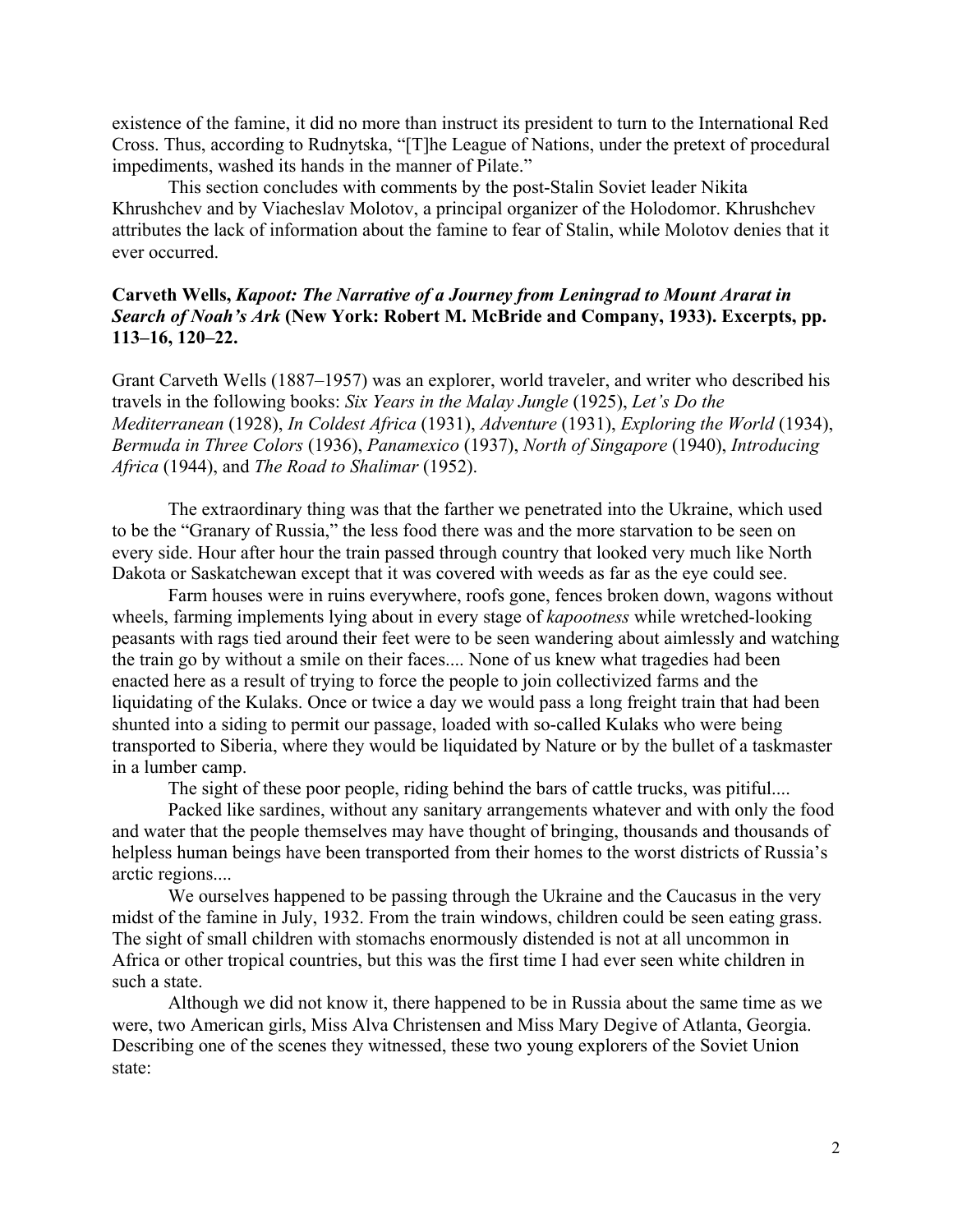"At one table sat five Soviet officials, partaking of expensive liqueurs and chocolate cakes covered with rich cream. This does not coincide with Communists' stories of sacrifice for the sake of the masses. We thought of that little incident many times when we saw the swollen bellied Russian children on all fours eating grass like so many sheep!"....

Here is an extract from Zetta's [his wife's] diary.…

...We have arrived at the station. My God! What a sight! I shall never forget it. Poverty, filth, disease and hunger everywhere. Women in rags and tatters are lying about in the dust and dirt half asleep with emaciated little babies sucking at their empty breasts. The people's clothes are actually tied on with bits of string and they look as if they had lived in them for years without taking them off. I can see one poor woman with four small children. The smallest looks about a week old and is nursing at one breast while another about year old is tugging at the other. Now she has moved the year old baby and is nursing a two year old and pushing the oldest child away. She is nursing all three children while she herself is chewing on a small cucumber. There are pieces of old watermelon rind on the ground about her. I see a little girl who looks about ten years old to judge from her skinny little body but her face looks like that of a woman thirty years old. She is taking care of a tiny baby whose face is purple with the cold. Even I am cold at this hour of the morning. I smiled at the child but she didn't smile back; I'm wondering if she has ever learned to smile.

# **[Reuters], "Famine in Russia. Englishman's Story. What He Saw on a Walking Tour,"**  *Manchester Guardian,* **30 March 1933. Online at http://colley.co.uk/garethjones/soviet\_articles/walking\_tour.htm.**

Gareth Jones (1905–35) was a journalist and foreign-affairs adviser to Prime Minister David Lloyd George of Great Britain. In early 1933, following a trip to Germany, he traveled to Russia and Ukraine. On his return to Berlin in late March he issued a press release on the famine that was published by many newspapers. Walter Duranty of the *New York Times* tried to discredit Jones's report in his article "Russians Hungry, But Not Starving," published on 31 March 1933. Banned from returning to the Soviet Union, Jones left in late 1934 for the Far East, where he was killed, apparently by bandits, in August 1935.

# *Berlin, March 29*

"Russia to-day is in the grip of famine, which is proving as disastrous as the catastrophe of 1921, when millions died," said Mr. Gareth Jones, formerly one of Mr. Lloyd George's political secretaries, when he arrived in Berlin this morning on his way to London after a long walking trip through the Ukraine and other districts of the Soviet Union.

Mr. Jones, who speaks Russian fluently, is reporting to the Institute of International Affairs to-morrow. In an interview with the New York "Evening Post," Mr. Jones said that famine on a colossal scale was impending. It meant death to millions by hunger and the beginnings of serious unemployment in a land which has hitherto prided itself of every man having a job. This summed up Mr. Jones's first-hand observations.

The arrest of the British engineers in Moscow is a symbol of panic, and is a consequence of conditions worse than in 1921, when millions died of hunger (declared Mr. Jones). The trial, beginning on Saturday, of the British engineers is merely a sequel to the recent shooting of 35 prominent workers of agriculture, including the vice commissar in the Ministry of Agriculture, in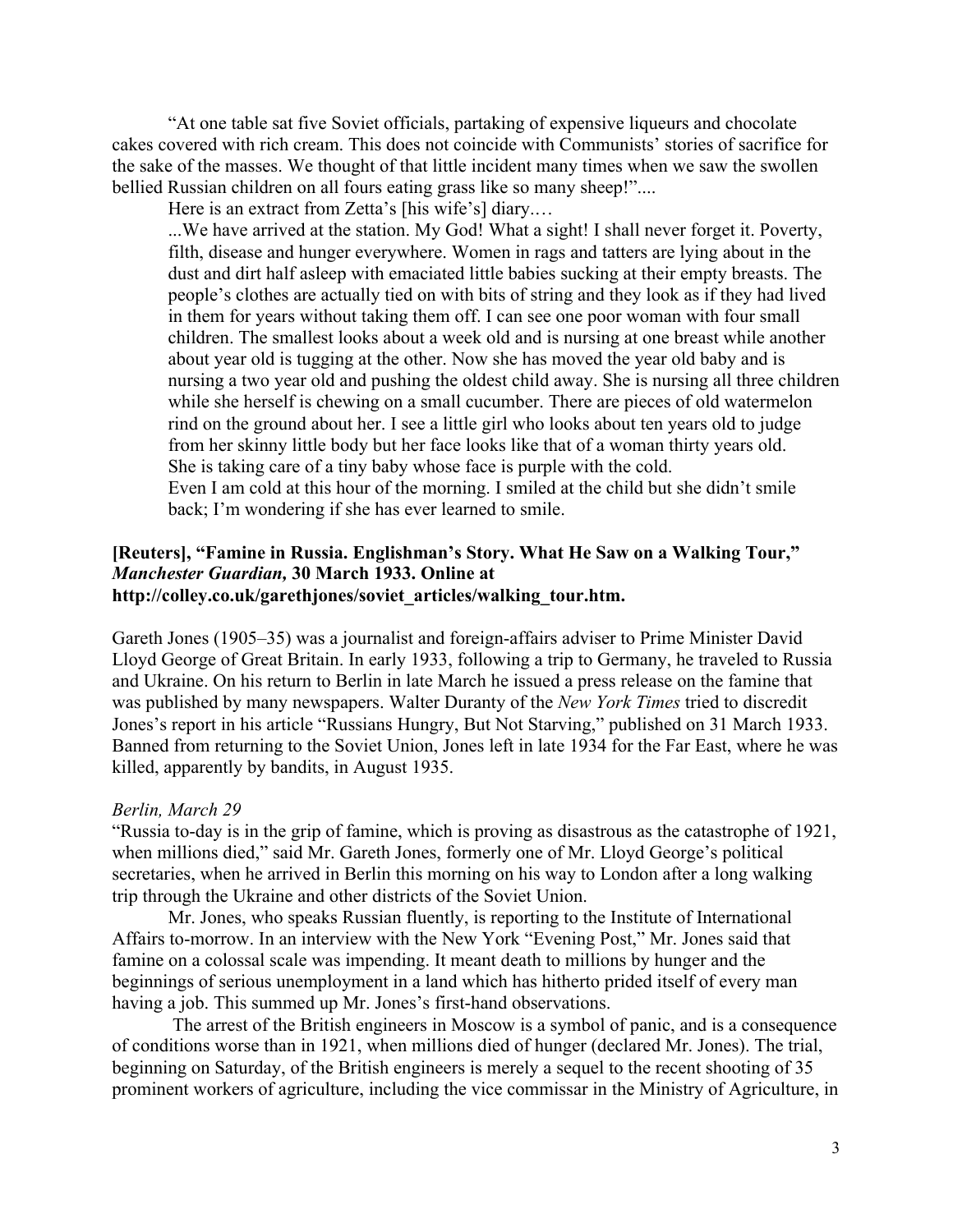an attempt to check the popular wrath at the famine which haunts every district of the Soviet Union.

I walked alone through villages and twelve collective farms. Everywhere was the cry, "There is no bread; we are dying." This cry came to me from every part of Russia. In a train a Communist denied to me that there was a famine. I flung into the spittoon a crust of bread I had been eating from my own supply. The peasant, my fellow-passenger, fished it out and ravenously ate it. I threw orange peel into the spittoon. The peasant again grabbed and devoured it. The Communist subsided.

A foreign expert returning from Kazak[h]stan told me that one million out of five million have died of hunger. I can believe it. After Stalin the most hated man in Russia is Bernard Shaw; to many of those who can read and have read his descriptions of plentiful food in their starving land the future is blacker than the present. There is insufficient seed. Many of the peasants are too weak to work the land. The new taxation policy, which promised to take only a fixed amount of grain from the peasants, will fail to encourage production because the peasants refuse to trust the Government.

In short, the Government's policy of collectivisation and the peasants' resistance to it have brought Russia to the worst catastrophe since the famine of 1921 swept away the population of whole districts. Coupled with this, the prime reason for the breakdown is the lack of skilled labour and the collapse of transport and finance.

**Walter Duranty, "Russians Hungry, But Not Starving. Deaths From Diseases Due to Malnutrition High, Yet the Soviet Is Entrenched. Larger Cities Have Food. Ukraine, North Caucasus and Lower Volga Regions Suffer From Shortages. Kremlin's 'Doom' Denied. Russian and Foreign Observers in Country See No Ground for Predictions of Disaster."** *New York Times***, 31 March 1933. Online at** 

**http://colley.co.uk/garethjones/soviet\_articles/russians\_hungry\_not\_starving.htm.**

Walter Duranty (1884–1957) was a journalist who served as Moscow bureau chief for the *New York Times* from 1922 to 1936 and received the Pulitzer Prize in 1932 for his reporting on the Soviet Union. Some of Duranty's writings on the Soviet Union have been deemed controversial, especially those on the famine, the severity of which he downplayed, and for which he has been posthumously criticized. In addition to his many articles on the Soviet Union, Duranty authored several books on the USSR, among them *Red Economics* (1932); *Duranty Reports Russia* (1934); *The Kremlin and the People* (1941); *USSR: The Story of Soviet Russia* (1944); and *Stalin & Co.: The Politburo, The Men Who Run Russia* (1949).

### Special Cable to *THE NEW YORK TIMES*

MOSCOW, March 30.—In the middle of the diplomatic duel between Great Britain and the Soviet Union over the accused British engineers there appears from a British source a big scare story in the American press about famine in the Soviet Union, with "thousands already dead and millions menaced by death from starvation."

Its author is Gareth Jones**,** who is a former secretary to David Lloyd George and who recently spent three weeks in the Soviet Union and reached the conclusion that the country was "on the verge of a terrific smash," as he told the writer.

Mr. Jones is a man of a keen and active mind, and he has taken the trouble to learn Russian, which he speaks with considerable fluency, but the writer thought Mr. Jones's judgment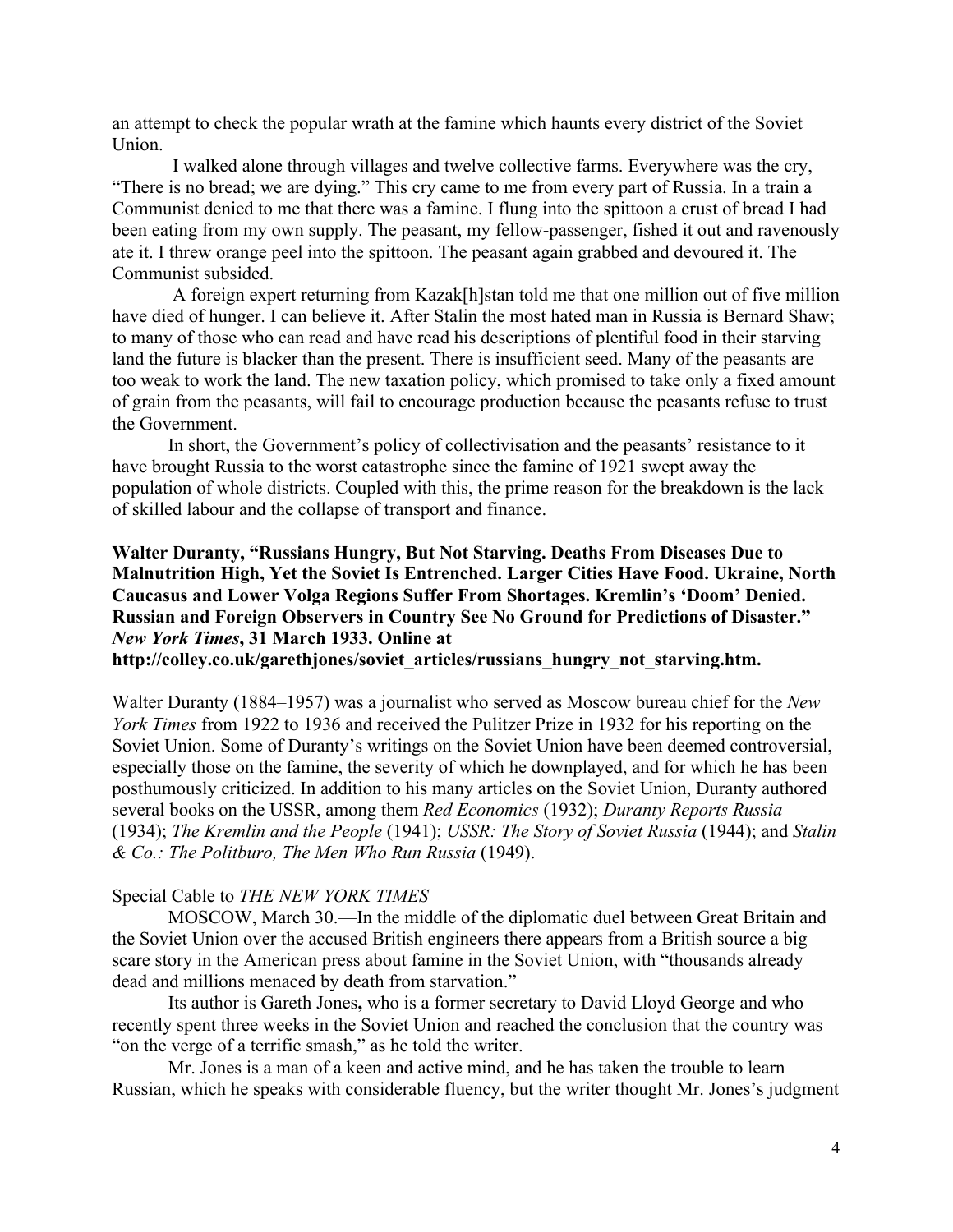was somewhat hasty and asked him on what it was based. It appeared that he had made a fortymile walk through villages in the neighborhood of Kharkov and had found conditions sad.

I suggested that that was a rather inadequate cross-section of a big country, but nothing could shake his conviction of impending doom.

### *Predictions of Doom Frequent.*

The number of times foreigners, especially Britons, have shaken rueful heads as they composed the Soviet Union's epitaph can scarcely be computed, and in point of fact it has done incalculable harm since the day when William C. Bullitt's able and honest account of the situation was shelved and negatived during the Versailles Peace Conference by reports that Admiral Kolchak, White Russian leader, had taken Kazan—which he never did—and that the Soviet power was "on the verge of an abyss."

Admiral Kolchak faded. Then General Denikin took Orel and the Soviet Government was on the verge of an abyss again, and General Yudenich "took" Petrograd. But where are Generals Denikin and Yudenich now?

A couple of years ago another British "eyewitness" reported a mutiny in the Moscow garrison and "rows of corpses neatly piled in Theatre Square," and only this week a British news agency revealed a revolt of the Soviet Fifty-fifth Regiment at Dauria, on the Manchurian border. All bunk, of course.

This is not to mention a more regrettable incident of three years ago when an American correspondent discovered half the Ukraine flaming with rebellion and "proved" it by authentic documents eagerly proffered by Rumanians, which documents on examination appeared to relate to events of eight or ten years earlier.

### *Saw No One Dying.*

But to return to Mr. Jones. He told me there was virtually no bread in the villages he had visited and that the adults were haggard, gaunt and discouraged, but that he had seen no dead or dying animals or human beings.

I believed him because I knew it to be correct not only of some parts of the Ukraine but of sections of the North Caucasus and lower Volga regions and, for that matter, Kazak[h]stan, where the attempt to change the stock-raising nomads of the type and the period of Abraham and Isaac into 1933 collective grain farmers has produced the most deplorable results.

It is all too true that the novelty and mismanagement of collective farming, plus the quite efficient conspiracy of Feodor M. Konar and his associates in agricultural commissariats, have made a mess of Soviet food production. [Konar was executed for sabotage.]

But—to put it brutally—you can't make an omelette without breaking eggs, and the Bolshevist leaders are just as indifferent to the casualties that may be involved in their drive toward socialization as any General during the World War who ordered a costly attack in order to show his superiors that he and his division possessed the proper soldierly spirit. In fact, the Bolsheviki are more indifferent because they are animated by fanatical conviction.

Since I talked to Mr. Jones I have made exhaustive inquiries about this alleged famine situation. I have inquired in Soviet commissariats and in foreign embassies with their network of consuls, and I have tabulated information from Britons working as specialists and from my personal connections, Russian and foreign.

*Disease Mortality Is High.*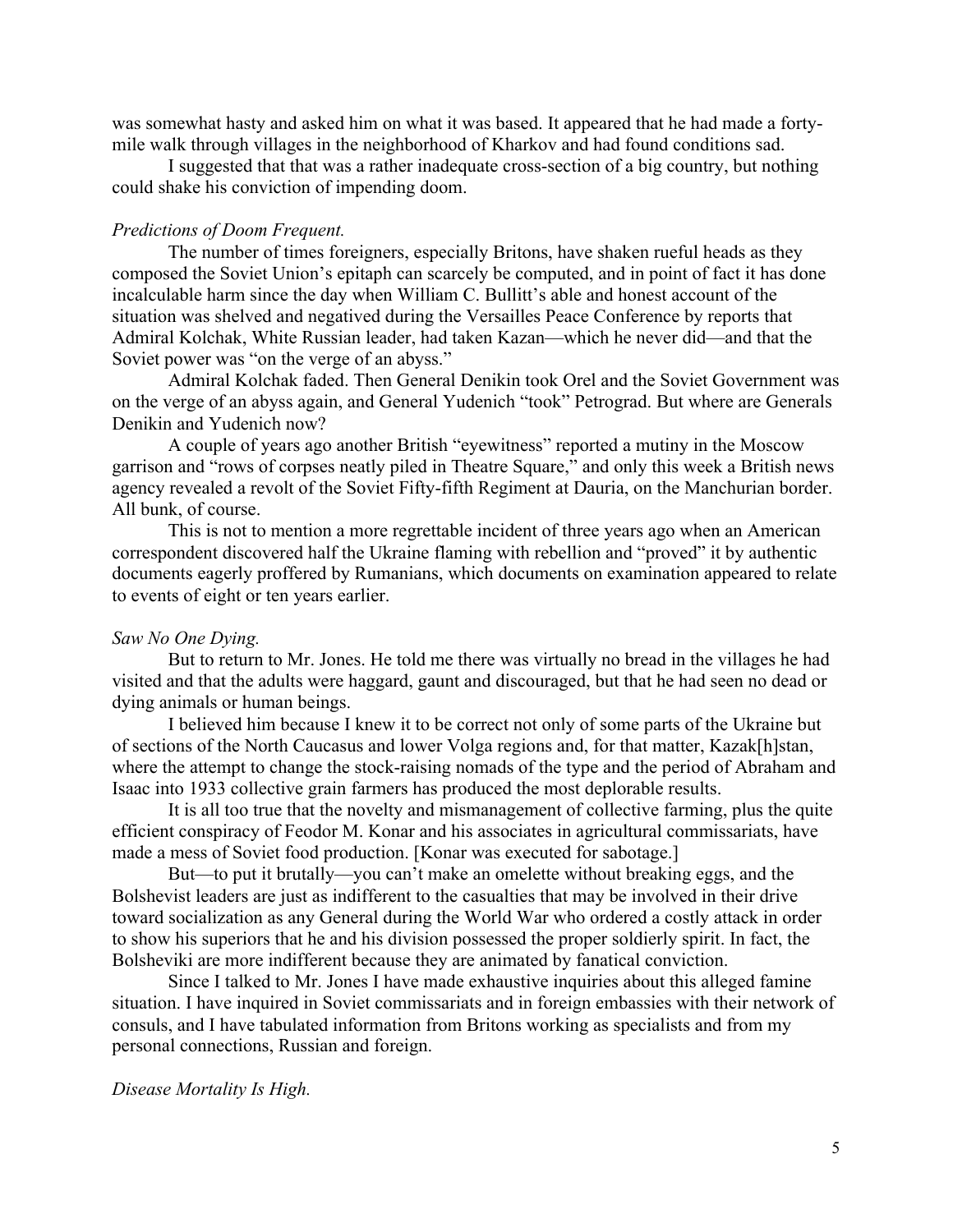All of this seems to me to be more trustworthy information than I could get by a brief trip through any one area. The Soviet Union is too big to permit a hasty study, and it is the foreign correspondent's job to present a whole picture, not a part of it. And here are the facts:

There is a serious food shortage throughout the country, with occasional cases of wellmanaged State or collective farms. The big cities and the army are adequately supplied with food. There is no actual starvation or deaths from starvation, but there is widespread mortality from diseases due to malnutrition.

In short, conditions are definitely bad in certain sections—the Ukraine, North Caucasus and Lower Volga. The rest of the country is on short rations but nothing worse. These conditions are bad, but there is no famine.

The critical months in this country are February and March, after which a supply of eggs, milk and vegetables comes to supplement the shortage of bread—if, as now, there is a shortage of bread. In every Russian village food conditions will improve henceforth, but that will not answer one really vital question—What about the coming grain crop?

Upon that depends not the future of the Soviet power, which cannot and will not be smashed, but the future policy of the Kremlin. If through climatic conditions, as in 1921, the crop fails, then, indeed, Russia will be menaced by famine. If not, the present difficulties will be speedily forgotten.

# **Gareth Jones, "Reds Let Peasants Starve. Famine Found Even in Large City in Ukraine,"**  *New York American* **/** *Los Angeles Examiner* **(and other Hearst syndicated papers), 14 January 1935. Online at http://colley.co.uk/garethjones/soviet\_articles/hearst3.htm.**

"The Communists came and they seized our land, they stole our cattle and they tried to make us work like serfs in a farm where nearly everything was owned in common"—the eyes of the group of Ukrainian farmers flashed with anger as they spoke to me—"and do you know what they did to those who resisted? They shot them down ruthlessly."

I was listening to another famine-stricken village further down the icy railroad track along which I was tramping and the story I now heard was one of real warfare in the villages.

The peasants told me how in each village the group of the hardest-working men—the kulaks they called them—had been captured and their land, livestock and houses confiscated, and they themselves herded into cattle trucks and sent for a thousand or two thousand miles or more with almost no food on a journey to the forests of the north where they were to cut timber as political prisoners.

In one village which was inhabited by German colonists—and what a spotlessly clean and well-kept place it was!—they told me trainloads had left the district packed full of wailing farmers and their families.

Torn [a]way from their homes, prisoners of the heartless secret police and of the hated land army, which exists to drive the peasants to work, these formerly well-to-do farmers had as their only crime the fact that they had worked all day and into the night, had had little more land and had accumulated one or two more cows than others.

### *Ninety Children Die on the Train*

Some months later the news arrived in the district about the exiled colonists, and it was this: NINETY CHILDREN HAD DIED OF HUNGER AND DISEASE ON THE WAY TO SIBERIA.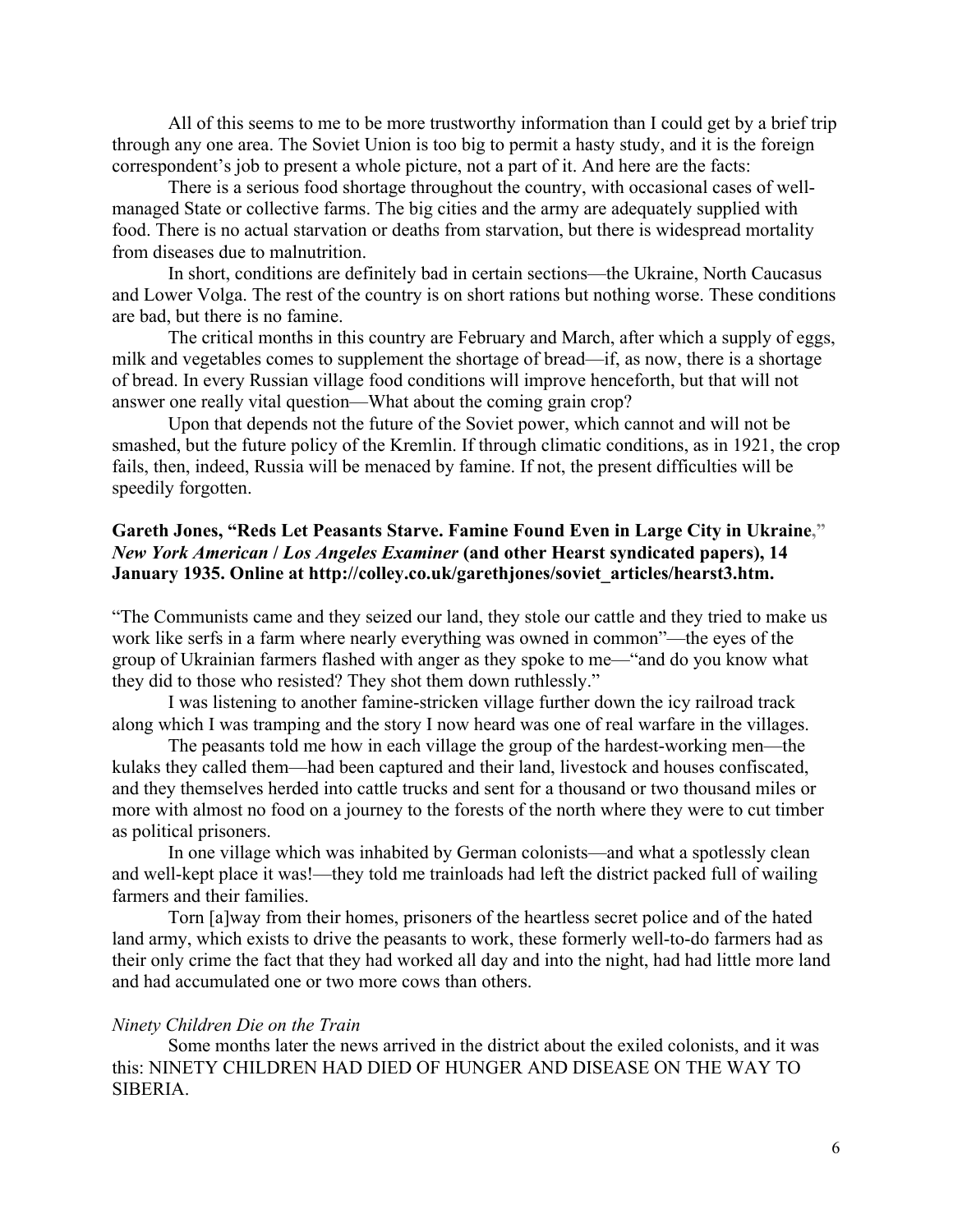The Communists I spoke to did not deny that they had ruthlessly exiled the hardest working farmers.

On the contrary they were proud of it and boasted that they would show no mercy to those who wanted to own their own land.

"We must be strong and crush the accursed enemies of the working class," the Communists would say to me, "let them suffer now. We have no place for them in our society."

Nor did they deny the shootings that had gone on in the villages.

"If any man, woman or child goes out into the field at night in the Summer and picks a single ear of wheat, then the punishment according to law is death by shooting," the Communists explained to me.

And the peasants assured me that this was true.

The greatest crime in Russia is the taking of socialized property and murder is regarded as a mere relic of capitalist upbringing and comparatively unimportant compared with the sin of the mother who goes out to the field at night to gather ears of grain in order to feed her children.

### *Betrays Mother: He Is a Hero!*

One child who denounced his mother to the secret police for plucking wheat at night was made into a great hero throughout Russia.

His praise was lauded in all the schools as the boy who was noble enough to betray his mother for the good of the state!

Tramp! tramp! tramp! on I went from village to village, hearing all this news. Everywhere the same tale of hunger and terror.

In one place the folk whispered how some miles away the peasants had refused to give up their land and cows and form a Communist collective farm.

"So they sent the Red army soldiers to force them," they told me. "But the soldiers would not shoot upon their fellow peasants.

"What did they do? They called the YOUNG COMMUNISTS in from the town and THEY shot down all the peasants who would not give up their land and their cows."

Throughout Russia there have been these small revolts, but they have been easily and bloodily crushed.

My shoes were becoming worn out by plodding along on the mixture of grit and stones and ice on the railroad track and each step brought a new cold squelch of hardened snow or a new stone through the soles.

But I was buoyed up by the desire to solve a problem—why was there a famine in one of the richest wheat growing countries in the world? And to each peasant I asked; "Potchemu golod?—why is there a famine?"

### *Famine Is No Fault of Nature*

The peasants replied: "It is not the fault of nature. It is the fault of the Communists.

"They took away our land. Why should we work if we have not our own land?

"They took away our cows. Why should we work if we have not our own cows and if we have to share what is our own with all the drunkards and lazy fellows in the village? They took away our wheat. Why should we work, if we know that our wheat will be taken away from us?

"The Communists have turned us into slaves and we shall not be happy until we have our own land, our own cows and our own wheat again."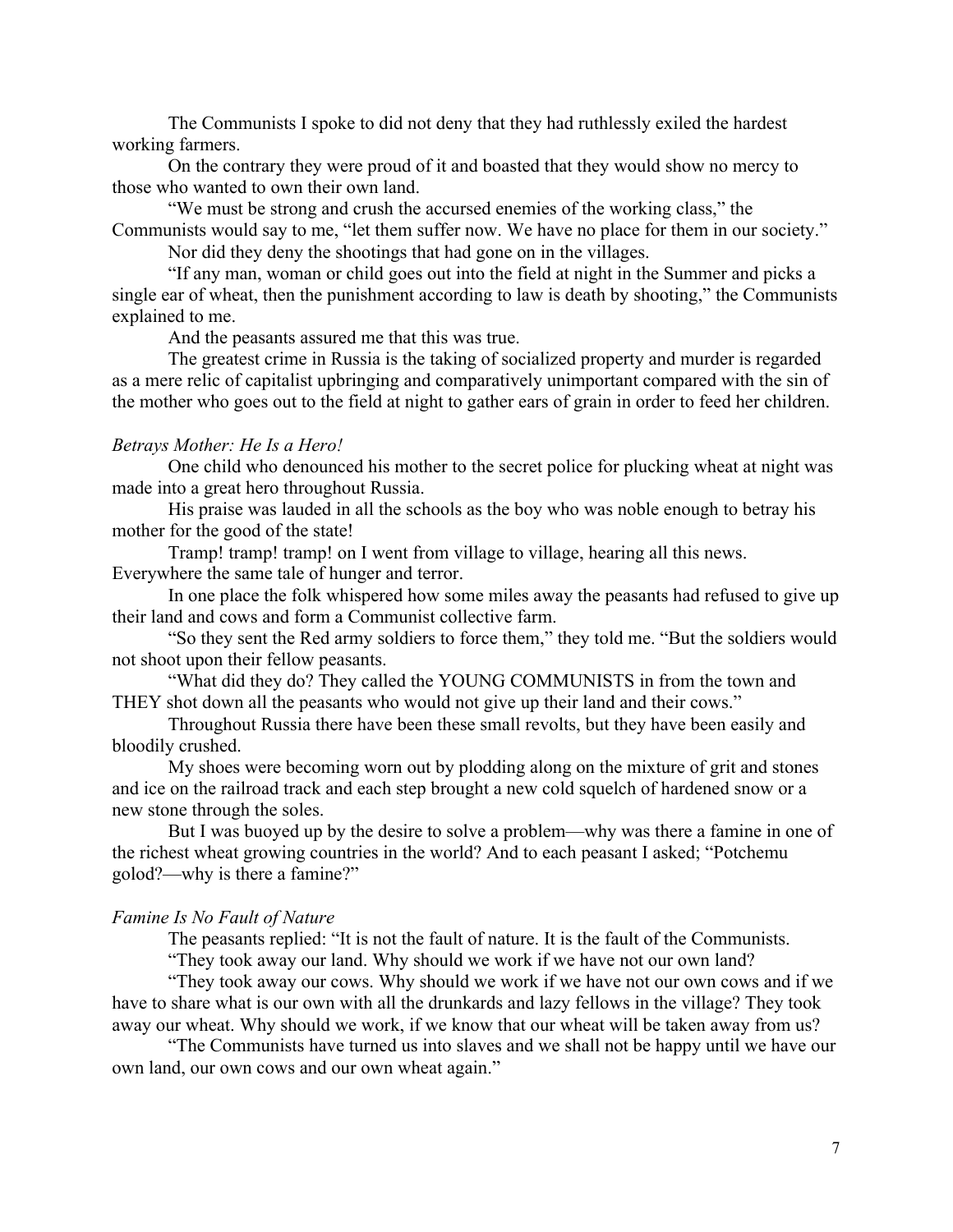Suddenly, however, there came a stop to my investigations. It happened in a small station, where I was talking with a group of peasants: "We are dying," they wailed and poured out the old story of their woes. A red-faced, well fed OGPU policeman in uniform approached us and stood listening for a few moments.

Then came the outburst, and from his lips poured a series of Russian curses. "Clear away, you! Stop telling him about hunger! Can't you see he's a foreigner?"

He turned to me and roared: "Come along. What are you doing here? Show me your documents."

### *A Welcome Anti-Climax*

Visions of a secret police prison darted before my mind. The OGPU man looked at my passport and beckoned to one of the crowd, whom I had taken to be an ordinary passenger, but who obviously was in the secret police.

He came to me and in the most polite and respectful terms bade me follow him. "I shall have to take you to the nearest city, Kharkov."

At this moment a train came and we entered it.

Throughout the journey I impressed him with the fact that I had interviewed Lenin's widow, and a number of commissars and great panjandrums of the Soviet régime, and by the time we reached Kharkov I believed he was thoroughly convinced that any real arrest of myself would plunge Russia and Europe and the United States into a world war.

For he decided to accompany me to a foreign consulate in Kharkov and he left me at the doorstep, while I, rejoicing at my freedom, bade him a polite farewell—an anti-climax but a welcome one.

My journey through the villages was over and I was in the chief city of the Ukraine, where all I saw confirmed my views of the Russian famine.

In the streets there were peasant beggars from all parts of the country who had fled from the hunger of the villages to seek food in the towns, and their pale children stood with outstretched hands crying: "Uncle, give us bread!"

I spoke with workers who told me that they had been dismissed from the factories, because the factories were slowing down their work, and when they were thus made unemployed they had their bread cards taken away from them and were ordered to leave the towns.

I saw a bread line of over a thousand nerve-wrecked people.

"We have been waiting here for nearly two days," one of the women in the queue said to me, "and perhaps the supply will run out before we reach the first place."

In another street I saw police driving away a hundred ragged men and women who had formed a bread line outside a store.

"We want bread," they cried. "There is no more bread left," yelled the police, but the crowd did not give up hope and would not.

### *Hundreds of Homeless Boys*

The most terrible sight, however, was the homeless boys, who wandered about the street in filthy rags, who were covered with the sores of diseases, and whose features were depraved and criminal.

Three hundred of them had been rounded up and were homed in the station, where I glanced at them through a window and noticed some lying on the bare ground in a severe state of typhus.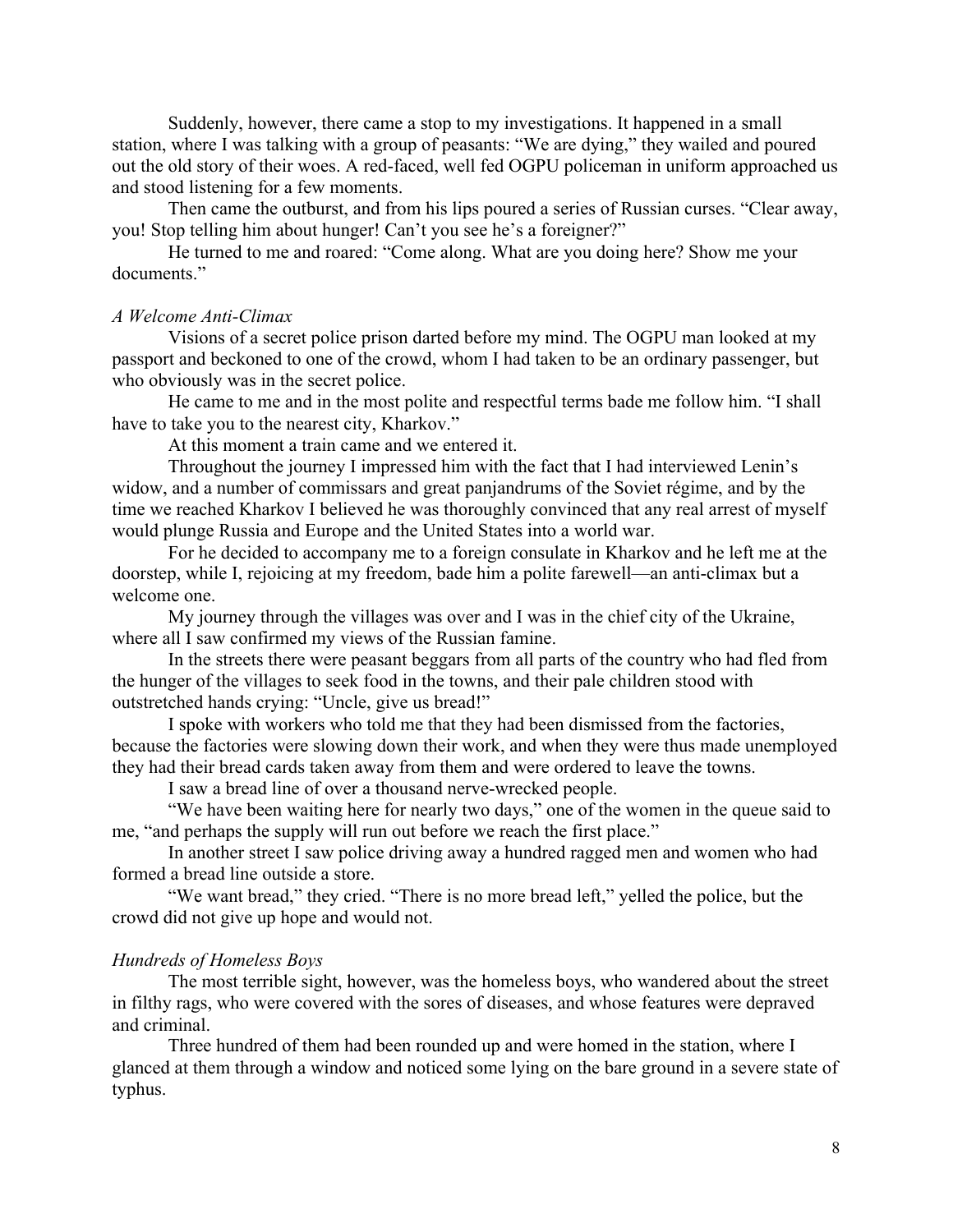Those have been some of the results of the Soviet regime which I witnessed MYSELF. Can it be wondered at that there has been a feeling of revolt among the population and that there have been plots within the Communist party itself?

The opposition is too weak to overthrow the regime which is powerfully entrenched, but nevertheless the disillusion and the despair of the masses of the Russian people, typified by the scenes which I have described in the Ukraine, are the real reason why Stalin was forced this Christmas and New Year to inaugurate a new reign of terror in the land of the Soviets.

## **Malcolm Muggeridge, "The Soviet's War on the Peasants,"** *Fortnightly Review* **(London) 39 (1933). Excerpts, pp. 558–61, 564.**

Malcolm Muggeridge (1903–90) was an English journalist and writer who wrote extensively on the Soviet Union, communism, and Christianity. He became the *Manchester Guardian*'s Moscow correspondent in 1932. He was the author of many books, including *Winter in Moscow* (1934), *The Thirties, 1930–1940, in Great Britain* (1940), *Jesus Rediscovered* (1969), and *Conversion: The Spiritual Journey of a Twentieth-Century Pilgrim* (1988).

With that inspired cynicism that characterized most of his slogans, Lenin defined revolutions as the conquest of bread. "Il a compris," M. [Henry] Rollin says in his very remarkable book, *La Révolution Russe:*

que les révolutions n'étaient point une question de doctrine, mais un drame de la faim, et que la conquête du pain en réglat le cours, en dictait la tactique, en imposait les dogmes, suivant l'époque et les circonstances [that revolutions were by no means a question of doctrine but a drama of hunger, and that the conquest of bread determined their course, dictated their tactics, and imposed their dogmas, depending on the era and the circumstances].

The struggle for bread in Russia has now reached an acute stage. All other questions are superfluous. It is war between the Government and the peasants, and this year's spring sowing will be a—perhaps the—decisive battle. After fifteen years of Bolshevik rule, large areas, some the most fertile, notably the North Caucasus, the Ukraine, and the Volga districts, are quite without bread; the population is, in the most literal sense, starving; even in the large towns the food-shortage is acute, and every day grows more acute. More serious, the soil itself is impoverished, choked with weeds; at least 70 per cent of live-stock and horses have been killed to eat or have died of starvation; and the peasantry everywhere hate and distrust the Government. The Communist Party, using its familiar weapons, hysterical propaganda and brutal coercion, is making a desperate effort to deal with this situation. On the success of its effort depends the whole future of the Soviet regime.

The Bolsheviks achieved power mainly by giving the land to the peasants; thereby, however, they created a problem, an internal conflict which, far from being settled, has steadily grown more acute. Their dreams and plans were essentially urban; proletarian Big Business; Marx-Ford Bourneville; and depended for their fulfilment on a working class aristocracy being able, like the Tsarist aristocracy before it, to exploit the peasantry, to use them, as Stalin put it once, as "reserves of the proletariat." On the other hand, as long as the peasants owned their land and worked it as independent proprietors the "reserves of the proletariat" were unrealisable; and to take away the land from them meant a battle between the Soviet Government and the major part of the population of Russia. Or, put another way, the Soviet Government had to choose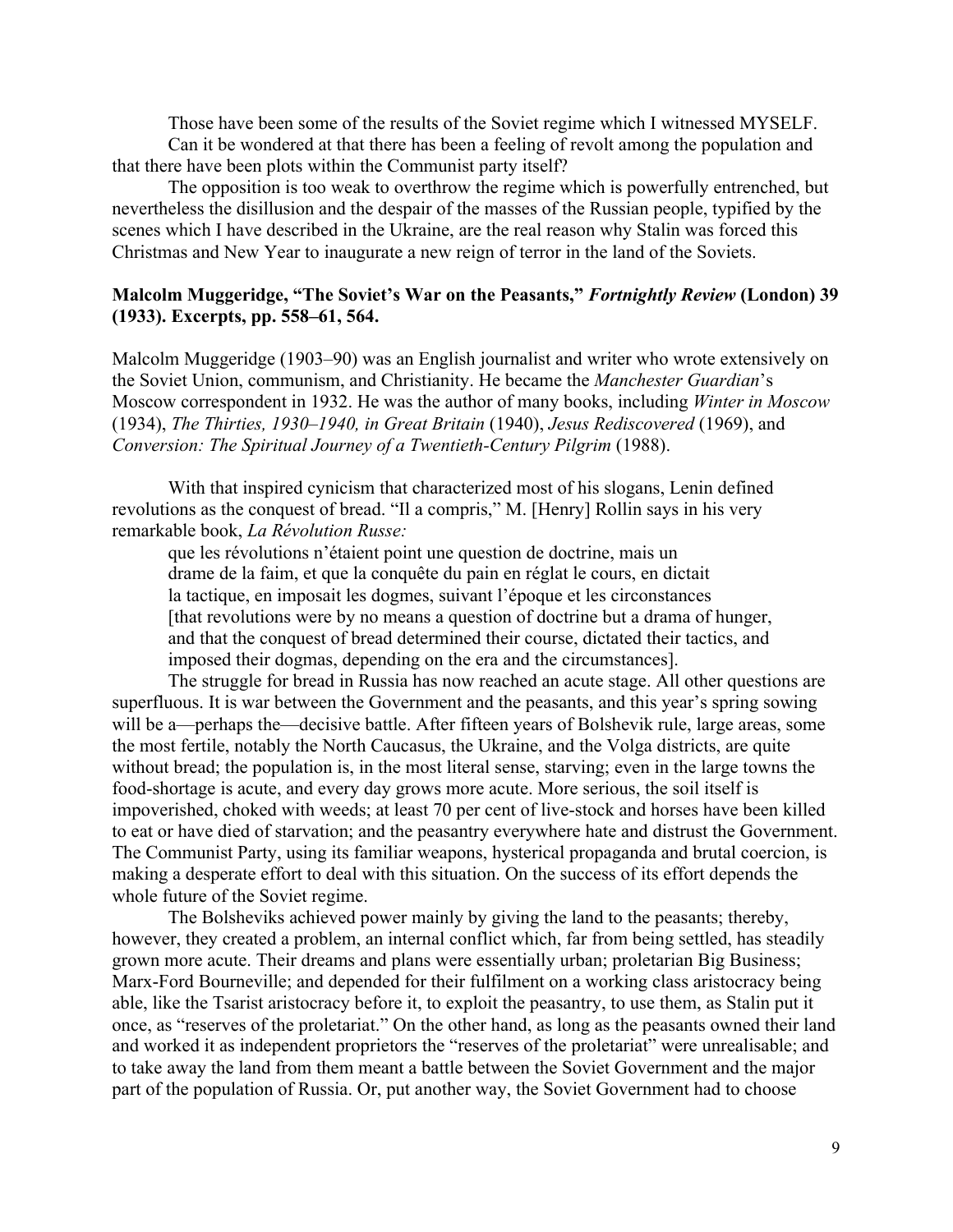between famine and the abandonment of its plans, between Nep (the New Economic Policy) and Socialism, between yielding to the individualistic instincts of the peasants and building a new social order in a desert….

...It soon became apparent that something would have to be done about the "reserves of the proletariat," or the old difficulty, the difficulty against which every revolutionary government has sooner or later run its head, the difficulty of famine, would arise. To meet this difficulty, the policy of collectivization was introduced. Thousands of stalwart Communists were sent into the villages to cajole, or more often to coerce, the peasants into joining collective farms....

The Bolshevik mind found in collectivization a perfect solution to its difficulties. Farms should be like factories; peasants should read newspapers and be a proletariat; tractors should replace horses; food production, like coal production, should be planned; the "reserves of the proletariat," like the proletariat itself, should be brought into a form in which propaganda and the G.P.U. could conveniently get at them, make them into material for building Socialism. It was rather like the dreams of Victorian philanthropists; inconceivable and horrible to anyone having even a remote connection with earth, with the seasons, with the labour of sowing and the joy of harvest; plausible enough in some stuffy café or committee room.

In any case, collectivization was a colossal failure. The ten thousand stalwart Communists proved to be vigilant and effective on the "kulak front," and grossly incompetent, sometimes corrupt, on "the agricultural front." Agriculture went completely to pieces. Last year the Government had to reduce its exports of grain practically to nothing and, despite military measures in many districts, was unable to collect enough food to feed the town populations. Shooting and exiling thousands of peasants (nicknamed kulaks), some even of the stalwarts and unfortunate agronomes sent to advise them, has not helped to repair the consequences of two years of incompetence and neglect. This year began with starving and resentful peasants; unploughed, unweeded fields; a desperate lack of cattle and of transport; town rations reduced to a pound and a half of bread, nothing else, and that, in the case of the unemployed and of many workers' dependents, withdrawn....

On a recent visit to the North Caucasus and the Ukraine, I saw something of the battle that is going on between the Government and the peasants. The battlefield was as desolate as in any war, and stretches wider; stretches over a large part of Russia. On the one side, millions of peasants, starving, often their bodies swollen with lack of food; on the other, soldiers, members of the G.P.U. carrying out the instructions of the dictatorship of the proletariat. They had gone over the country like a swarm of locusts and taken away everything edible; they had shot and exiled thousands of peasants, sometimes whole villages; they had reduced some of the most fertile land in the world to a melancholy desert. The conquest of bread, like the conquest of glory, seemed a vain pursuit.

Now the same soldiers and members of the G.P.U. have been entrusted with the task of producing abundance out of the desert they have themselves made. If they succeed, it will be by organizing a kind of slavery beside which serfdom was riotous freedom; if they fail, it will mean sooner or later, and sooner rather than later, the end of the dictatorship of the proletariat.

# **Stepan Baran, "Z nashoï tragediï za Zbruchem" (About Our Tragedy beyond the Zbruch),**  *Dilo* **(Lviv), 21 May 1933, p. 1. Translated by Bohdan Klid.**

Stepan Baran (1879–1953) was a lawyer, journalist, and political figure in Galicia before World War I and during the interwar period. In 1918–19 he was a member of the National Council of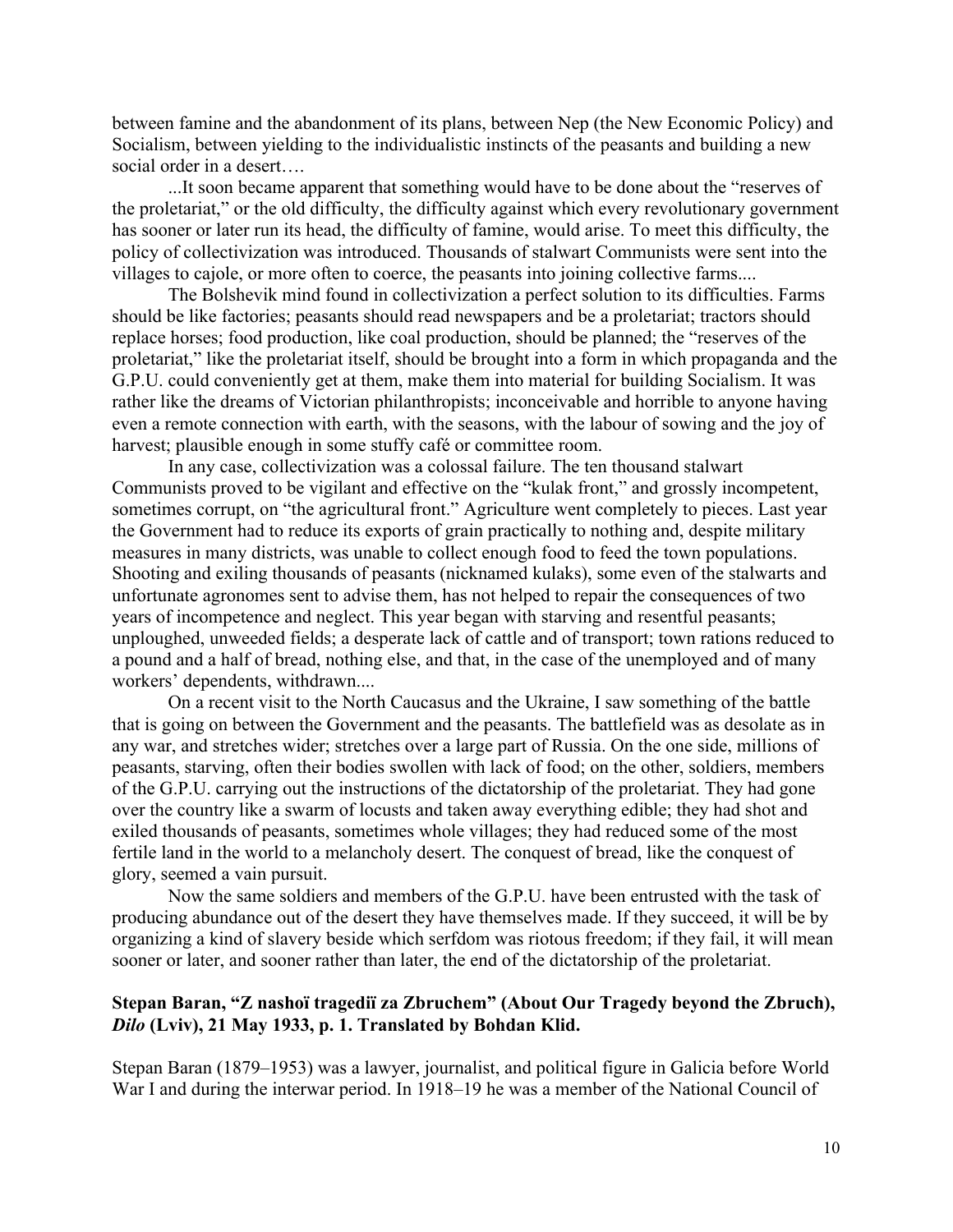the Western Ukrainian People's Republic and secretary for rural affairs in its first government. In 1914–18 he served as editor in chief of the weekly *Svoboda* (Liberty), the organ of the Ukrainian National Democratic Party, and in the interwar period worked as a journalist for the newspaper *Dilo* (Deed). In addition to his many articles, Baran was the author of four books.

We do not often receive direct news from beyond the Zbruch [River] about the greatest tragedy that our people has ever undergone during the course of its thousand-year history. There are no personal ties at all between our countrymen in Galicia or in Volhynia and our conationals in the Dnipro region [of Ukraine] today. Those excursions that some of our people made from time to time over the past several years on the occasion of various jubilees and gatherings have also ceased. And they did not explain anything to us about events taking place in Greater Ukraine, for those unsympathetic to the Bolsheviks were not allowed to see anything with their own eyes, while sympathizers of the Red regime presented everything in the best light. All this has now ended.... Despite all the efforts of the State Political Administration (GPU—formerly the Cheka), Sovietophilism today is not making any headway in our circles.…

A reason for this is the echoes of the [seemingly] inhuman groans of martyred victims, millions of our peasants, that break through to us from time to time across the dense Bolshevik border. More than one victim who attempted to break out of the Bolshevik hell has been covered forever by the waves of the Dnister [River]. More than one has died from the bullets of the Muscovite Red Army. And those—not very many, after all—who managed to break through to us—our everyday people—relate horrors that remind one of Dante's Inferno.

Not long ago, during the winter months, when the waters of the Dnister were frostbound, masses of our refugees tried to cross to the Bessarabian side, to Romania. Almost all of them lost their lives. Only a few reached Bessarabia alive, most of them with bullet wounds. The European press has given some coverage to this tragedy of Dnipro [Ukraine]. Some of its correspondents even went to the scene, spoke with the tormented victims, and described them. And that was all. The conscience of Western Europe was not moved, as it has its own worries and often falls under the influence of Red propaganda in the press. Obviously, hope of trade interests with the communist East exerts its own influence.

An unprecedented famine, thoroughly reminiscent of the days of 1922, now extends across the fertile Ukrainian black earth. Ukrainian peasant farmers, who with the work of their hands and the bounty of their fertile soil fed the vast lands of Europe—to say nothing of the hungry of Muscovy—and lived in relative affluence themselves, are now dying of hunger. This is not being caused by flood or drought, nor by any other natural disaster, but only by the mad experiments of today's leaders of the Red regime. The peasants of Greater Ukraine, as basically everywhere in the Soviet Union, have been expropriated. State farms and collective farms have turned them into serfs, casting them into poverty unknown in history by any other serfdom. From the Zbruch to the endless steppes, one hears the groans of millions of dying peasants who are wasting away in despair, seeing no assistance of any kind, even moral, from any quarter. For the most part churches have been closed, the priesthood destroyed, and those remaining are without rights.

The Ukrainian national movement has been smothered by shootings, [imprisonment or exile in] the Solovets [Islands], prisons, and [exile to] Siberia. Its formal remains are also being liquidated. Moscow is attaching itself even more firmly [to Ukraine] than under Peter and Catherine....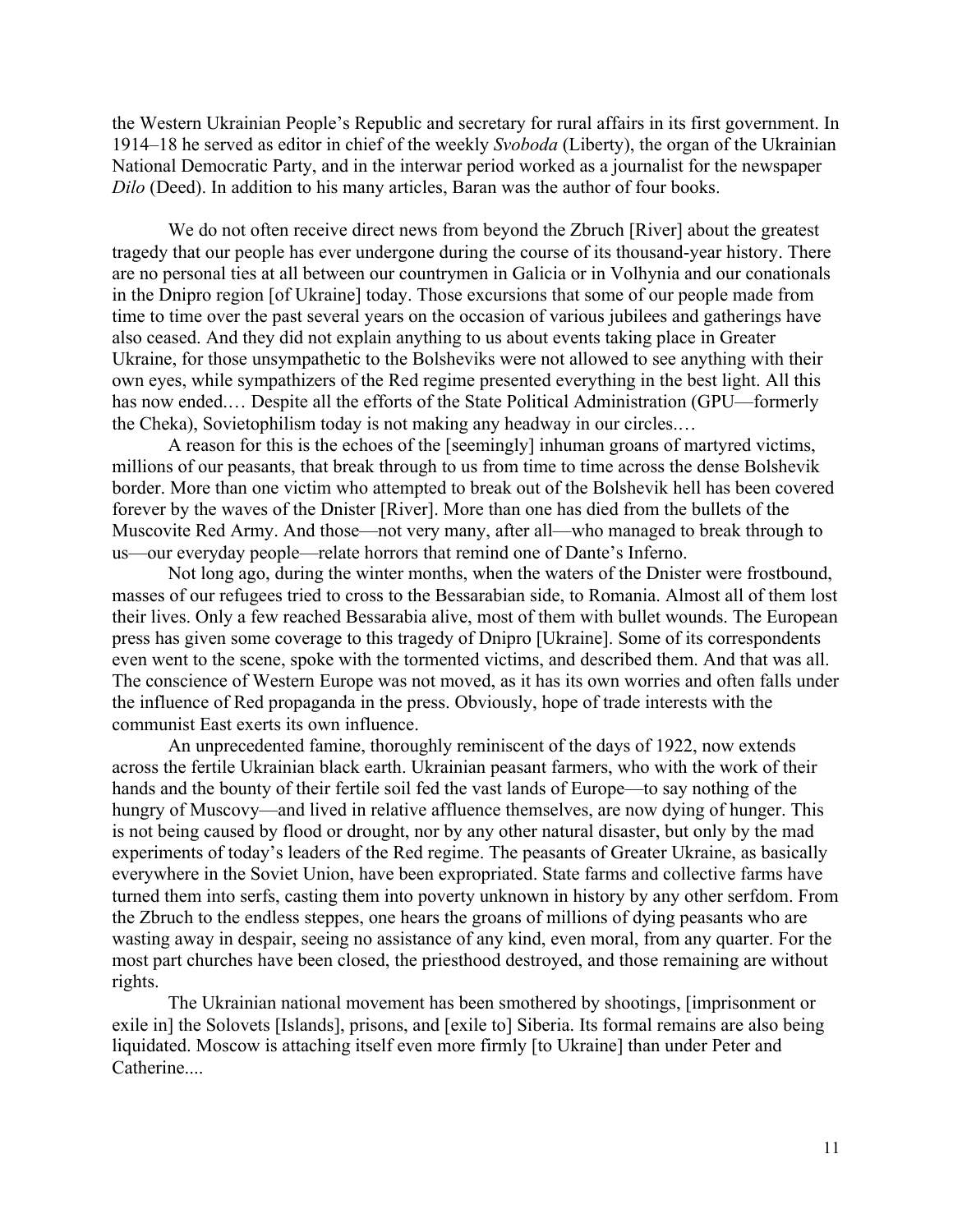…Now, the Red Kremlin has gone even further. Our peasants near the Polish border are being [uprooted and] resettled in the depths of Muscovy or Siberia to make room for Muscovite peasants and turn them into a barrier against Ukrainian influences from the west. The border [area] has been planted thickly with an army of Muscovite origin. The eastern side of the Zbruch now looks like a real military line that is difficult for a civilian to cross even at night, as in wartime. We are informed of this by refugees who recently managed to wade across the Zbruch, for most of them died from bullets or fell into the hands of the Bolshevik guards. They arrived as living skeletons because the famine there is terrible. Even dogs are being killed, and today's slaves of the collective farms are being fed dog meat, for in fertile Ukraine neither bread nor potatoes are to be had. The Commune has taken everything from the village, and the Ukrainian village is perishing helplessly. Salvation is to be found by fleeing across the Zbruch....

…[I]f it were not for the extraordinarily strong Bolshevik border guard details, armed with machine guns and field artillery, Eastern Galicia and Volhynia would be flooded with tens of thousands of our peasants from beyond the Bolshevik border posts....

# **Suzanne Bertillon, "L'effroyable détresse des populations de l'Ukraine" (People of Ukraine in Terrible Distress),** *Le Matin* **(Paris), 29 August 1933, p. 1. Translated by Iryna Fedoriw.**

Suzanne Bertillon (1891–1980) was an anti-Soviet French journalist and writer, a participant in the French resistance during World War II, and a niece of the famed French criminologist Alphonse Bertillon. She was the author of many books, including *Le paradis en IIIe classe (au pays des Soviets): choses vues* (1935), *Vie d'Alphonse Bertillon, inventeur de l'anthropométrie* (1941), and *La tentation chimérique* (1953).

American country folk of Ukrainian origin who, after a twenty-year absence, received special permission from the Soviet authorities to spend a month in their home country, provide moving descriptions of the pitiful state of the villages and their emaciated compatriots.

### *Where cases of cannibalism appear But the harvest is good.*

From every corner of the world, one hears alarming echoes of the situation in Soviet Ukraine.

The official press of the USSR admits that foreign journalists and tourists are prohibited from entering Ukraine without special authorization. What horrible event could be taking place in the country once known as the "breadbasket of Europe"? This is revealed by two travelers who returned from Ukraine on August 12 after their one-month stay.

Martha Stebalo and her husband (the two travelers in question) emigrated from Ukraine, their native land, in 1913 to settle in the United States. They were ordinary peasants. In 1918 they adopted American citizenship but continued to maintain ties with their relatives, who had stayed behind. I shall allow Martha Stebalo to explain:

"The letters from Ukraine were rare but more and more pressing; they begged us to send supplies and money. We satisfied the demands. I would send money to our family on a regular basis; in return, the Soviet authorities notified us that the money had been delivered safely.

On July 1, 1933, as members of a tourist group who wanted to visit the USSR, we boarded a cruise ship in New York for Europe; we wanted to see our family and our native land again. On July 14 we disembarked in Leningrad and started for Moscow. In Moscow we asked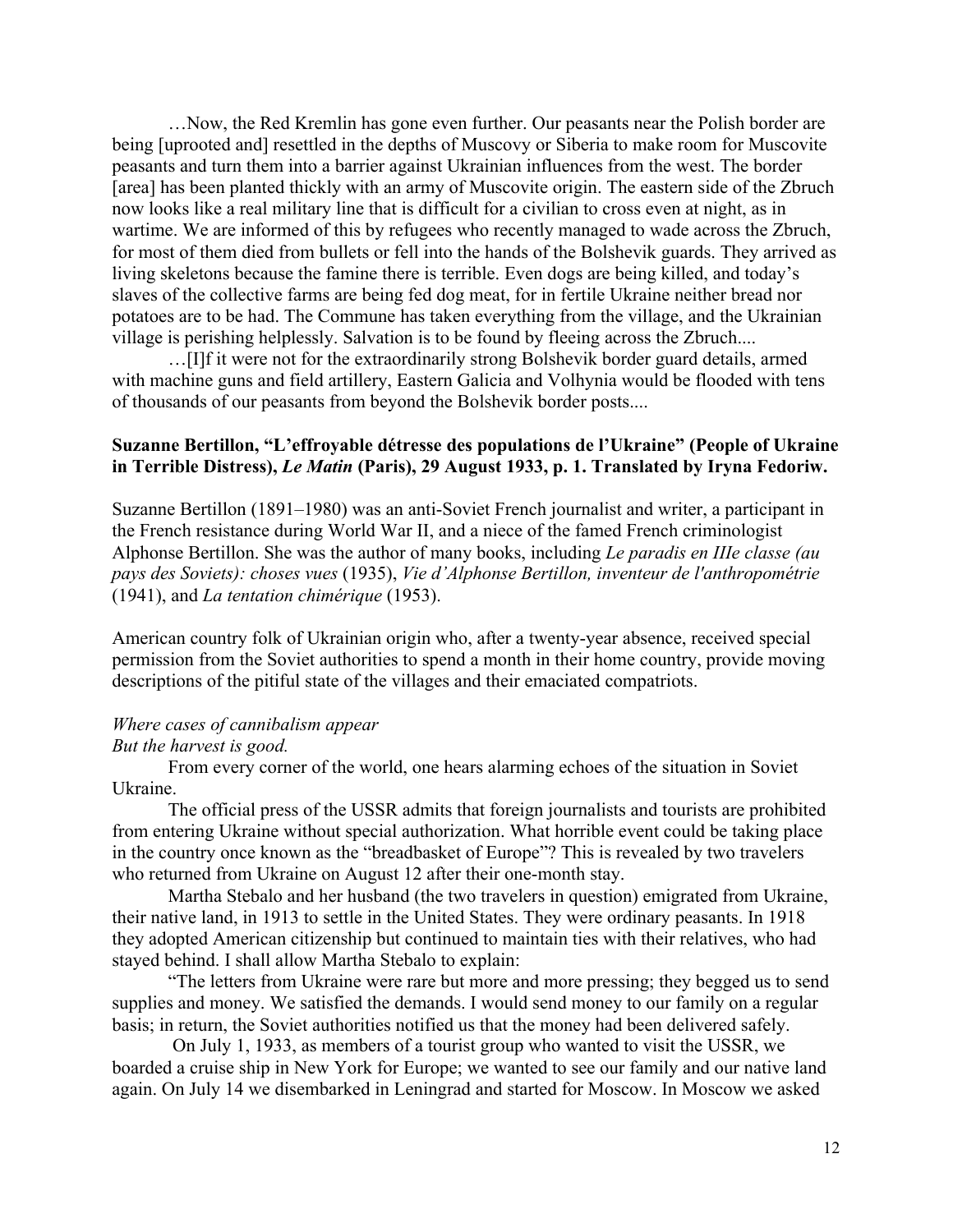permission to go to Ukraine. We would learn later that all other tourists were refused such authorization, but it was granted to us, doubtless because we are uneducated peasants. Moreover, two days prior to our return we were given an offer to take charge of a collective farm.

In Moscow, those friends who knew of our intention to go to Ukraine warned us that it might be difficult to obtain necessary supplies there, so we would do well to bring nonperishable provisions. In a Torgsin (a store servicing foreigners only), we bought two hundred pounds of flour, ten pounds of cheese, and four pounds of herring, sausage, and smoked salmon. In fact, food is rationed in Moscow, but the citizens are able to find necessary provisions. In addition, we had nine poods (228 kilos) of clothes brought as part of our luggage.

After a two-day trip in a grimy train car, we arrived in Kyiv. We found the city little changed, but in the outskirts we were surprised by the way people looked. Most of them stayed on the ground, unable to move, their legs swollen. They seemed feeble and ill. Others walked bent over, their eyes wide and staring. Nobody spoke.

### *Ruin, hunger, and silence*

We left Kyiv to go to the surrounding villages where we had left relatives. How surprised we were to see, instead of the pretty and jolly villages we used to know, gloomy ruins, not a flower to be seen, torn-down fences, leafless trees, hopeless silence, no more dogs barking or poultry running, and an atmosphere of death. With heavy hearts we arrived in our native village, got off the train, and saw people coming toward us. The people looked large in size. "Oh, well," I thought, "We were misinformed. These people are fat, so they must be well-fed." But when they approached us, we realized that their stoutness was due to the swelling of their limbs. Their bodies were covered with leaking sores and gave off a rotten smell; in place of clothes they wore rags.

The word spread that the Americans had arrived. My husband asked to see his mother, whom he had not seen for twenty years. Alas, she had not escaped the lot of the others. She was like the rest of them, swollen and covered with sores. And when she finally realized that we were her children, she put her hands together and started to cry, unable to say a word. I learned that for more than a year she had not received any of the money or provisions I had sent her, contrary to what the Soviet authorities told us.

Then I asked whether there was some sort of epidemic that was making everyone suffer from abscesses and swelling. They were afraid to answer, as they were constantly spied on; every denunciation that proved true was rewarded with a bit of food—and what one would not do to receive a piece of bread! In short, I learned that, forced by hunger to put something into their stomachs, they had been eating tree leaves, scraping tree trunks and eating the bark, and trying to make a mixture of sawdust and grass. I learned that everyone was dying, and though the harvest was good, no one could touch it, as the fields were under surveillance by guards on watchtowers with orders to shoot anybody approaching them.

I left this miserable village to go to Podilia, where my mother and my brothers lived in Pysarivka. I found the same desolation there. Our house was empty. I asked whether my relatives had moved out.

"No, they are dead…"

"But that is impossible. I received a letter from them only a month ago."

"They've been dead since then. They died of hunger. We are all going to die. In this village of eight hundred people, one hundred fifty have already died since last spring, even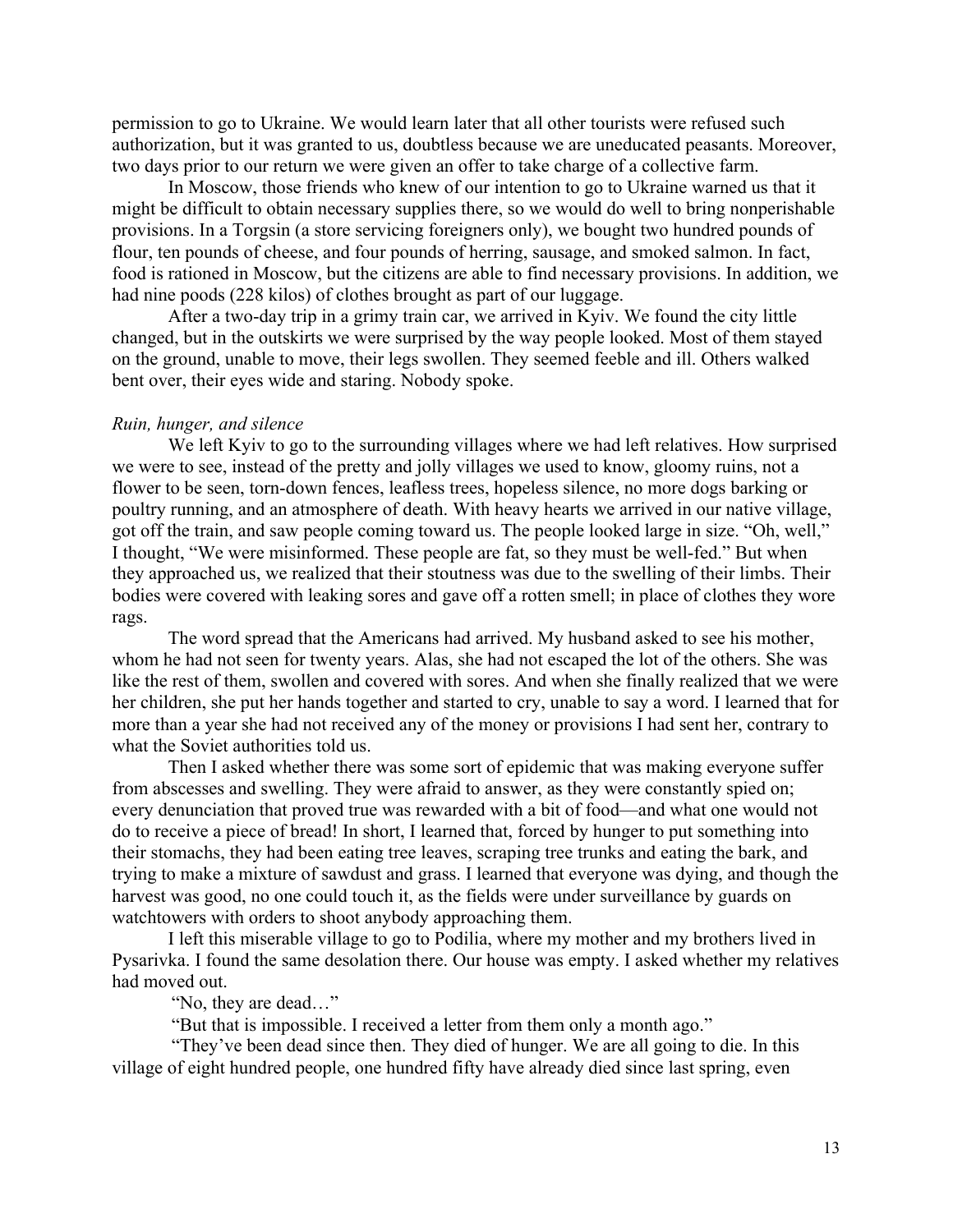though during the war only seven of ours were killed. No births this year either, except for one stillborn baby. Ah! If only someone could help us."

"But is there any authority to which you could appeal?"

"Nobody. It's the authorities themselves who are most relentlessly set on our destruction. They want us to perish. This is an organized famine. The harvest has never been so rich, but we are forbidden to touch it. If we are caught cutting a few stalks, it's either jail or the firing squad, and in jail you will die of starvation by the third week."

### *Famished*

So I opened my packages of flour and herrings. They started grabbing the food with their bare hands, swallowing it as fast as they could. It was a horrifying spectacle to watch these poor people stuff themselves in this manner.

"Wait," I said, "you are going to choke. You are not used to eating so much at once. You need to cook the flour."

"No, no! We want to eat. Ah! To have something in the stomach. Let us eat. You don't know what it is like to want to eat."

Alas, two of them died during the night. Their stomachs were no longer accustomed to digesting food. I was told that the only survivor of my family was a 22-year-old boy. He was only as tall as a child, covered with sores and ulcers, and so weak that he could hardly stand.

"But," I said to him, "can't you work? Don't they need anybody to gather the harvest?" "I am too weak. There are still some who can work. They are employed from three o'clock in the morning to eleven o'clock at night, and they are given a bushel of grain as payment. They are the luckiest. Nobody needs us. We cannot belong to the Komsomol or any other organization. We are regarded as sons of kulaks because Ukraine used to be rich at one time."

I went a few miles outside the village to see some friends of mine who were still alive. It was late when I arrived there, and night was falling. They begged me to stay with them.

"It's too dangerous for you to be outside at this hour. You can get killed. There isn't a crime that people would not commit to find something to eat."

I didn't sleep a wink at night. Often the children would wake up, crying, "Hliba, hliba, holodni" (Bread, bread. We are hungry). Their parents would shut them up, but two minutes later the crying would resume.

### *Scenes of horror*

"Is it true," I asked their parents, "the misery is such that there are cases of cannibalism?"

"That is why we didn't want you to go out at night. People who venture out at this hour run the risk of being killed as grub for these unfortunates. The dead are not buried in coffins. The bodies are covered with a few spadefuls of dirt and then dug up at night. The Kripaks in the village of Chahiv ended the lives of their two children and ate them afterwards. A few days later they learned that a child had just died; they went and dug it up."

In a village near Odesa, a woman from Kyiv came to visit her godson, a seven-year-old boy. On entering the house, she saw both parents slumped in their chairs, with a strange, stupefied look on their faces.

"Where is my godson?"

No answer. After a long silence they took her to the cellar, and there in a barrel she saw quarters of salted meat. Ah, who will help us and relieve us of this misery? What have we done to deserve such suffering?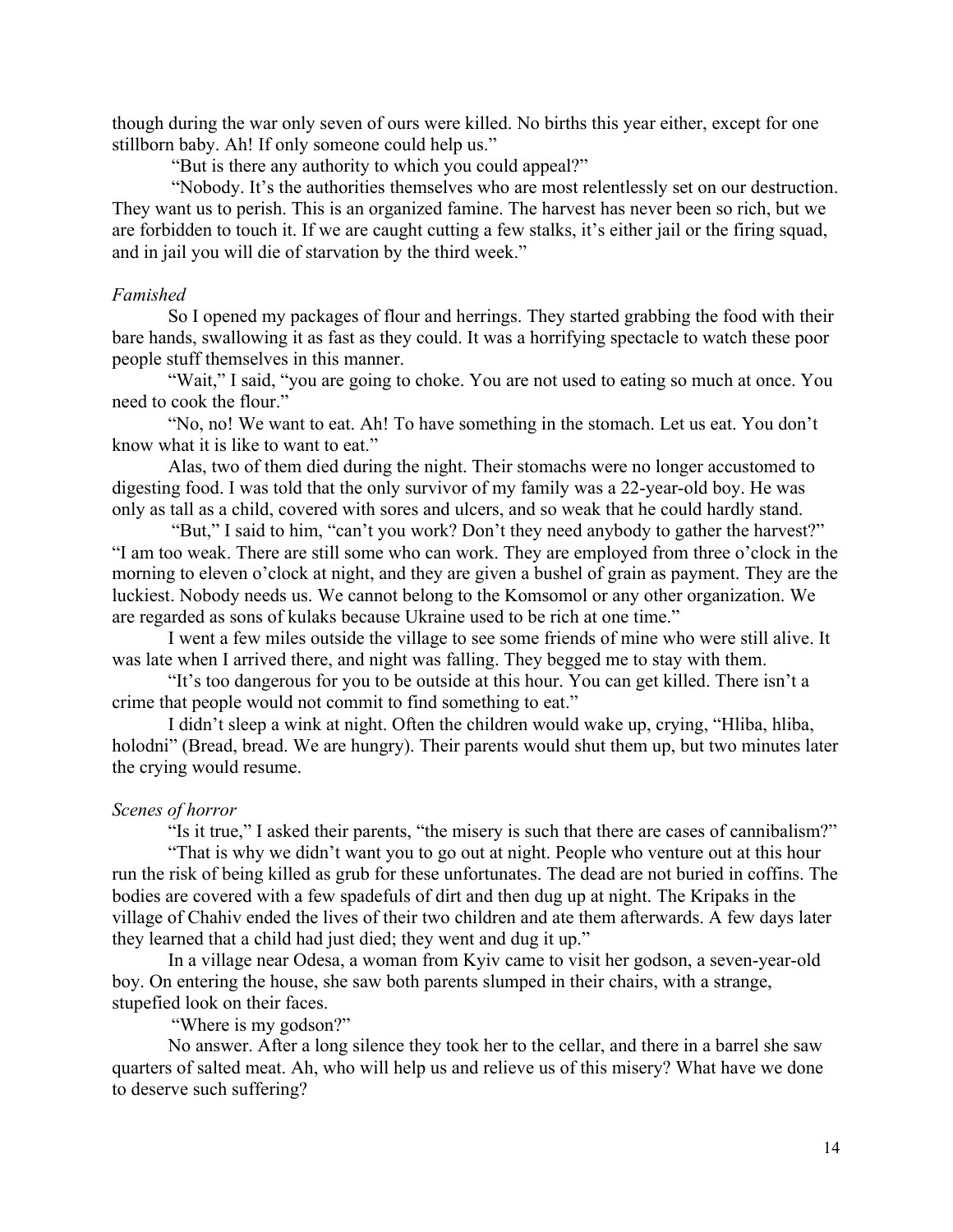In 1931, when I visited the Museum of the Revolution in Stalingrad, I saw photographs of the famine of 1921. Ten years later, the Soviets agreed to accept the truth of the facts. The photographs displayed skeletal figures covered with rags, their bones protruding through the skin. The interpreters assured us that at that time in the Samara region people had eaten human flesh.

# **Suzanne Bertillon, "La Famine en Ukraine [Famine in Ukraine]. Systematically organized, it strives to destroy a people whose only crime is their aspiration to freedom. More witnesses' accounts corroborate Martha Stebalo's story of the terrible misery of her compatriots."** *Le Matin* **(Paris), 30 August 1933, p. 1. Translated by Iryna Fedoriw.**

The map shown here makes it easy to see the importance of Ukraine, too often ignored by the public at large.

Ukraine has a territory of 680,000 sq. km. (France, 542,000) and is populated by 31 million inhabitants. It is one of the richest countries in the world on account of its legendarily rich soil, as well as what is beneath the soil.

It has large deposits of iron in Kryvyi Rih, the Donets coal basin, and manganese mines, to mention only the most important raw materials.

Cultivated land represents 53 percent of the territory (France, 56 percent) and produces grain, sugar, grapes, fruit, and 86 percent of the famous Russian cigarettes. In addition, its population contributed 4 million soldiers to the tsarist army.

This is what attracts the "robbers of the homeland." This is the country that the Soviet government wants to destroy systematically.

Alas, too often in history the strongest have lived to the detriment of the weakest; neither the tsarist nor the Soviet government showed restraint in dealing with Ukraine. Both fully applied the formula "might makes right."

After the war, this barbaric rule was countered by Wilson's noble dogma of "the right of nations to self-determination," which the Soviet government abused in Machiavellian fashion to instigate troubles in our colonies, without ceasing to torment Ukraine for all that. The Soviet constitution of 1923 appeared to give full autonomy to Ukraine, Georgia, Azerbaijan, Turkestan, etc. That was only in theory, so as to produce a favorable effect on foreign countries; in reality, they never ceased to treat these territories as conquered lands, much more harshly than any European nation ever treated its colonies.

### *Ukrainian and Russian*

They left these peoples with hardly anything but the right to speak their own language; hence one can establish that the Ukrainian language is completely different from the Russian language. There is as much difference between a Ukrainian and a Russian as there is between a Pole and a Russian. A nation's autonomy is not real until its people obtain political and economic freedom, and yet Ukraine does not benefit from any of its riches. It is under the exclusive sovereignty of Moscow and, against its will, under the communist regime.

Moreover, it is in order to destroy all irredentist elements that the Soviet government has systematically organized the horrifying famine that is currently raging, in hopes of completely destroying a whole nation whose only fault is its aspiration to freedom.

The famine is confined to Ukraine and the North Caucasus; in other parts of the USSR food is rationed, but people manage to survive, and the Soviet press just recently printed in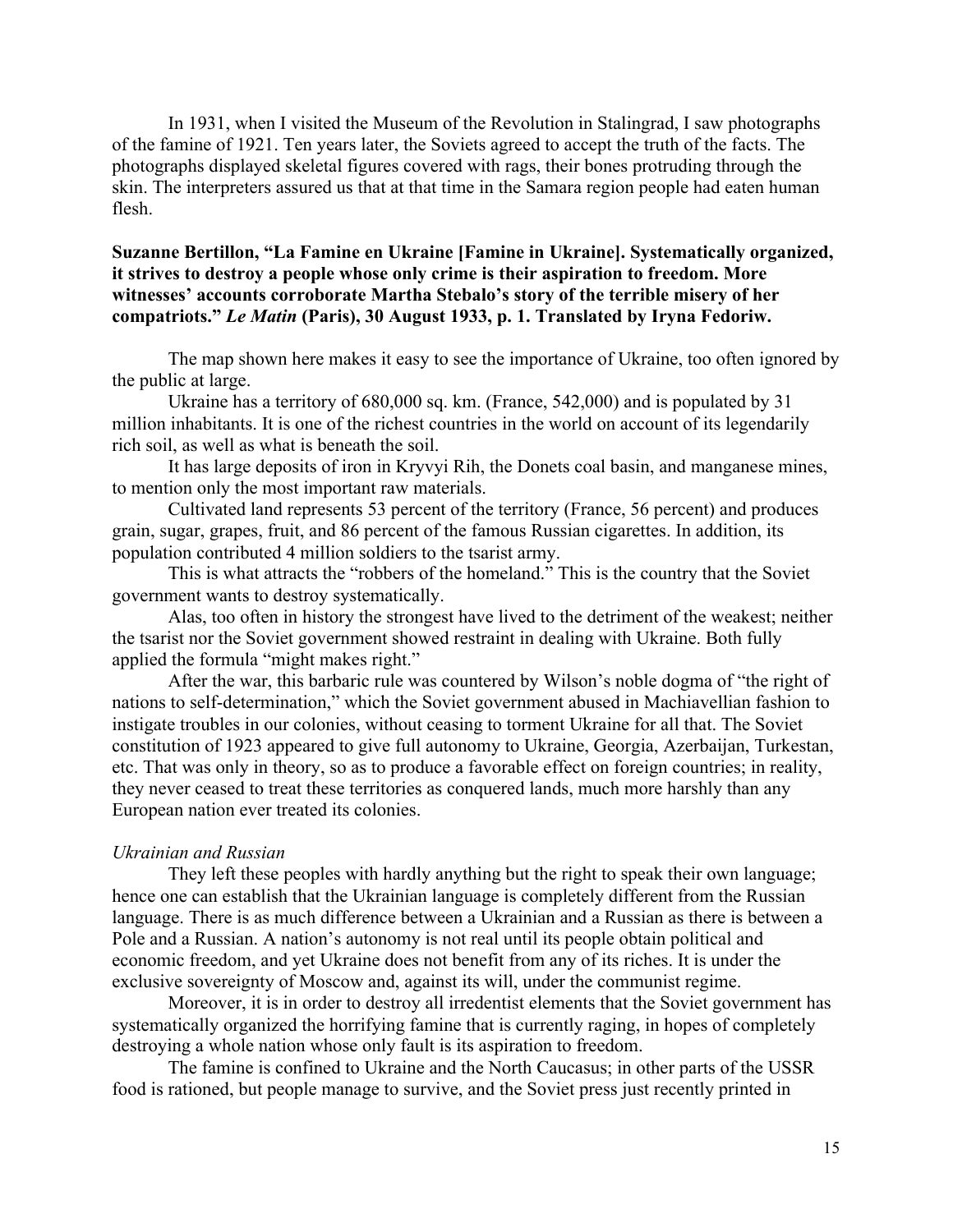*Pravda*: "Peace and order prevail throughout the country; hundreds of collective farms delivered their grain requisitions; the standard of living is very high.… Russia is making great strides toward the wonderful life that Stalin has predicted for it.…"

Yet the stories of travelers returning from there contradict this statement completely. I return to the account of Martha Stebalo (an American countrywoman of Ukrainian origin who has just come back from her trip).

### *Komsomol members*

After having described the hideous destitution of the population in *Le Matin* yesterday, she continued on the same note:

"Very often it is Komsomol members, brigades of fanaticized young people, who are in charge of agricultural work in Ukraine. They may have undergone very intense political training, but they have only a rudimentary knowledge of agriculture, so insufficient that they want to husk millet seed before sowing it.

The taxes imposed on the population of this unfortunate country in preparation for the famine are devastating. I can give you a few examples: the regular tax is 35 rubles per person per year, as well as other taxes in kind, which vary. For example, when they still had cows, they had to pay 100 rubles per year per cow and provide the government with 175 liters of milk. In the same measure, taxes were imposed on anything owned. If they were not paid on time, they would be doubled and even, in case of a second failure to pay, tripled. If a peasant remains unable to pay, his possessions are confiscated: this is what has happened throughout Ukraine.

On top of these mandatory taxes, there are so-called "voluntary" ones to allow the government to purchase planes, tractors, etc. Recently a "voluntary" tax to promote world revolution was abolished.

Those unable to pay the taxes are pronounced "class enemies," "saboteurs," and "bandits"; they are often deported to unknown destinations.

### *Eat to survive*

This regime has swiftly reduced the country to its present condition. Having no more poultry or livestock, people started to kill cats and dogs for food; then horses became weaker and weaker, dying in their turn. To prevent rotting and the outbreak of disease, authorities butchered the dead horses, covered them with carbolic acid and lime, and then buried the carcasses. At night people would come and dig up the carcasses; they would immerse pieces of meat in water, dry them, and eat. There are not even any horses there today.

Sometimes, in the country, one sees a group of houses with black banners, meaning that the village is empty. Everyone has died of hunger.

### *Other accounts*

Here are some clippings from the foreign press that confirm Martha Stebalo's story. *Chas* (Time), Romania, August 19:

The accounts of two Czechoslovakian workers who have just returned from the USSR and shared their impressions at the Prague Socialist Club:

"The famine in Kyiv is terrible. People sit on the ground in the street, drinking water from a used can. They stay this way for several days, having no strength to pick themselves up, and they end up dying right there. At the marketplaces in Kyiv there are eight to ten corpses every night, quickly stripped of their clothing. In the morning, wagons arrive to take them to the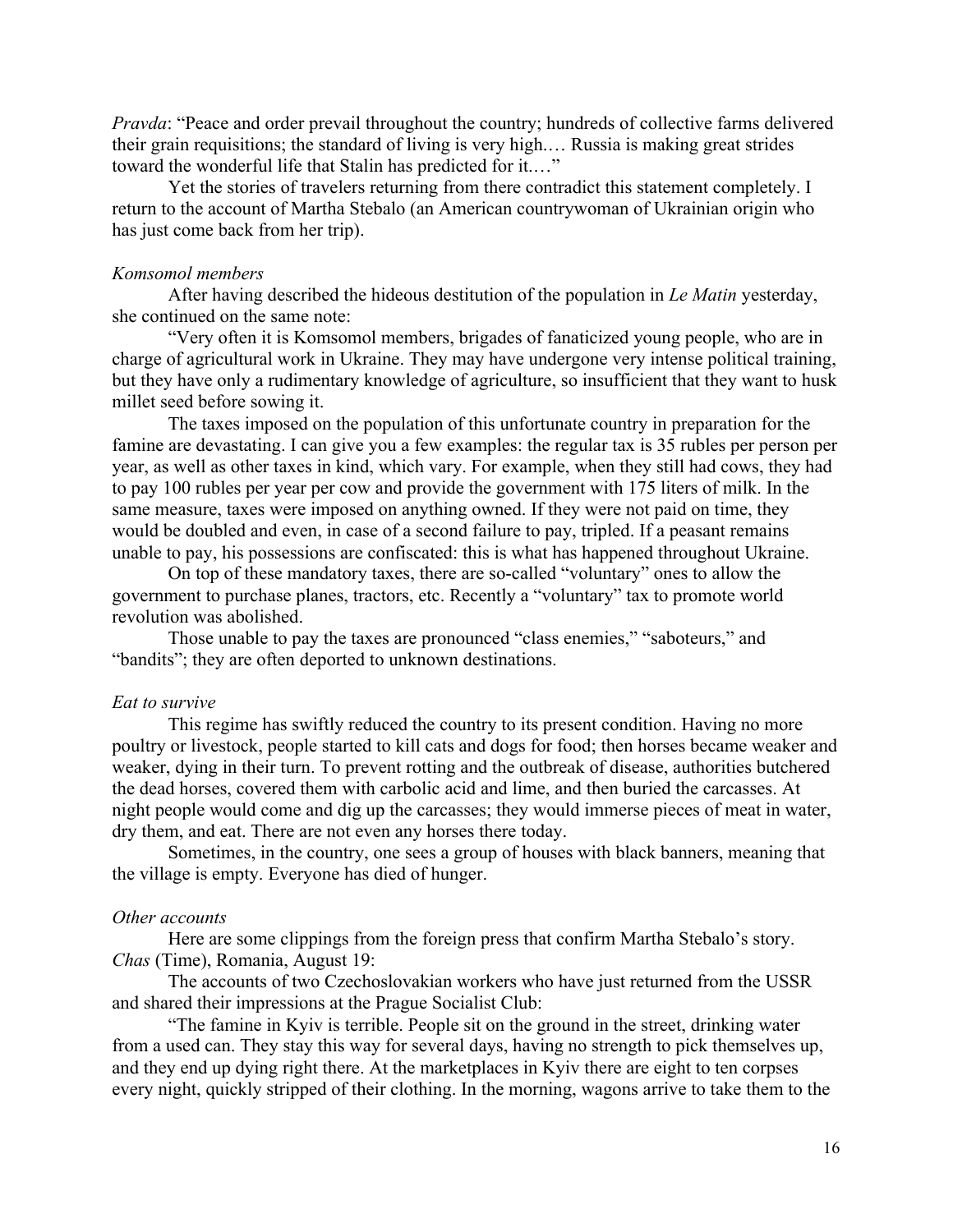burial grounds. In streets far from the city center, corpses remain until they decompose completely. Often two or three corpses of persons who have died on board streetcars are carried out. In the main street, groups of children beg for a piece of bread and, at the same time, steal anything within reach."

The pamphlet *Brüder in Not* (Berlin). A sample excerpt from an eyewitness account: "The famine of 1921 was significant, but the current situation is beyond any comparison. In many villages 50 percent of the inhabitants are dead. Many houses remain empty and fall into ruin."

M. Auchagen, a professor at the Oriental Institute, says on the basis of testimony from German settlers returning from the USSR:

"Famine reigns in southern Ukraine and the North Caucasus, more terrible than that of 1921. In Kharkiv, corpses remain on the ground. In the Taganrog district, a woman killed her three children to feed herself. In Kryvorizhia, a woman was arrested because she had killed her husband. In Sofiivka, a village in the Stavropol district, almost half the inhabitants have died of hunger."

Excerpts from the memorandum of Dr. Otto Schiller, who visited the North Caucasus this spring:

"Since the autumn of 1932, the food situation in the whole region has become catastrophic. The population is being reduced by deportations and numerous deaths from hunger. Villages are becoming depopulated, and cases of cannibalism are frequent.

…The number of deceased will increase by next autumn. Nobody is offering any help to the population; the authorities are completely indifferent. This famine is much more severe than that of 1921, when five million people died of hunger. The starving population could be saved if it had access to the grain that the Soviet government has exported abroad. The present crisis can end only with the death of most of the population."

The appeal of Cardinal [Theodor] Innitzer, archbishop of Vienna, published in the *Reichspost* and widely reprinted in the foreign press, requests that an emergency aid mission be sent to the regions suffering from starvation. He relies on the testimony of Gareth Jones, a former secretary of Lloyd George (*Manchester Guardian*), and above all on an extremely detailed memorandum by Dr. Ewald Ammende, who, having already contributed to the humanitarian action of 1921 (the Nansen mission and the American Relief Committee), is now trying to achieve the same result.

The Stockholm *Aftonbladet* writes on August 14:

"The mysterious measures taken with regard to foreign newspaper correspondents in Moscow to prevent them from traveling far from the capital are about to be explained. Ukraine and the neighboring regions are in revolt. All railways are being patrolled by troops. Trains are packed with soldiers dispatched to the endangered regions. Details are unavailable for the time being, but we are certainly on the brink of disastrous events."

# **Harry Lang, "Seen and Heard in the Villages of the Ukraine,"** *Jewish Daily Forward* **(New York), 27 December 1933. In** *Holodomor Studies* **2, no. 2 (Summer-Autumn 2010): 218–19, 221–28. Excerpts. Translated by Moishe Dolman.**

Harry Lang (1884–1970) was a journalist, writer, and activist in the labor and socialist movements in the United States. Lang was a writer and labor editor of the Yiddish-language *Jewish Daily Forward* (*Forverts*), published in New York, when in the summer and early fall of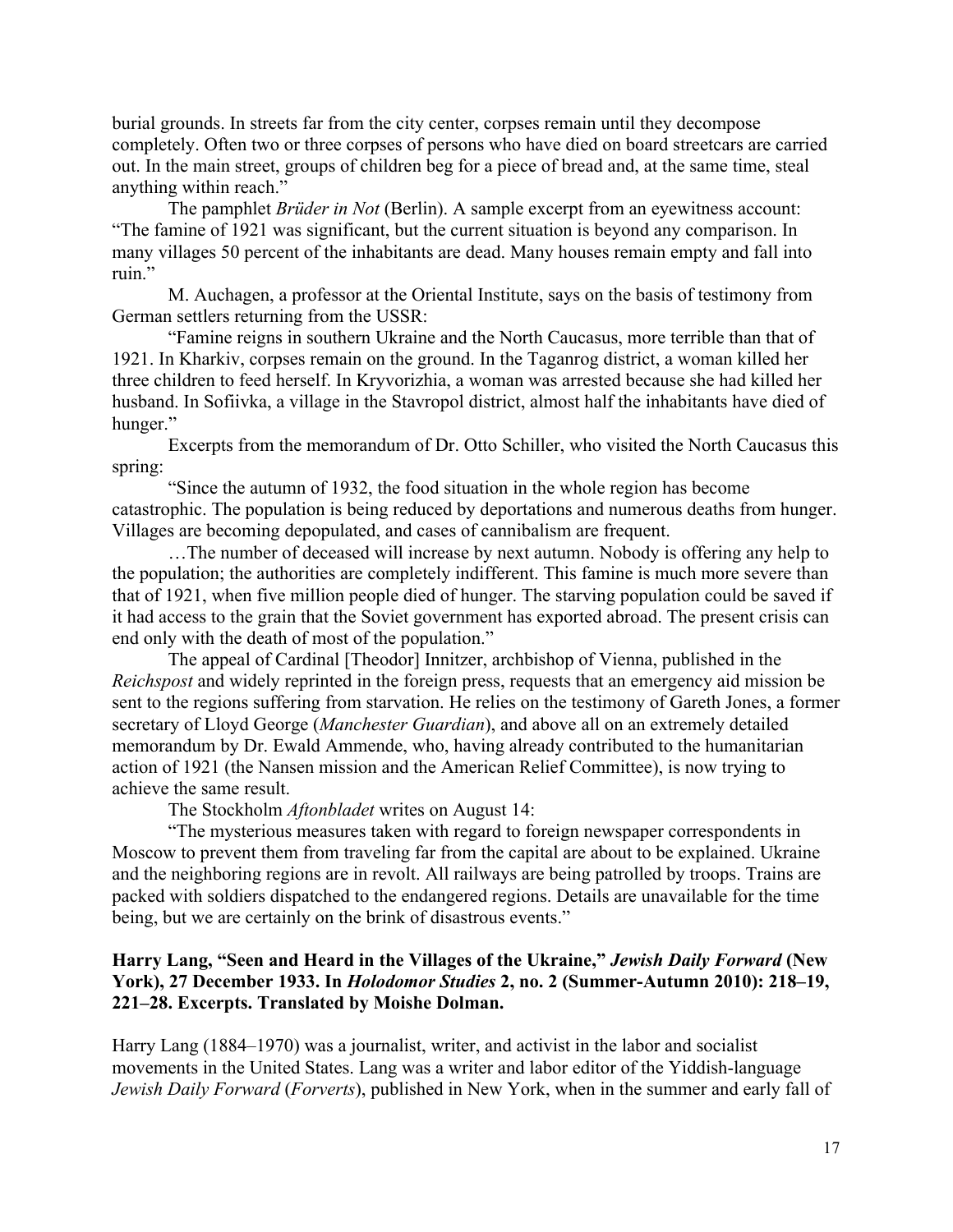1933 he and his wife, Lucy (Robbins), traveled in the Soviet Union, including Ukraine. Upon his return to the United States, Lang wrote a series of some thirty articles about the trip that appeared in the *Forward* from late November 1933 to February 1934. In 1935 Lang wrote several articles based largely on his earlier accounts for a Hearst newspaper, the *New York Journal*. Following their publication, Lang was expelled from the Socialist Party and almost lost his job at the *Forward*.

Our automobile speeds along.… Before our eyes, fields spread out both near and far. Everywhere we see piles of raked-up grain—here corn, there wheat, somewhere else plain hay fodder. The grain has been cut down from the fields, but no one has taken it away to thresh. The hay has not been taken away to the stables. The piles of grain and hay are already soaked and have begun to rot.…

No people are to be seen in the fields. We've traveled throughout the Ukraine, to Ukrainian villages. The world has heard—and has not heard—that over the course of the year these villages were the site of a terrible famine.…

…[L]ast spring and summer a curtain descended over Soviet Russia, her provinces and districts, as well over the separate Soviet republics. On the face of it, it would seem that the Soviet government felt it necessary that no one from the outside world should come near, peep in or hear a sound.

Voices have nevertheless broken through—indeed voices from the Ukraine. When it proved impossible to completely stifle these voices, statements were issued to the effect that these voices only came from certain places, insignificant corners of the great country, in which there had occurred an incidental hunger, the result of a crop failure in the local fields.

If there was "something else" at play in addition to this crop failure, and if this "something else" actually maintains a grip on the greatest part of the country, the authorities have used all their strength to keep it hidden from the world.

In Russia itself, however, they have not been able to conceal it. They cannot use walls to block the cities from the villages, so in the cities people are aware of what was happening in the villages. Moreover, it was even government policy that the city *should* know. It was written in the cities that the peasants wished to starve them. They, the peasants, had earlier refused to sow the fields, and subsequently refused to gather the grain that had been sown. What's more, the city was sorely needed. Young and old were sent from the city to work in the fields. Factories were shut down and industrial workers were sent to overnight become agricultural labourers. People in the city have thereby become very familiar with what was happening in the fields. But to allow foreign correspondents there was not in Moscow's interests.

When I informed a colleague, an American journalist in Moscow, that the itinerary of my voyage included the Ukraine and White Russia [Belarus], he exclaimed:

"They won't let you travel there…"

And when I told him that everything was ready and that I was to depart the next day, his eyes bulged as he examined my passport. Yes indeed, it stated my profession: journalist.

The situation of the foreign journalists in Moscow thus became clear to me.…

I travelled to Ukrainian villages before I arrived in Kiev. With me was a person who was interested that I should receive a full understanding of everything that has taken place, and what a Soviet village with *kolkhozy* and *sovkhozy* now represents.…

In the world it is proclaimed that Stalin's collectivization has prevailed.… In the Ukraine, it is said to be self-evident. The Ukraine is covered with *kolkhozy*. This is the case according to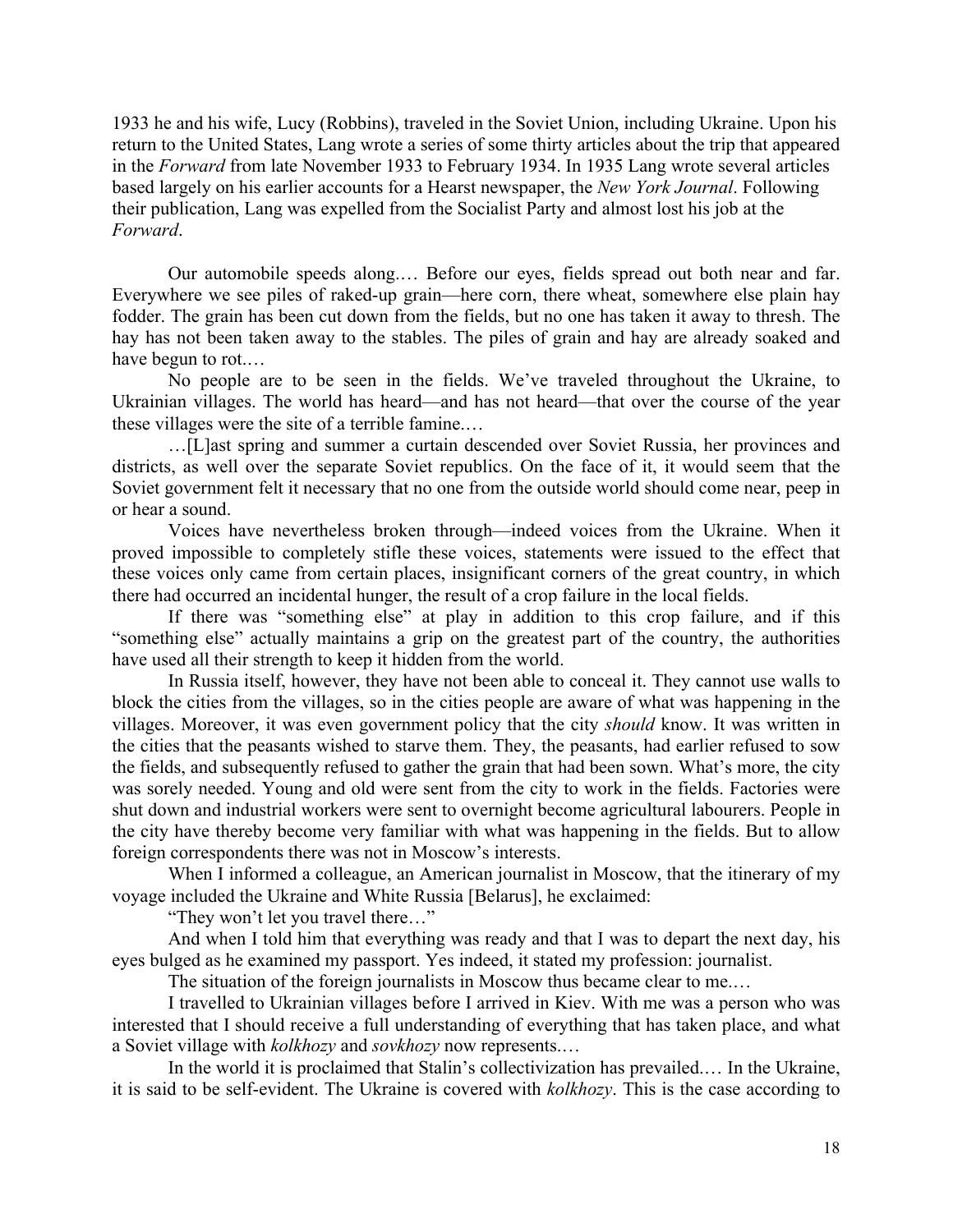the statistics. The world believes in statistics; but beneath statistics there always lies something else. What is underneath the statistics concerning the *kolkhozy*? What happens in the *kolkhozy*? The dissatisfied peasants who were forced into them have not yet become satisfied. They have invented the most diverse forms of sabotage, from inflicting harm upon the fields to inflicting damage upon the field machinery, all so that the *kolkhozy* should be of no benefit to anyone.

In hundreds of villages the beginning of each sowing season is accompanied by a direct strike. The peasants refuse to do anything; should a strike during the sowing season be broken, they attempt a new one during the gathering of the grain. But a strike is easily broken: The authorities arrest an entire village of peasants, together with their wives and children. They set them to work in a *sovkhoz*, a government-owned farm where the peasants work like factory labourers, or they make them toil in mines (as coal diggers), or they send them to work on the roads, or to be woodcutters in the forests, and so forth. The whole process is a system of prison labour.

Still, the peasants' taste for struggle against the imposed "collectivization" does not end with strikes. They permit the establishment of a *kolkhoz*, but take to sabotaging it. Last spring a popular method of sabotage involved the kernels that are thrown into the tilled soil. The peasants slit their own throats this way. Like everything else, these kernels are, of course, purchased from the government. A *kolkhoz* buys these kernels and pays the government one way or the other—if not from its revenues, then from its own produce. Moreover, the *kolkhoz* operates according to "piecework." The measure of the work each person does is calculated. Subsequently, this measure is tabulated according to hours and days, and, in proportion to the day's work, each peasant receives bread, other articles and, from time to time, small amounts of money. When someone ruins the kernels, the *kolkhoz* becomes a debtor. It must pay for the ruined kernels as well. Atonement falls on everybody's head. Each member of the *kolkhoz* thereby becomes a debtor to the government. He becomes its body-and-soul slave, together with all the members of his household. This does not stop the peasants. They are not bothered by what will happen to them in the future; that's how embittered they are.

Every act of sabotage brings death. People are shot on the spot. This, too, does not frighten the peasants.

Another form of sabotage consists of damaging tractors.…

For damaging a tractor the penalty is death.…

Last summer, cutting stalks was a widespread tactic employed throughout Russia. Further episodes of famine had been expected; the wish was to conceal something for oneself. In the *sovkhozy*, even more stalks had been cut down than in the *kolkhozy*. This represented direct theft from the government. The Soviet newspapers designated such stalk-stealers *striguni* and did not cease to write about them. For shearing stalks the penalty is death. This, of course, did not lead the peasants to discontinue the practice.

There are also *striguni* in the Ukrainian village in which I was now staying. Officials have arrived in order to completely dissolve the *kolkhoz*, confiscate the entirety of its possessions as well as all the fields and establish a *sovkhoz*.… The officials have not come to listen to the opinions of the peasants; the latter have been condemned in advance. The officials have come to take an accounting of the village, the entirety of which has to all intents and purposes been placed under arrest.

The officials who have arrived are from Soviet institutions specializing in village life. The authorities bustle about in boots and short leather coats. They are accompanied at all times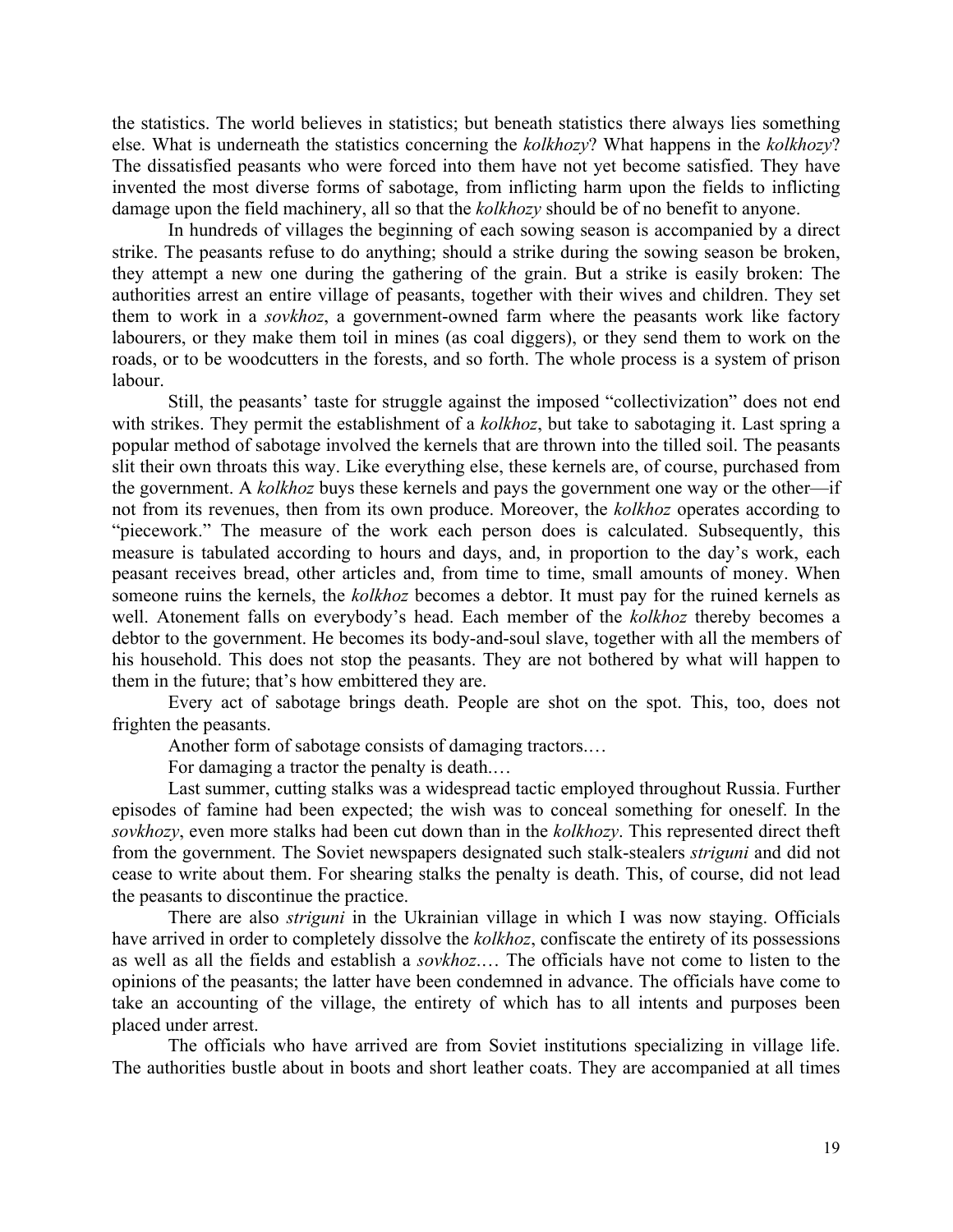by soldiers in long great-coats, rifles perched on their shoulders. The peasants wear rags<sup>1</sup> wrapped around their feet. Their *rubashkas* [shirts] and coats are no better. The officials and soldiers go around constantly carrying pieces of black bread. They have brought these with them from the places from whence they had come; you can't get any in the village. The village receives a fixed amount of bread and no more….

We depart for more distant villages...

Our automobile again drives through heaps of soaked, rotting grain.…

Heaps of wheat have been raked up haphazardly. No peasant hands have come into contact with them.

And this is the cause of the famine which struck the country throughout the year and which can soon return. This famine did not stem from a poor harvest in the fields, but from a harvest of party manoeuvres and a harvest of peasant mistrust of the state. Everyone here knows this, and the present situation confirms it.

During spring, Stalin turned to the villages with the following appeal:

"Sow and you will have!"

This should have been an encouragement to the peasants: that they might sow the fields and profit thereby. The government would not torment them with new "experiments." There was no great reverberation, so Stalin subsequently made the following appeal:

"Render the *kolkhoznik* a man of means!"

There was laughter throughout the country, so he added:

"This time we mean business."

As such, during the summer the villages became virtual prison camps. This started as soon as the cutting began. And I am a witness: fields under the watchful eye of rifles.…

Driving from village to village we come upon a village of death…

Several dozen little houses, the doors nailed up, not a single creature inside, not a single creature in the gardens and fields surrounding dead chimneys on the roofs, dead windows.

A human figure appears in the distance. A soldier's great-coat shuffles along from a road to our side.… He arrives at the spot where we have stopped, carrying two loaves of black bread under his arms. He answers my escort:

"Yes, more than half the people died of starvation. Those that survived left…"

And he indicates two nearby villages:

"Same thing over there."

"And in another area, just over there, also… It was a horrible year."

Cemeteries of houses.

What is he doing here?

He's been placed on guard duty.

He watches over death…

We approach several houses. It's frightening. We want to look at these tombs....

He leads us to a place, a piece of sunken clay earth like a shallow grave, and points:

"Here lie the masters of the village…"

There is no shape of a grave. The dead were buried there with no nearby marker.

The piece of empty ground in which they lie is directly opposite and not far from the little houses where they lived. Others lie right next to the doors of their little houses. Members of a family would bury each other. The soldier tells us of a girl who looked on as her mother buried

<sup>&</sup>lt;sup>1</sup> I assume here a typographical error of one Yiddish letter in the original, which not changing would have us reading that the peasants wore shovels or spatulas (and not rags) wrapped around their feet.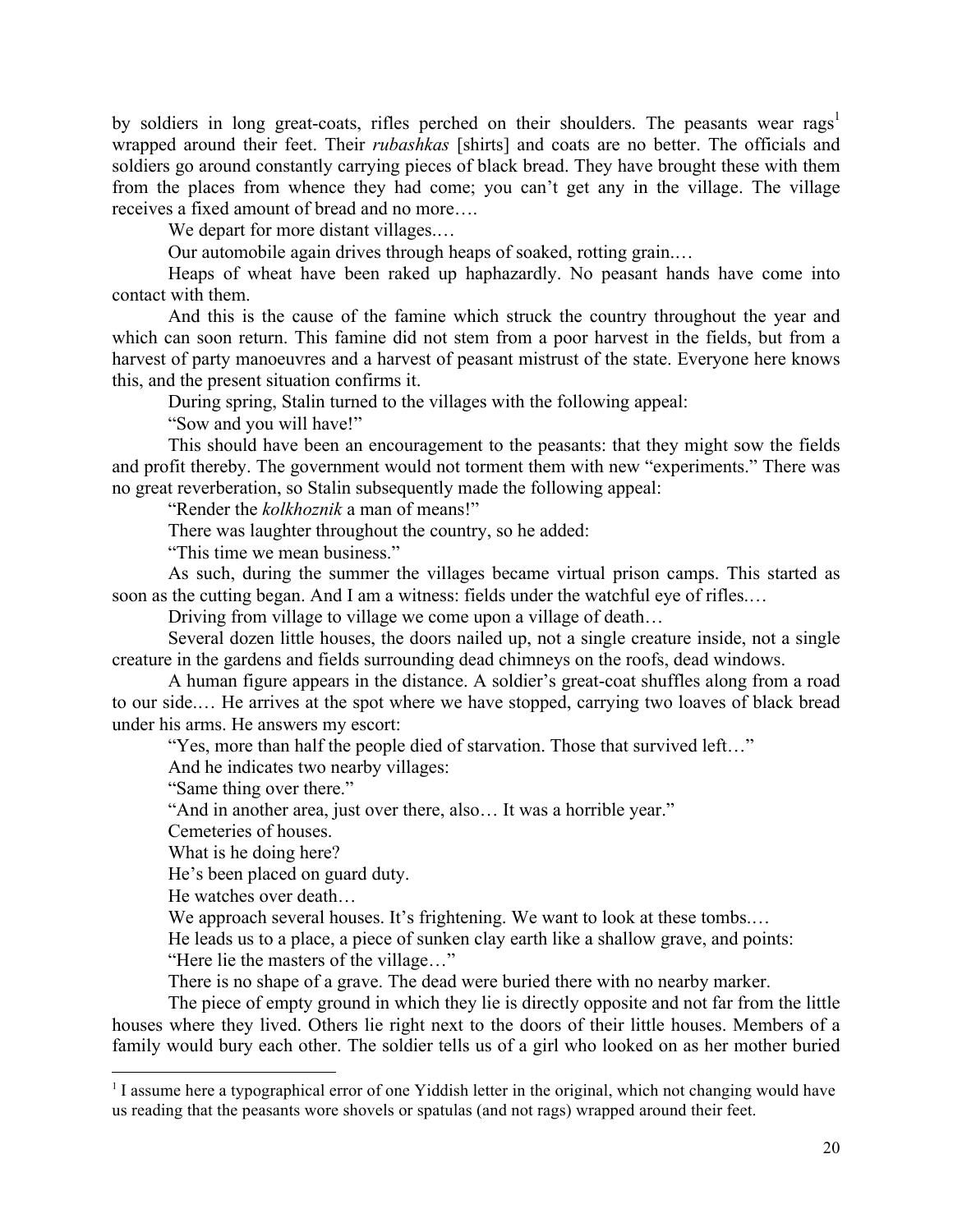her father. Later it happened that the girl buried her mother and her little brother. And then she went away from there. She is somewhere in Kiev.…

He indicates to us two small houses where bodies were lying, certainly for a couple of weeks, until soldiers were sent into the village to gather all the dead. His speech becomes more and more difficult; he is getting all choked up.

Of course he knows how it came to be that so many starved to death. He makes no mention of crop failure in the fields. He talks about what it was like earlier in the villages: The peasants refused to do anything, so no bread was delivered to them. In other words, it was a revolt: revolt by starvation, revolt by swollen bellies and revolt by mass death.…

In this village there was, in fact, a *kolkhoz*, but even with a *kolkhoz* the peasants did not want to work. They did not want the *kolkhoz.*… [T]he *kolkhoz* never functioned.

Something still remains in the dead *kolkhoz* amidst the dead little houses: the bell which had been suspended on a fence in the middle of the village....

A bell to call the dead…

Bells to rouse people to work can be found in all *kolkhozy*. The peasants were accustomed to waking up in the morning when the cocks would begin to crow. O, how the peasants were accustomed! They would sing at work. This is something you don't hear now. It goes without saying that the Ukrainian song of the field, of the steppe, has become famous throughout the world. In the Ukraine itself, however, the song is silent. There is no singing in the Ukrainian fields.

On a holiday in the Ukraine, the peasant women used to dress up in flowery dresses, with ribbons and beads of all colours and embroidered jackets. Now you don't see this. Now, you only see Ukrainian peasant clothes at a masked ball in New York…

Leaves from the trees have fallen over the dead village. An autumn wind has carried them over the dead houses. We bid farewell to the soldier. He glances at the two loaves of black bread under his arm as if to say: "This is what I have to show for my guard duty over this extinct village."

We leave him, alone, amidst the dead little houses and amidst the leaves from the trees which are falling upon them. Great flocks of birds drift over the piles of rotted wheat. We hear their cry. Leaving the dead village, we again come to a gate with two red, but broken-off flags and a Soviet star next to them and a photograph of Stalin… There is something symbolic in this picture…

# **Harry Lang, "A Trip to the Jewish** *Kolkhozy* **of Ukraine and White Russia,"** *Jewish Daily Forward* **(New York), 30 December 1933. In** *Holodomor Studies* **2, no. 2 (Summer-Autumn 2010): 229–40. Excerpts. Translated by Moishe Dolman.**

…Several miles from Kharkov…you wind up on a gravel side-road. This brings you to a gate with a Yiddish inscription: *Royteh Shtern*.…

Upon entering Royteh Shtern, I beheld this little scene: A quiet war was taking place between a horse and a tall Jew in big boots. The Jew sought to drive the horse into a stream, but the horse would have none of it. The Jew stood on the bank. He wanted to wash the horse. Meanwhile, the horse went into the stream, took a few steps deeper into the water, but then soon turned back. The Jew drove him again and again; the horse refused to be "disciplined." Ducks were sitting near the stream. They seemed to be waiting for the Jew to finish with the horse so as to go in and give a real swimming lesson. It was an idyllic little country scene. I thought—I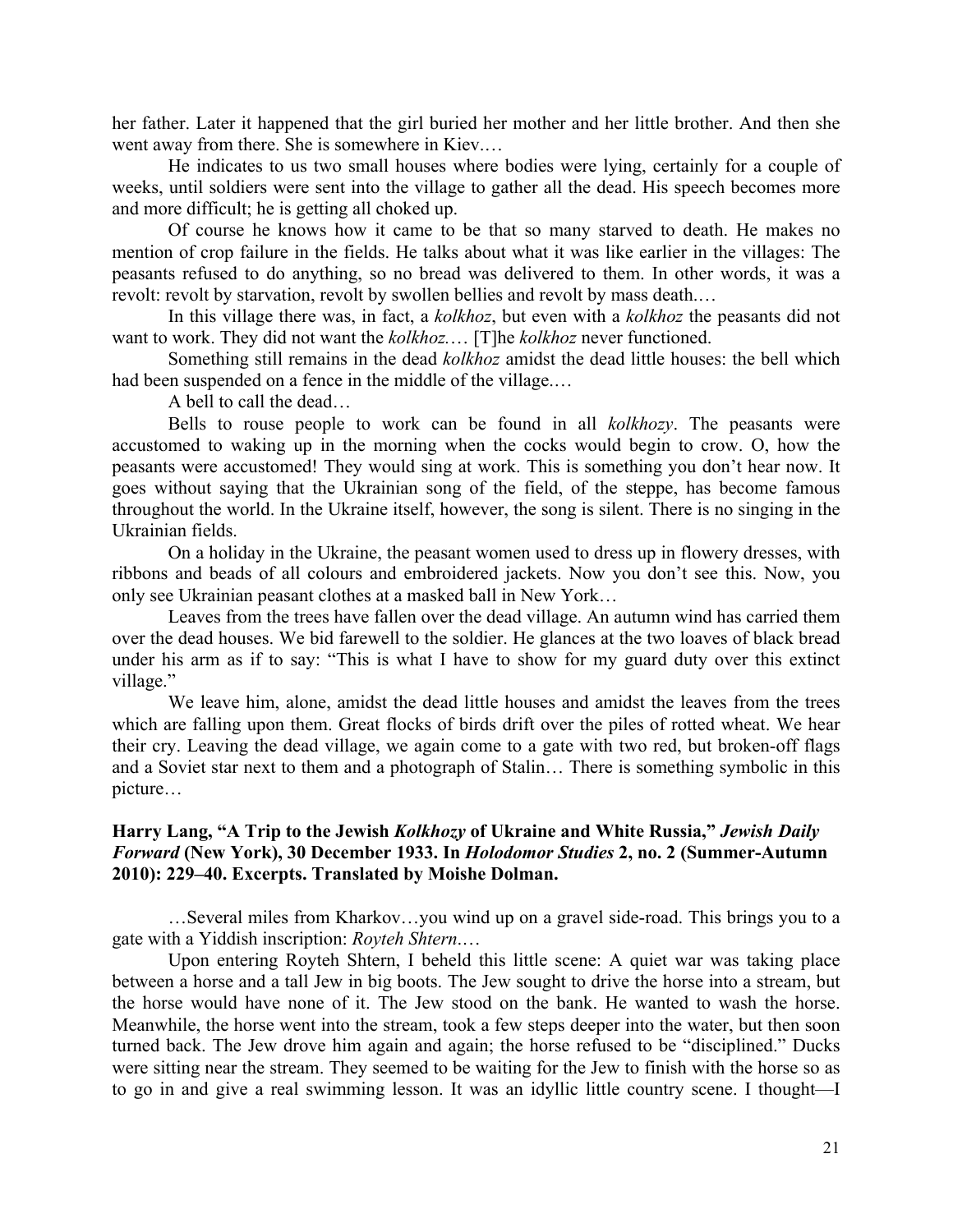hoped—that here in Royteh Shtern I would find a peaceful, happy life, the peace of the country and the happiness of "socialized" Jews on the land, of Jewish kolkhozniki.

Although it is only six years old, through labour and economy Royteh Shtern has become a successful settlement.… Altogether in this kolkhoz there are approximately four hundred souls.…

This kolkhoz strictly complies with all the Soviet kolkhoz regulations, turning over to the government its percentage of grain, paying its taxes punctually and participating in the government "loan" campaigns.…

Who are they, these Jewish kolkhozniki?....

All came from cities and towns, this one from the Vinnytsia district, that one from Nikolayev, another from Berdichev. Some are from the Khersonschina, in Ukraine, where there had been Jewish villages or settlements as far back as Czarist times.… For the most part, though, they are new hands on the field. They are former *lishentsy<sup>2</sup>* from the very recent past, towndwelling families who until the revolution lived from trade with peasants from the neighbouring village and who after the revolution found themselves déclassé.

This chapter of déclassé Jews contains tragedies which have not yet been revealed to the outside world.…

In the yard of the kolkhoz, at the midpoint between the houses and the stables, I encountered the tall Jew with the big boots who had previously been driving the horse to the stream.… Speaking with him, I made a remark about "better times." He shrugged his shoulders and muttered:

"Sure, if you can sleep through a night of woe, in the morning things become easier… Your troubles are still there, but you get used to them…"

He examined his boots.

"They cost me a year of work," he continued, showing me a calculation explaining how he could afford the boots.

He had totalled the extra days' work in the kolkhoz he and his wife had squeezed in over the course of the year and the food they acquired in consequence. To this he added what they didn't get because it was unobtainable, as well as the food they did not consume so as to save up a little something in order that he might indeed be able to get a pair of boots.…

A kolkhoz may not provide bread for itself; it must depend upon the "centre"; it must be under the control of the regime.

An absurd state of affairs ensues, even when the government eventually pays for the grain it takes from the kolkhoz. It gives the kolkhoz the cheapest price. Afterwards the kolkhoz has to pay for the baked bread it takes in. It soon notices that the money received for the grain is not sufficient for the bread baked from the same grain.

The whole cooperative set up in Russia—the inland Soviet trade between institutions—is subject to the severest curses from every kolkhoz throughout the land.

Nor may a kolkhoz decide to make for itself a festival and, let's say, slaughter a calf for everyone. The person, as well as the calf, is under government control.

It is existence under police surveillance, in fact under a whole chain of police. There are kolkhoz committees which are responsible to higher committees, and the whole twisted committee system with police powers peers into your house and casts its eyes upon your table.

It feeds the people the way you feed cattle in the stable.

<sup>&</sup>lt;sup>2</sup> Those disenfranchised by the Soviet Constitution for, among other reasons, unacceptable political or class personal histories.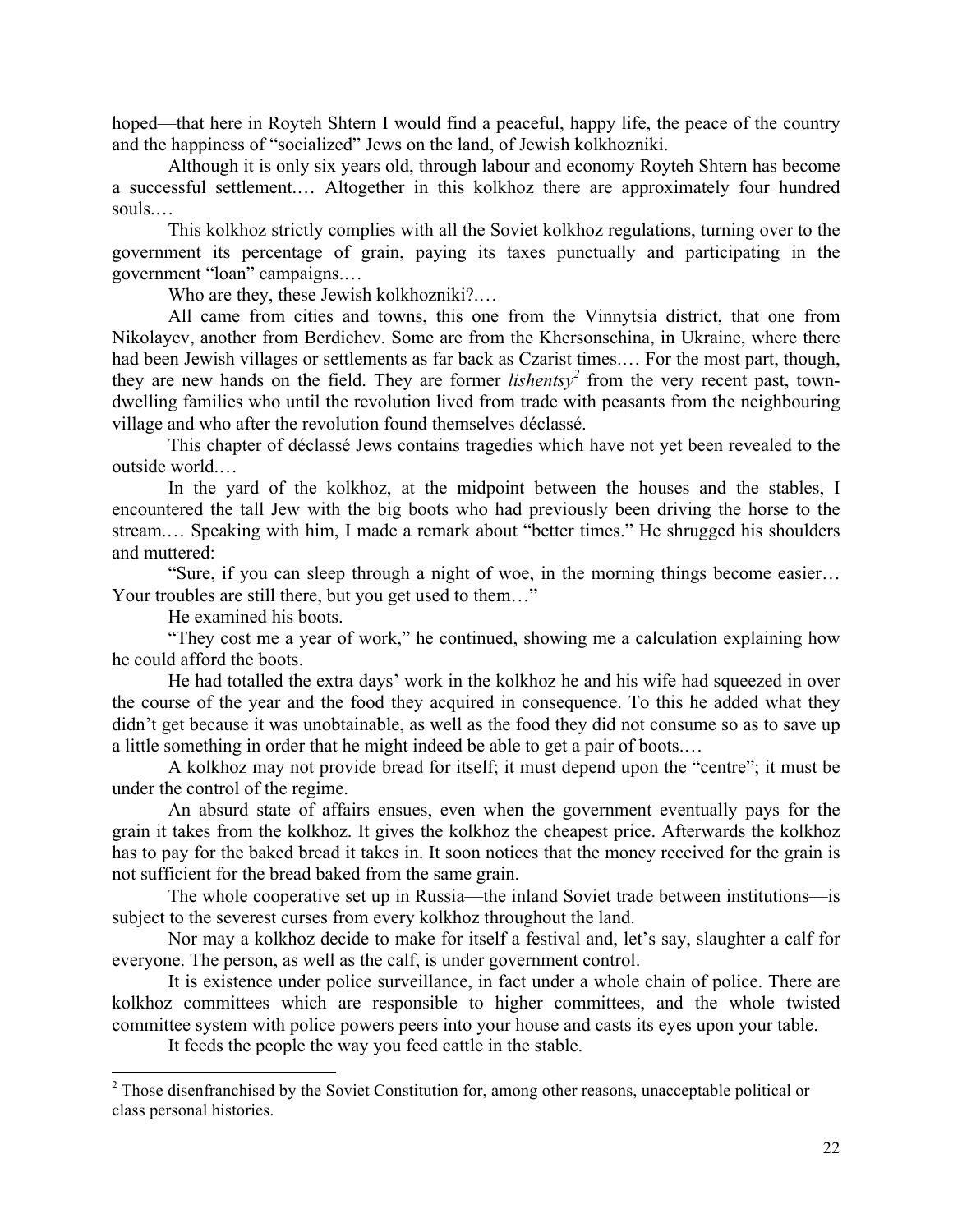Sixty per cent of earnings are paid out at the halfway point of the year, the remainder at the end. But very often you discover at the end of the year that on the one hand the kolkhoz must give a "loan" to the government and on the other hand that it is in debt to the government.

The people have no faith in these "loans." They know that these are not really loans, but rather another form of taxation. The debts owed by the kolkhoz to the government, however, are another matter. Try to buy certain products for the field in the various government institutions and you realize that a debt is a debt. This debt falls upon every member of the kolkhoz, and every individual becomes collateral.…

Kolkhozniki give the impression of being oppressed convicts toiling in some field. They lie there, burying themselves in the ground. They bury themselves deeper and deeper, and over them stands the police "administration," watching, counting, guarding.…

In order to avoid persecution for something petty, in order to avoid attacks from the government committees, Jewish kolkhozy must profess to be "godless."3 That is to say, they must pass themselves off as made up of non-believers, as having nothing to do with anything of a religious nature.

For Jews, this however means more than expunging religion. It also means smashing the folk traditions of home life.…

That *Royteh Shtern* is "godless" causes woeful heartache for the older kolkhozniki. On the eve of every Jewish holiday, all the kolkhozniki must assemble to hear a *drosheh*<sup>4</sup> from a party propagandist. This drosheh is replete with vehement curses heaped upon every Jewish movement in the world. As such, it seems that whatever bread the Jewish kolkhozniki of Royteh Shtern actually do sometimes receive comes at a price: helping to vituperate other Jews.…

There is a Jewish school in Royteh Shtern; after all, it is a Jewish village. But the children are not interested, and the school is poorly attended.… The teachers have no eagerness to pursue their work because they are severely harassed by Party commissions. Every so often a blemish is discovered on this one or that one indicating some deviation from the "Stalinist line." Nor do the children want the schools; there is no place for them in the children's hearts. What, indeed, do these schools teach them? Everything which may be connected to Jewish intellectualism has been wiped out; after all, the latter represents "bourgeois justice." Such is the interpretation of the Jewish-Communist course of study.… [T]he Jewish parents have concluded that it is better to send their children to the Ukrainian and Russian schools.…

…What is the mood in the Jewish kolkhozy with regards to religion? Are there outbreaks of protest as in the non-Jewish kolkhozy?

A kolkhoznik from the Nay-Zlatopol [Novozlatopil] district speaks about this at a gettogether of friends in a house in Kharkov. I gather from his words that it is bad for Jews to be protestors and rebels and it is bad for them to be quiet and compliant.

Should a protest occur in a Jewish kolkhoz, all soon receive a warning that they are former lishentsy, $5$  and it is better for them to remain silent. This warning serves as another signal that the Jews should be content just to be permitted on the soil. Yet at the same time, Christian peasants come to the Jewish villages and hint that they, the Jews, should not remain aloof from some plan or other to drive away certain officials from the area. These hints are bitter, because they are accompanied by other insinuations to the effect that "the whole regime is in Jewish hands."

<sup>&</sup>lt;sup>3</sup> In Russian: bezbozhnik. In Yiddish, this word connotes a generalized attribute of shamelessness.

<sup>4</sup> Yiddish/Hebrew: (religious) sermon. Here used ironically.

 $5$  See note 2 above.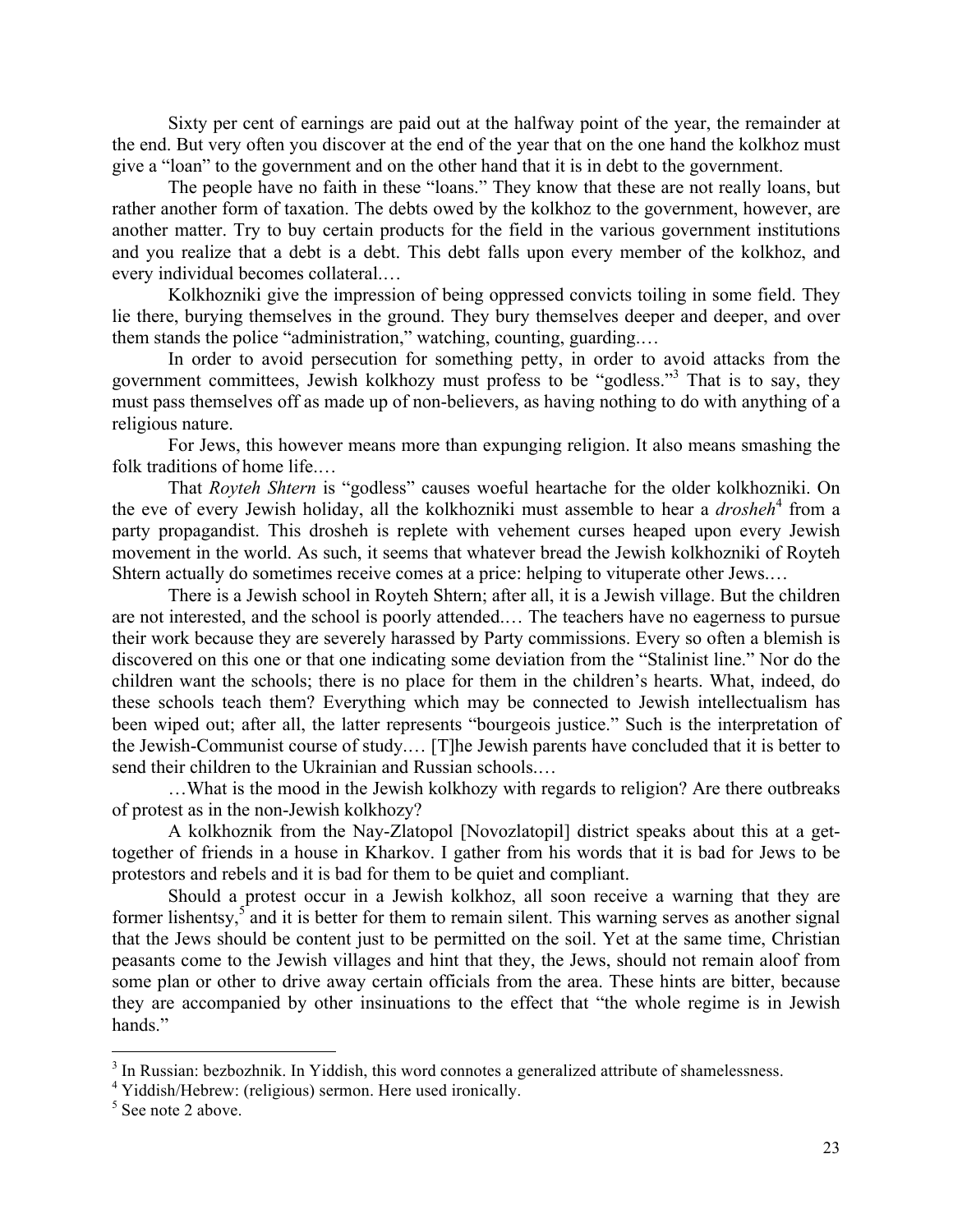In light of this, the Ukrainian Jews remember the frightful pogroms they endured during the years of civil war.

In short, the Jewish village has no inner peace, and events in the area are always portents of yet more cause for apprehension.

By means of help from relatives in America, the Jewish kolkhozniki managed to somehow tide over the famine which during the course of the year struck the whole countryside. Consequently, the Christian villages looked upon the Jews with a bitter envy.

But the kolkhoznik from the Nay-Zlatopol district spoke of wholly different encounters between Jewish and non-Jewish country people.

Several villages of Ukrainian peasants were arrested and exiled to Novo Seversk to mine for coal. Dozens came to Jewish villages to bid farewell. There were scenes of drama. The Ukrainian peasants wept. Many came to implore the Jewish villagers not to go should "the authorities" wish to send them to kolkhozy on land taken from those banished. Still others came to plead with the Jews to indeed go and to write the exiled about what becomes of everything…

Yes, to go or not to go: this has truly become a moral question for the Jews. But then who in Russia can decide for themselves whether to go or not to go?.…

In the Nay-Zlatopol district there is a Jewish kolkhoz by the name of "Shock Worker." It was a functioning kolkhoz. Entire families worked: the women like the men, children like their parents. They worked year after year, day-in day-out, without rest, without holiday. Results, with respect to field crops, were great. So were achievements in the stables and in the production of grain and milk. But it was not so for the kolkhozniki. They alone were constantly exhausted and emaciated as a result of little food and a lot of government "manoeuvres.".…

The managers of the kolkhoz were also members of the Party. Hence they were like landlords, and when it came to the distribution of food, they first accommodated those closest to them, people from their families.…

I inquired of every Jewish kolkhoznik whose company I shared, whether in Ukraine or White Russia, as to the "national significance" of the Jewish kolkhozy. We know that this is a subject of discussion in foreign lands and indeed among ourselves in America. I got a lot of smiles. Others spoke with agitation:

"Do you people actually know what is happening to us? National significance? That rings hollow! So do we live as a distinct, integral nationality? So do we have proper Jewish schools for our children? Do they let us have a book, religious or secular? What do you mean, 'national significance'? Is not our national tragedy that you, in foreign lands, do not know what is happening to us?"

Their tragedy is also our own. One peek at the so-called Jewish country life in Soviet Russia and a chill travels through your every limb; a painful sadness begins to tug at your heart.

# **Harry Lang, "Writer Quotes Soviet Official: '6 Million Died of Hunger,'"** *New York Evening Journal***, 15 April 1935, pp. 1–2. Excerpts.**

#### *…Says Russian Famine Was Man-Made*

It may be news to the wide American public to learn that the Jewish press in this country is much better informed on Russia than the English language press, and that the *Forward* has for years supplied its readers with complete and unvarnished information on the tragedy of the Russian people under Bolshevism.

*Even the shock-proof world of today would shudder if it were to learn all the details of*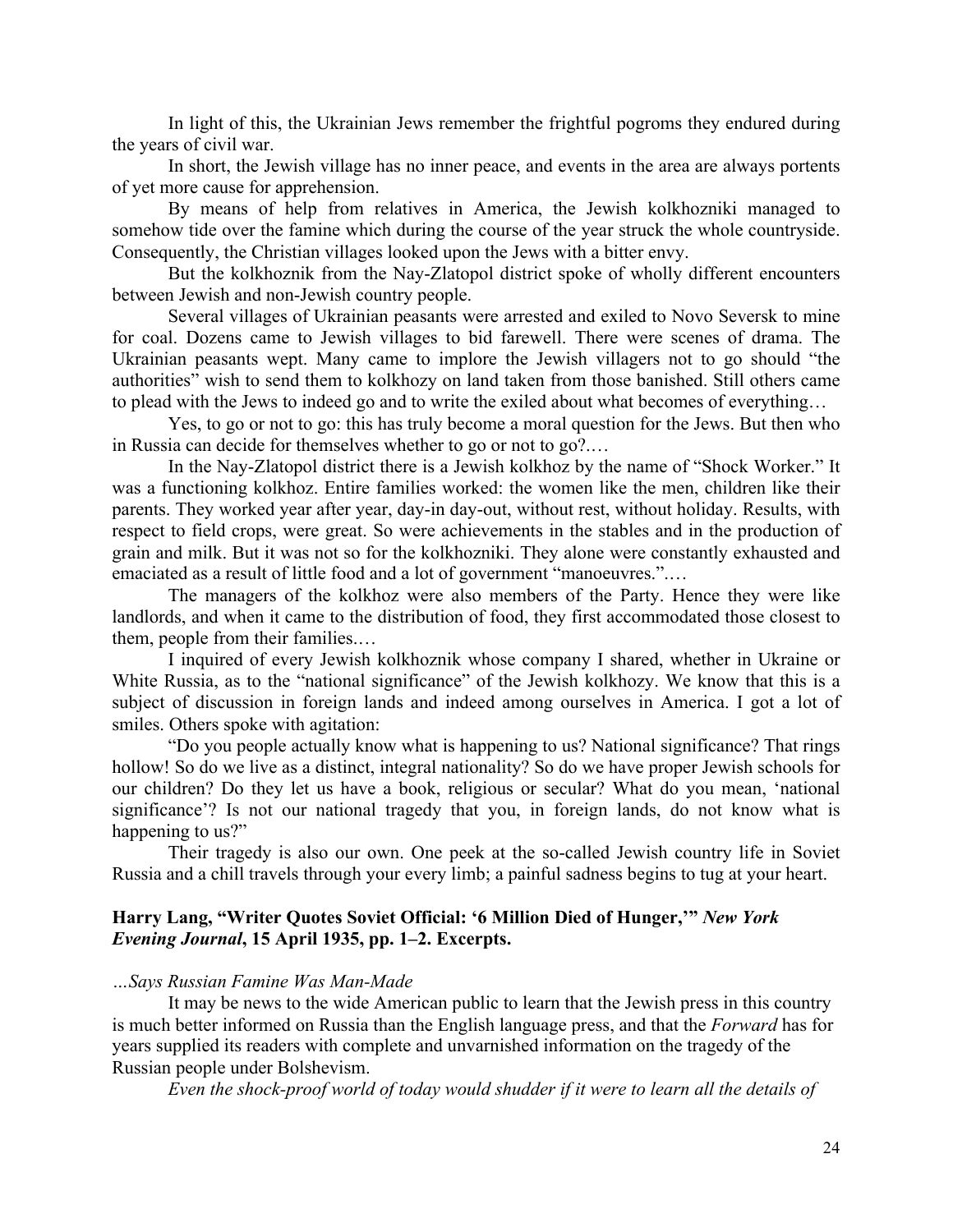*the famine in Russia, especially in the southern, once fertile, territory of the Ukraine. It was a famine that did not spring from drought, from floods, from any act of nature. It was a man-made famine, a planned famine.*

While traveling in Soviet Russia, I often asked myself, "What has happened to civilization? We have a press boasting of its far-flung system of facilities unsurpassed in history. We have the technical marvels of telegraphy and radio, which in a few minutes bring the news of the least event in a remote corner of the globe to the whole wide world. And yet we have also developed systems of modern dictatorship which can prevent the starvation of millions of people, such as has occurred in Soviet Russia, from becoming known."....

### *Article One*

I went to Soviet Russia as a freelance writer. I had no assignments, no duties to perform, no promises to fulfill. From country to country I traveled with one aim—to observe how people lived, to see where there is pain and where there is joy. I LOOKED FOR JOY IN SOVIET RUSSIA.

I am a Jew, and harbored nothing but hatred for the Russia of the Czars where my people had suffered so much. Full of hope I was now going to the new Russia to see the system which is trying to remake the entire world.

My Americanism had influenced me sufficiently to enable me to look at Soviet Russia with all the tolerance that the principles of American democracy stand for. My familiarity with the theories and practice of the labor movement equipped me especially to judge correctly what was going on under the Communist flag.…

# *"Eating Dead Children Is Barbarism," Says Poster Distributed in Villages*

In the office of a Soviet functionary I saw a poster on the wall which struck my attention. It showed the picture of a mother in distress, with a swollen child at her feet, and over the picture was the inscription: "EATING OF DEAD CHILDREN IS BARBARISM."

I wondered. What was the purpose of such a poster? The Soviet official explained to me:

"It is one of our methods of educating the people. We distributed such posters in hundreds of villages, especially in the Ukraine. We had to."

"Is the situation that bad?" I asked in astonishment. "Are people really in such a condition as to eat their children's corpses?"

The official was silent. It was a painful, disturbing silence.

"Not all our people are enlightened," he remarked a little later.

Again I shuddered.

But I went down to the Ukraine and saw with my own eyes the destruction wrought there, the wreckage of a great country. I might have gone back to America after seeing Moscow and Leningrad. I had obtained a sufficient grasp of what life is under a dictatorship. I had seen the chasm between the Russia as she is painted abroad by the Soviet propaganda machine and the true Russia, unhappy, tortured, bleeding.

### *GOES TO INSPECT "BARRED LAND"*

But I felt it my duty to myself to go beyond that stage, to look into the heart of the land. After all, the two great cities were but shadows of an immense country. I decided to drink the bitter cup to the end....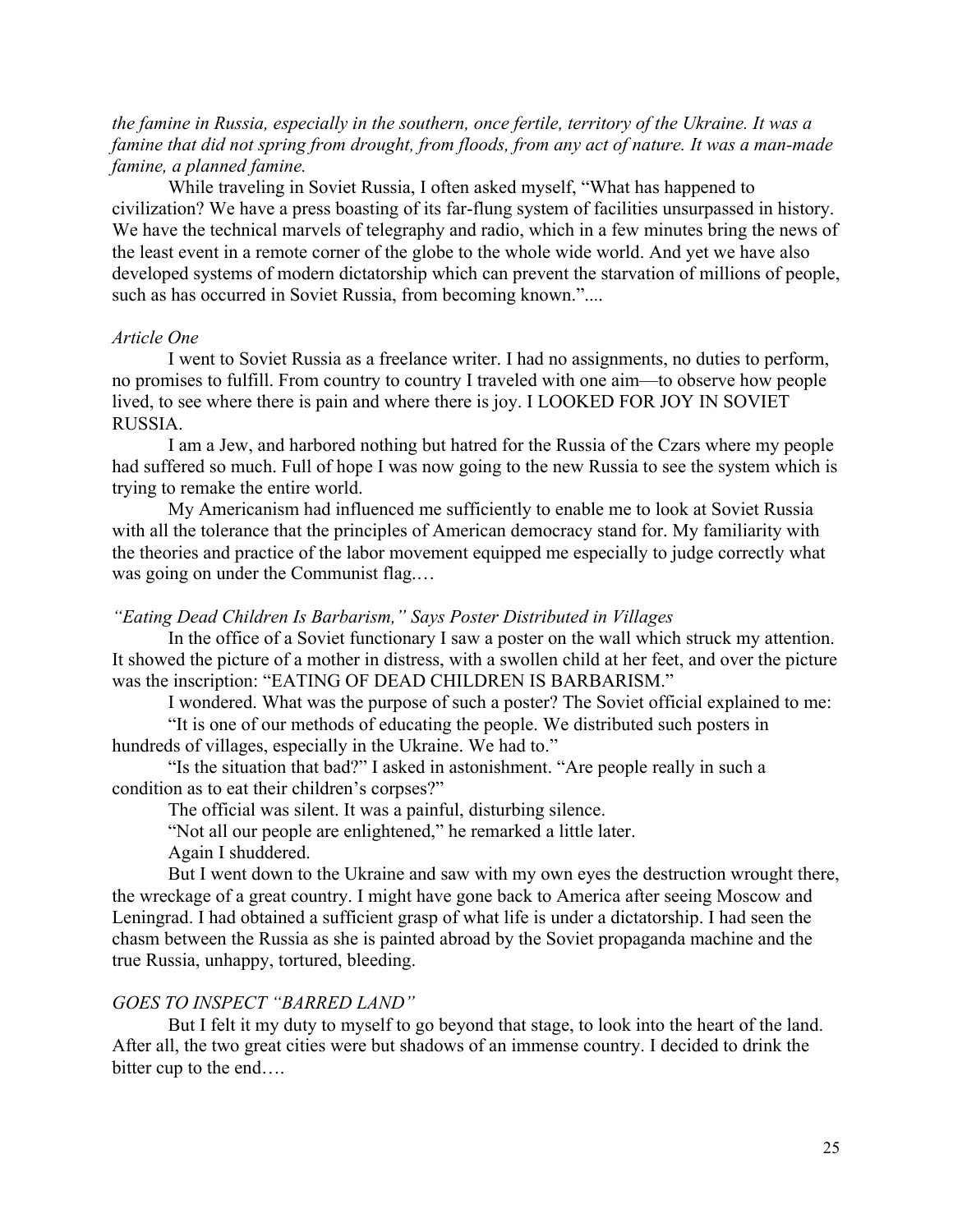### *TOLD SIX MILLION DIED OF HUNGER*

Only when I came to the Ukraine did I understand why Moscow kept foreign journalists out of it. A high Ukrainian Soviet official confidentially told me that 6,000,000 people had perished from famine in that territory alone, once the granary of Russia.

What I saw there made me think again and again:

"Why does not a new Jeremiah arise to lament in a voice that would make the whole world tremble the millions that are perishing on this soil? Why? Why?"

The harrowing facts I discovered in the Ukraine will be described in the following articles.

# **Harry Lang, "Red Soldiers Turn Bandit to Avenge Fate of Kin,"** *New York Evening Journal***, 16 April 1935, pp. 1–2.**

### **Article Two**

We arrived in Kharkoff, then the capital of the Ukrainian Soviet Republic. The first street scenes I saw spoke their own language. Men and women were returning at sunset from the great tractor plant and other factories.

Their clothes were old, dirty strips of sacking. Their shoes were of shriveled leather or rotten rubber, full of holes.

Many women were carrying infants in their arms. There are no baby carriages in Soviet Russia.

### *Ukrainian Soviet at Odds with Moscow*

And all, men and women alike, thousands of them, had lumps of black bread under their tattered sleeves. On the way, they nibbled at the bread and swallowed every crumb. The hand of hunger was sticking out from the mutilated chunks of bread.

A high official of the Ukrainian Soviet, with whom we established contact, confidentially advised me to take a trip to the villages. Only there, he said, would I see the full handiwork of the famine. And he added:

*"Six million people have perished from hunger in our country in 1932-33." Then he paused, and repeated: "Six million."*

Why should this Ukrainian official be interested in conveying that information to an American visitor? The answer is that the Ukrainian Soviet, the Ukrainian nationalists, are constantly at odds with Moscow.

The suggested trip cost me \$50 a day for the use of an automobile. The Ukrainian official accompanied me. We had a chauffeur. The road was grey gravel for stretches, and sticky yellow clay for other stretches.

### *'Impossible to Conceal Truth in Russia'*

No people were to be seen in the fields. On all sides were heaps of grain, corn or wheat, and ordinary hay. Although it was late in the Fall, the hay had not been stored. The grain had not been threshed and the shocks, soaked through and through, were already rotting.

It was morning. A vapor was rising from the damp and putrid shocks and heaps. It looked as if the fields were on fire. There were miles and miles and miles of such landscape.

My escort wanted me to see what the collectivized villages looked like. His heart was rent by the destruction of his people. Did the world know?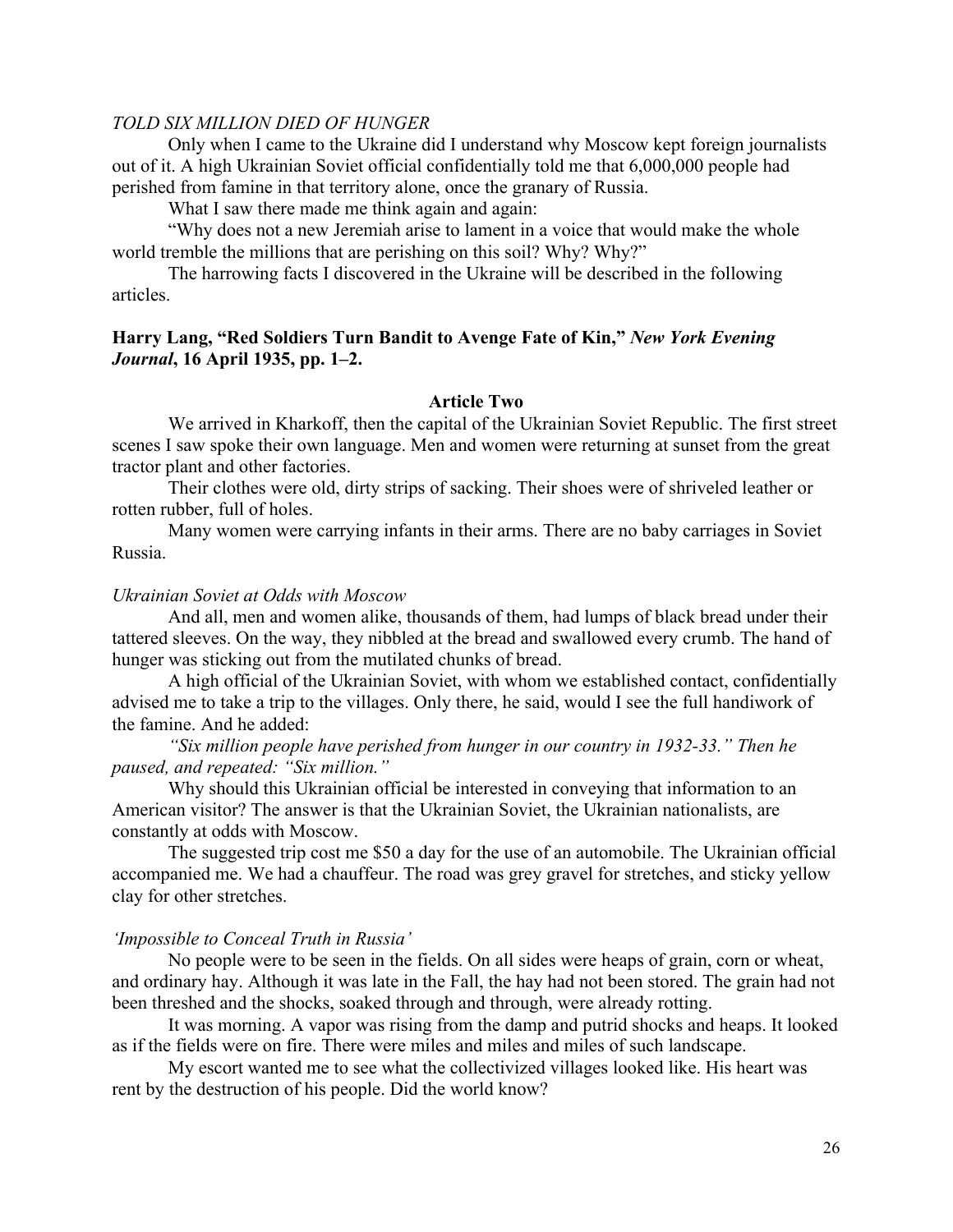*The previous Spring and Summer a curtain had been dropped over certain provinces and regions of Soviet Russia. Yet within Russia, it was impossible to conceal the truth. It was impossible to erect walls between the cities and the villages.*

*The very political interests of the Soviet Government demanded that a cry should be raised in the cities that the peasants were seeking to starve the urban population. The Communist cry was that the peasants had refused to plow the fields, or to harvest crops. Factories were stopped and industrial workers were transformed overnight into agricultural laborers.*

The city people, therefore, knew only too well what was going on in the country. But foreign correspondents were a different matter. It was vital to the Soviet government that the outside world should not be able to penetrate to the countryside, and to hear the voice of the people. And now the curtain was lifting before me.

We were approaching the first village. The entrance was in the form of a crude gate made of stocks and stripped tree branches. The Soviet emblem, a star designed from sticks, was over the gate. In the center of the star, under glass, was a photograph of Lenin. Over it two red flags were hanging so as to form a crooked cross. One of the flags was tattered.

A soldier wearing a long army coat, with a rifle on his shoulder, was seated near the gate, his head partly sunk between his shoulders, his face buried in the collar of his coat. He was dozing. His bayonet, rising over his huddled figure, pointed straight upward.

# *Officials Investigating 'Sabotage' Bring Their Own Food to Farm*

An investigation was going on when we arrived. Soldiers with rifles slung across their shoulders were standing at the doors of a couple of cabins. Other soldiers with fixed bayonets were on an army truck.

The investigation had to do with damaged tractors. The village had been collectivized, the peasants had been forced to join a kolkhoz—a collective farm. And now it was charged that the peasants had been "sabotaging," a high crime indeed.

Officials in boots and short leather jackets were snooping about accompanied by soldiers. All the officials and soldiers carried chunks of black bread. They had brought their food supply along. They knew that in the villages it was impossible to obtain bread.

# *MOTHER DROPS SICK CHILD IN ROADWAY*

With bated breath I was watching the Soviet investigators at work. Suddenly something else caught my eye. A peasant woman, dressed in something like patched old sacks, appeared from a side path. She was dragging a child of three or four years old by the collar of a torn coat, the way one drags a heavy bag-load. The woman pulled the child into the main street. Here she dropped it in the mud.

Everybody saw the scene, but no one made a move. My escort explained that he had long since grown accustomed to such sights. The peasant woman was the mother. The child's little face was bloated and blue. There was foam around the little lips. The little hands and tiny body w[ere] swollen. Here was a bundle of human parts, all deathly-sick, yet still held together by the breath of life.

The mother left the child on the road, in the hope that somebody might do something to save it.

My escort endeavored to hearten me. Thousands and thousands of such children, he told me, had met a similar fate in the Ukraine that year.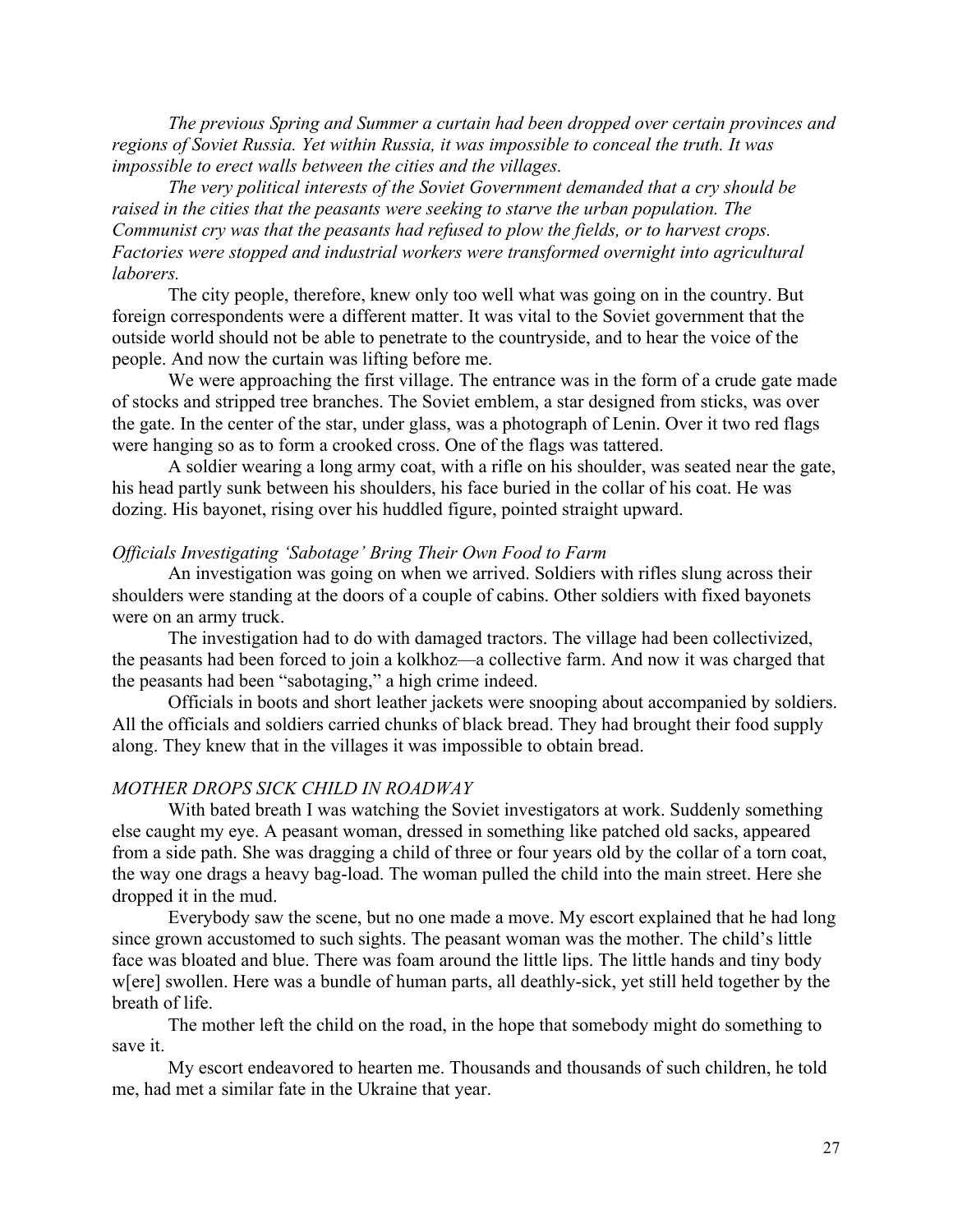## *COMES TO VILLAGE INHABITED BY DEAD*

We visited one wretched village after another, until we came to the village of the dead.

Before us was a settlement of a few score houses. The doors were boarded up. Not a living creature in the gardens and the adjacent fields. Dead chimneys on the roofs, dead windows stared at us.

And then the image of a human stirred in the distance. The long overcoat of a soldier was dragging its way towards us.…

"Here is where most of the inhabitants lie," the soldier observed.

It did not look like a grave. There were no signs over it. The dead had simply been dumped into the ditch. How many were buried there? The soldier started to figure, and replied: "A few dozen."

## *2 Red Soldiers Become Bandits To Avenge Parents' Starvation*

The common grave was near the houses of the dead. Some of those who had perished were buried at the doors of their homes. Such was the case when a family buried one member after another. The soldier named a girl who had seen her mother bury her father, and who then had to bury her mother. Later the girl buried her little brother next to her parents. Then she fled to Kieff. But before leaving her native village, she set fire to a stable full of army horses.

The soldier had two comrades in the Red Army. They were brothers from a neighboring village. They served in separate regiments, in different localities.

One of them heard reports of famine at home and obtained leave to visit his native village. When he arrived his parents were already gone, expired from hunger. He went off to bring his brother to show him their deserted homestead. When the two men completed their service terms they became bandits, roving the countryside at night, getting their revenge.

### *COLLECTIVE FARM FOISTED ON VILLAGE*

The soldier pointed out two houses where corpses had lain for weeks until soldiers were sent to the village to gather up the dead.

My escort knew all the facts given by the soldier, but he wanted me to get it direct from the source. It seems that a kolkhoz (collective farm) had been foisted on the village.

The soldier pointed out to us the house which had belonged to the peasant who acted as chairman of the kolkhoz. Nominally, the chairman had been a Communist. But he had ikons in his home, and the peasants would come there to kneel and to pray. The chairman was then expelled from the Communist party.

#### *"STALIN ENTHRONED OVER DEAD WORLD"*

But there was a monument among the deserted houses to the dead kolkhoz. It was a bell used to awaken the peasants, to call them to work. The bellman was a loyal adherent of the kolkhoz. The peasants kept away from him. When half the village was already dead from hunger, he would still rise at dawn and ring the bell—as if to call the dead.

As we left the village of the dead, we passed a gate over which were waving two red flags with broken poles. There was the customary Soviet emblem over it—the star.

A picture of Stalin was in the center. There was something symbolic about the photograph: Stalin enthroned over a dead world.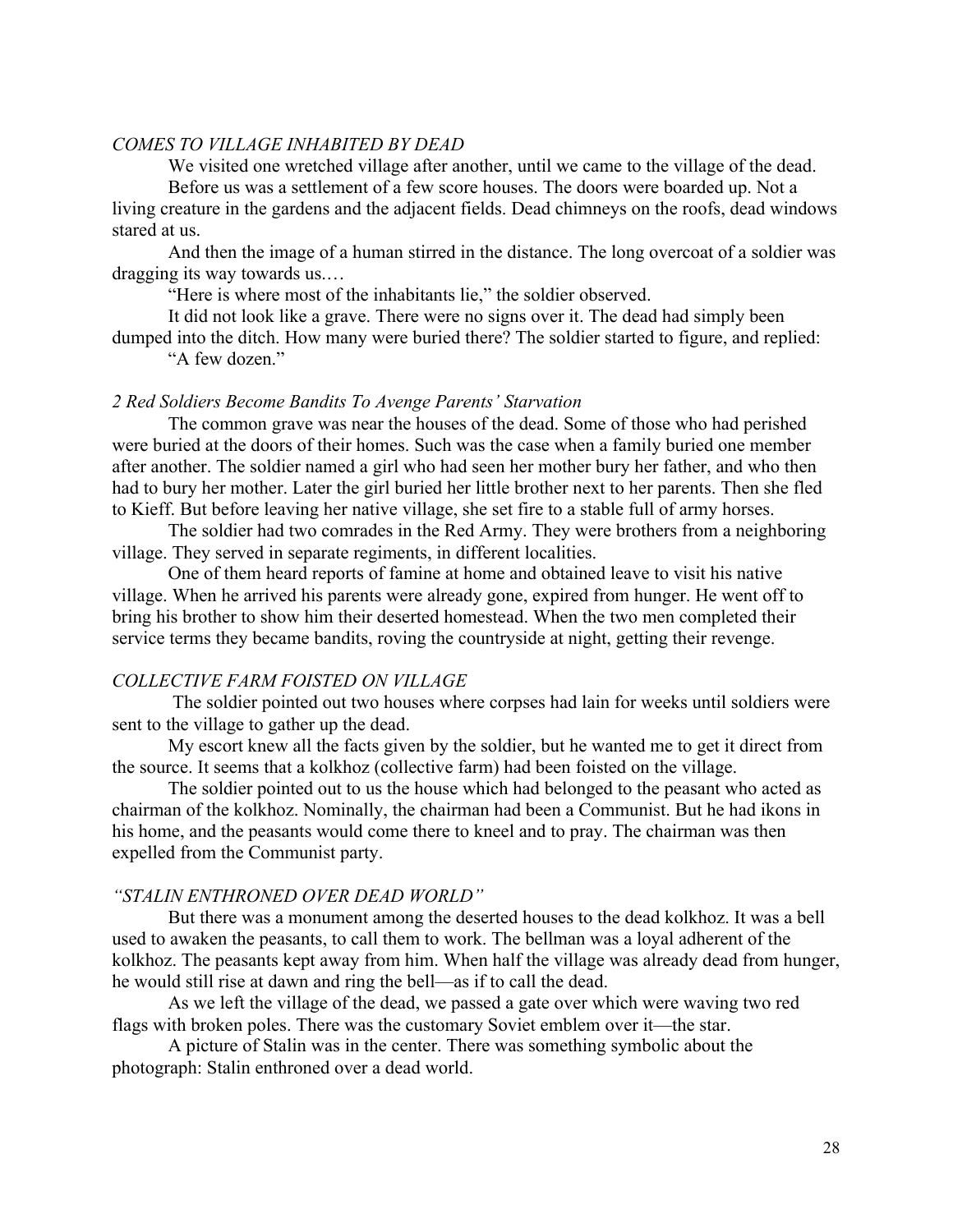# **Harry Lang, "Street Bands in Kiev Steal Food from Starving Women,"** *New York Evening Journal***, 17 April 1935, pp. 1–2.**

### **Article Three**

We were shaken by the scenes of famine in the Kharkov zone of Russia where we saw the village of the dead, its residents starved. But the Ukraine has a population of more than 30,000,000. What were conditions in the other sections? We proceeded upon our trip of investigation, and went to Kiev, the ancient capital of Russia, now capital of the Ukraine.

The main street of the city, the famous Krestchatik [Khreshchatyk], told a harrowing tale of famine at first glance. It was early in the morning. The sidewalks were crowded, thousands marching to work carrying their rations of coarse black bread. It was their breakfast—at which they nibbled on their way. Hunger was the standard of living in Soviet Russia.

#### *Woman Slumps To Ground—Dead*

Suddenly I saw a woman, still young, drop to the ground. She had an empty basket in her hands, and the basket rolled down the sidewalk. Her arms were convulsed for a moment, then they stretched out. Her eyes opened wide once or twice, then they closed. Her head shook fitfully, then it hit the stone pavement, and relaxed into stillness.

The passersby kept marching. Not one of them turned around. My first thought was that the woman had slipped and fallen by accident. I made a move to help her rise. With me was a man from my hotel. He quickly stopped me:

# *"Don't! Under no circumstances should you go! It is not fitting for you, a visitor, a foreigner, to interfere."*

It appeared that this tragedy was a common occurrence. People enfeebled by starvation just collapsed in the streets and died. But why did it not attract attention? Were all those passersby heartless? Far from it. But everybody knew his own helplessness, that the dead were better off than the living.

### *Haunted by Vision of Clutching Hands*

I was haunted for a long time by the vision of those outstretched still hands, that convulsed head, that empty basket rolling on the sidewalk.

I became a prey to conflicting moods. Now I felt crushed, almost paralyzed. Now I felt the impulse to run and to shout from the house-tops.

It was the season of the Jewish new year. I visited the central synagogue. It was crowded with thousands of worshippers, despite the threats of persecution by the Communist godless society.

*There is a special Jewish prayer which enumerates all the known forms of death. Its text contains a reference to death from famine. While I was in the synagogue, the man officiating at the services recited that prayer. When he came to the words, "And he that dies from hunger," he repeated the last word three times with burning anguish. Thousands of Jews sobbed and cried after him:*

#### *"Hunger, hunger, hunger!"*

I went down the Basin st., the Bowery of Kiev. In the United States I had heard many stories of the excellent care taken by the Soviets of homeless children. All over Russia I heard references to the "bandits"—the homeless children of the civil war period that had now reached maturity. Their number was legion in Kiev. Many of these street wolves were already in their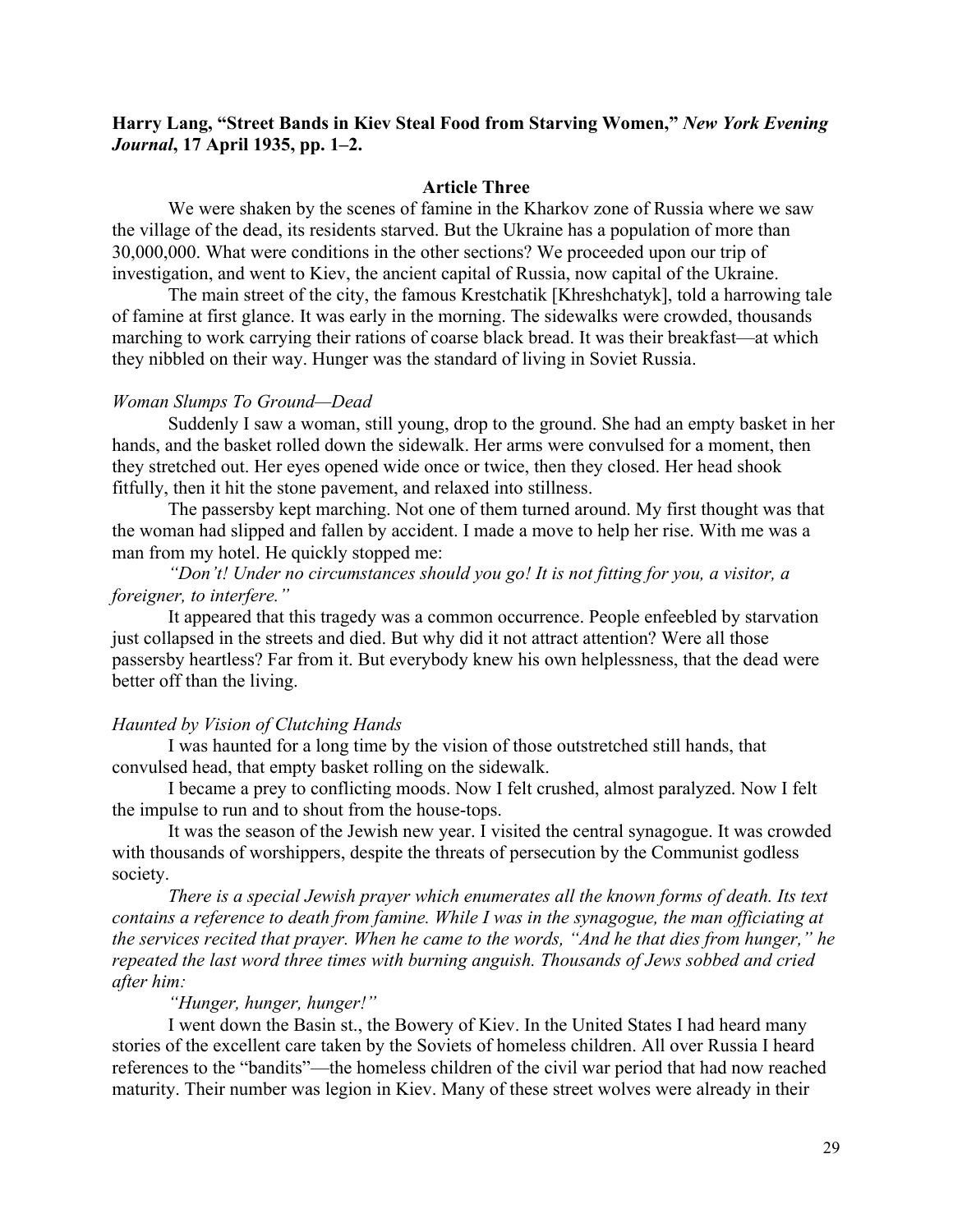### twenties.

Basin st. was the headquarters of these "bandits." It also was the stamping ground of veterans of the Red Army, a ghastly collection of cripples and invalids pursuing unsavory affairs. The two parties were in alliance. The cripples acted as spotters, the street wolves carried out the open robberies.

I saw a woman carrying away food from the "open market" in Basin st. The street wolves prefer to attack women. One of them swooped down upon her and bit her arm. She dropped her food, and shrieked. The "bandit" snatched his loot and fled. A crowd formed quickly, but no one even tried to catch the thief. The policeman who came up to comfort the woman remarked:

"It's the hunger that's driving them on."

### *Robbery Gets No Attention With Hunger in Every Throat*

And hunger was the immediate subject of conversation in the crowd. The woman was holding her wounded arm. Some distance away, the crippled soldiers laughed leeringly. No one talked of the robbery. The word famine was on everybody's lips. Indeed, it was not banditry, it was calamity which filled the air.

I went to one of the Kiev cemeteries which had a special famine section. As far as the eye could see, hundreds of new graves stretched before me. They held the victims of starvation of part of 1932 and part of 1933. They were like the graves which follow a war or an epidemic. There were no headstones, only wooden sticks with numbers.

During the critical famine months, there were scores of daily burials. Sometimes the corpses would lie in the open on the grass for days until their turn came to be interred. Mourning relatives stood watch over their dead ones day and night. Huge armies of crows and ravens circled over the corpses and rent the air with their calls.

## *CEMETERIES HOLD MANY LIVING DEAD*

One of the grave-diggers came up to me and started a conversation.

"You are looking at our fresh graves?" he said. "You see, Kiev has also made its contribution to the second five-year plan. Tell my brothers in America about it."

Cemeteries in Soviet Russia are seldom if ever visited by foreign correspondents. Yet what testimony they have to offer! For there are living people among the graves.

In the Kiev cemetery I saw hundreds of people scarified by the GPU, bearing the marks of torture from persecution and hunger. They stood over the graves of their dear ones and begged the dead for bread.

It was a damp day. The old trees in the cemetery were dripping. The cemetery fence had been removed to complete the construction of a factory. Its stones, boards, nails all had gone into the five-year plan. Even some of the headstones had been removed as building material.

I walked along until I came to a woman sobbing and crying aloud.

"What shall I tell you, my dear sister? You are well off. You see nothing, you hear nothing. Mother wanted to come and join you today. But she hasn't the strength. We have nothing to eat at home, dear sister. Do you remember the beautiful home which we once had?" She was talking to the dead.

## *YOUNG MOTHER PLEADS FOR DEATH*

A young man, with his eyes half-closed, was addressing himself to two graves over which stood one headstone: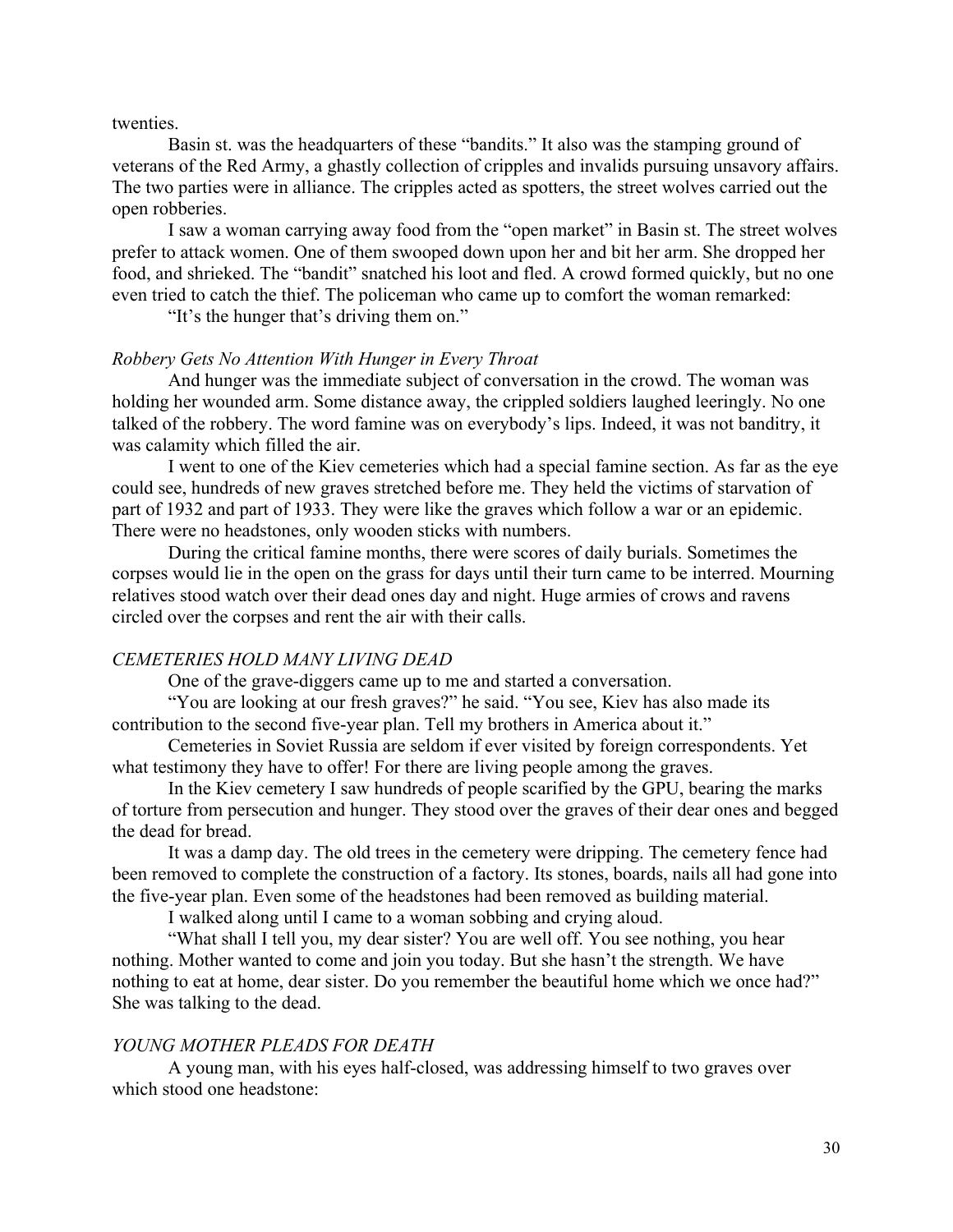"Can you do nothing for me? Nothing? How long must I continue to suffer?"

A young woman dressed coarsely was sitting on the ground at the foot of a fine monument. Her sleeves were torn. Against the shining marble, she formed a striking contrast. It was her mother's grave. She murmured something in Russian about mama taking her away. At her side was a boy. He wore a cap with a Soviet star. In his hands was a piece of black bread. He tried to bite at it, but tears were in his eyes.

The entire cemetery was peopled with such scenes.

# **Harry Lang, "Peasants in Russia Burn Wheat Fields in Hunger Revolt,"** *New York Evening Journal***, 20 April 1935, pp. 1–2. Excerpts.**

### **Article Five**

We took a motor trip from Kieff, the present capital of the Ukraine, into the country, and came upon a new sight. A field, with the crops still lying on it, was burning. As in other zones, the grain in the province of Kieff had also been left to perish. But sunshine had dried the stacks and, to prevent the Government from saving the wheat, rebel peasants had set it on fire at night.

As far as the eye could reach, the bread field was in flames. Troops had been called out to combat the conflagration, but they were helpless. Groups of soldiers were struggling to remove the stacks from the path of the fire.

### *'Rather Death Than Slavery'*

Other soldiers were seated on two army lorries, wearily watching the weird spectacle. Peasants driving by in their carts did not even turn to look at the burning field. They feigned indifference.

Here was a new form of revolt. Its silent slogan was: Destroy everything and perish from hunger! There are times when people would rather have death than slavery.

In Soviet Russia, bayonets and hunger march side by side. Frequently, as our car passed through wooded zones, I observed muddy side roads leading into the forest.

There I saw parties of peasants, surrounded by armed soldiers, doing forced labor. Some of the convicts were women with infants in their arms. My escorts, including the chauffeur of the Soviet-owned car, explained that the prisoners were rebels, strikers, who refused to join in *Kolkhoz* (collective farm) work.

#### *Woman Carries Dead Child to Cemetery*

We arrived in a town about 60 miles from Kieff. Here I witnessed a singular funeral procession. It was the Jewish Sabbath, on which day no burials are allowed by the Mosaic law.

A Jewish woman, carrying a dead child in her arms, was making her way to the cemetery. The child, about three years old, had died the night before. The mother, who shared quarters with other families having children, could not keep the little corpse at home.

All the other children were bloated from hunger. The mother was going to stay with her dead child at the cemetery until sundown, when she would dig a little hole in the ground and bury him.

Not a single person accompanied the woman. When I stopped her, she hugged the little corpse. She talked in a voice that snapped in the middle of words. A month earlier she had buried in the same fashion another child of hers. Both children had died from hunger.

I wanted to know about her husband. Yes, she had had one, a worker, but he had been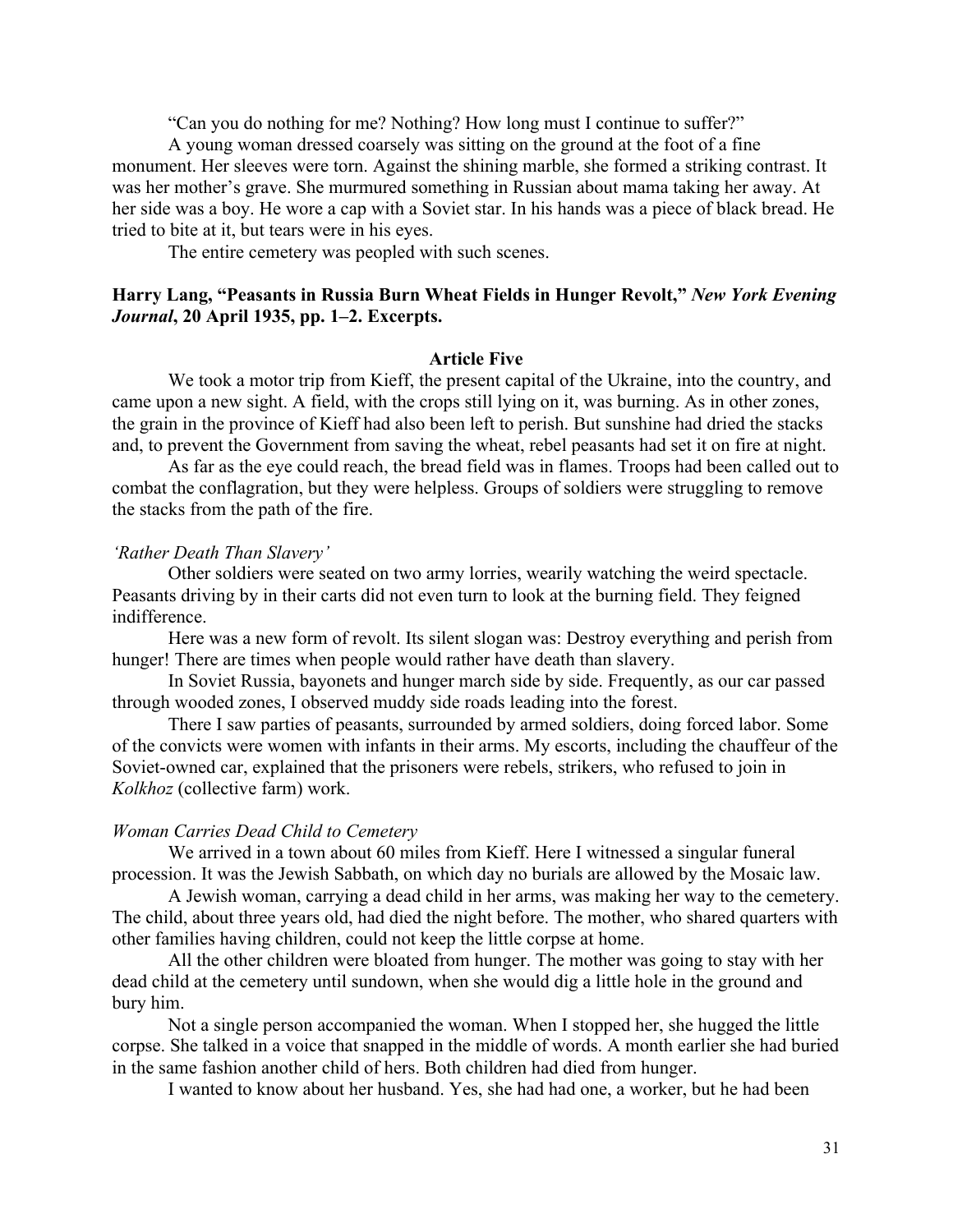sent down to Odessa. For a while he had sent her a little money.

Then she received a notice from the Odessa Soviet that her husband was dead.

It was just like a war notice. She wanted to investigate, but could not get permission to leave. Perhaps her husband had been shot. She did not know.

I obtained the services of a man to perform the rites of an undertaker and grave-digger. Only when the dead child was removed from her arms, to be put away until nightfall, did the woman break down. She cried:

"There are still people with hearts left in the world."

And I, a stranger from faraway America, wept with her.

### *BERDICHEFF NOW TOWN OF MUDHOLES*

We continued on our journey until we came to Berdicheff, once a lively Jewish trading center in the sugar-beet district. The city now seemed to sink in mud holes.

Soldiers and police were driving the townspeople to work in the fields, as the peasants in the country had refused to dig the beets. The whole region was in a state of terror.

*People would rather* [*have*] *died from hunger than labor in the fields. Why? Because they demanded bread for their toil. Some wanted more bread, better bread, not the coarse black stuff baked with straw, which the Soviet supplied.*

A large modern bakery had been installed some months earlier in Berdicheff. The Communist managers and the bakers, it was revealed, had formed an alliance to steal flour and bread from the Government bakery.

Here was a new sidelight on the famine—bakers going hungry and forced to steal bread! Yet they knew that their crime involved more than theft, that they would be charged with a conspiracy against the state. The main cause of all Soviet crime is hunger, but the Soviet Government is not interested in the cause of crime.…

Finally, we left the Ukraine and started for the Soviet Republic of White Russia. We were passing through fields flooded by Autumn rains.

In the middle of the night armed soldiers boarded our train. We learned from them that the entire territory was under martial law. The peasants had refused the orders of the local Soviets to dig ditches and drain the roadways. They demanded bread. Troops had been called to drive them to the task.

#### *SAYS ALL ROADS LED TO FAMINE*

The woman conductor on our train warned me to watch my things.

"People are hungry," she said. "Look out, when the train stops at stations somebody might get on board and steal your provisions."

It became clear that all the roads of the land led to famine.

# **Harry Lang, "Soviets Seized Cash Sent by U.S. Kin to Starving Russians,"** *New York Evening Journal***, 23 April 1935, pp. 1–2. Excerpts.**

My trip to Soviet Russia was part of a world's tour which took a year and included 19 countries. As a Socialist, as a lover of freedom, and as a Jew, I went to Russia full of fervent expectations.

I came out crushed, shell-shocked. Nowhere did I see suffering on such a titanic scale. Nowhere did I find the tragedy of a great people so effectively concealed behind a conspiracy of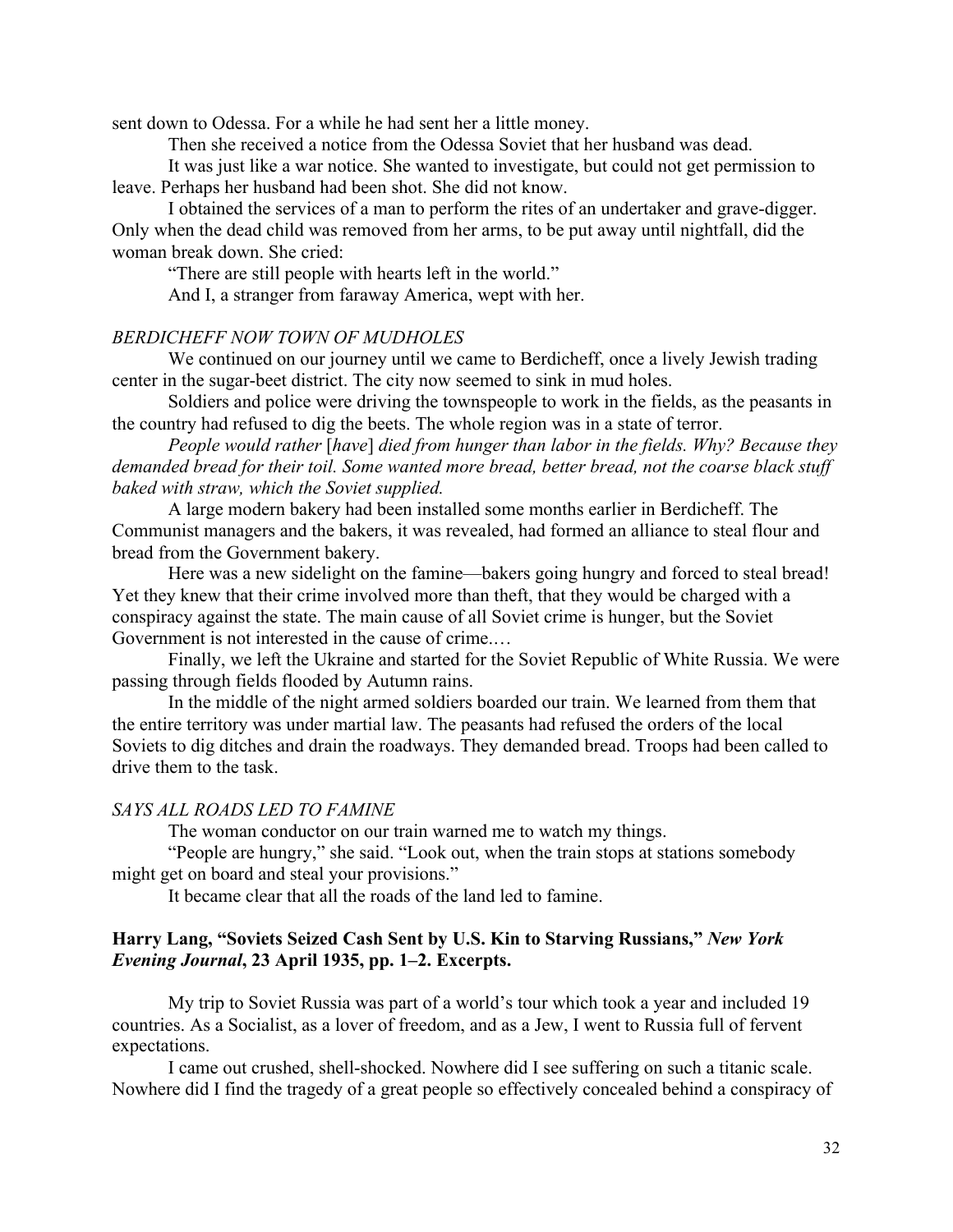### silence.

That conspiracy hid from the eyes of the world not only the famine of millions, but also the iron shadows of that famine, which strangled the cries of the victims. They were the shadows of inquisition which followed in the wake of the famine.

### *Dollars Sent by U.S. Kin Seized*

The first of these shadows was the "Dollar Inquisition." Before I left the United States, I knew that the Jews of this country were aroused by numerous reports of a system of extortion and torture practiced by the G.P.U. on relatives of American immigrants.

The latter, replying to appeals for help from their starving kinsmen in Russia, sent them small money orders. The famine had impoverished the Soviet State treasury. The coffers of the G.P.U. were empty. The G.P.U. then launched an organized campaign to extort the American dollars as a source of government revenue.

This "Dollar Inquisition" caused the American Jewish Congress, led by Rabbi Stephen S. Wise, to call meetings of protest.

The Hebrew poet laureate in Palestine, Chaim Nachman Bialik, had gathered a mass of authentic evidence proving conclusively that the G.P.U. was terrorizing all the Jewish communities in Russia, imprisoning people just because they had relatives in America, and holding them as hostages until ransom arrived.…

Behind the appalling scenes of the famine that I had witnessed stretched the second iron shadow of the Russian tragedy.

There was revealed before me a spontaneous general strike of millions of peasants.

# *PEASANTS RESIST COLLECTIVIZATION*

Hundreds of villages, without leadership, were offering resistance to the Stalin system of collectivization, which forced them to turn their homes, cattle, fields and implements into government-operated enterprises. The peasants who had made the revolution in order to gain the land now found themselves deprived of their gains.

Millions resisted passively. Others resorted to sabotage. Beneath the cloak of the famine a grim and silent war was being waged. It was waged with arson, with theft, with crafty means of vengeance.

Peasants joined collective farms in order to wreck them from within. They destroyed their livestock, neglected their fields and stubbornly marched to death. It was a war for bread, perhaps the most gruesome war that has ever been fought.…

The third shadow of the famine reached as far as America. It is still in our midst. While the Soviet propaganda machine would have the American people believe that the Russian people are happy, another arm of the Soviet Government gathers and solicits American dollars for victims of hunger in Russia.

Every year hundreds of thousands of immigrants in this country send to their relatives in Russia food parcels and money orders through the Torgsin. The advertisements of the Torgsin appear in our press.…

We are told that everybody in Russia is employed. Yet the records of the Soviet Torgsin and its innumerable agencies will show how many unemployed immigrants in America keep their employed relatives in Russia alive.

Most of these immigrants are Jewish workers. I interviewed hundreds of their relatives in Russia.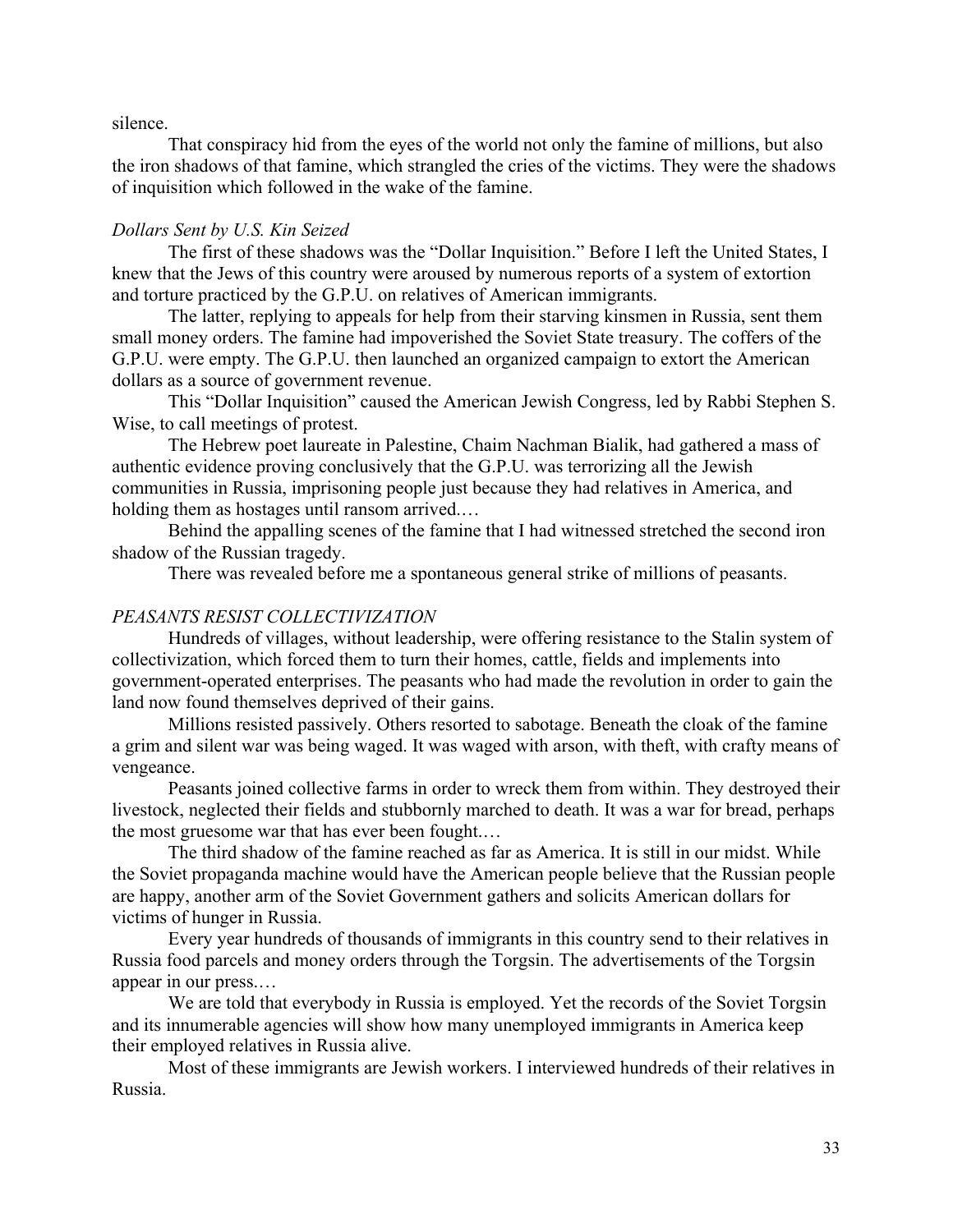### *RUSSIAN WORKERS ENVY U.S. FREEDOM*

All of them gave me the same message to bring home, namely, that the workers of Russia envy American freedom, American democracy. More than once I was told:

"Tell American labor not to be misled by the false friends of the Soviet Union. They are the enemies of the Russian people. Many of them are big industrialists and promoters who seek to make money doing business with the Soviet Government.

"These Wall Street friends of Bolshevism think that we are different from other human beings, that the Russian people like their oppressors. Tell them in America the truth about us."

Appalled as I was by the excruciating sights of the famine, I was even more appalled by the task of conveying the truth, conveying a picture of the monster which created the famine the monster of dictatorship.

# **Whiting Williams, "My Journey Through Famine-Stricken Russia,"** *Answers* **(London), 24 February 1934. Excerpts, pp. 16–17, 28.**

Charles Whiting Williams (1878–1975) was a writer and lecturer on labor-management relations. On the basis of his observations of working conditions and workers' attitudes in various countries, Williams wrote books and articles, including *What's on the Worker's Mind, by One Who Put On Overalls to Find Out* (1920), *Full Up and Fed Up: The Worker's Mind in Crowded Britain* (1921), *Horny Hands and Hampered Elbows: The Worker's Mind in Western Europe* (1922), *Mainsprings of Men* (1925), and *America's Mainspring and the Great Society: A Pickand-Shovel Outlook* (1967). His experiences are described in Daniel A. Wren, *White Collar Hobo: The Travels of Whiting Williams* (1987).

…[D]uring the last twelve months, in one European country, millions of people have died of starvation.… Dying in a land which was formerly one of the richest of all the peasant states.…

"Only the strong will see next summer's sun," said the chambermaid in a Soviet hotel in which I stayed at the beginning of the tour which took me through the length and breadth of the Russian Ukraine. I laughed at her.

Travelling by rail to Kharkov, the capital of this great agricultural and industrial province, I talked in German to an engineer who was in the same coach.

"You know that starvation has been killing off people here by the million?" he said.…

"Nonsense," I said. "The thing's crazy! If there were anything like that happening, the whole world would be ringing with it and organising relief."

He shrugged his shoulders.

"Well, let's ask the conductor," I said. He was passing through the coach just then.

"My own daughter died of hunger just three months ago to-day," he said simply, when we put the question to him.

Even then I could hardly believe that there had been anything beyond, perhaps, a few isolated deaths in remote villages. But as I went through the country, and particularly in the Donetz Basin, I found that the engineer had not lied.…

…Once I was off the beaten track which the tourists follow I saw with my own eyes the victims of famine. Men and women who were literally dying of hunger in the gutter.

Have you ever seen a human being in the last stages of starvation? If you have done so once, you can never mistake the signs. The swollen faces and ankles which follow the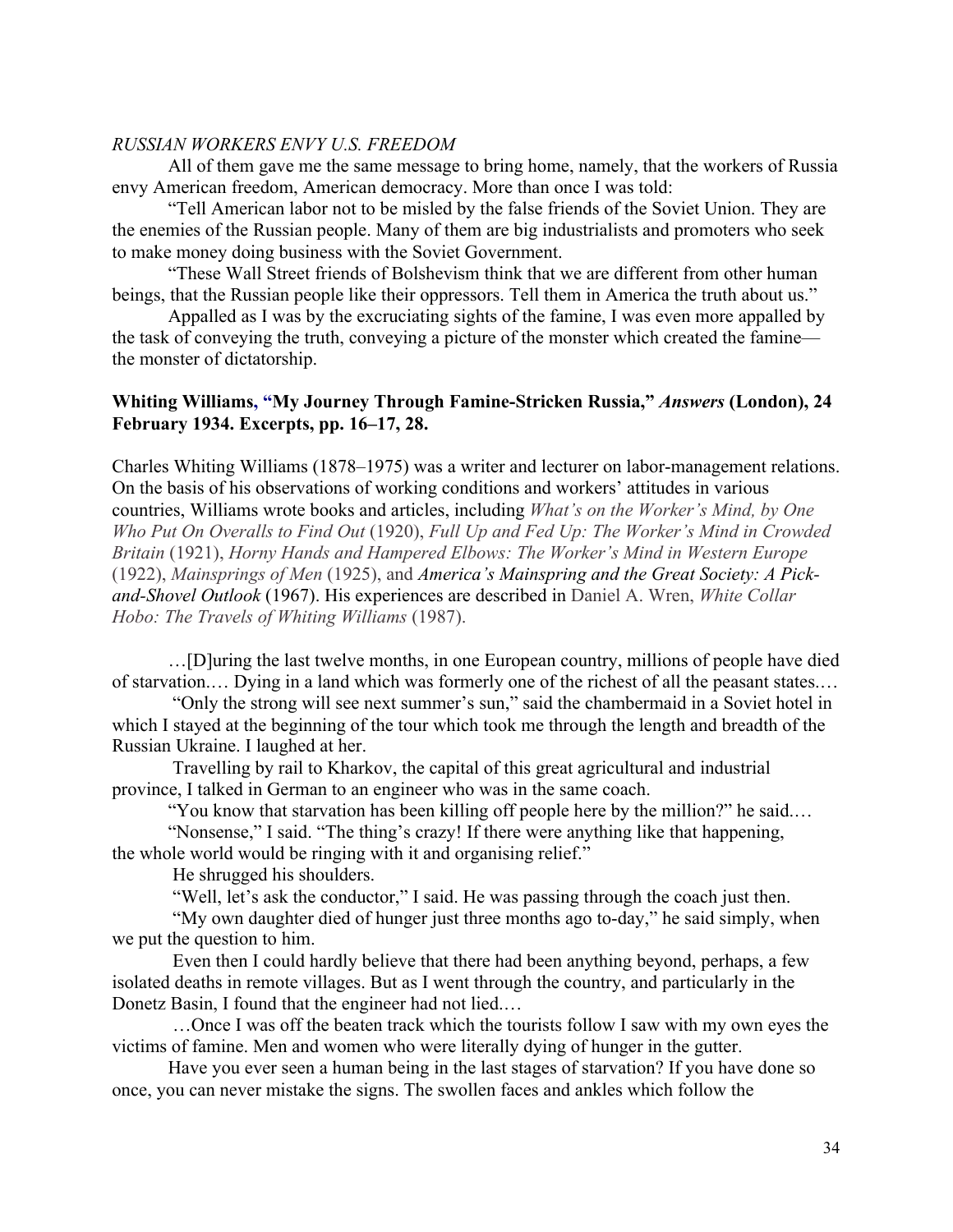breakdown of the body's normal functioning set the final seal of famine upon the emaciation of long-continued want.…

…[T]he worst memory I have brought out of Russia is the children. There was one youngster I saw in Kharkov. Half-naked, he had sunk, exhausted, on the carriage-way, with the kerbstone as a pillow, and his pipe-stem legs sprawled out, regardless of danger from passing wheels.

Another—a boy of eight or nine—was sitting among the debris of a street market, picking broken eggshells out of the dirt and examining them with heartbreaking minuteness in the hope of finding a scrap of food still sticking to them. His shrunken cheeks were covered with an unhealthy whitish down that made me think of those fungoid growths that sprout in the darkness out of dying trees.

I saw him again in the same place the next day—motionless now with his head sunk between his knees in a piteous abandonment.

While eating in a restaurant in the same town I saw a girl of twelve run up the steps towards a veranda table from which a customer had just risen. For a moment she hesitated; shrank back as if in fear as she saw the man look at her. Finally, reassured by his expression, she darted boldly forward, gathered the scraps he had left on his plate in her fingers, then turned and ran down the steps with her prize.

For all the world she was like a wild bird driven by a hard winter to a town garden. There was the same suspicion, the same holding back, and the same momentary boldness followed by headlong flight. Something, also, perhaps, of the same grace and beauty. I shall never see her again, but I cherish the hope that she will survive.

There are hordes of those wild children in all the towns. They live—and die—like wild animals.

Where do they come from? I made inquiries about them, and learned that last winter, when food supplies began to fail, large numbers of peasants left their villages and came into towns with their families, hoping that there they might get a chance to work—and eat.

There was neither work nor bread for them, and under a new regulation that required every adult in the towns to show papers to prove his right to be there, they were driven back to their foodless villages.

They believed they were returning to certain starvation. So they left the children behind. In the villages, they said, the little ones would inevitably die—in the towns, their chance of life might be slender, but it was at least a chance.

Something like 18,000 children were abandoned in this manner—abandoned because that was the only way in which their parents could help them—in Kharkov alone....

I saw some of the wild children of this winter being rounded up. A horse-drawn wagon lumbered along the street, with two or three policemen marching beside it. When they saw one of the little Ishmaels the police gave chase. If the youngster was caught, he was placed among the others already in the wagon.…

Once, when the wagon stopped and a chase was in progress, two of the lads previously captured saw their chance, scrambled to the ground, and made off as hard as they could into a maze of narrow alley-ways.

I felt rather sorry for these youngsters, running back to the hardship and hunger of their life in the gutter, when, as I thought, they would have been fed and clad and educated in the institution to which they were being taken. But when I mentioned this to a Russian acquaintance he just stared at me.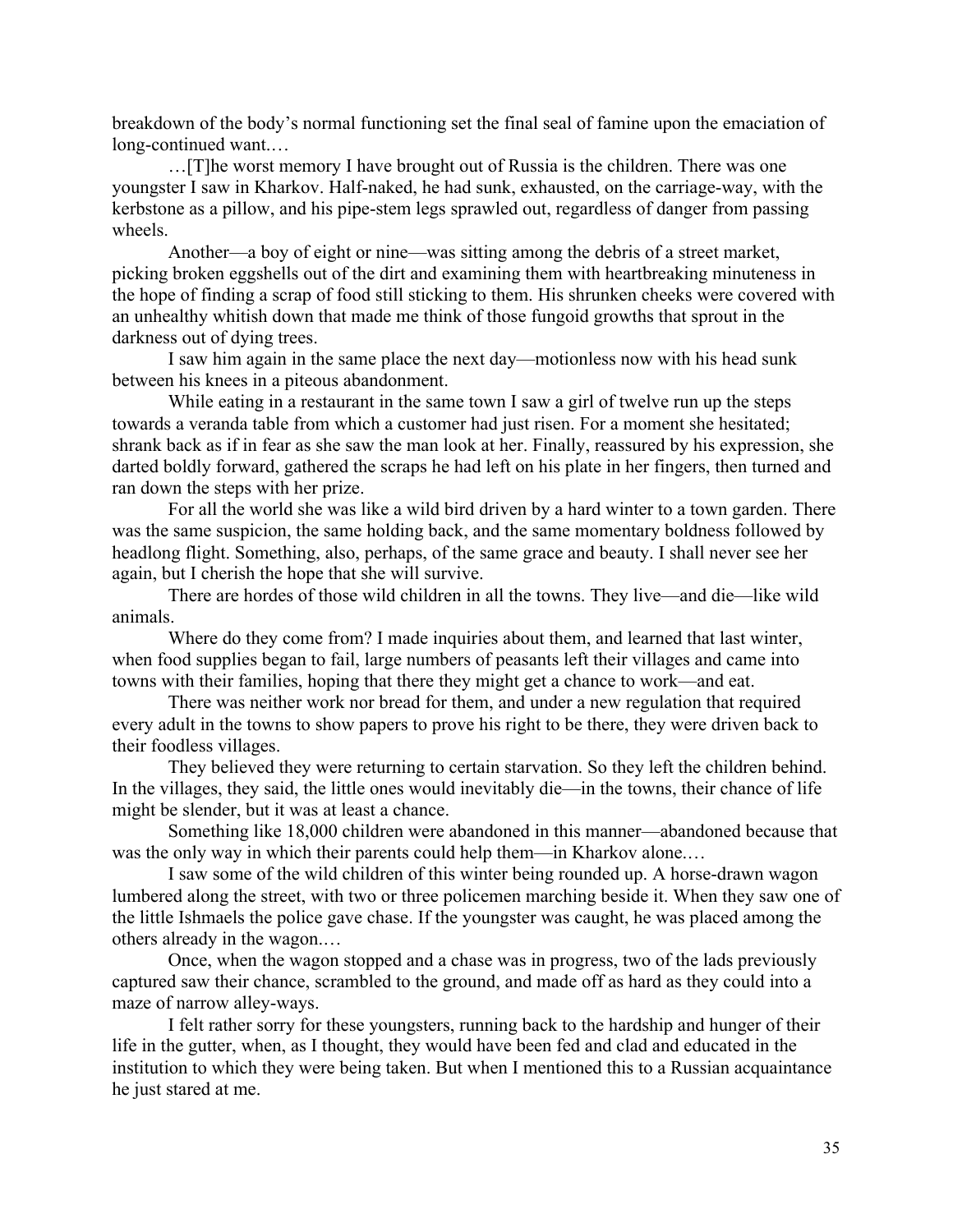At first I could not believe what he told me. Then I spoke to a number of other people. They all said the same thing.

These children were not sent to homes. Bread was too scarce. They were put into railway wagons and unloaded out in the open country—too far out for it to be possible to walk back to town.

And once, at least, three wagons filled with youngsters were shunted into a siding and forgotten for three days. When, at the end of that time, someone found them, not one of the children remained alive.

I don't pretend, of course, that this was a typical case. But what chance have children dumped out in the open country?…

# **William Henry Chamberlin,** *Russia's Iron Age* **(London: Duckworth, 1935). Excerpts, pp. 82–89.**

William Henry Chamberlin (1897–1969) was an American historian and journalist who specialized in Russia, the Soviet Union, and the Cold War. He served as Moscow correspondent of the *Christian Science Monitor* and the *Manchester Guardian* from 1922 to 1934. His most influential books include *Soviet Russia: A Living Record and a History* (1930), *Russia's Iron Age* (1934), and *The Russian Revolution 1917–1921* (1935).

Rumors of wholesale starvation in the villages, especially in the southern and southeastern provinces of European Russia and in Central Asia, began to filter into Moscow in the early spring. A clear intimation that things were happening in the country districts which the Soviet censors very definitely wished to conceal from the outside world was the unprecedented action of the authorities in forbidding several foreign correspondents to leave Moscow, and the establishment of a new ruling to the effect that no foreign correspondent could travel in the countryside without submitting a definite itinerary and obtaining permission to make the trip from the Commissariat for Foreign Affairs.

No such permissions were granted until September, when the new harvest was largely gathered in, the corpses had all been buried, the trucks which, during the late winter and early spring, made regular rounds in Poltava, Kiev, and other centres of the famine region, picking up the corpses of refugees from the country districts, had ceased to function, and conditions were generally more normal. After the prohibition had been lifted, I visited three widely separated districts of the Soviet Union—Kropotkin, in the North Caucasus, and Poltava and Byelaya Tserkov, in Ukraina. I talked at railroad stations with peasants ranging from the southeast corner of Ukraina, in the Donetz Basin, to the northwestern part of Chernigov Province. On the basis of talks with peasants and figures supplied not by peasants, who were often prone to exaggeration, but by local Soviet officials and collective-farm presidents, whose interest was rather to minimize what had taken place, I have no hesitation in saying that the southern and southeastern section of European Russia during the first six months of 1933 experienced a major famine, far more destructive than the local famines which occurred, mostly on the Volga, in exceptionally bad drought years under Tsarism, second in the number of its victims probably only to the famine of 1921–22.

The first thing that struck me when I began to walk about in the Cossack villages in the neighborhood of Kropotkin was the extraordinary deterioration in the physical condition of what had once been an extremely fertile region. Enormous weeds, of striking height and toughness,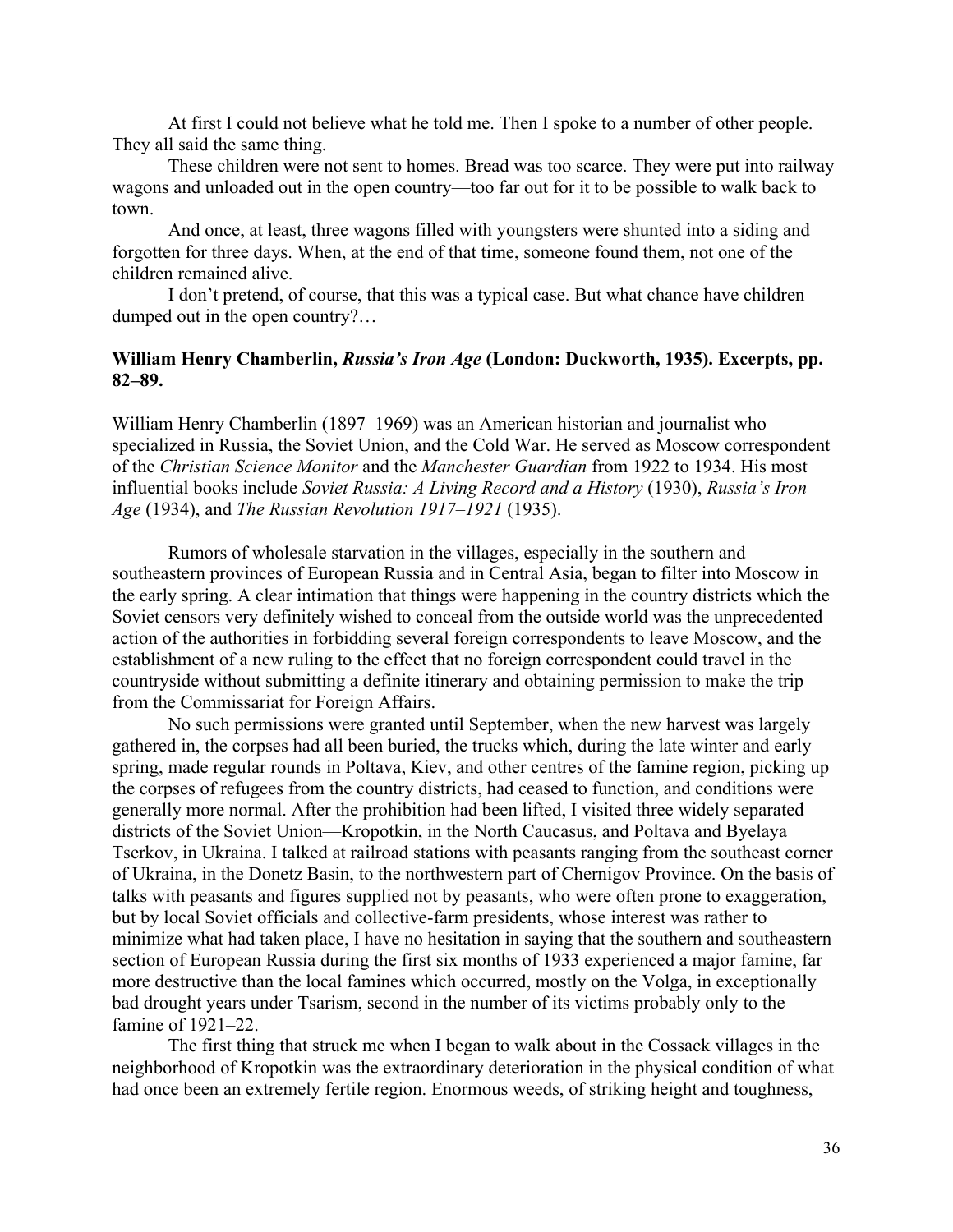filled up many of the gardens and could be seen waving in the fields of wheat, corn, and sunflower seeds. Gone were the wheaten loaves, the succulent slices of lamb that had been offered for sale everywhere when I visited the Kuban Valley in 1924. At that time every Cossack settlement had its large number of fierce, snapping dogs, trained to guard sheep and cattle; now there was an almost ghostly quiet; the bark of a dog was never heard. "The dogs all died or were eaten up during the famine," was the general explanation of their disappearance.

In the first house which I entered, quite at random, in the *stanitsa*, or Cossack settlement of Laduzhskaya, southwest of Kropotkin (the Cossack *stanitsa* is usually much larger than the typical peasant village), I encountered a grim episode of what would officially be called "class struggle on the agrarian front." A handsome young Cossack woman, who had just given birth to a baby and who lived in the house with her mother, her husband being away on military service, told me how her brother, with some companions, had beaten a grain collector so badly that he died; and how he returned from serving a term in prison, where he received nothing but water and very little bread, so weakened that he, with his wife and five children, had all died of hunger and exhaustion in the spring....

In another *stanitsa,* Kazanskaya, which is picturesquely situated on a high bluff above the Kuban River, I called on the president of the local Soviet, Mr. Nemov, in an effort to obtain some official information about the mortality rate during the preceding winter and spring. Nemov scouted the stories of the peasants that a third or a half of the inhabitants had perished. "The population declined from about 8,000 to about 7,000," he declared. "About 850 died and another 150 were deported because they sabotaged the government's programme of grain collection." Mr. Nemov showed me mortality statistics for four months—January, February, March, and April. They indicated how the curve of death mounted upward as the peasants' last reserves of grain were exhausted toward spring. Thus 21 persons died in January, 34 in February, 79 in March, and 155 in April. This upward tendency most probably continued during May and early June, until early vegetables provided some relief.

Regarding the causes of the famine, the accounts of Mr. Nemov and of the peasants tallied fairly closely.... [I]t was the general testimony of the peasants that they could have pulled through if the local authorities had not swooped down with heavy requisitions. The last reserves of grain, which had been buried in the ground by the desperate peasants, were dug up and confiscated. A man named Sheboldaev, with a reputation for cruelty in "liquidating" kulaks in the lower Volga district, was made President of the North Caucasus, where the passive resistance was doubtless stiffer than in other sections of the country, because a considerable part of the population consisted of Cossacks, who had enjoyed a higher standard of living than the mass of the peasants before the Revolution and who had mostly fought on the side of the Whites during the civil war. Under Sheboldaev's orders whole communities, such as Poltavskaya, in the Western Kuban, were deported *en masse* to the frozen regions of the north in the dead of winter. Other villages which did not fill out the grain quotas that were demanded from them were "blockaded," in the sense that no city products were allowed to reach them. Local officials who protested against the pitiless repression were deposed, arrested, in a few cases shot.

Sheboldaev's methods, which were, of course, applied with the knowledge and approval of the central authorities in Moscow, squeezed out of the North Caucasus the full amount of grain which Moscow demanded.<sup>6</sup> But they turned what would otherwise perhaps have been a

 $6$  How ruthlessly the fertile North Caucasus was plundered under the regime of collectivization is evident from the following figures, which Sheboldaev cited at the last Party Congress. The amount of grain realized by the state in the North Caucasus was as follows: 1928, 56,000,000 poods (a pood is about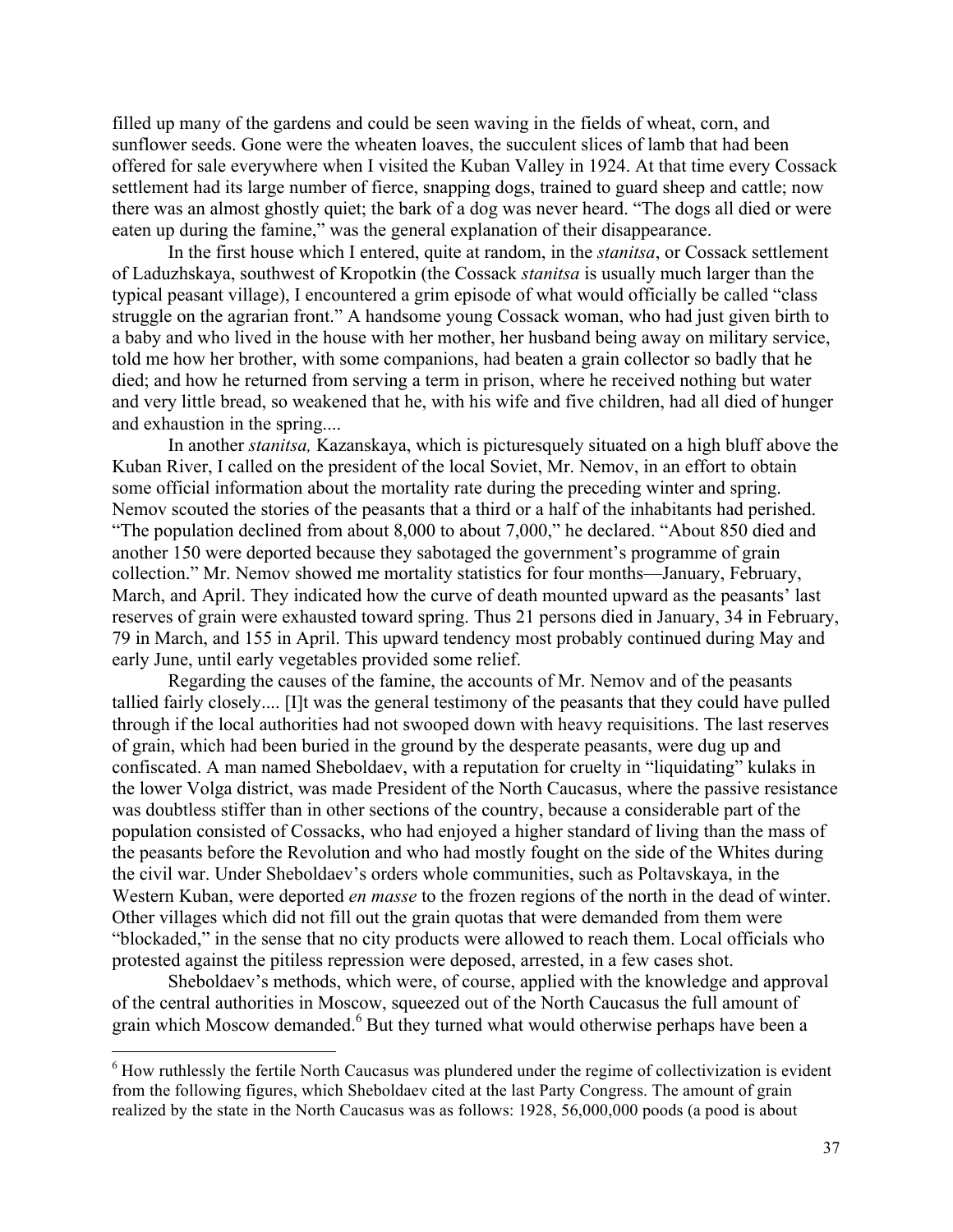hunger into a famine, and they left a diseased and weakened population (there was a tremendous epidemic of malignant malaria in the Kuban Valley in 1933) and a ravaged and devastated countryside which will require years of reconstruction before it can hope to regain its former prosperity.

In the villages around Poltava, a charming Ukrainian town built on a hillside with an abundance of leafy trees along its streets, and in the vicinity of Byelaya Tserkov, a small town southwest of Kiev, largely inhabited by Jews, I found much of the same situation as in the North Caucasus.... [P]eople often broke down and wept when they described what they and their relatives and friends had experienced during the preceding winter and spring. "No war ever took from us so many people," exclaimed one woman with whom I talked in Poltava. And in one veritable Village of Death (its name was Cherkass), some eight miles south of Byelaya Tserkov, I had it on the authority of the secretary of the local Soviet, Mr. Fishenko, that about 600 of the village's former 2,000 inhabitants had perished. Hundreds of others had fled. Fishenko's figure found abundant confirmation in the stories of the famine survivors and in the grim mute evidence of the numerous abandoned houses, with their weed-grown gardens and gaping doors and windows.

Two noteworthy features of the famine were that far more men died than women and far more *edinolichniki* (individual peasants) than members of collective farms. If in many districts 10 per cent of the collective farmers died, the percentage of mortality among the individual peasants was sometimes as high as 25. Of course not all who died passed through the typical stages of death from outright hunger, abnormal swellings under the eyes and of the stomach, followed in the last stages by swollen legs and cracking bones. The majority died of slight colds which they could not withstand in their weakened condition; of typhus, the familiar accompaniment of famine; of "exhaustion," to use the familiar euphemistic word in the death reports. Here and there one heard dark stories of cannibalism; in Poltava it was said that a trade in human flesh had been going on until the authorities discovered it and shot the participants. But apparently cannibalism had not been widespread. The famine area, so far as I could observe and learn from reliable information, included Ukraina, the North Caucasus, a number of districts in the middle and lower Volga, and considerable sections of remote Kazak[h]stan, in Central Asia. Northern and Central Russia and Siberia suffered a good deal of hardship and undernourishment, but not actual famine. The number of people who lived in famine areas was in the neighborhood of sixty million; the excess of deaths over a normal mortality rate can scarcely have been less than three or four million.<sup>7</sup>

There is something epically and indescribably tragic in this enormous dying out of millions of people, sacrifices on the altar of a policy which many of them did not even understand. The horror of this last act in the tragedy of the individual peasantry is perhaps intensified by the fact that the victims died so passively, so quietly, without arousing any stir of sympathy in the outside world. The Soviet censorship saw to that.

 $\overline{a}$ 

three-fifths of a bushel); 1929, 92,000,000 poods; 1930, 123,000,000 poods; 1931, 187,000,000 poods; 1932, 112,000,000 poods; 1933, 133,000,000 poods. In other words, the state, during the last three hungry years, has been regularly taking from the North Caucasian peasants two or three times as much as the peasants gave up in 1928, when the situation with meat and dairy products was vastly better.

<sup>7</sup> The average mortality rate which I found with monotonous regularity in the districts I personally visited was about 10 per cent. If one makes allowance for normal mortality and also for the fact that the towns suffered much less than the country districts, the excess of three or four million still remains.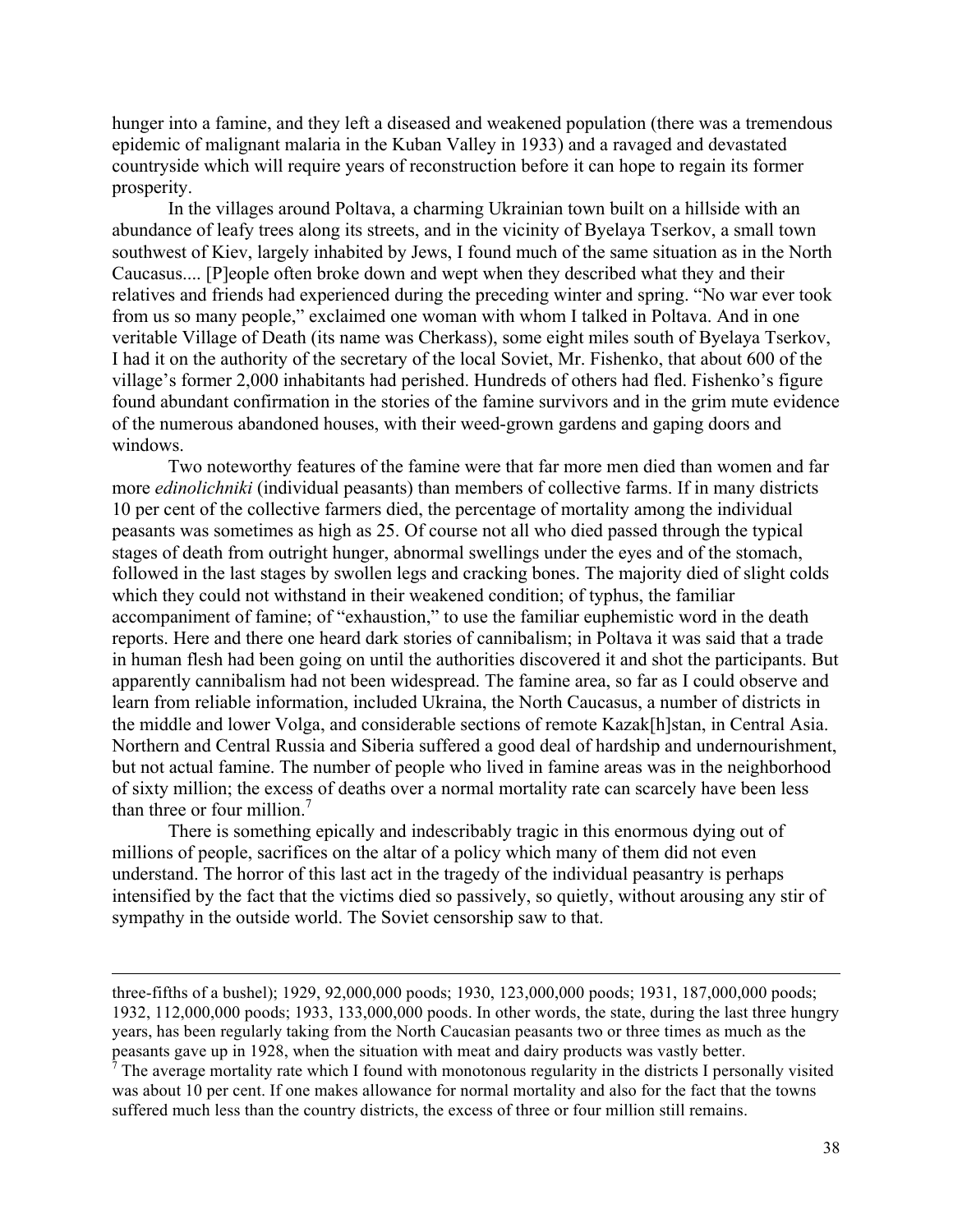Of the historic responsibility of the Soviet Government for the famine of 1932–33 there can be no reasonable doubt. In contrast to its policy in 1921–22, it stifled any appeal for foreign aid by denying the very fact of the famine and by refusing to foreign journalists the right to travel in the famine regions until it was all over. Famine was quite deliberately employed as an instrument of national policy, as the last means of breaking the resistance of the peasantry to the new system where they are divorced from personal ownership of the land and obliged to work on the conditions which the state may dictate to them and deliver up whatever the state may demand from them.

# **Louis Fischer,** *Soviet Journey* **(New York: Harrison Smith and Robert Haas, 1935). Excerpts, pp. 170–72.**

Louis Fischer (1896–1970) was an American journalist who served as Moscow correspondent for *The Nation* from 1923 to 1938. Originally a communist fellow traveler and denier of the famine of 1932–33, he eventually became a critic of communism and the Soviet Union. He was the author of *Oil Imperialism: The International Struggle for Petroleum* (1926), *The Soviets in World Affairs* (1930), *The War in Spain* (1937), *Stalin* (1952), and *Lenin* (1964).

I had spent the month of October, 1932, traveling through the Ukraine. All over the countryside I saw grain which the peasants had left on the fields. It had rotted. It was their winter's food. Then those same peasants starved. They had been practising passive resistance against the government....

The peasants brought the calamity upon themselves. Yet one can understand what prompted this suicidal action. The Bolsheviks had launched the ambitious Five Year Plan. It had to be financed.... The worker paid in the form of reduced consumption goods. The peasant paid in the form of huge taxes. In many cases, the government took thirty, even fifty, indeed even sixty per cent of his crop....

It was a terrible lesson at a terrific cost. History can be cruel. The Bolsheviks were carrying out a major policy on which the strength and character of their regime depended. The peasants were reacting as normal human beings would. Let no one minimize the sadness of the phenomenon. But from the larger point of view the effect was the final entrenchment of collectivization. The peasantry will never again undertake passive resistance. And the Bolsheviks —one hopes—have learned that they must not compel the peasantry to attempt such resistance.

In the final analysis, the 1932 famine was a concomitant of the last battle between private capitalism and socialism in Russia. The peasants wanted to destroy collectivization. The government wanted to retain collectivization. The peasants used the best means at their disposal. The government used the best means at its disposal. The government won.

# **Adam J. Tawdul, "10,000,000 Starved in Russia in Two Years, Soviet Admits,"** *New York American***, 18 August 1935, pp. 1–2. Excerpts, p. 2.**

Adam J. Tawdul (1894–1976) was born in Omsk, Russia. He attended the Tomsk Polytechnical Institute and became involved in revolutionary activity in tsarist Russia. In 1913 he fled to the United States, where he became an active communist. On being hired by Amtorg as an engineer, he returned to the USSR in 1931 and worked at the Kharkiv Tractor Plant. Disillusioned with what he saw, he returned to the United States in 1934.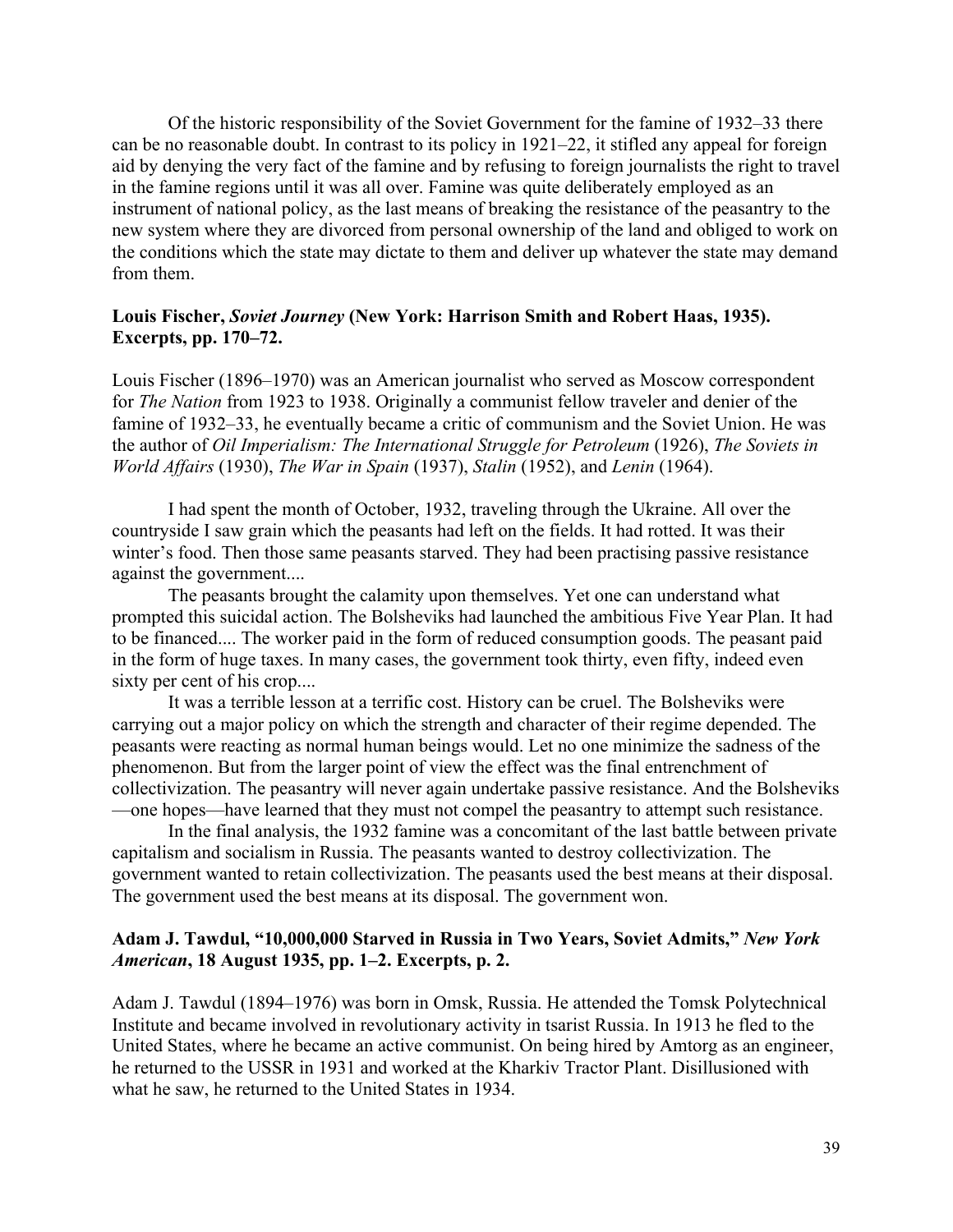# …**The acid test of all news from the Soviet Union remains to this day the suppression of the fact that at least 10,000,000 people perished from famine in that country in 1932-33. This figure was disclosed to me by high Soviet officials in confidential conversations.**

There are Communist and pro-Communist publications in this country which specialize in telling the "truth" about Russia—the Stalin truth. I was myself a voracious reader of these publications and a zealous believer in their "truth"—until I went to live in Soviet Russia and saw the reality….

Now I was a high Communist official in Russia, I mixed with the upper crust of the Soviet aristocracy, and none of them ever denied the facts of the widespread famine which their government officially suppressed from a gullible world.

Indeed, many of these Soviet potentates gave me data as to the extent of the catastrophe, and some of them even justified it as prudent policy for the solution of the agricultural problem….

The case of Nikolai Skrypnik [Mykola Skrypnyk], Stalin's most trusted commissar in the Ukraine, attracted attention abroad. In 1933, after a stormy session with Stalin, Skrypnik returned to the capital of the Ukraine, Kharkov, where, according to an official announcement, he committed suicide. According to unofficial information, he was assassinated.

### *Officials Justified Famine*

Skrypnik knew me as a child in Siberia. When he was a fugitive from the Czarist police, my father kept him in hiding in our home in Tomsk. He was a native Ukrainian, and I recognized him at the all-Ukrainian trade union congress, where I was present as a delegate, in spite of a lapse of many years. He was deeply moved when I introduced myself.

"So you are Adka!" he exclaimed, and vividly recalled my father, my home, and his own conversations with me when I was a lad. I became a friend of the Skrypnik household, and through it entered the highest Communist circles on a social basis, a rare privilege for even a foreign Communist in Russia these days.

"At least 8,000,000 people have already perished from the famine in the Ukraine and the Northern Caucasus alone," Skrypnik told me one evening early in 1933, in the course of our many intimate conversations on the famine.

He was at that time insisting that Stalin change his policy and was even in favor of an understanding with the socialists and of a democratization of the Soviet system. According to Skrypnik, Stalin was ready to make peace with the socialist and liberal elements under the threat of the famine within and of Japan without.

"If Europe does not come to our aid now, we will go down, and the cause of the revolution will be lost for many generations," Skrypnik told me. He had argued along the same lines with Stalin and was under the impression that Stalin was ready to institute reforms. He was quickly disillusioned, in spite of his past loyalty to Stalin, when he discovered that the Kremlin was cynical about the devastation wrought by the famine in his native Ukraine.

I was staggered by the figure of 8,000,000 deaths from starvation coming from such an authoritative source as Skrypnik, but I pursued my inquiries on the subject in other high quarters, only to find that Skrypnik's figure checked with all official estimates of the victims of the famine.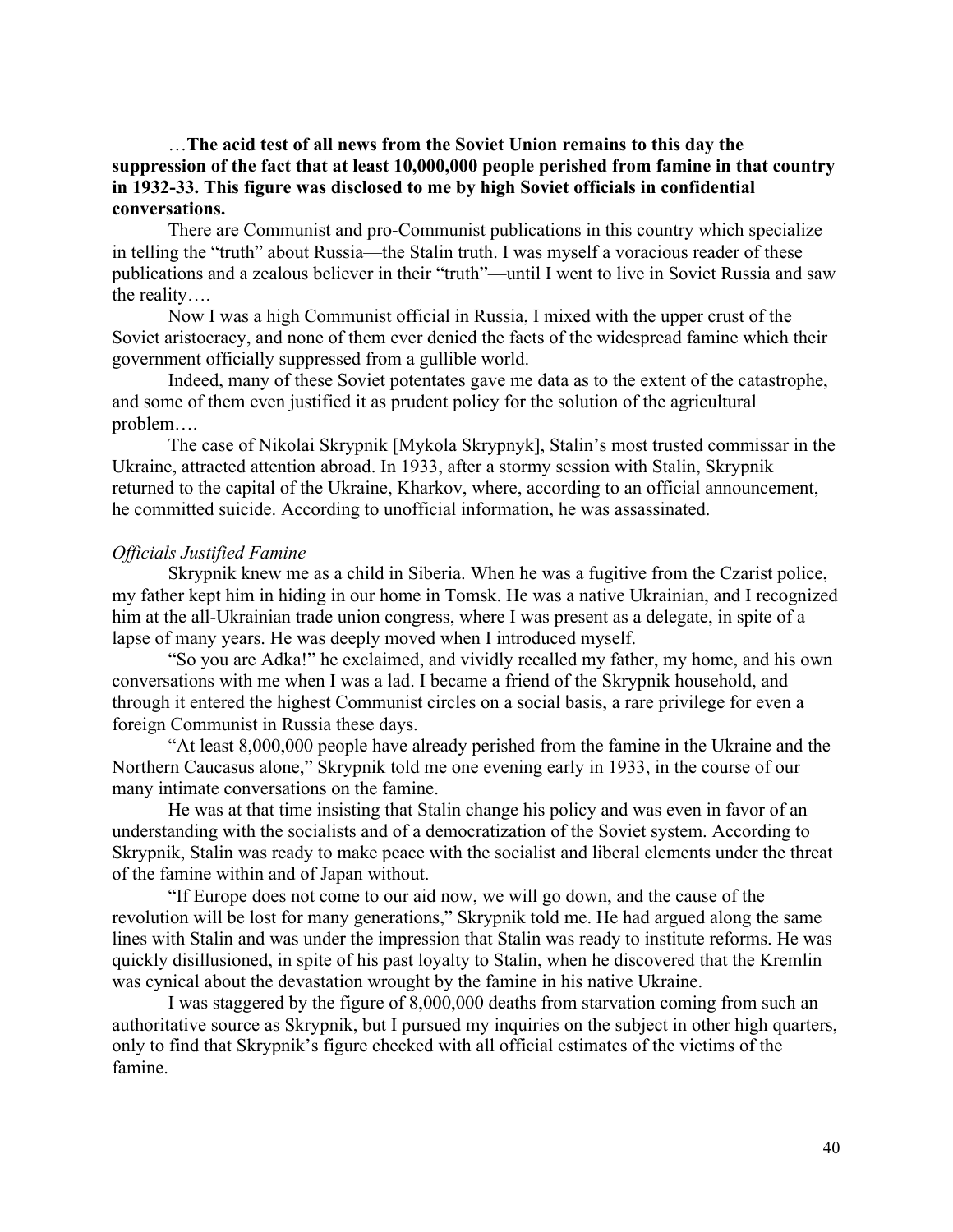**Adam M. [***sic***] Tawdul, "Russia Warred on Own People,"** *New York American***, 19 August 1935, pp. 1–2. Excerpts.**

# *The Soviet Government published no statistics of the famine. Indeed, as far as the Soviet press was concerned the famine did not exist.*

Everybody in Russia knew, however, that ENTIRE PROVINCES in the South and in the East were being depopulated by starvation and epidemics….

"From 8,000,000 to 9,000,000 people have already perished in the Ukraine alone," I was told in 1933 by [Kliment] Voroshilov's right hand man in Kharkov, Balinsky [Vsevolod Balytsky] who hold [*sic*] the rank of a general in the Red Army.

"This is the figure that we have submitted to the boss [Stalin], but it is approximate, as none of us knows the exact numbers."….

Balinsky's figure may be regarded as the most authoritative official estimate available of the victims of the famine in the Ukraine, as Balinsky is a member of the executive council of the G.P.U. of the Soviet Union and was the representative of that all-powerful organization in the Ukraine….

The famine in the Ukraine and the North Caucasus mowed down from eight to nine million souls, but there was also fearful devastation by hunger in the Ural and Western Siberian zone

"More than one million people died from hunger in the Urals, in the trans-Volga region and in western Siberia in 1932–1933," I was told by [Kazimir Petrovich] Lovin, the director of the Cheliabinsk tractor plant….

"The great majority of the deaths were among the non-Russian natives," Lovin observed, "such as Tartars, Kirghiz, Bashkirs and other nomads. The famine among these races coincided with the Soviet drive to settle permanently in collectives the native tribes and to consolidate thereby the Russian domination of the area."

Lovin, a relative of Stalin's last wife, was the czar of the Urals. His name was awe and his word was law to the local population. He discussed frankly with me the policies which made for the famine, and did not conceal the POLITICAL CONSIDERATIONS which the Kremlin entertained in connection with the disaster.

On the basis of Balinsky's and Lovin's official estimates submitted to Stalin, a total of at least TEN MILLION PEOPLE PERISHED FROM HUNGER in the Soviet Union in 1932– 33….

# **Adam J. Tawdul, "Soviet Traded Lives for Power, Says Ex-Aide,"** *New York American***, 20 August 1935, p. 4. Excerpts.**

…."The famine must be artificially aggravated and actively exploited as a means of 'finishing with the Kulak' once for all," were the whispered views which I heard expressed more than once among the superior G.P.U. functionaries in Kharkov….

Said Comrade Lovin:

"The famine has been of great benefit to us in the Urals, in Western Siberia and in the Trans-Volga. In these regions the losses from starvation have mostly affected the alien races. Their place is being taken by Russian refugees from the central provinces.

"We are, of course, no nationalists. But as realists in politics we cannot overlook this advantageous fact. The Slav population in the borderlands is COMPELLED, for its own self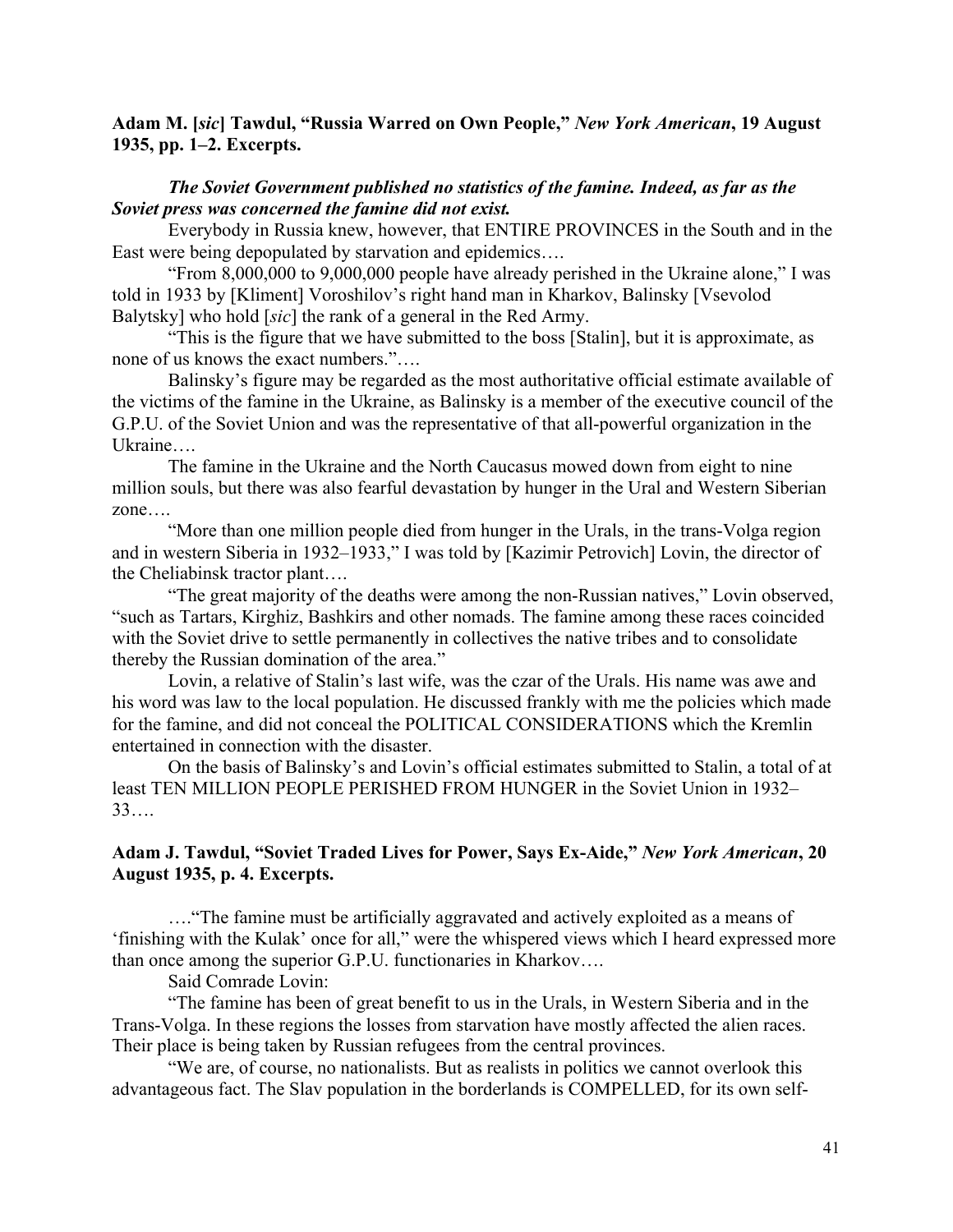protection, to support the Soviet Government."….

If those Communist apologists in America who prattle about the freedom of nationalities in Russia could have heard Lovin's cold-blooded statement of Russian imperialism and subjection of the minority races by the scourge of famine, they might have gained an insight into the real nature of the Soviet Government….

# **Adam J. Tawdul, "Official Murder in Soviet,"** *New York American***, 21 August 1935, p. 4. Excerpts.**

….Early in the Fall of 1933 I returned to Kharkov on the way from the North Caucasus. A little party was arranged for me at the village of Chuhuyevo [Chuhuiv], where certain functionaries of the Kharkov tractor plant and other Communist leaders were wont to stage drinking bouts behind lines of sentries, far from the eyes of the hungry population.

The party lasted a couple of days. Among those present was Tolmachev, the chief of the Communist Party control in Kharkov.

### *Killed Own Children*

"The damned Kulaks are destroying their own children out of hatred for the Soviet Government," Tolmachev began to relate his experiences to me as the head of a punitive expedition when our celebration was already in its second day and tongues wagged more freely.

"There was a wholesale anti-Kulak drive on in the province," he continued. "I was in command of a detachment of 15 Communists sent down to supervise the operation, as Moscow had received reports that the local authorities were too soft in their actions.

"Our expedition worked smoothly and there was no resistance. Of course, the women and children were wailing without let-up. We discovered some concealed grain, made the necessary requisitions, evicted the Kulaks from their homes, arrested some and sent them off by the prison route to exile.

"Then we came upon a peasant who was strangely quiet, not only when we made an inventory of all his house and barn belongings, but even when we discovered a sack of rye under a pile of manure in the garden.

"The peasant's wife, holding an infant at her breast, was moaning all the while, and pleaded especially with us to leave them the cow and a chest packed with garments.

"We went about our job and were on the point of taking the cow away when the peasant, although under guard of a soldier, suddenly jumped up, seized the infant out of his wife's arms, and swung it against the corner of the house, killing it instantly.

"For a second I was dazed. Then I pulled out my revolver and shot him on the spot. The mother, with a frightful cry, threw herself upon me. I had to shoot her down too."….

Tolmachev told me of the episode after he had been drinking for a couple of days. It seemed to me for a moment that, in spite of his hardened exterior, he felt the need of pouring out his "soul." But he narrated it in a tone of indignation at the "Kulak," and emphasized that he had been justified in his act….

Special detachments were assigned to gather corpses in city streets, at railway stations and along the railways where human bodies thrown off trains would be found. These squads of grave-diggers kept no records and left no traces. They dug "fraternal" graves and buried all the dead without bothering to identify them….

How many were buried in the villages without any formalities during the famine can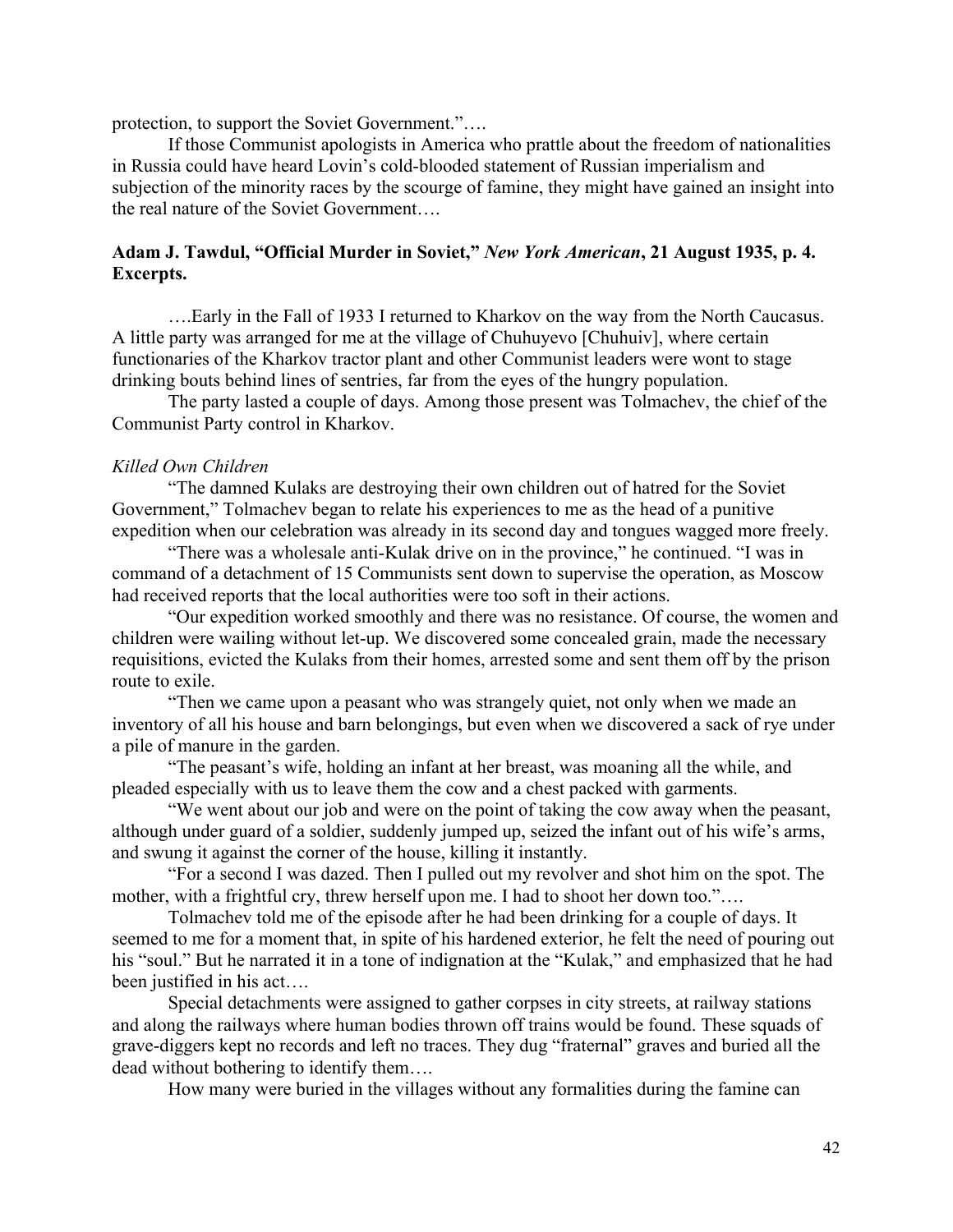never be established….

Yet the horrors observed in the cities were but the remote reverberations of the quake which shook the countryside where the famine raged like an unchecked pestilence.

# **Ewald Ammende,** *Human Life in Russia* **(London: Allen and Unwin [1936]; repr. Cleveland: John T. Zubal, Inc., 1984). Excerpts, pp. 223–29, 231–32, 243–45, 252–56.**

Ewald Ammende (1892–1936) was a Baltic German businessman, human-rights activist, and champion of national rights. He participated in international relief efforts during the famine of 1921–22 in Ukraine and Russia. He was the founder and secretary general of the Congress of Organized National Groups in the States of Europe, which first met in 1925 and was based in Geneva. He was the author of *Die Nationalita*̈*ten in den Staaten Europas* (1931) and *Muß Rußland hungern? Menschen- und Völkerschicksale in der Sowjetunion* (1935; published in translation as *Human Life in Russia* in 1936).

Among Moscow's guests of honour a special place must be assigned to the former French Prime Minister, Edouard Herriot; not only because his journey was a political event of the first importance which initiated a complete change in France's attitude towards Soviet Russia, but also because it was M. Herriot's ambition to give to his Russian journey and to the publication of its results the character of "a visit for purposes of study by an experienced administrator." .... M. Herriot's categorical declaration that there was no famine in Russia naturally made the very greatest impression throughout Europe....

…His action has had a disastrous influence upon the incipient will to bring relief to Russia which was beginning to make itself felt in a number of countries.... M. Herriot...not only disputed the existence of any famine in Russia; he went on to say generally that people who talked about a famine could be doing so only in the interests of a definite anti-Russian policy, of separatist tendencies, or the like....

It is significant that although M. Herriot was supposed to be travelling for information and in a private capacity, he was accompanied not only by French journalists and Soviet officials, but also by the French Ambassador, M. Alfan. One may fairly ask whether a journey undertaken to obtain the truth about Russian conditions could reasonably require the presence of the French representative accredited to the Kremlin.

…On August 26 M. Herriot arrived at Odessa in the Soviet vessel *Chicherin* after a "delightful journey."....

A few miles away from Odessa and Belyaevka [Biliaivka] is the site of the formerly flourishing German Black Sea settlements—now a scene of death and destruction. Dozens of letters on this point may be seen at the offices of the "Brethren in Distress" dating precisely from the period of M. Herriot's visit. The contrast is striking. In a later article (*Pester Lloyd,* October 1) M. Herriot confidently declares: "Nowhere did I find a sign of distress, not even in the German villages, which had been described as suffering from famine." According to the latest figures 140,000 Germans died in Russia in 1932–33....

After this first great piece of stage-management M. Herriot and his suite had completed their studies of Odessa and the surroundings and proceeded...to Kiev, the second stage of the visit to the Ukraine. Kiev is, of course, next to Kharkov, the town in the south most severely afflicted by the famine and its attendant phenomena. M. Herriot was now in the centre of the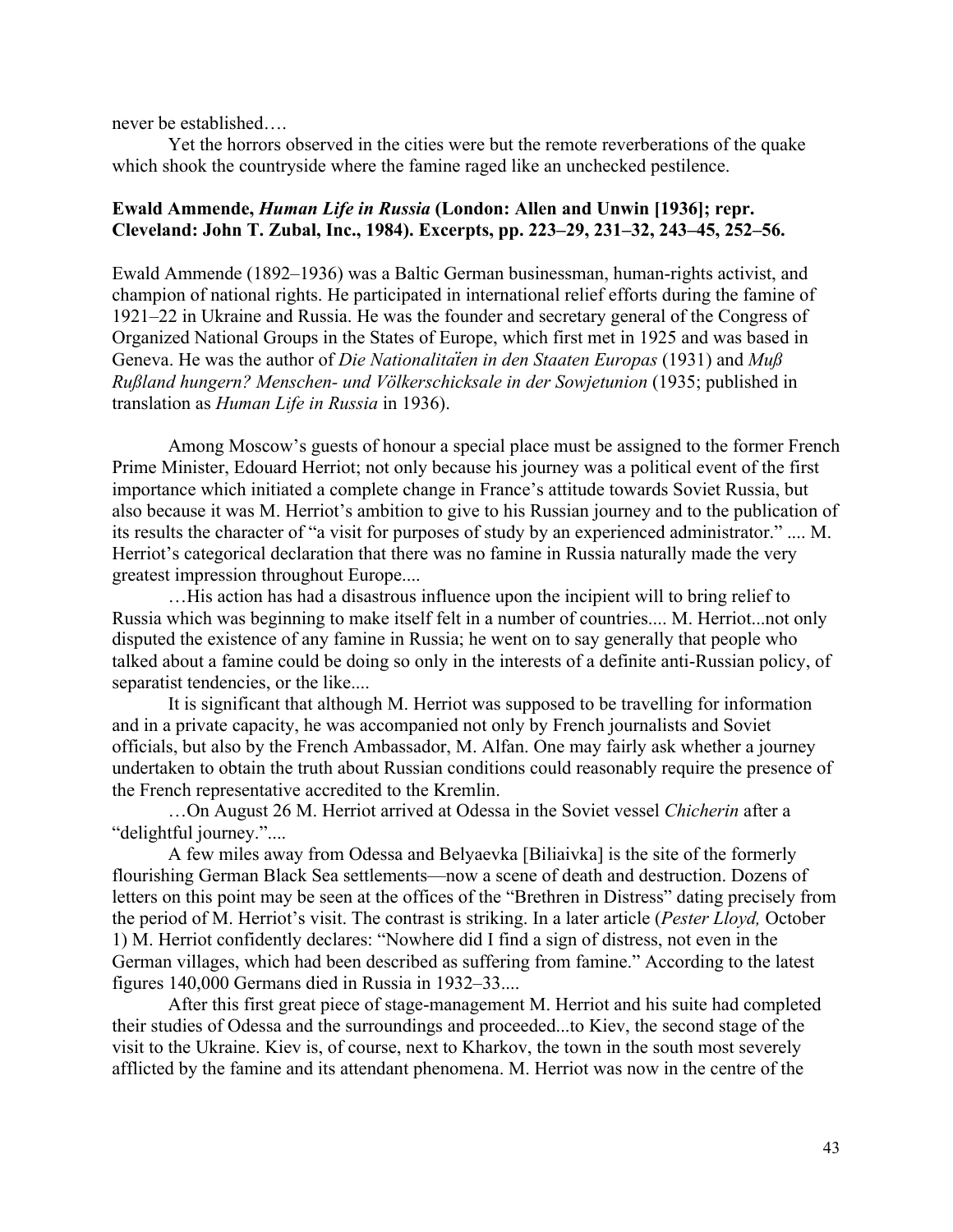agricultural district of the Ukraine, the best place from which to undertake a serious study of the position....

But what did the ex Prime Minister and skilled administrator do? The report published in *Pravda* on September 27 is so characteristic of the activities of M. Herriot and his suite...that I quote it at length.

"This morning M. Herriot arrived at Kiev, accompanied by his secretary Serlen, and the deputies Julien and Marcel Ray, former chefs de cabinet of the ex Prime Minister. M. Alfan, the French Ambassador, also arrived. They were accompanied by Helfand;<sup>8</sup> the deputy president of the Ukrainian Chamber of Commerce, Velitchko; the representative of the *Petit Parisien,* Lucien; the special correspondent of *Izvestia,* Gari; and the special correspondent of the Tass agency. At the station the guests were met by the president of the regional Ispolkom [executive committee], Vassilenko, the deputy president of the Gorsoviet [municipal council], the agent of the Narkomindel [foreign commissariat], Shenshev, and representatives of the Moscow and the local press. After an exchange of greetings M. Herriot and his companions proceeded to their hotel, and after a brief rest went on to the Ukrainian Academy of Sciences."

This was the second grand deception. After the achievements of Ukrainian agriculture, the visitors are now presented, in accordance with Moscow's plan, with evidence of the care devoted to Ukrainian culture and science. The report says: "On the way to the Academy M. Herriot expressed the wish to visit St. Sophia's [Cathedral], with its historically valuable mosaics.<sup>9</sup> M. Herriot was then received at the Ukrainian Academy of Sciences by a number of members headed by the president Palladin, who explained the work of the various departments. A long stay was made at the Geological Museum, with its many valuable exhibits. Later the Ukrainian model town was visited, where the work of the museum for historical relics in the religious field and the valuable Potocki collection were studied."

Thus, at the moment when the dictator [Pavel] Postyschev [Postyshev] was exterminating every trace of Ukrainian cultural individuality, and a few days after Lenin's friend and cofounder of the Soviet State, the Ukrainian Communist [Mykola] Skrypnik [Skrypnyk], had shot himself, when even Ukrainian Bolshevists were protesting against the starvation of their countrymen, the Pan-Ukrainian academicians were enlightening M. Herriot about the splendid work done to promote the cultural endeavours of the Ukraine. At this very moment the Moscow delegate was speaking openly of the danger inherent in the activities of the Academy and other similar organizations: and a few days after the guests had left Kiev the members of another similar institute were expelled or arrested....

Other delights awaited the guests after their study of cultural movements in the Ukraine and the promotion of these by the central authority. The report says: "Comrade Vassilenko, the President of the District Executive Committee, gave a luncheon in honour of the guests." The report is silent as to the menu of the lunch; but Ukrainian cooking has a good reputation, and it may be assumed that during his fortnight in Russia M. Herriot was one of the best-fed people in the country. No unpleasant interludes marred the feast, and none of the guests was reminded that during the summer thousands of innocent people had perished in that ancient metropolis. Firsthand reports from foreign observers tell how in the summer of 1933 starving persons were collapsing in the streets of Kiev, and were often buried before they died. The common graves at

 $8<sup>8</sup>$  A former official of the Ogpu well known for his activities.

<sup>&</sup>lt;sup>9</sup> This interest in Tsarist church art had presumably not been anticipated in the programme; hence the *Izvestia* report ascribed this whim to the historical importance of the mosaics.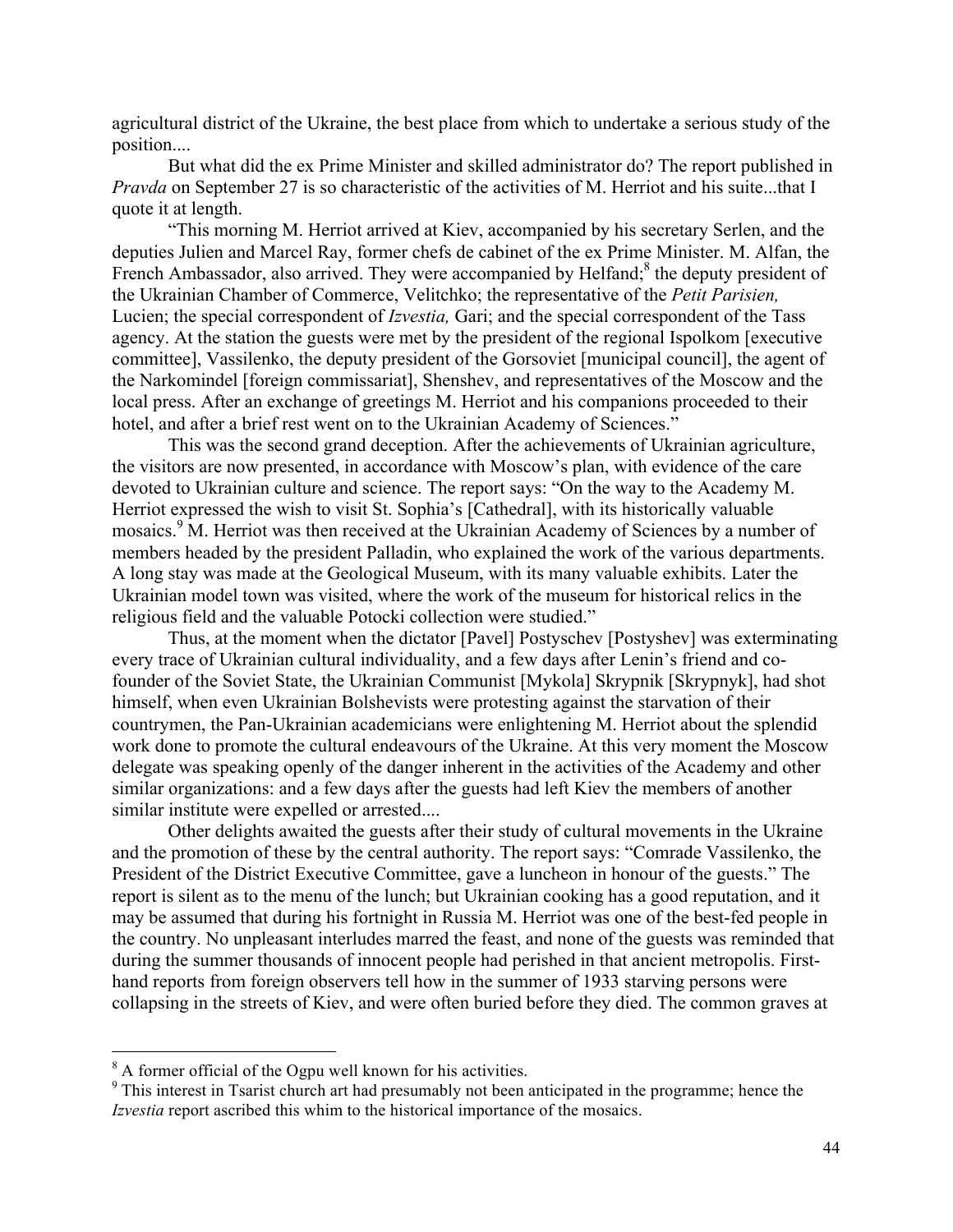Kiev speak eloquently of the tragedy which visited that city, like Kharkov, Odessa, Rostov and many other towns during the months preceding the 1933 harvest....

Early on August 28 the illustrious travellers arrived at Kharkov, which at that time was the official capital of the Ukraine....

M. Herriot was particularly favourably impressed by Kharkov; his later articles expressed the view that it was "one of the best administered of cities." Apparently he did not know that at Kharkov, as at Kiev, starving people were lying in the streets until just before his arrival, and that almost every other house was the scene of dreadful tragedies owing to passport and other Government regulations....

The preparation and execution of M. Herriot's expedition must be admitted to be a masterpiece of Soviet propaganda, and any states arranging similar trips for foreign guests of honour could learn much from this collaboration of all Soviet officials in arranging the different stages of M. Herriot's Russian journey....

The chief object was to get M. Herriot to deny the existence of the famine and the disastrous position of the Ukrainian population when he was actually in such centres as Odessa, Kiev, etc.; this would be in August, i.e. before the beginning of the League [of Nations] Assembly meeting, and at a time when news of the catastrophe was just beginning to spread in the West and in America and Cardinal [Theodor] Innitzer was initiating the Russian relief work in Vienna. Accordingly the ablest journalists had been sent from Moscow to meet M. Herriot at Odessa, their function being to wait for utterances from the French statesman. Nor did they have long to wait; after the impressive experiences at Kiev Herriot was "ripe" for making statements. His denial of the famine and of the sufferings of the Ukrainians made at the station at Kiev amounted to a striking success for the Soviet regime, and further declarations about the idyllic state of things in the Ukraine were not wanting. Daily the Russian correspondents were able to telegraph to Moscow, with appropriate comment, the written and spoken dicta of M. Herriot, and thence they were distributed throughout the world. The French journalists who accompanied M. Herriot and took part in the proceedings rendered valuable auxiliary service, some intentionally, others unintentionally....

M. Herriot cannot be conceded the right publicly to deny the existence of famine in the Ukraine and to represent it to be "propaganda by political fanatics." His assertions that on the present occasion when "travelling through" the Ukraine "in various directions" he saw "nothing of the kind" (contrary to his experience ten years previously) are meaningless.... [H]e did not take the trouble, as a serious investigator, on whom the eyes of the world were fixed, should have made it his duty to do, to follow up the visible traces of one of the greatest human tragedies of the present day, a tragedy which had reached its climax in the days preceding the new harvest, immediately before his arrival. Such an investigation would have meant leaving his special coach, escaping his Moscow guides, and putting an end to the whole official mystification which was practised upon him during his five days' visit, hour by hour, from morning to night, over a stretch of nearly 2,000 miles....

But there is another and more regrettable aspect of M. Herriot's proceedings. Embarrassed by the controversy on the Russian position and especially on the famine in the Ukraine, he made the following statement in the lecture given in the Vichy Casino (*Journal des Débats*): "La famine russe, qu'on agite comme un épouvantail, n'est que le produit suspect de la propaganda hitlérienne."10 And in another connection he plainly declares that the Ukraine was

 $10$  The Russian famine that we shake like a scarecrow is nothing but the suspect product of Hitlerite propaganda.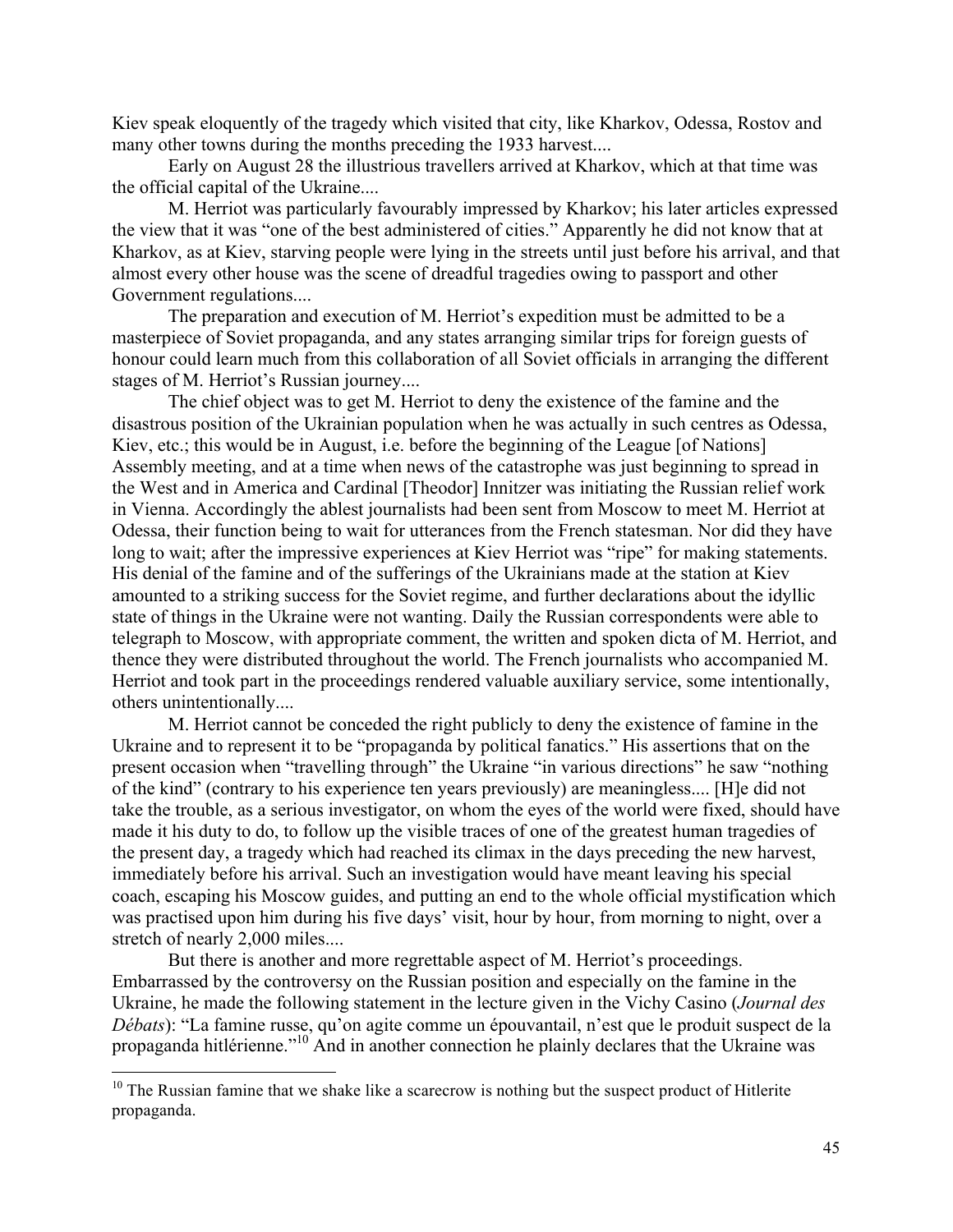not so much endangered by hunger as by separatist machinations enjoying the support of German National Socialism.... In view of the tragic struggle now in progress between Moscow centralization and the various peoples living in the Soviet Union and anxious to preserve their individuality, it is perhaps unnecessary to insist on the arbitrariness of M. Herriot's interpretation of present events in the Ukraine. Of course there will always be interested parties willing and ready to exploit every current of feeling and every divergency of view. Such elements may be observed at work in a great many different countries. But to believe that real convulsions within or between the nations can be initiated by the work of 'agents' or 'propagandist machinations' implies a complete misconception of the real conditions in most European countries, and reveals an entire misapprehension of the problem of nationalities.

...[E]ven papers which cannot be suspected of being under National Socialist influence or of being anti-French vigorously oppose M. Herriot's thesis. Thus the *New York Herald-Tribune* (October 22, 1933) expresses doubts of M. Herriot's reliability.... Impartial observers, the paper added, had found that there was famine in the Ukraine, but had found no traces of National Socialist propaganda. M. Herriot's claim, therefore, must be either a sensational 'stunt' by a talented amateur writer or else a testimonial to the efficiency of Communist stage management.

M. Herriot is indignant at the alleged "campaign of defamation"...but is apparently not aware that his own account of the causes of recent developments in the Ukraine is a defamation of wide circles of an entire people, uttered at a moment when this people, deserted by the entire world, is fighting desperately for its future, for its nationhood, and perhaps for its bare existence.

# **Fred E. Beal,** *Proletarian Journey: New England, Gastonia***,** *Moscow* **(New York: Hillman-Curl, Inc., 1937). Excerpts, pp. 305–7, 310–12.**

Fred E. Beal (1896–1954) was a communist labor organizer who was arrested and convicted, along with several others, for the murder of the Gastonia, North Carolina police chief during labor disturbances there in 1929. Skipping bail, he fled to the Soviet Union, where he lived for three years (1930–33), with Kharkiv as his last place of residence. Returning to the United States, he lived underground for several years, during which he wrote his autobiography, *Proletarian Journey*, before surrendering to authorities to serve his sentence. Beal was also the author of *The Red Fraud: An Exposé of Communism* (1949).

In the spring of 1933, when the last of the winter snows had melted away, I made a random visit to a Ukrainian collective near the village of Chekhuyev [Chuhuiv]. In company with a Russian-American comrade from the factory, I took the train from our little station of Lossevo and rode for two hours to Chekhuyev. From this place, we walked east for several miles. We met not a living soul....

The village we reached was the worst of all possible sights. The only human there was an old woman who passed us on the village street. She hobbled along with the aid of a stick. Her clothes were just a bunch of rags tied together. When she came close to us she lifted the stick as if to strike us but the movement petered out in weakness. She spat at us and mumbled something incoherent, something my friend could not make out, though he knew the language well. Her feet were dreadfully swollen. She sat down and pricked her swollen feet with a sharp stick, to let the water out of the huge blisters. There was a large hole in the top of her foot from continuous piercing of the skin. She was stark mad. She laughed when she sat down and screamed with pain when she squeezed her foot. She spat again at us. We moved on.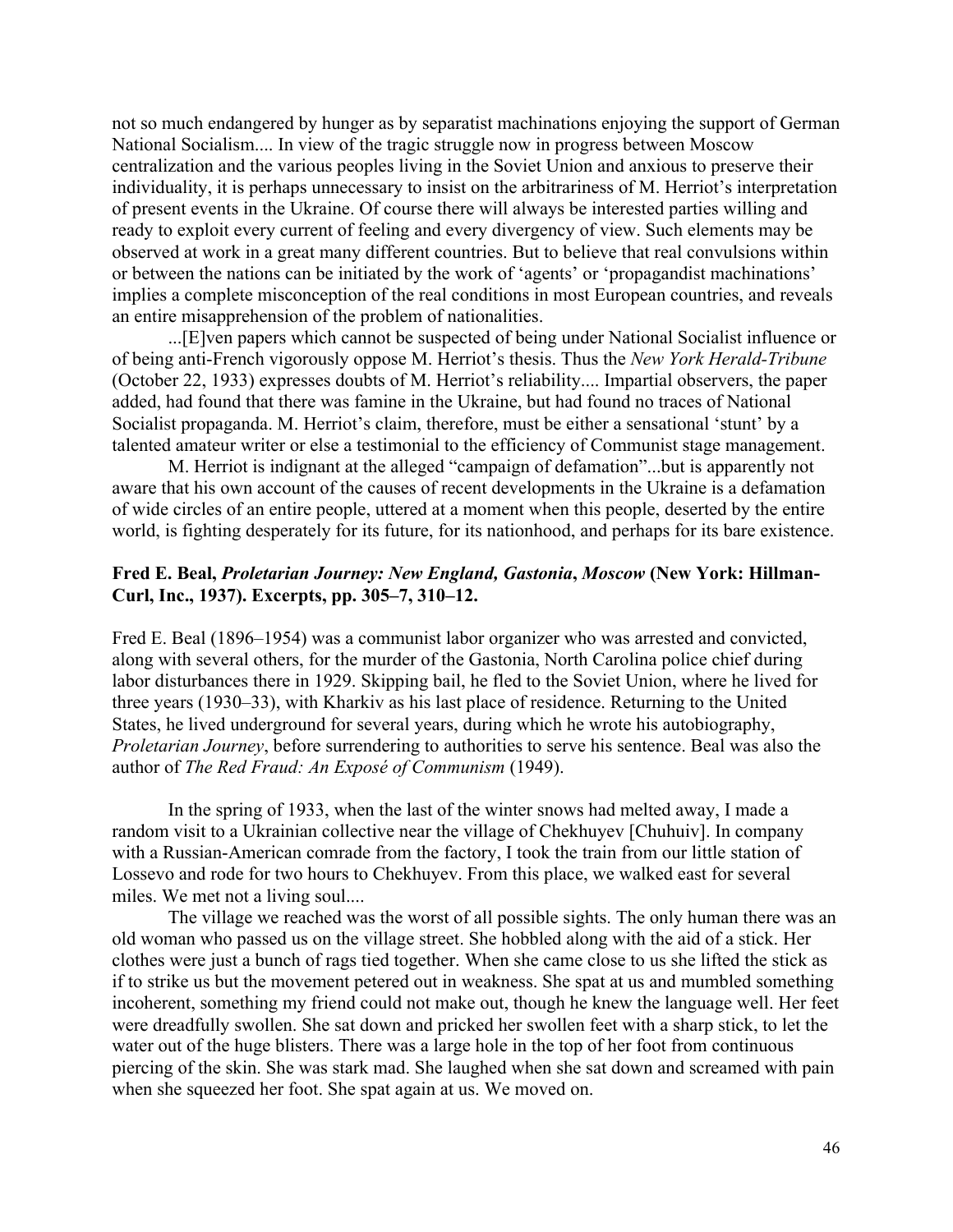There was no other life. The village was dead. Going up to one of the shacks, we looked into a window. We saw a dead man propped up on a built-in Russian stove. His back was against the wall, he was rigid and staring straight at us with his faraway dead eyes. I shall always remember that ghastly sight. I have seen dead people who had died naturally, before. But this was from a cause and a definite one. A cause which I was somehow associated with, which I had been supporting. How that deathly gaze pierced me! How it caused me to writhe in mental agony! As I look back, I think that unforgettable scene had more effect than any other in deciding me to do what I could do to rectify my horrible mistake in supporting the Stalinists of Russia and the Third International.

We found more dead people in what had been their homes. Some bodies were decomposed. Others were fresher. When we opened the doors, huge rats would scamper to their holes and then come out and stare at us.

At one house, there was a sign somehow printed on the door in crude Russian letters. My friend read it: "God bless those who enter here, may they never suffer as we have." Inside two men and a child lay dead with an icon alongside of them....

Many of the houses were empty. But, in the rear, the graves told a story of desolation and ghastly death. More signs were stuck up on these graves by those who buried them:

I LOVE STALIN. BURY HIM HERE AS SOON AS POSSIBLE!

### THE COLLECTIVE DIED ON US!

#### WE TRIED A COLLECTIVE. THIS IS THE RESULT!

I had seen enough of villages and collectives and communes. On our way back, near the station, people told us that *that* village was to be burned. Three or four others in the vicinity had already been burned. Not a trace of the houses or of the dead bodies in them was left....

In 1933, I had the occasion to call on [Hryhorii] Petrovsky, the President of the Ukrainian Soviet Republic, in his office in Kharkov. I was accompanied by [Isadore] Erenburg, my superior in the cultural-propaganda work at the [Kharkiv] Tractor Plant. "Comrade Petrovsky," I said, "the men at our factory are saying that millions of peasants are dying all over Russia. They see poverty and death all about them. They say that up to five million people have died this year, and they hold it up to us a challenge and a mockery. What are we going to tell them?"

"Tell them nothing!" answered President Petrovsky. "What they say is true. We know that millions are dying. That is unfortunate, but the glorious future of the Soviet Union will justify that. Tell them nothing!"

Now the Ukraine is known as the bread-basket of Europe. Its soil is as rich as that of Nebraska, Iowa, and Kansas. That black earth will grow anything, given only the seed and care. What then was the cause of this general starvation? One of the answers is Stalin's forced collectivization. The peasants stubbornly fought the campaign ordered from the Kremlin. Their seeds were confiscated and distributed only to collective and state farms. Their horses and cows were expropriated. The right of disposing of their crops was denied the individual peasants. Farm implements were made unavailable to them. Heavy taxes were placed upon peasant holdings and collected at the point of a gun. Scores of thousands were killed outright because they refused to go into the collectives. Red Army detachments were sent into the villages for that purpose. The inhabitants of hundreds of villages literally died in their tracks and, in thousands of other villages, the peasants abandoned their homes after the forcible seizure of from 60 to 90 percent of their grain. Great numbers took to the roads, flocked to the cities, and wandered as far as their legs could carry them. The tragedy of these living corpses, who were often without even the customary rags in the coldest weather, was more gruesome than the tragedy of the dead.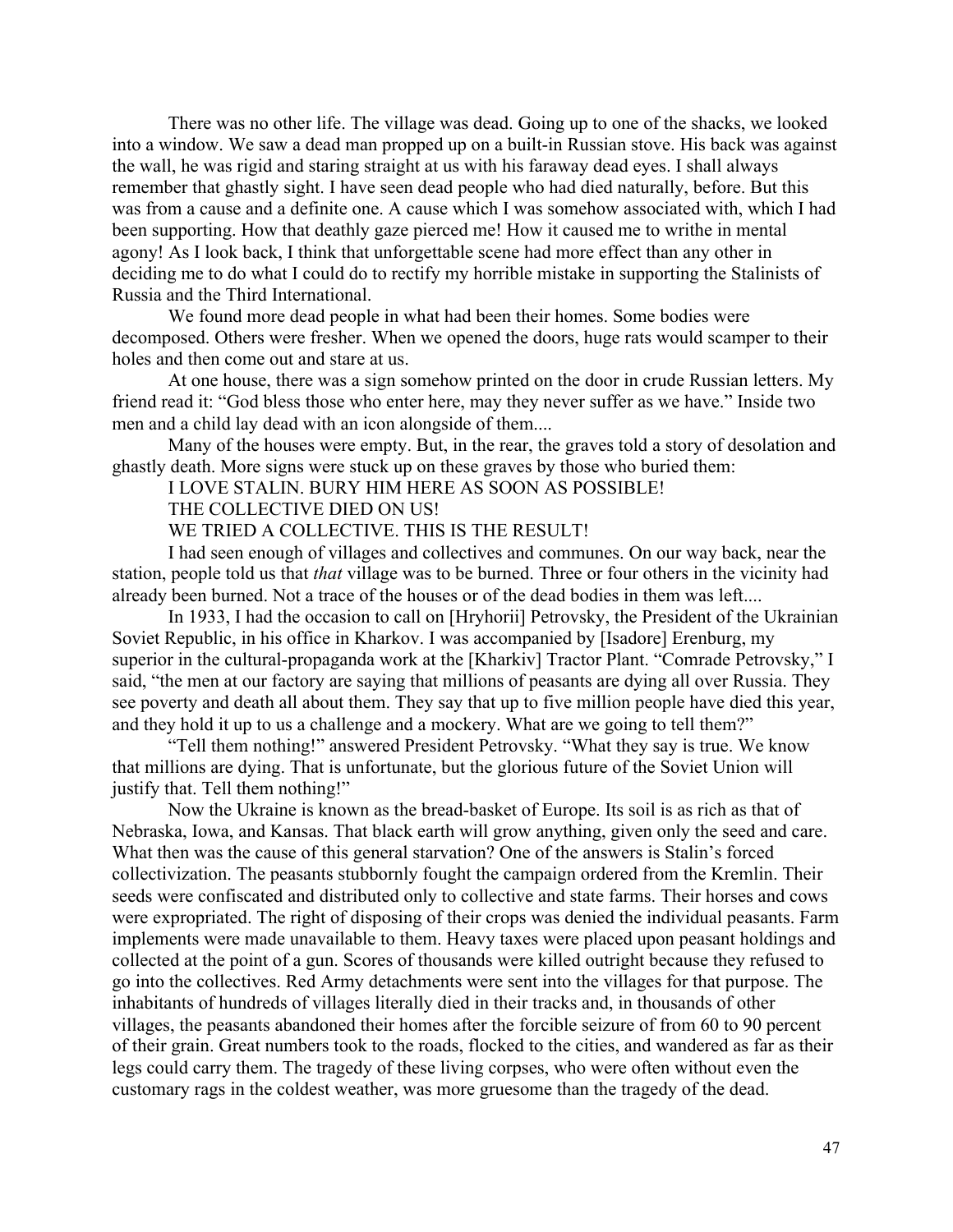Heart-rending was the condition of the great swarms of homeless children let loose by the Stalin policy. It should be remembered that this new crop of waifs was not inherited from the Tsarist regime, from the early period of the Revolution. The Stalinists have a way of blaming the Tsar and the World War of nearly two decades ago for the latest wave of homeless children. These youngsters hated the Soviet factories, the G.P.U. and all the government institutions and restrictions. They preferred to ride the freight trains, to beg, to steal. Their parents had been starved to death, shot, sent to concentration camps far away, or were still roaming over the land lost to their children forever. All the stations and railroads of the country were infested with these waifs. They had a way of getting through the cordons of guards despite the vigilance of the G.P.U. officials.

On a trip that I made to Moscow from Kharkov and back, I encountered many little derelicts pleading for food. I was on board the International train and ate in the restaurant car. Across from me sat a characteristic Soviet bureaucrat with shaven head. He carried a brief case. Into this he put the remains of his meal, such as pieces of bread. Outside the window a dirtyfaced kid, wearing a cap much too big for him, appealed to the bureaucrat: *"Dyadya, dai kusok khlieba!"* (Uncle, give me a piece of bread.)

"Go to work. You ought to be arrested for begging!" the bureaucrat said.

I gave the youngster my bread. The bureaucrat, who could speak English, told me that I should not spoil the waifs by giving them food.

"He is too young to work," I answered, estimating the boy's age to be about twelve.

"He could go to a Soviet institution," was the retort.

"But perhaps he does not want to go to an institution," I replied, thinking of the disgraceful Gorky Commune near Kharkov where the children received very little food and plenty of discipline.

"Well, he ought to be made to go! He and the rest are a nuisance to the government!"

Indeed, the more I saw of Russia the more convinced I became that not only the homeless children but all the common people of the country were a nuisance to the Soviet Government.

# **Eugene Lyons,** *Assignment in Utopia* **(New York: Harcourt, Brace and Co., 1937). Excerpts, pp. 572–75, 577–78.**

Eugene Lyons (1898–1985) was an American journalist and writer who, after some time as a fellow traveler of the Communist Party, became highly critical of the Soviet Union. He served as United Press International correspondent in Moscow (1928–34). His major works include *Modern Moscow* (1935), *Assignment in Utopia* (1937), *Stalin, Czar of all the Russias* (1940), and *The Red Decade: The Stalinist Penetration of America* (1941).

"There is no actual starvation or deaths from starvation but there is widespread mortality from diseases due to malnutrition."

This amazing sophistry, culled from a New York *Times* Moscow dispatch on March 30, 1933, has become among foreign reporters the classic example of journalistic understatement. It characterizes sufficiently the whole shabby episode of our failure to report honestly the gruesome Russian famine of 1932–33.

The circumstance that the government barred us from the afflicted regions may serve as our formal excuse. But a deaf-and-dumb reporter hermetically sealed in a hotel room could not have escaped knowledge of the essential facts....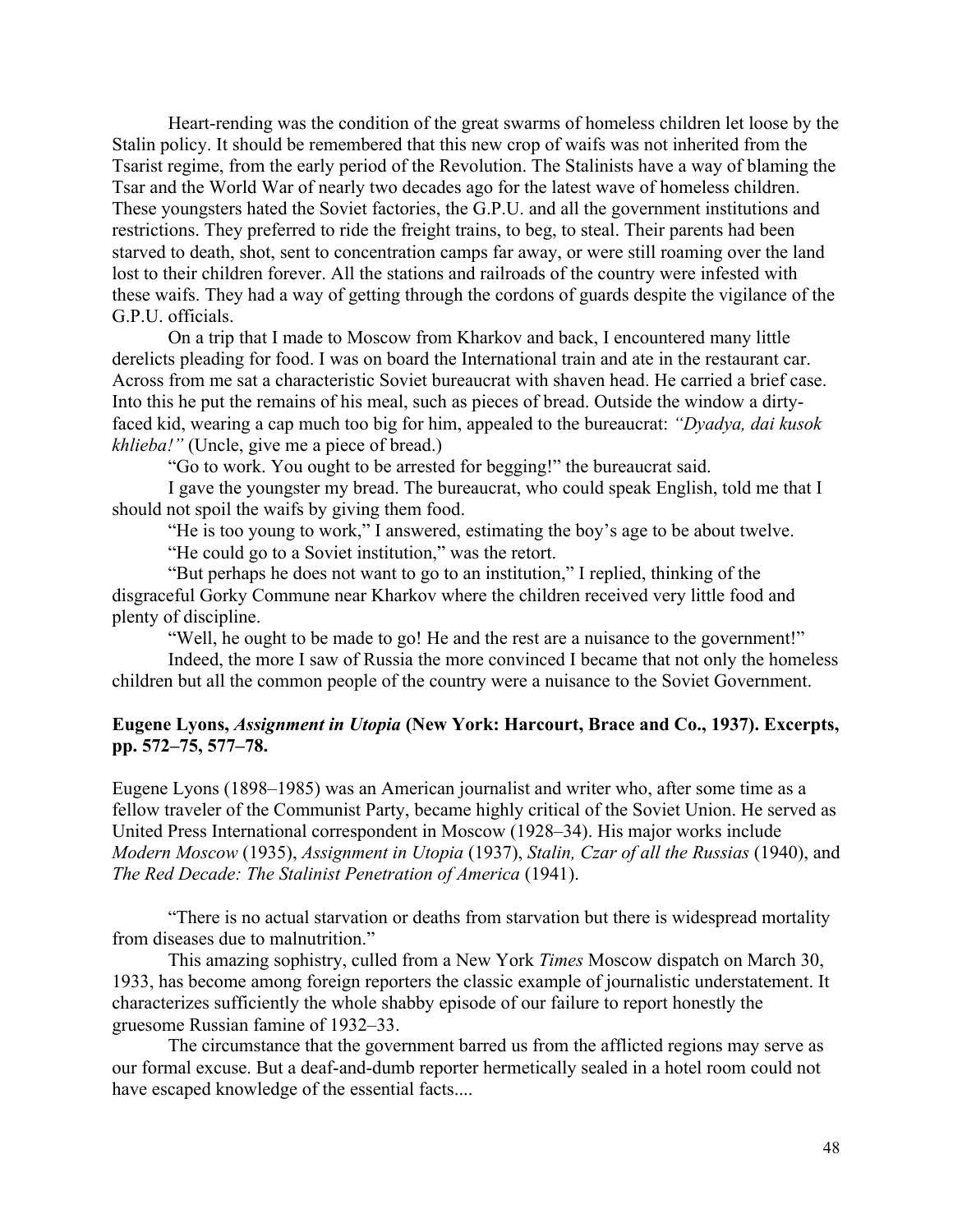…Not a single American newspaper or press agency protested publicly against the astonishing and almost unprecedented confinement of its correspondent in the Soviet capital or troubled to probe for the causes of this extraordinary measure.

The New York *Times*, as the foremost American newspaper...was certainly not alone in concealing the famine. The precious sentence quoted above was prefaced with its correspondent's celebrated cliché: "To put it brutally—you can't make an omelette without breaking eggs." A later dispatch enlarged upon the masterpiece of understatement and indicated how the eggs were being broken. Asserting that "in some districts and among the large floating population of unskilled labor" there "have been deaths and actual starvation," he catalogued the maladies of malnutrition as "typhus, dysentery, dropsy, and various infantile diseases." The maladies, in short, that always rage in time of famine.

Not until August 23 did the *Times* out of Moscow admit the famine. "It is conservative to suppose," it said, that in certain provinces with a total population of over 40,000,000 mortality has "at least trebled." On this basis, there were two million deaths more than usual. In addition, deaths were also "considerably increased for the Soviet Union as a whole." This dispatch came one day behind an uncensored cable to the New York *Herald Tribune* by Ralph Barnes, in which he placed the deaths in his ultra-conservative fashion at no less than one million. The Barnes story was front-paged and the *Times* could no longer ignore the subject. Its own admission followed, raising Barnes' ante. By a singular twist of logic, the *Times* story introduced the admission of famine with this remarkable statement:

"Any report of a famine in Russia is today an exaggeration or malignant propaganda. The food shortage which has affected almost the whole population in the last year and particularly in the grain-producing provinces—the Ukraine, North Caucasus, the lower Volga region—has, however, caused heavy loss of life."

The dividing line between "heavy loss of life" through food shortage and "famine" is rather tenuous. Such verbal finessing made little difference to the millions of dead and dying, to the refugees who knocked at our doors begging bread, to the lines of ragged peasants stretching from Torgsin doors in the famine area waiting to exchange their wedding rings and silver trinkets for bread.

These philological sophistries, to which we were all driven, serve Moscow's purpose of smearing the facts out of recognition and beclouding a situation which, had we reported it simply and clearly, might have worked up enough public opinion abroad to force remedial measures....

All of us had talked with people just returned from the famine regions....

The truth is that we did not seek corroboration for the simple reason that we entertained no doubts on the subject. There are facts too large to require eyewitness confirmation—facts so pervasive and generally accepted that confirmation would be futile pedantry. There was no more need for investigation to establish the mere existence of the Russian famine than investigation to establish the existence of the American depression. Inside Russia the matter was not disputed. The famine was accepted as a matter of course in our casual conversation at the hotels and in our homes....

The first reliable report of the Russian famine was given to the world by an English journalist, a certain Gareth Jones, at one time secretary to Lloyd George. Jones had a conscientious streak in his make-up which took him on a secret journey into the Ukraine and a brief walking tour through its countryside....

On emerging from Russia, Jones made a statement which, startling though it sounded, was little more than a summary of what the correspondents and foreign diplomats had told him.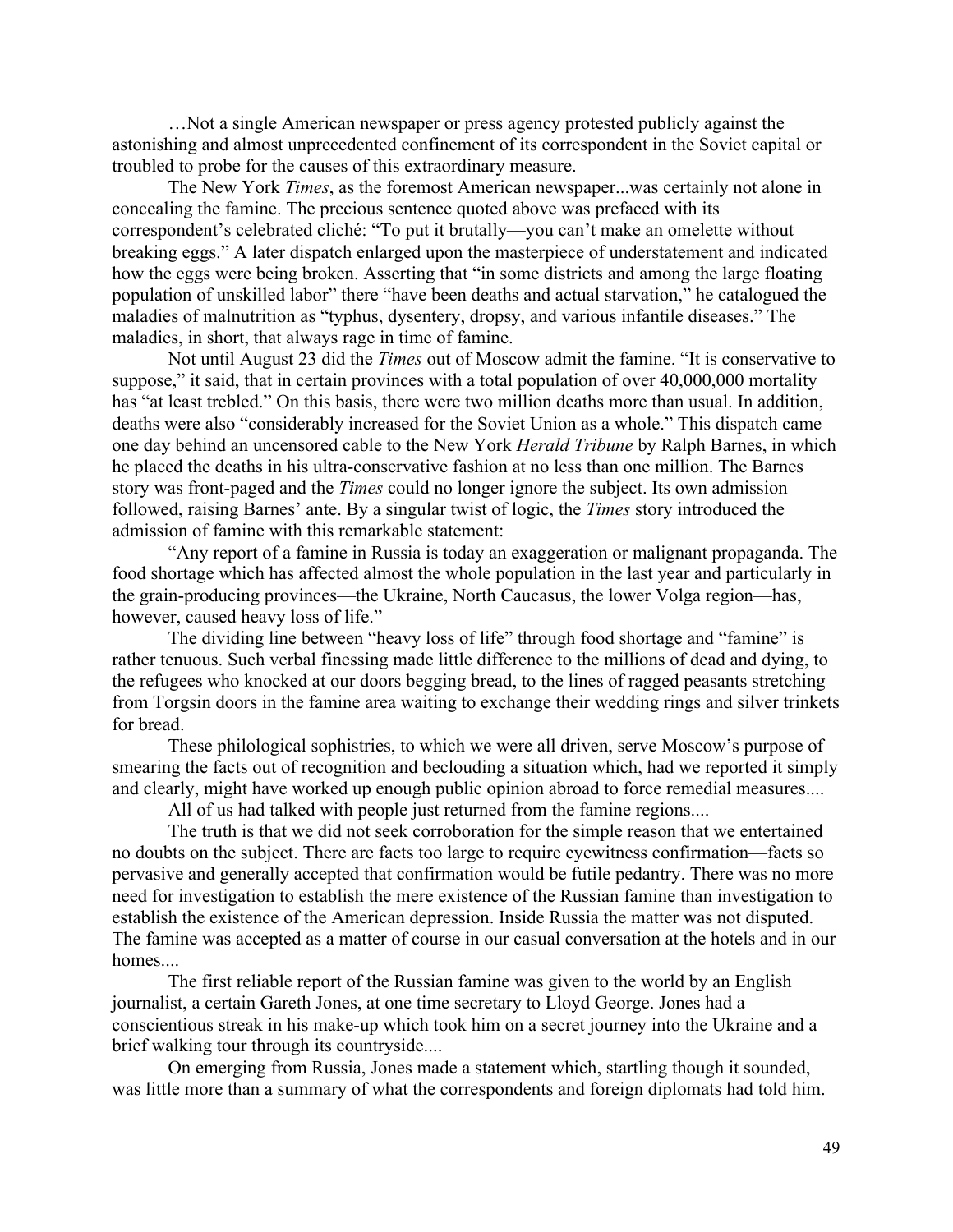To protect us, and perhaps with some idea of heightening the authenticity of his reports, he emphasized his Ukrainian foray rather than our conversation as the chief source of his information.

In any case, we all received urgent queries from our home offices on the subject. But the inquiries coincided with preparations under way for the trial of the British engineers. The need to remain on friendly terms with the censors at least for the duration of the trial was for all of us a compelling professional necessity.

Throwing down Jones was as unpleasant a chore as fell to any of us in years of juggling facts to please dictatorial regimes—but throw him down we did, unanimously and in almost identical formulas of equivocation. Poor Gareth Jones must have been the most surprised human being alive when the facts he so painstakingly garnered from our mouths were snowed under by our denials.…

I was not the first Moscow observer to remark that God seems to be on the side of the atheists. What the Kremlin would have prayed for, had it believed in prayer, was perfect weather, and that is what it received that spring and summer: perfect weather and bumper crops. The fields had been planted under the aegis of the newly established *Politotdyels* (Political Departments) with unlimited authority over the peasants. Food rations barely sufficient to sustain life had been distributed only to those actually at work in the fields. Red Army detachments in many places had been employed to guard seed and to prevent hungry peasants from devouring the green shoots of the new harvest. In the midst of the famine, the planting proceeded, and the crops came up strong and plenteous. The dead were buried—for the living there would be bread enough and to spare in the following winter.

Belatedly the world had awakened to the famine situation. We were able to write honestly that "to speak of famine *now* is ridiculous." We did not always bother to add that we had failed to speak of it or at best mumbled incomprehensibly *then*, when it was not ridiculous. Cardinal Innitzer, Archbishop of Vienna, made the first of his sensational statements about Soviet agrarian conditions on August 20, when those conditions were already being mitigated. Certain anti-Soviet newspapers in England and America began to write about the famine at about the time it was ended, and continued to write about it long after it had become history: their facts were on the whole correct, but their tenses were badly mixed. The most rigorous censorship in all of Soviet Russia's history had been successful—it had concealed the catastrophe until it was ended, thereby bringing confusion, doubt, contradiction into the whole subject. Years after the event—when no Russian communist in his senses any longer concealed the magnitude of the famine—the question whether there had been a famine at all was still being disputed in the outside world!

In the autumn, the Soviet press was exultant. Lazar Kaganovich was given most of the credit for the successful harvest. It was his mind that invented the Political Departments to lead collectivized agriculture, his iron hand that applied Bolshevik mercilessness. Now that a healing flood of grain was inundating the famished land, the secrecy gradually gave way. Increasingly with every passing month Russian officials ceased to deny the obvious. Soviet journalists who had been in the afflicted areas now told me personally such details of the tragedy as not even the eager imaginations of Riga and Warsaw journalists had been able to project. They were able to speak in the past tense, so that their accents were proud boasts rather than admissions.

The Kremlin, in short, had "gotten away with it." At a cost in millions of lives, through the instrumentalities of hunger and terror, socialized agriculture had been made to yield an excellent harvest. Certain observers now insisted in print that the efficacy of collectivization had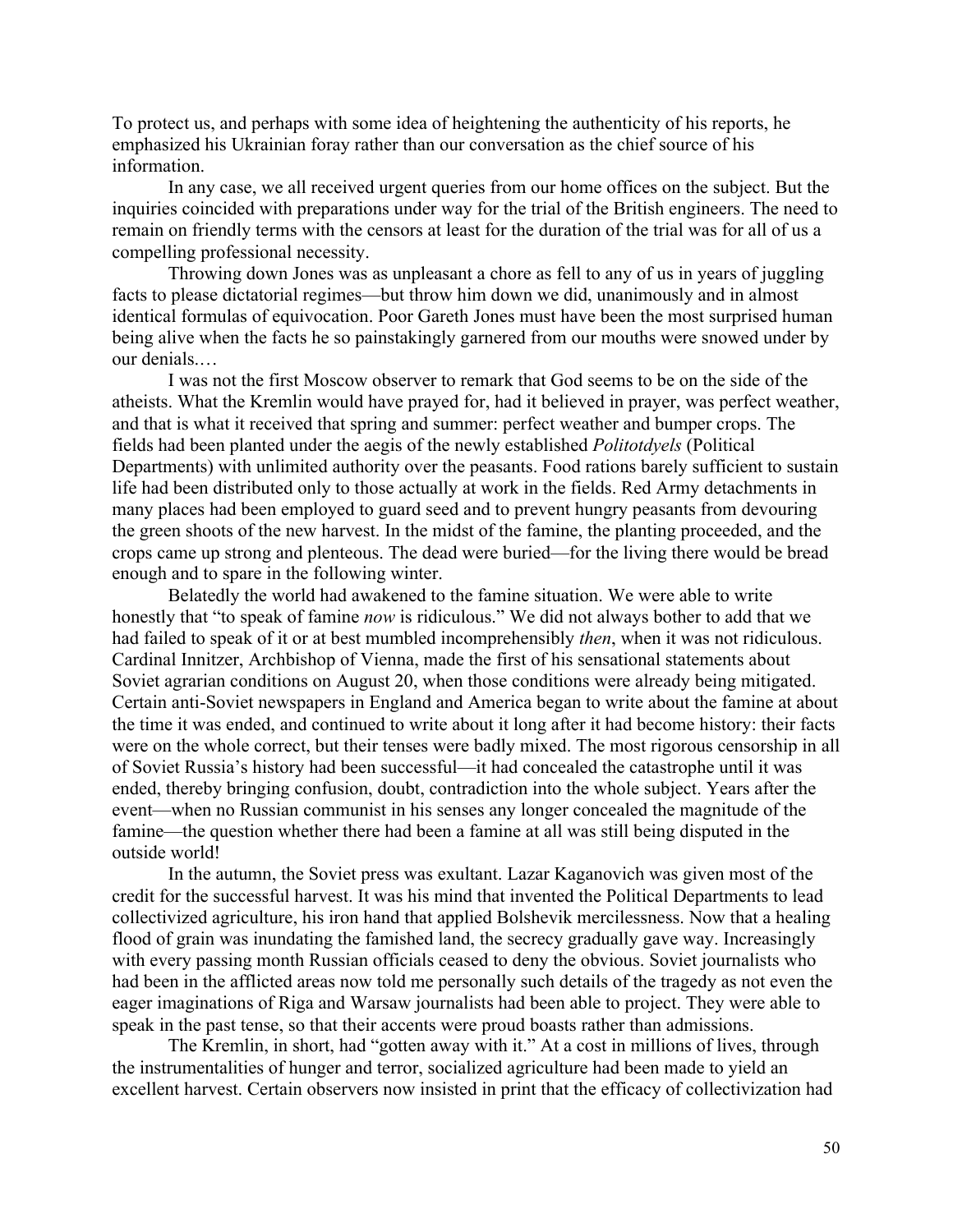been demonstrated; nothing, of course, had been demonstrated except the efficacy of concentrated force used against a population demoralized by protracted hunger.

# **Freda Utley,** *The Dream We Lost: Soviet Russia, Then and Now* **(New York: John Day, 1940). Excerpts, pp. 50–57, 86–87.**

Winifred (Freda) Utley (1899–1978) was a scholar and writer. Her books include *Lancashire and the Far East* (1931); *Japan's Feet of Clay* (1937); *Japan's Gamble in China* (1938); *China at War* (1939); *The High Cost of Vengeance* (1948); *Last Chance in China* (1948); *The China Story* (1951); *Will the Middle East Go West?* (1956); and *Odyssey of a Liberal* (1970). A member of the British Communist Party from 1927 to 1930, she lived and worked in the Soviet Union and the Far East from 1928 to 1936. She left the USSR after her husband, Arkadii Berdichevsky, was incarcerated by the Soviet authorities in 1936.

In November 1929, Stalin announced the end of individual farming, ordered the "liquidation of the Kulaks as a class," and the establishment of collective farms everywhere and for everyone. Stalin had decided to solve the agricultural problem "in a socialist sense" by violence and terror.…

There began that terrible murder of the Kulaks by the state, which is almost unparalleled in history for its cruelty. I use the word murder deliberately, for although the Kulaks were not lined up and shot, they were killed off in a manner far more cruel. Whole families, men, women, children, and babies, were thrown out of their homes, their personal possessions seized, even their warm clothing torn off them; then, packed into unheated cattle trucks in winter, they were sent off to Siberia or other waste parts of the Soviet Union. A few of the men survived to start life again and build farms in the waste lands into which they had been exiled. The women and children perished. Hundreds of thousands of other peasants were herded off to the timber prison camps in the Arctic regions, to die like flies from hunger and cold and exhausting labor, whipped by the O.G.P.U. guards and treated like the slaves of Pharaoh or some other Asiatic tyrant.…

Fear of reprisals by the desperate, starving, expropriated peasants drove the Party to attempt to exterminate all their victims. "We must destroy our enemies until not one is left," was the cry. An orgy of cruelty raged in the countryside. One must go back to the days of the Mongol hordes who swept across Asia and eastern Europe in the thirteenth century, or to the massacres by the Assyrians in biblical times, for an historical parallel with the communist "class war" on the Russian peasants.…

Who were the Kulaks now declared enemies of the state? In theory they were the exploiting peasants, those who rented extra land and employed hired labor, or who advanced money or seed at high rates of interest to the poorest peasants. Kulak means a fist, and the word meant an exploiter and a usurer. Under Stalin the word came to mean any peasant who dared to oppose collectivization.…

…[S]ince in many parts of the country real Kulaks who "exploited" other peasants were hard to find, the designation was applied to every peasant who was a little better off than his neighbors, to anyone who owned two horses and two cows, or had managed in some way to lift himself a little above the miserably low general standard of life in the Russian village. It meant that hard work and enterprise were penalized wherever they were found.…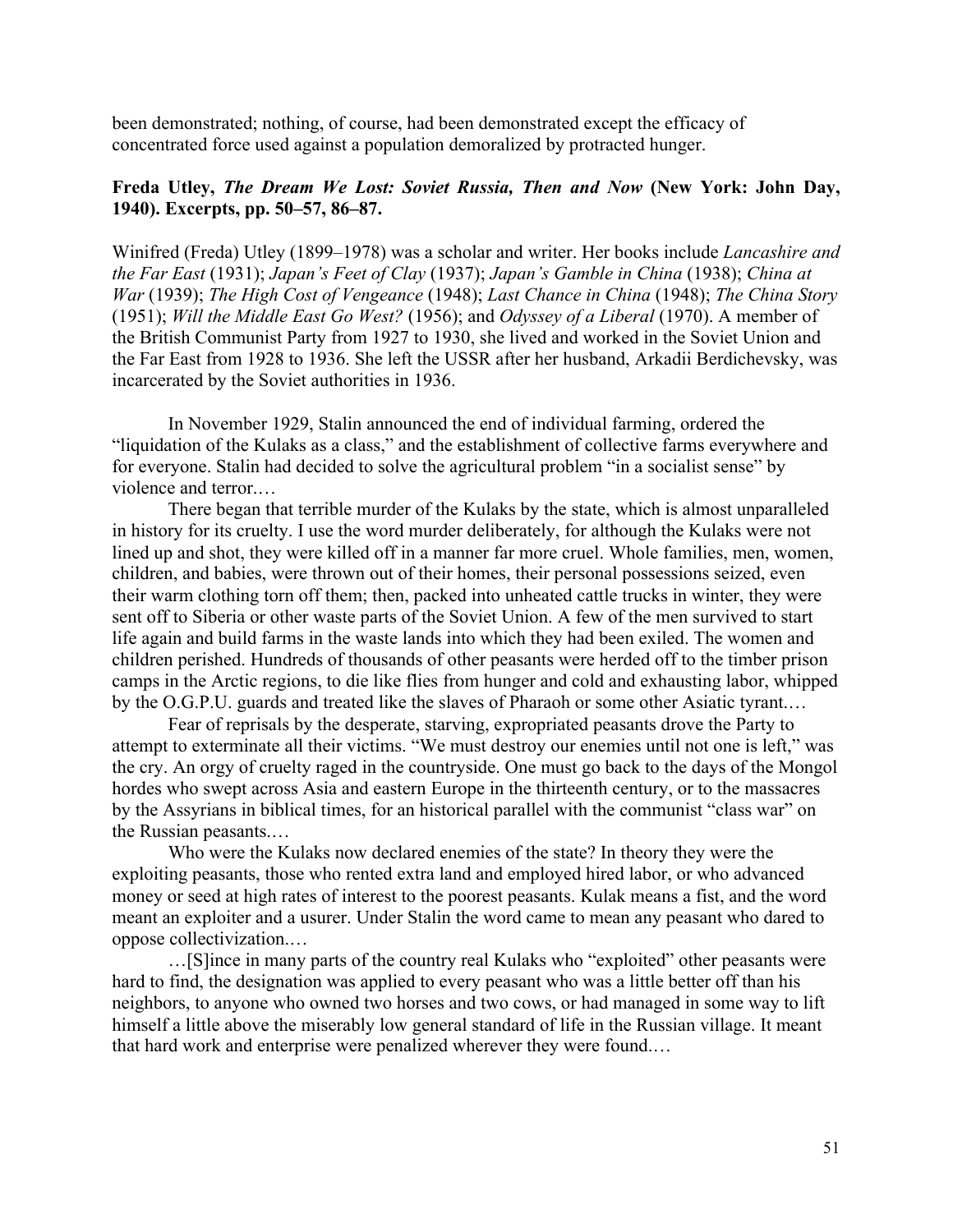Stalin, having at last decided upon collectivization, thought he could force it through by a terror exercised against the whole peasant population. He did it, but in doing it he laid waste the countryside and caused the death of millions from starvation.…

Soviet morale has never recovered from those terrible years which were my first years of residence in the U.S.S.R. The Communist party and the Comsomols ("Young Communist League") became the expropriators of the people, an army of occupation in the countryside. Decent young men and women sent down to the villages were persuaded that it was their duty as Socialists to stifle all humanitarian scruples while driving the bewildered, sullen, and resentful peasants into the collective farms, and levying grain, milk, and meat from men and women whose children were to starve to death in consequence. Those who could not perform the terrible deeds expected of them were expelled from the Party as "rotten liberals." Both duty and hopes of a career compelled the Party member and the Comsomol to utter ruthlessness and inhumanity. Many of the young people became hardened and cynical careerists prepared to commit any atrocity commanded by Stalin. The war on the peasants was more brutalizing than war against another nation, for the peasants were unarmed and defenseless.…

During my first winter in Russia (1930–31) it was believed that if once the peasants could be forced into the collective farms, the food problem would be solved.… Since they now no longer owned the land, since intensive industrialization and concentration on the production of capital goods meant that the state had even less to sell them than before in the way of manufactured goods, and since the state virtually confiscated the grain by taking it at nominal prices, the collectivized peasants worked less than ever before. They opposed to the government the same passive resistance as before the N.E.P. had been introduced, and sowed and reaped just enough to feed themselves. This fact, coupled with drought in the Black Soil region, reduced the harvest to a much smaller amount than in previous years. But the government nevertheless enforced its full demands, telling the peasants that it was their own fault if they were short of food, and leaving them to die of starvation. A terrible famine set in, especially severe in the rich corn-bearing lands of the Ukraine. This time there was no relief from abroad, since the Soviet Government denied that there was a famine and deliberately left the peasants to die of starvation.

Foreign journalists were not allowed to visit the South. All Russia knew what was happening; but the hacks of the foreign press, obedient to Stalin for fear of losing their jobs, sent out no word. Only a few brave and honest foreigners like Eugene Lyons of the United Press and Malcolm Muggeridge of the *Manchester Guardian* told the truth and were expelled from Russia, or put in a position in which they were forced to leave. The others followed the lead of Duranty of the *New York Times* and denied the existence of a famine, until years afterwards.

Foreign visitors, carefully shepherded by Intourist, and given huge meals in the hotels of the starving land, went home to deny the rumors of famine.…

Arcadi [Berdichevsky, Freda Utley's husband] finally broke down when he went on a *Komanderofka* [Russ. *komandirovka*, business trip] to Odessa in April 1932. He came back white and miserable and shaken. Down there he had seen the starving and the dead in the streets. At each railway station en route there had been hundreds and hundreds of starving wretches, emaciated women with dying babies at their milkless breasts, children with the swollen stomachs of the starving, all begging, begging for bread. In station waiting rooms he had seen hundreds of peasant families herded together waiting transportation to the concentration camps. Children dying of starvation and typhus, scarecrows of men and women pushed and kicked by the O.G.P.U. guards. It sickened even those who were hardened to the sight of suffering in the Far East.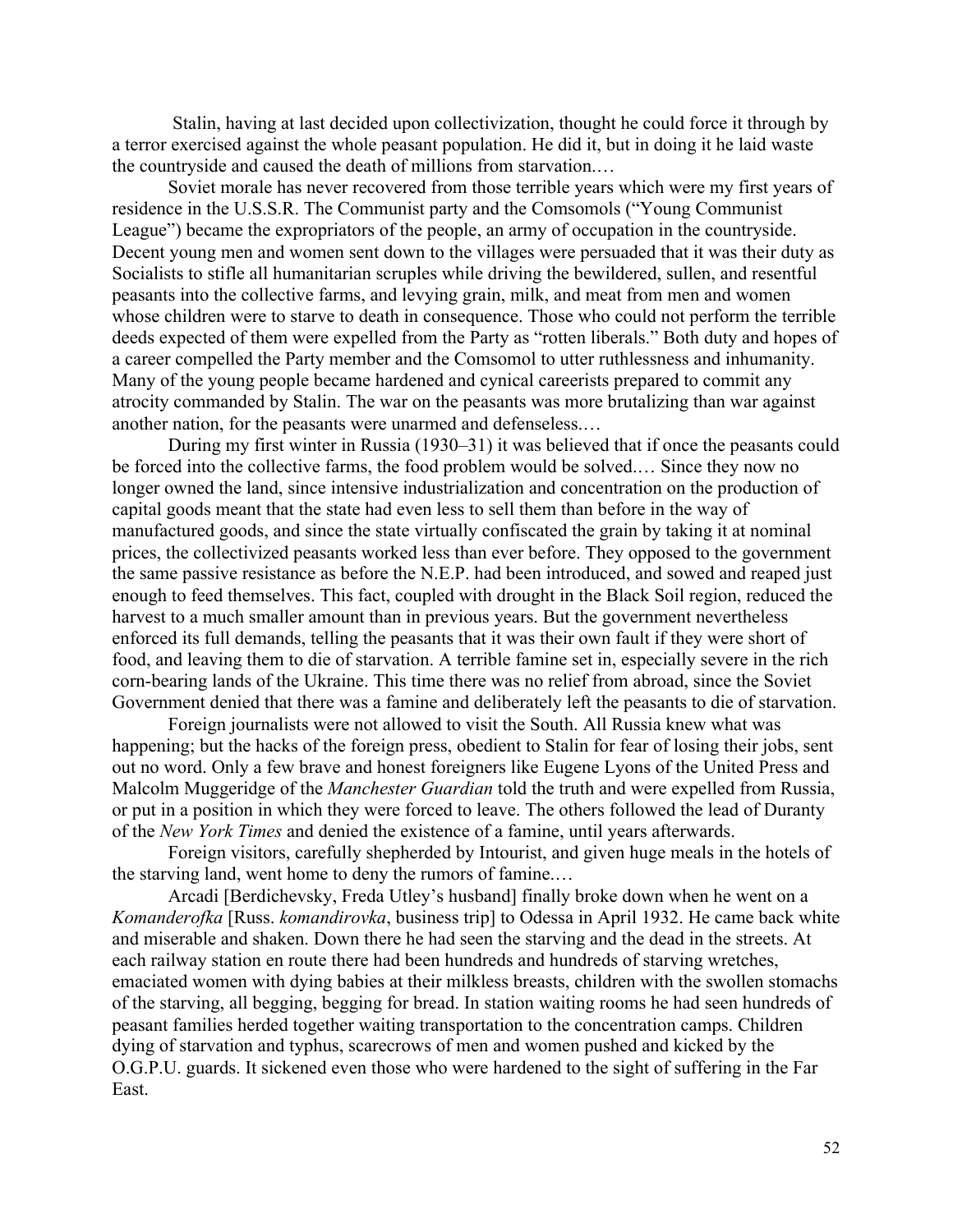Arcadi had relatives in Odessa. From them he heard the facts of the Ukrainian famine. The picture he painted for me, a picture which had seared him to the soul and shattered the optimistic view he had until then insisted upon preserving, bore out all the rumors we had heard—was in fact worse. What perhaps shocked Arcadi most of all was to find that the train guards, conductors, and attendants were all speculators. They were buying food in Moscow, always better provided for than other cities, and selling it at fantastic prices down in the stricken southern land.

Starving children are the most pitiful sight on earth. There were enough of them in Moscow to make one's heart ache, but in the Ukraine they were legion.

Bodies of the starving lay in the streets, and pitiful wrecks of humanity, with great watery blisters and boils on their feet, legs, and arms, dragged themselves from place to place till they died in the vain quest for work and food.

In the summer of 1932 we went on a holiday to the Crimea, taking with us my mother, who had just come from England. We left Moscow well provided with food for the long journey. But by the end of the first day my mother had given it all away to the starving wretches at the country stations. With tears streaming down her face she called my attention to one wretched beggar after another, especially to the pitiful children. That journey was an ordeal I shall never forget. It was a sea of misery which the few bits of food we had could do nothing to assuage.

*Totia dai Kleb, Totia dai Kleb* ("Auntie, give bread"), will always ring in my ears as the national song of "socialist" Russia.

As in China, so in Russia, one hardened oneself to the sight of suffering in order to live. But at least in China the government does not hold it a crime to give aid to the starving. In Russia it tells you that the starving are Kulaks or counter-revolutionaries not to be aided, whereas in reality they are bewildered, ignorant, powerless wretches sacrificed to the insensate ambitions and fanaticism of a man and a party.

It was the contrasts which were always so appalling. The fat officials in the dining car, the well-fed callous O.G.P.U. guards, and the starving people. We and they, we and they, rulers and ruled, oppressors and oppressed.

In the Rest Home in the Crimea, where we had got places, there was abundant food. So abundant that bread and fruit, ices and cake were thrown away when left on the plates of the guest, or when too much had been provided. This place belonged to the Central Committee of the Soviets of the Crimean Republic.… It was so very "upper class" that we really had no business there, but it gave us an insight into the life of the Party aristocracy. The sight and sound of the starving was shut out from these former palaces and country houses of the Russian nobility, now as in the past. Only now there was a new aristocracy. That seemed to be the main difference.

# **Victor Kravchenko,** *I Chose Freedom: The Personal and Political Life of a Soviet Official* **(New York: Charles Scribner's Sons, 1946). Excerpts, pp. 91–92, 111–13, 118–19, 130.**

Victor Kravchenko (1905–66) was a high-ranking Soviet official who arrived in Washington, D.C., in August 1943. On 4 April 1944 the *New York Times* announced Kravchenko's defection and published his sensational statement denouncing the brutal crimes of the Soviet regime. Kravchenko's memoir, *I Chose Freedom* (1946), was the most searing indictment of Stalinism of its time. An international bestseller, it contains a chapter, "Harvest in Hell," devoted to the famine. In 1949 Kravchenko successfully sued the pro-communist French newspaper *Les Lettres françaises*, which had called his book a fraud. The trial, which became a cause célèbre in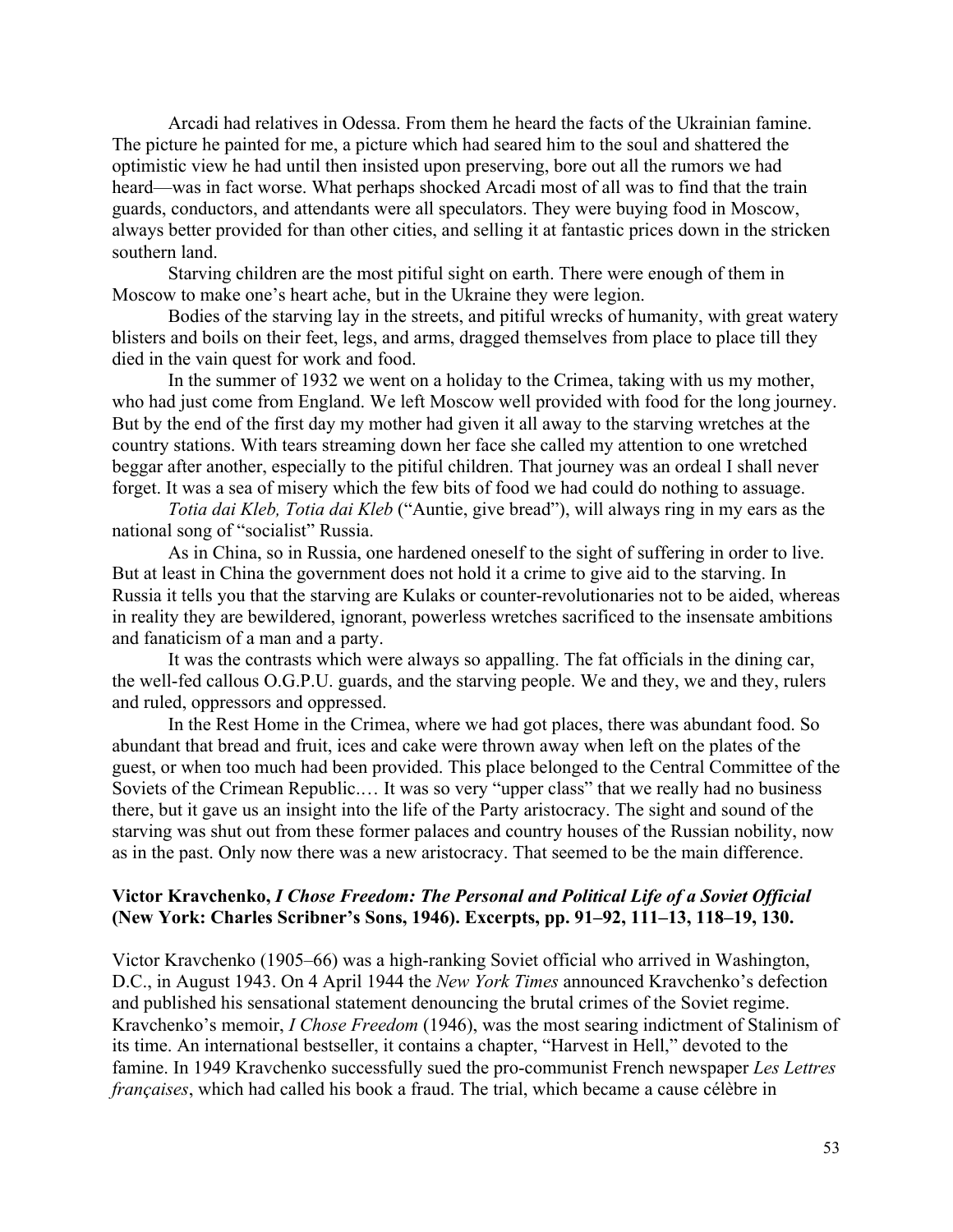Western Europe, is described in his second book, *I Chose Justice* (1950). After being granted asylum, Kravchenko lived in the United States and South America under a pseudonym. His death in 1966 was ruled a suicide. Victor Kravchenko's son, Andrew, has recently completed a book about his father, the secret family, and his parents' relationship. A biography by Gary Kern, *The Kravchenko Case: One Man's War on Stalin*, appeared in 2007.

…Through the Party office of the Institute I was instructed to report at the Regional Committee. The purpose: mobilization of Party brigades for work in the villages.…

…We were being sent into the farm districts to help collect grain and speed up the final phase of the harvest. But we felt and behaved as if we were about to plunge into the thick of a bloody war.

Comrade [Mendel] Hatayevich [Khataevich], a member of the Central Committee of the Party, made a speech.…

…"[I]t is absolutely necessary to fulfill the government's plan for grain delivery. The kulaks, and even some middle and 'poor' peasants, are not giving up their grain. They are sabotaging the Party policy. And the local authorities sometimes waver and show weakness. Your job is to get the grain at any price. Pump it out of them, wherever it's hidden, in ovens, under beds, in cellars or buried away in back yards.

Through you, the Party brigades, the villages must learn the meaning of Bolshevik firmness. You must find the grain and you *will* find it. It's a challenge to the last shred of your initiative and to your Chekist spirit. *Don't be afraid of taking extreme measures.* The Party stands four-square behind you. Comrade Stalin expects it of you. It's a life-and-death struggle; better to do too much than not enough.".…

The first dividends of collectivization were death. Although not a word about the tragedy appeared in the newspapers, the famine that raged throughout southern Russia and Central Asia was a matter of common knowledge. We denounced as "anti-Soviet rumors" what we knew as towering fact.

Despite harsh police measures to keep the victims at home, Dniepropetrovsk was overrun with starving peasants. Many of them lay listless, too weak even to beg, around railroad stations. Their children were little more than skeletons with swollen bellies. In the past, friends and relatives in the country sent food packages to the urban districts. Now the process was reversed. But our own rations were so small and uncertain that few dared to part with their provisions...

Everything depended on the new harvest. Would the starving peasantry have the strength and the will to reap and to thresh in the midst of million-fold death? To make sure that the crops would be harvested, to prevent the desperate farmers from eating the green shoots, to save the *kolkhozes* from breaking down under mismanagement, to fight against enemies of collectivization, special Political Departments were set up in the villages, manned by trusted Communists—military men, officials, professionals, N.K.V.D. men, students.… I was among those mobilized.

Three hundred of us from various city organizations gathered at the Regional Committee headquarters. The head of the committee and one of the foremost Communists of the Ukraine, Comrade Hatayevich, made the principal speech. Again and again he referred to the "purge" of the Party scheduled for later in the year. The hint was too clear to be missed. Upon our success or failure in the famine regions would depend our political survival.

"Your loyalty to the Party and to Comrade Stalin will be tested and measured by your work in the villages," he declared ominously. "There is no room for weakness. This is no job for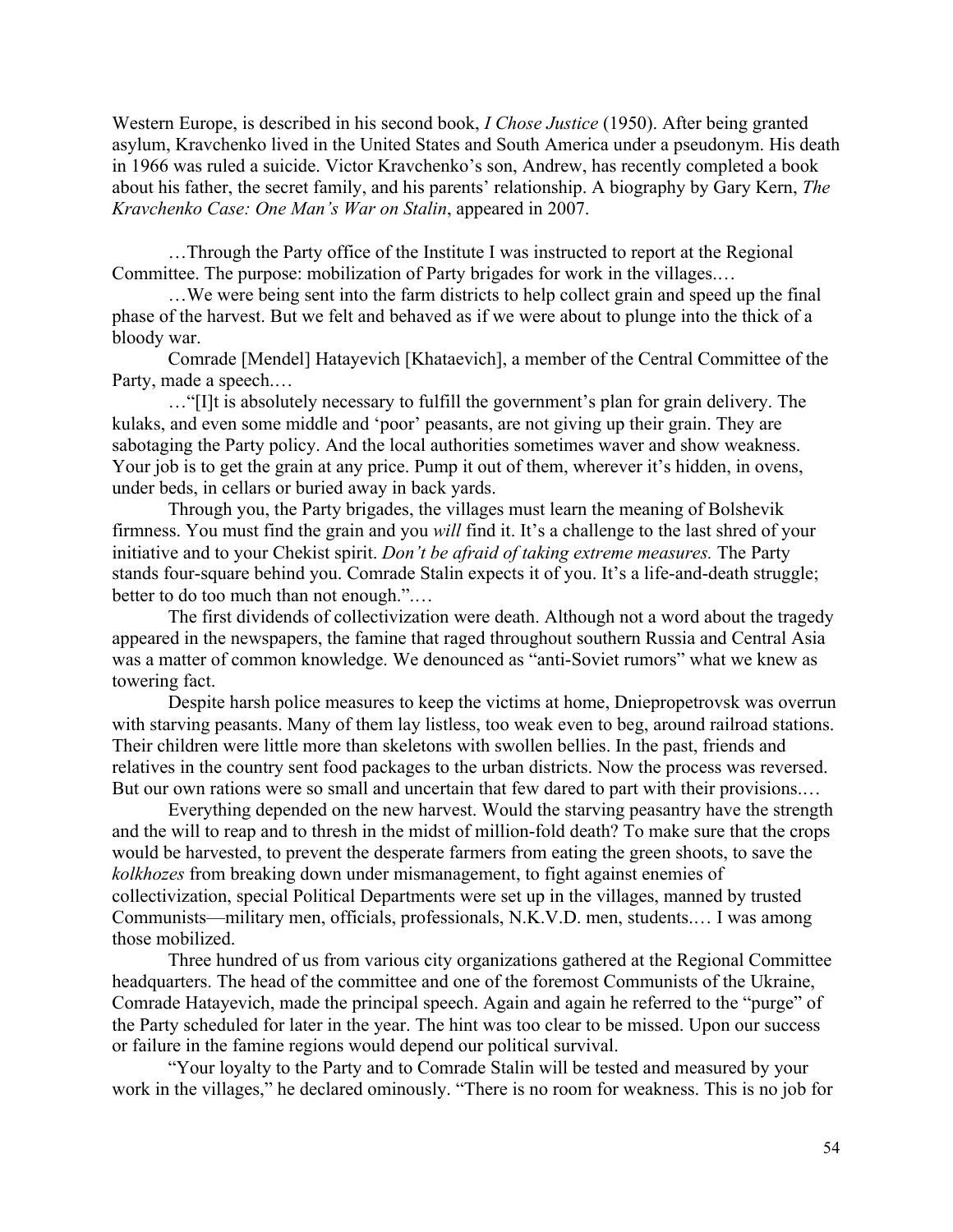the squeamish. You'll need strong stomachs and an iron will. The Party will accept no excuses for failure."

Armed with a mandate from the Regional Committee, I set out for the Piatikhatsky district in the company of a schoolmate who was also my friend, Yuri. The local officials of that district, we found, were unnerved by what they had lived through. We questioned them about the new crops, but they could talk only of the mass hunger, the typhus epidemics, the reports of cannibalism.

Yes, they agreed, we must prepare to reap and to thresh the new grain; but how to get started seemed beyond their paralyzed wills. The police stations and jails were jammed with peasants from surrounding villages, arrested for unauthorized reaping of grain—"sabotage" and "theft of state property" were the official charges.

We arrived at the large village of Petrovo towards evening. An unearthly silence prevailed. "All the dogs have been eaten, that's why it's so quiet," the peasant who led us to the Political Department said. "People don't do much walking, they haven't the strength," he added. Having met the chief of the Political Department, we were conducted to a peasant hut for the night.

A feeble "smoker" provided the only light in the house. Our hostess was a young peasant woman. All feeling, even sadness and fear, seemed to have been drained from her starved features. They were a mask of living death. In a corner, on a narrow bed, two children lay so quietly they seemed lifeless. Only their eyes were alive. I winced when they met mine.

"We're sorry to intrude," Yuri said. "We'll be no trouble to you and in the morning we'll leave." He spoke in an unnatural subdued voice, as if he were in a sick-room or a cemetery.

"You're welcome," the young woman said, "and I'm only sorry I cannot offer you anything. We haven't had a crust of bread in this house for many weeks. I still have a few potatoes but we daren't eat them too fast." She wept quietly. "Will there ever be an end or must my children and I die like the others?"

"Where is your husband?" I asked.

"I don't know. He was arrested and probably banished. My father and brother were also banished. We have surely been left here to die of hunger."

Yuri said he wanted to smoke and left the house precipitately. I knew that he was afraid of breaking down and crying before this stranger.

"Don't give way to despair, my dear," I said to the woman. "I know it's hard, but if you love your children you will not give up the struggle. Bring them to the table. My comrade and I have some food from the city, and you will all dine with us."

Yuri returned. We put all our provisions on the table and ate sparingly ourselves so that there would be more for the others. The children looked at the slab of bacon, the dried fish, the tea and sugar with startled eyes. They ate quickly, greedily, as if afraid that it would all vanish as miraculously as it had appeared. After she had put the children to sleep, our hostess began to talk.

"I will not tell you about the dead," she said. "I'm sure you know. The half-dead, the nearly-dead are even worse. There are hundreds of people in Petrovo bloated with hunger. I don't know how many die every day. Many are so weak that they no longer come out of their houses. A wagon goes around now and then to pick up the corpses. We've eaten everything we could lay our hands on—cats, dogs, field mice, birds. When it's light tomorrow you will see the trees have been stripped of their bark, for that too has been eaten. And the horse manure has been eaten."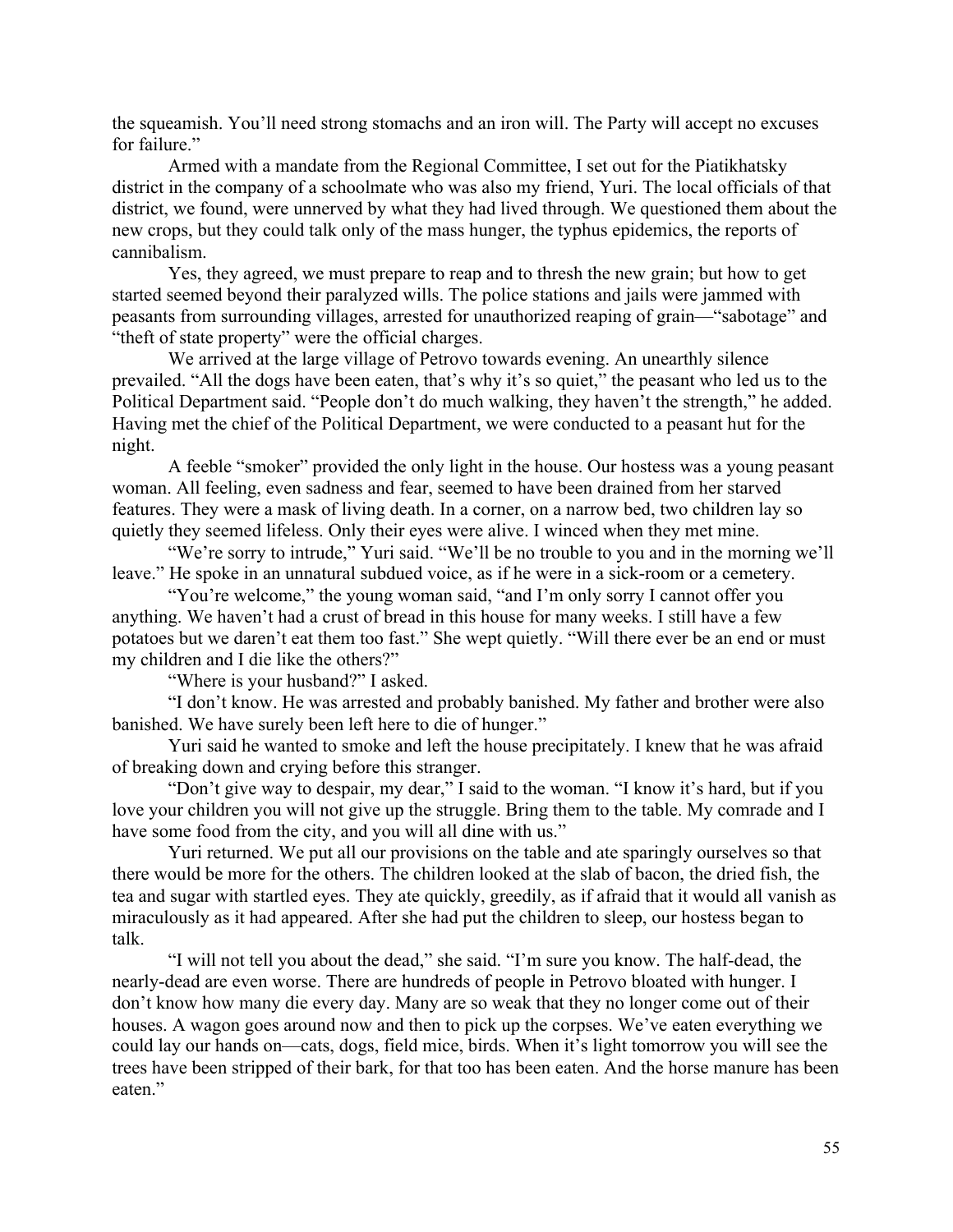I must have looked startled and unbelieving.

"Yes, the horse manure. We fight over it. Sometimes there are whole grains in it."

It was Yuri's first visit to the village. Afraid that the initial impact of the horror might unnerve him, I interrupted the woman's story and insisted that we all retire for the night. But neither Yuri nor I slept much. We were glad when morning came....

What I saw that morning, making the rounds of houses with Chadai, was inexpressibly horrible. On a battlefield men die quickly, they fight back, they are sustained by fellowship and a sense of duty. Here I saw people dying in solitude by slow degrees, dying hideously, without the excuse of sacrifice for a cause. They had been trapped and left to starve, each in his home, by a political decision made in a far-off capital around conference and banquet tables. There was not even the consolation of inevitability to relieve the horror.

The most terrifying sights were the little children with skeleton limbs dangling from balloon-like abdomens. Starvation had wiped every trace of youth from their faces, turning them into tortured gargoyles; only in their eyes still lingered the reminder of childhood. Everywhere we found men and women lying prone, their faces and bellies bloated, their eyes utterly expressionless.

We knocked at a door and received no reply. We knocked again. Fearfully I pushed the door open and we entered through a narrow vestibule into the one-room hut. First my eyes went to an icon light above a broad bed, then to the body of a middle-aged woman stretched on the bed, her arms crossed on her breast over a clean embroidered Ukrainian blouse. At the foot of the bed stood an old woman and nearby were two children, a boy of about eleven and a girl of about ten. The children were weeping quietly and repeating in a plaintive peasant chant, "Mama, dear little mama." I looked around and my eyes rested on the swollen, inert body of a man lying on the shelf of the oven.

The nightmarishness of the scene was not in the corpse on the bed, but in the condition of the living witnesses. The old woman's legs were blown up to incredible size, the man and the children were clearly in the last stages of starvation. I retreated quickly, ashamed of my haste.

In the adjoining house we found a man of about forty sitting on a bench, repairing a shoe. His face was swollen. A tidy looking little boy, reduced to little more than a skeleton, was reading a book, and a gaunt woman was busy at the stove.

"What are you cooking, Natalka?" Chadai asked her.

"You know what I'm cooking," she answered, and in her voice there was a murderous fury.

Chadai pulled me by the sleeve and we went out.

"Why did she get so angry?" I asked.

"Because—well, I'm ashamed to tell you, Victor Andreyevich.... She's cooking horse manure and weeds."

My first impulse was to return to the house and stop her, but Chadai held me back. "Don't do it, I beg of you. You don't know how starving people feel. She might kill you in despair if you take away the contents of her pot."

After we had been in a dozen homes, I yielded to Chadai's urging that we stop the inspection. "It's the same everywhere. Now you know enough," he said.

My course seemed to me clear. The situation was too desperate for half-measures. Whatever the consequences to myself, I would ignore laws and orders. Unless I restored the strength of these peasants, everything would be lost. Returning to Chadai's home, I wrote a letter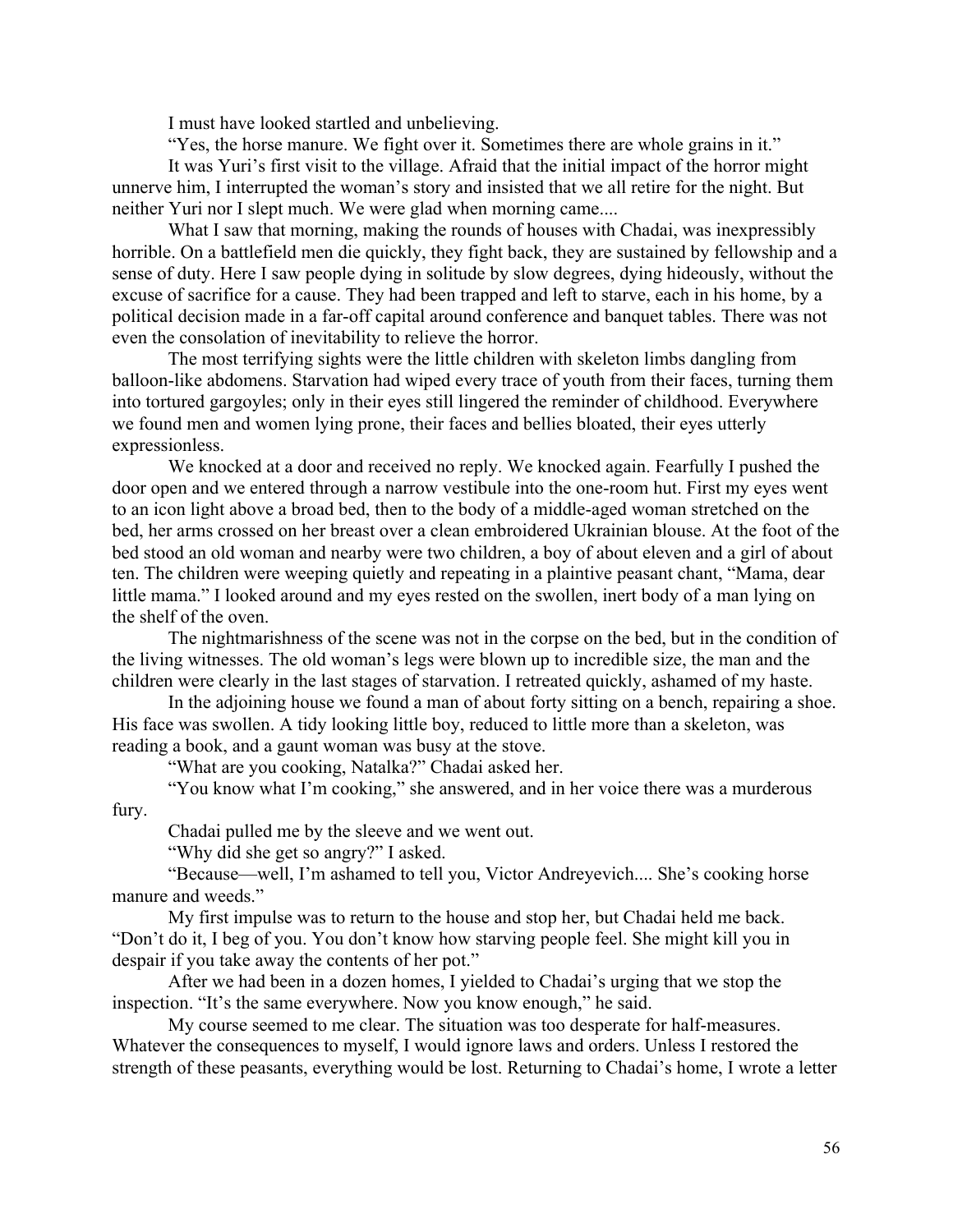to Comrade Somanov, chief of our Political Department, and dispatched it by messenger. Toward evening the messenger returned with an answer:

"I am well aware of the conditions. I urge you to think the matter over again and to weigh all considerations. What you propose is a serious breach of our definite orders. If you see no other way out, however, you may do what you deem necessary.…"

The answer satisfied me. At least he did not say no. What I proposed was to reap some oats to feed the horses and to mow a little barley at the sides of the fields for the population. Such premature reaping was being denounced, in the [Soviet central government newspaper] *Izvestia* spread before me, as "theft of state property" and "kulak sabotage." Peasants were being arrested and deported for such "crimes."….

A few days later, while I was inspecting one of the fields, I suddenly heard the honk of an automobile. I was astounded to see several big, handsome cars coming down the road.… They stopped and half a dozen men stepped out. One came towards me. I recognized Comrade Hatayevich.…

"Comrade Kravchenko…who gave you permission to cut the oats and barley and to divert government milk supplies?"…

"Comrade Hatayevich," I answered calmly, "I could not do otherwise. Children were dying. Horses were dying. The collective farmers hadn't the strength to do any harvesting.".…

Hatayevich took my arm. He pressed it in a friendly way that belied his harsh tones. Apparently he was making a scene "for the record." He began to stroll out of earshot of his associates and guards.

"You're a future engineer, I'm told, and a good Party man. But I'm not sure that you understand what has been happening. A ruthless struggle is going on between the peasantry and our regime. It's a struggle to the death. This year was a test of our strength and their endurance. It took a famine to show them who is master here. It has cost millions of lives, but the collective farm system is here to stay. We've won the war."

# **Arthur Koestler,** *The Invisible Writing: An Autobiography* **(New York: Macmillan, 1954). Excerpts, pp. 51, 55–56.**

Arthur Koestler (1905–83) was a Hungarian-born Jewish journalist, novelist, and essayist who wrote extensively about the Soviet Union, Europe, and contemporary affairs. A communist turned anticommunist, he was the author of numerous works of fiction, including *Darkness at Noon* (1940), his classic novel of totalitarianism, and nonfiction, such as *Von weißen Nächten und roten Tagen* (1934), *The Yogi and the Commissar* (1945), *Promise and Fulfillment: Palestine 1917–1949* (1949), and an essay in *The God That Failed* (1949).

The train puffed slowly across the Ukrainian steppe. It stopped frequently. At every station there was a crowd of peasants in rags, offering ikons and linen in exchange against a loaf of bread. The women were lifting up their infants to the compartment windows—infants pitiful and terrifying with limbs like sticks, puffed bellies, big cadaverous heads lolling on thin necks. I had arrived, unsuspecting, at the peak of the famine of 1932–33 which had depopulated entire districts and claimed several million victims. Its ravages are now officially admitted, but at the time they were kept secret from the world. The scenes at the railway-stations all along our journey gave me an inkling of the disaster, but no understanding of its causes and extent. My Russian travelling companions took pains to explain to me that these wretched crowds were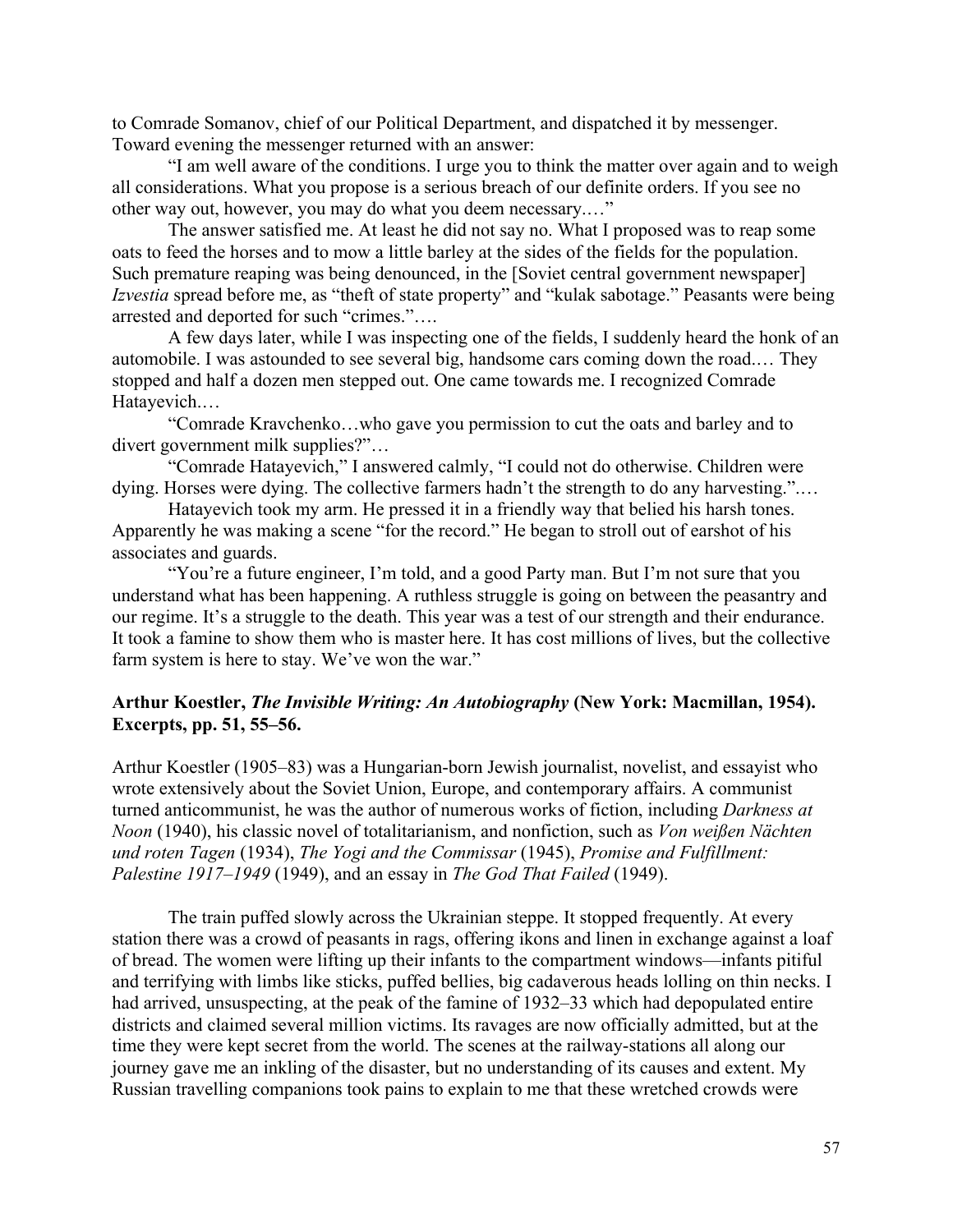*kulaks*, rich peasants who had resisted the collectivisation of the land and whom it had therefore been necessary to evict from their farms.

Another incident was so slight that I only registered it half-consciously. As our train was approaching a river across which a bridge was being built, the conductor came walking down the corridor with an armful of square pieces of cardboard and blocked up all the windows. When I asked why this was done, my travelling companions explained with smiles that bridges were military objectives, and that this precaution was necessary to prevent anybody from photographing them. It was the first of a series of equally grotesque experiences which I put down as examples of revolutionary vigilance....

Less amusing, because difficult to contemplate without a feeling of constriction in the throat, was the bazaar. This was a permanent market held in a huge, empty square. Those who had something to sell squatted in the dust with their goods spread out before them on a handkerchief or scarf. The goods ranged from a handful of rusty nails to a tattered quilt or a pot of sour milk sold by the spoon, flies included. You could see an old woman sitting for hours with one painted Easter egg or one small piece of dried-up goat's cheese before her. Or an old man, his bare feet covered with sores, trying to barter his torn boots for a kilo of black bread and a packet of mahorka tobacco. Hemp slippers, and even soles and heels torn off from boots and replaced by a bandage of rags, were frequent items for barter. Some old men had nothing to sell; they sang Ukrainian ballads and were rewarded by an occasional kopeck. Some of the women had babies lying beside them on the pavement or in their laps, feeding; the fly-ridden infant's lips were fastened to the leathery udder from which it seemed to suck bile instead of milk. A surprising number of men had something wrong with their eyes: a squint, or one pupil gone opaque and milky, or one entire eyeball missing. Most of them had swollen hands and feet; their faces, too, were puffed rather than emaciated, and of that peculiar colour which Tolstoy, talking of a prisoner, describes as 'the hue of shoots sprouting from potatoes in a cellar.'

The bazaar of Kharkov was one of those scenes one imagines one could paint from memory, even after twenty years. Officially, these men and women were all *kulaks* who had been expropriated as a punitive measure. In reality, as I was gradually to find out, they were ordinary peasants who had been forced to abandon their villages in the famine-stricken regions. In last year's harvest-collecting campaign the local Party officials, anxious to deliver their quota, had confiscated not only the harvest but also the seed reserves, and the newly established collective farms had nothing to sow with. Their cattle and poultry they had killed rather than surrender it to the *kolkhoz*; so when the last grain of the secret hoard was eaten, they left the land which no longer was theirs. Entire villages had been abandoned, whole districts depopulated; in addition to the five million *kulaks* officially deported to Siberia, several million more were on the move. They choked the railway stations, crammed the freight trains, squatted in the markets and public squares, and died in the streets; I have never seen so many and such hurried funerals as during that winter in Kharkov. The exact number of these 'nomadised' people was never disclosed and probably never counted; in order of magnitude it must have exceeded the modest numbers involved in the Migrations after the fall of the Roman Empire.

Officially the famine did not exist. It was only mentioned in the terms of veiled allusions to 'difficulties on the collectivisation front.'

# **Milena Rudnytska, "Borot'ba za pravdu pro velykyi holod" (The Struggle for Truth about the Great Famine), in idem,** *Statti, lysty, dokumenty* **(Articles, Letters, Documents) (Lviv:**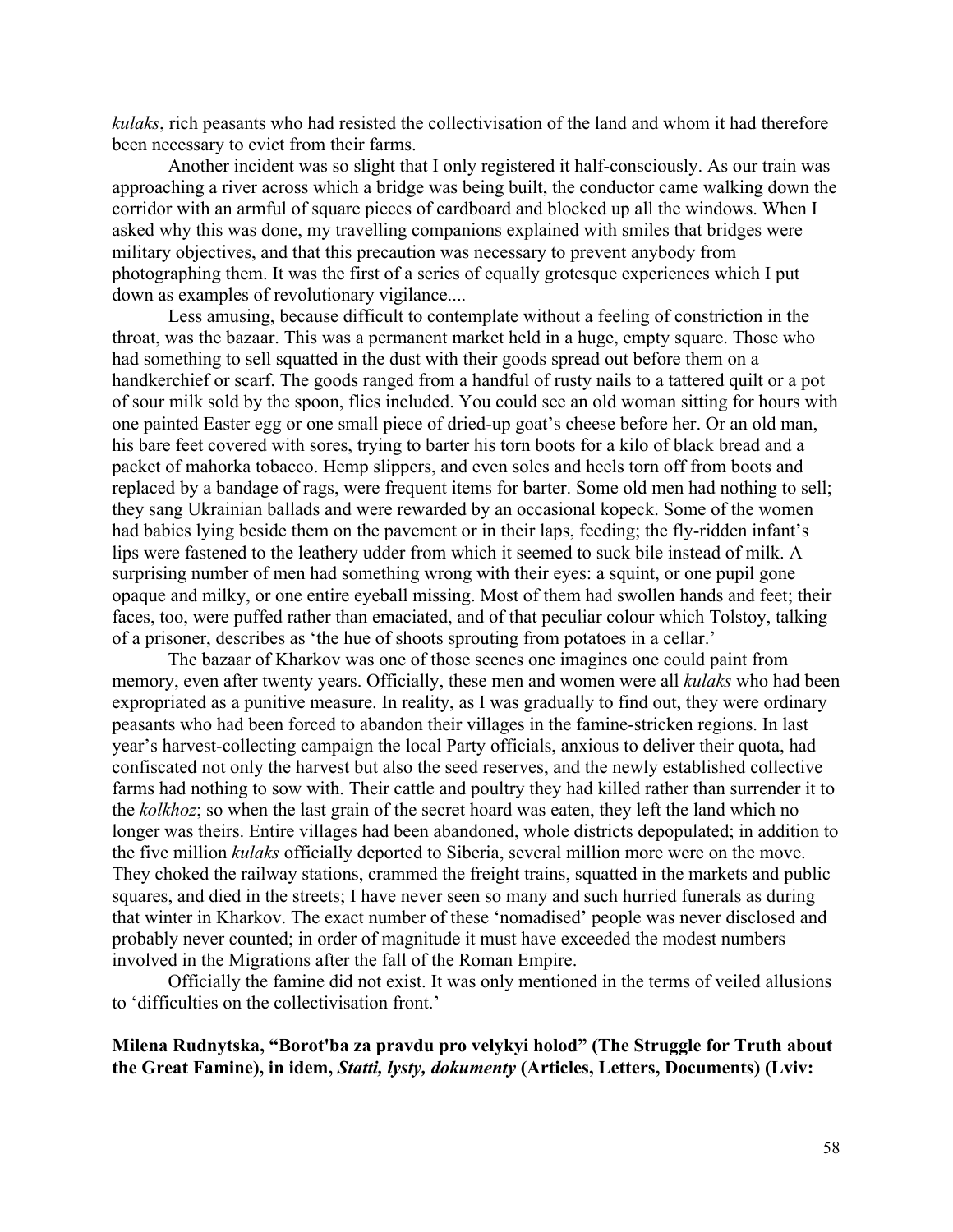# **[Misioner], 1998). Excerpts, pp. 421–30. Originally published in** *Svoboda* **(Jersey City), 5–8 August 1958. Translated by Bohdan Klid.**

Milena Rudnytska (1892–1976) was a journalist, politician, and feminist activist. During the interwar period she was a leading figure in the women's movement in western Ukraine, serving from 1929 to 1938 as president of the Union of Ukrainian Women. As a political figure she was a cofounder and executive member of the Ukrainian National Democratic Alliance, and was elected to the Polish Diet in 1928 and 1930 as a member of that party. Besides numerous articles, she wrote four books, one of which deals with the Soviet occupation of western Ukraine in World War II.

Before Ukrainian representatives waged the main battle on the grounds of the League of Nations, they raised the issue of the Famine at the Congress of European Nationalities.…

Such congresses were held annually, mainly in Geneva, on the eve of the September session of the League of Nations.… In 1933, the congress took place in Berne, the capital of the Swiss Federation, from 16 to 19 September.…

The goal of the Congresses of Nationalities was to fight for better international protection of minorities and to defend their interests against the abuses of the ruling nations.…

At the congress of 1933 there were four Ukrainian delegates. Bukovynians [Ukrainians under Romanian rule] were represented by Senator Volodymyr Zalozetsky and Deputy [Yurii] Serbeniuk [Serbyniuk]; the delegates from Galicia [Polish-ruled territory in western Ukraine] were Z[enon] Pelensky and M[ilena] Rudnytska.

In mid-September, when we arrived in Berne, the issue of the Famine was not on the congress agenda.… The president of the organization, Dr. Josip Vilfan, a Slovene from Trieste, spoke against the Ukrainian proposal, arguing that events in the Soviet Union were outside the competence of the Congress of Nationalities. However, we had an ally in the secretary, Dr. [Ewald] Ammende: as director of Cardinal [Theodor] Innitzer's Vienna committee, he had already become actively engaged in the issue of the Famine. The Ukrainian proposal to introduce the Famine as a subject of debate at the congress was supported at a presidium meeting by delegates of the numerous German groups, since German colonists in Ukraine and the North Caucasus were also suffering from hunger. But it was not just considerations of national solidarity with their starving kinsmen that motivated the German delegates.… In Germany the first anti-Semitic laws had just been proclaimed. It was easy to foresee that that this issue would be raised at the congress and would attract the attention of the world community. Consequently, the Germans were interested in toning down the uproar over the anti-Semitic course of German policy by means of some other more acute issue. And this was the Famine, and only the Famine.

Thus, owing to a confluence of circumstances and behind-the-scenes bargaining, we achieved our goal: the Congress of Nationalities…would discuss the Famine.

This happened immediately at the inaugural session of the congress, on the afternoon of 16 September 1933.…

Immediately after the opening of the congress by the president, Dr. [Josip] Vilfan, who specified in his opening remarks that the congress could address the Famine not from the political viewpoint but only from the humanitarian one, the floor was given to the "elder brother," the Russian delegate M. Kurchinsky, representing the Russian group in Estonia.… In a long address on the Famine, he did not even once mention Ukraine or say a single word about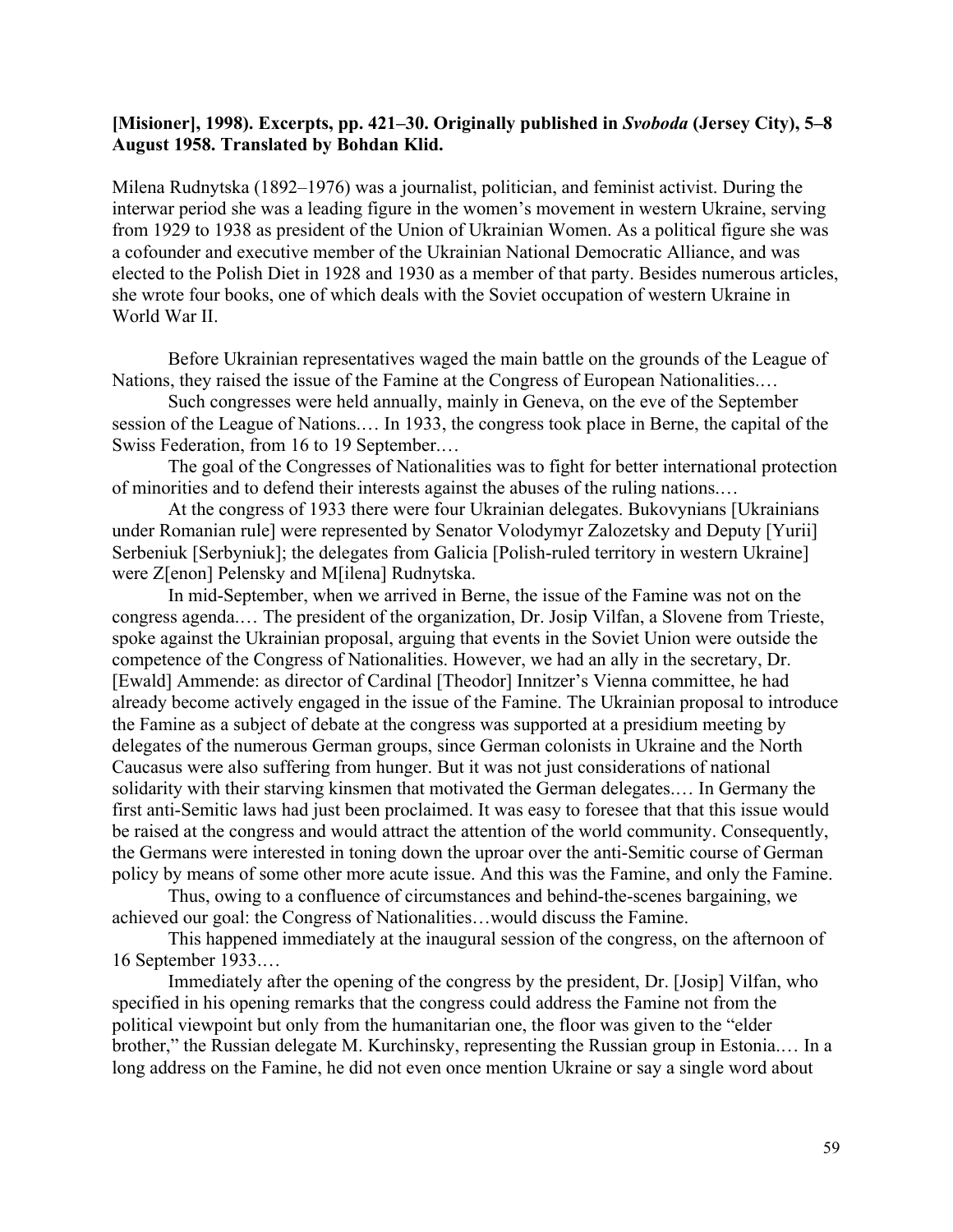the causes of the catastrophe, nor did he even hint at collectivization and the nationality policy of the Soviet government.…

I was given the floor following the Russian delegate. Without softening or passing over anything in silence, I explained [to the delegates] the calamitous famine that had struck the Ukrainian people and the criminal policy of Moscow that had caused the calamity, as well as the policy of the Great Powers, who, for the sake of good relations with the Soviet government, were closing their eyes to its crimes in Ukraine and thus also becoming co-responsible for them.…

…[T]he international press picked up the main Ukrainian theses on the Famine, and the congress passed a separate resolution on the matter, directing the presidium to submit it directly to the president of the League of Nations.…

…Whenever a session of the Council [of the League of Nations] was prepared, its agenda was confirmed in advance by the Secretariat, speakers on the various agenda points already designated, and questions to be brought before the Council studied by various committees and subcommittees long in advance. In that [situation], introducing the issue of the Famine into a Council session at the last minute through regular channels was out of the question.

And who was to do this? Only the governments of states that were members of the League of Nations had the right of initiative. It was hopeless to think that in the international situation of that time any state would want to scrap with the Soviet Union and take on the role of champion of the issue of the starving.… To gain access to the League of Nations through its Secretariat was therefore hopeless. Another way had to be sought.

The incoming president of the League of Nations Council in the autumn of 1933 was to be the prime minister of Norway and its minister of foreign affairs, Dr. Joh[an] L. Mowinckel. This presented us with a great opportunity, for the leadership of the League…was passing to a representative not of a Great Power, who would be held back by the demands of "high policy," but of a small country, to wit, Norway. Norway was proud of the tradition of Fridtjof Nansen, the organizer of assistance to the starving in [the Soviet famine of] 1921–22 and protector of political refugees. The issue, then, was how to find a way to Minister Mowinckel.

The permanent representative of the Norwegian government at the League of Nations was Rolf Andvord.…

I immediately contacted Andvord, explained to him the matter at hand, and asked him to take me to his superior. Prime Minister Mowinckel received me the very next day.…

…We could not have hoped for a better defender of our interests. By the end of the first long conversation he had already promised to do all he could. I asked him to place the issue of the Famine on the agenda of the Council of the League of Nations and persuade it to adopt a resolution on the organization of international aid under the auspices of the League of Nations.

Those Ukrainian delegates present in Geneva naturally did all they could to supply Minister Mowinckel with materials to help him with his planned presentation in defense of starving Ukraine.… Over the next few days, Minister Mowinckel received several dozen telegrams and letters asking him to urge intervention on the part of the Council of the League of Nations on behalf of starving Ukraine.…

But the Secretariat of the League of Nations firmly resisted placing the issue of the Famine on the agenda of the Council session. The general secretary pointed out that, according to regulations, a question pertaining to a country that was not a member of the League could not be put forward for discussion, and, further, that the League's customs did not allow intervention in the "internal affairs" of states, and so on. There was no question that procedural regulations were against us.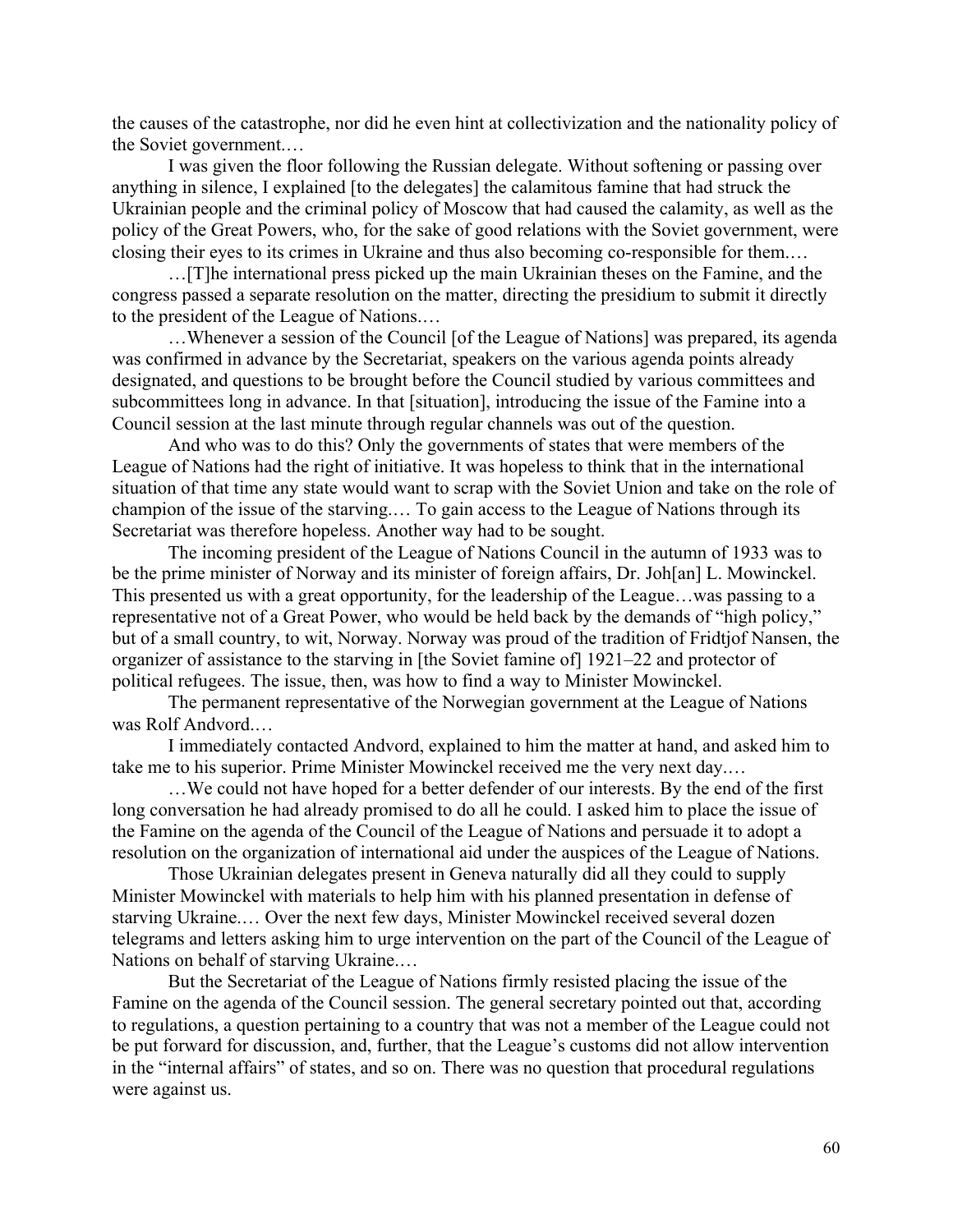However, there was one regulation in the League's statutes that left the gate open for our noble Norwegian. A sitting League president had the right to place before it any question that he, in his own opinion and preference, considered especially important. President Mowinckel wished to make use of this regulation.…

…Informing me of his plan, he said: "Help me. See to it that a respected international organization addresses an appeal to me, as president of the League Council, on the issue of the Famine. That will give me the moral right to bypass procedural regulations, notwithstanding the opposition of the secretary general."….

At this very time, the Liaison Committee of International Women's Organizations, composed of representatives of the ten largest international women's organizations, together representing tens of millions of organized women, was meeting in Geneva. This was a time when women's organizations had great authority and extensive influence in international circles, particularly Geneva circles. The Lviv headquarters of the Ukrainian Women's Union had been a full-fledged member of one of these women's federations for many years, and we maintained semiofficial ties with two others. I had many acquaintances among the activists at the Liaison Committee meeting.…

Following my conversation with Minister Mowinckel, I immediately contacted the president of the International Alliance [for Suffrage and Equal Citizenship], Mrs. [Margery] Corbett Ashby.… Explaining the situation to her, I asked her to convince international womanhood to intervene, which would allow Minister Mowinckel to speak on the issue of the Famine. Mrs. Corbett Ashby asked me to attend a meeting of the Liaison Committee, where I gave a presentation about the matter the following morning. The Liaison Committee unanimously passed a resolution in favor of my request.…

President Mowinckel kept his word. Already on 29 September he called a meeting of the Council to consider the catastrophic famine in Ukraine. True, the meeting was not open to the public but "private," that is, confidential. On this alone he had to yield to the secretary general.… Only representatives of the governments of those countries that had a permanent or temporary seat on the Council were present. By this means the secretary general wanted, obviously, to avoid publicity, unpleasant for the Great Powers to which he was beholden, as well as for the Soviet Union.…

The secret session soon became an open secret. Here is what the general public learned about it. The meeting of the Council was long and heated. Representatives of all fourteen countries then making up the Council were present. When the head of the Council explained the situation, no one, in essence, denied the fact of the famine. However, representatives of the countries that saw their interests lying in political and economic cooperation with the Soviet Union indicated formal obstacles to an official reaction on the part of the League of Nations concerning the Famine. They referred to the fact that that the matter pertained to a country that did not belong to the League of Nations and apparently had not expressed its own wishes [on the matter]. Mowinckel himself spoke four times. He tried to convince his colleagues of the need to come to the aid of Ukraine or at least make some gesture on its behalf. He declared that his small and poor Norwegian people was ready to make the greatest sacrifice to help the starving. He called on the Great Powers to speak out boldly and act generously. The president of the League was supported by the representatives of Ireland, Germany, and Spain. But most members were of the opinion that the Council of the League could not act directly. In the end, it was decided to refer the matter to the International Committee of the Red Cross and appeal to it to organize international relief for Ukraine.…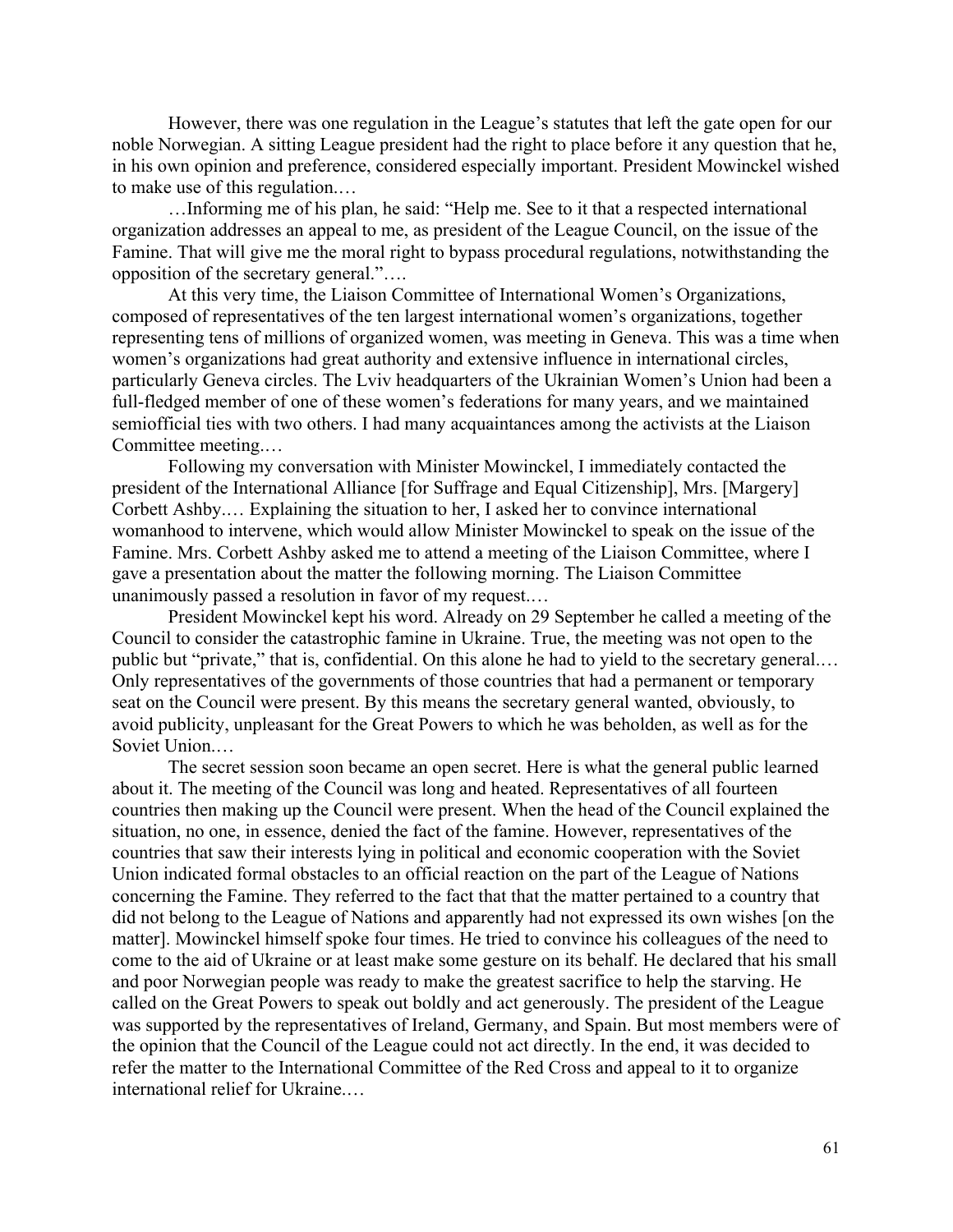Thus the League of Nations, under the pretext of procedural impediments, washed its hands in the manner of Pilate.…

On 6 October Minister Mowinckel paid a visit to the president of the International Committee of the Red Cross, Professor Werner, to pass on material about the Famine and inform him personally of the position of the Council. The Presidium of the International Committee of the Red Cross immediately held a meeting and, after a long discussion, decided to consider the matter referred to it by the League of Nations. It was necessary to begin by confirming the "practical possibilities" for organizing assistance, that is, to turn to the Soviet government with a proposal to grant permission to organize international relief for the starving in Ukraine.…

…After a while, a reply was received from Moscow: there was no famine, and no relief action of any kind was required. The letter was extremely insulting in form.

# *Khrushchev Remembers* **(Boston: Little, Brown and Company, 1970). Excerpts, pp. 73–74. Translated by Strobe Talbott.**

Nikita Khrushchev (1894–1971) was first secretary of the Communist Party of Ukraine from 1938 to 1949, during which time he oversaw the implementation of the Great Terror, the Soviet anti-German resistance, postwar reconstruction, and the destruction of the Ukrainian nationalist underground. After the death of Joseph Stalin in 1953, Khrushchev served as first secretary of the Communist Party of the Soviet Union (1953–64). His "secret speech" at the Twentieth Congress of the CPSU on 25 February 1956 denounced Stalin and introduced de-Stalinization in the USSR. He was the author of a memoir translated under the title *Khrushchev Remembers* (1970).

Subsequently the word got around that famine had broken out in the Ukraine. I couldn't believe it. I'd left the Ukraine in 1929, only three years before, when the Ukraine had pulled itself up to prewar living standards. Food had been plentiful and cheap. Yet now, we were told, people were starving. It was incredible.

It wasn't until many years later, when Anastas Ivanovich Mikoyan told me the following story, that I found out how bad things had really been in the Ukraine in the early thirties. Mikoyan told me that Comrade [Mykola] Demchenko, who was then First Secretary of the Kiev Regional Committee, once came to see him in Moscow. Here's what Demchenko said: "Anastas Ivanovich, does Comrade Stalin—for that matter, does anyone in the Politbureau—know what's happening in the Ukraine? Well, if not, I'll give you some idea. A train recently pulled into Kiev loaded with corpses of people who had starved to death. It had picked up corpses all the way from Poltava to Kiev. I think somebody had better inform Stalin about this situation."

You can see from this story that an abnormal state of affairs had already developed in the Party when someone like Demchenko, a member of the Ukrainian Politbureau, was afraid to go see Stalin himself.

# **Lev Kopelev,** *The Education of a True Believer* **(New York: Harper & Row, 1980). Excerpts, pp. 224–26, 248–50, 256, 259, 267–68, 278–79, 283–86. Translated by Gary Kern.**

Lev Kopelev (1912–97) was a writer and Soviet-era dissident who emigrated to West Germany in 1980. A communist idealist, he served as a Party agitator during the collectivization of agriculture in Ukraine. Kopelev was arrested and sentenced to ten years' imprisonment in 1945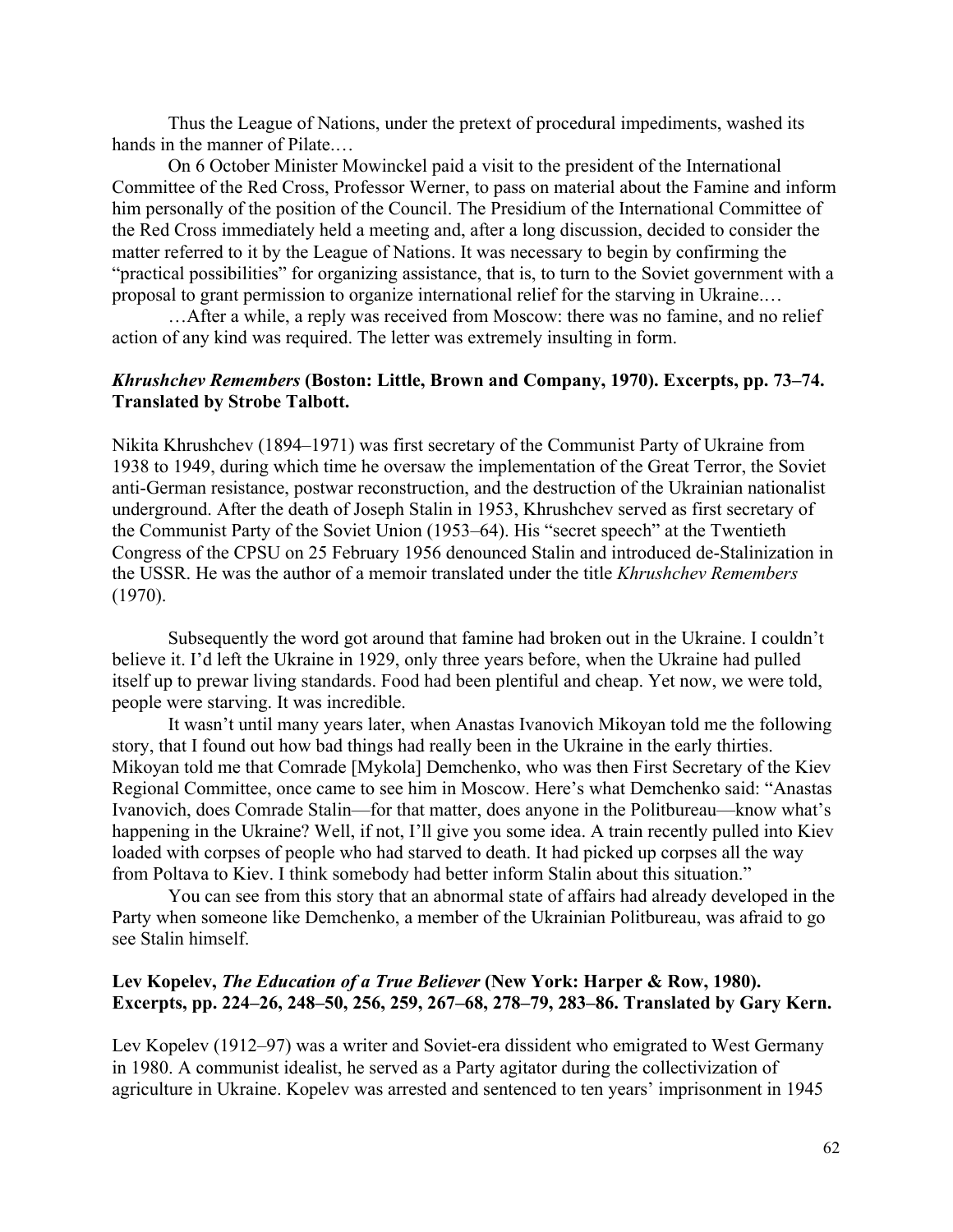for criticizing fellow Red Army soldiers for their inhumane and brutal treatment of the German civilian population. Released in 1954, he was stripped of his Party membership and expelled from the Writers' Union in 1968 for protesting the treatment of Soviet dissidents and for denouncing the Soviet invasion of Czechoslovakia. Kopelev's three volumes of memoirs were translated into English as *To Be Preserved Forever* (1977), *The Education of a True Believer* (1980), and *Ease My Sorrows* (1983).

The Mirgorod district had not fulfilled its plan of grain collections in December 1932. The oblast committee dispatched a visiting delegation of two newspapers, the *Socialist Kharkov Register* and our *Locomotive Worker*, to issue news sheets in the lagging villages. There were four of us: two lads from Mirgorod—a typesetter and a printer; and two from Kharkov—my assistant Volodya and myself....

In the village of Petrivtsy [Petrivtsi] the district GPU official related:

"There are counterrevolutionary elements in the villages here.... [T]hey went after us with weapons, they spilled our blood.... [W]e've got figures to show that weapons are hidden in a hundred fifty households.... The district is jam-full of people like that, people who never planted a day in their lives, but who fought under Petlyura, Makhno, Marusya, the Angel. In the Civil War there were as many bands of soldiers as Spot has fleas."

We believed him without reservation....

The grain front! Stalin said the struggle for grain was the struggle for socialism. I was convinced that we were warriors on an invisible front, fighting against kulak sabotage for the grain which was needed by the country, by the five-year plan. Above all, for the grain, but also for the souls of these peasants who were mired in unconscientiousness, in ignorance, who succumbed to enemy agitation, who did not understand the great truth of communism....

I have always remembered the winter of the last grain collections, the weeks of the great famine....

How could all this have happened?

Who was guilty of the famine which destroyed millions of lives?

How could I have participated in it?...

We were raised as the fanatical adepts of a new creed, the only true *religion* of scientific socialism. The party became our church militant, bequeathing to all mankind eternal salvation, eternal peace and the bliss of an earthly paradise. It victoriously surmounted all other churches, schisms and heresies. The works of Marx, Engels and Lenin were accepted as holy writ, and Stalin was the infallible high priest....

Many things then began to be called a struggle....

We deliriously sang out the refrain of the "Budyenny March," one of the most popular songs in those years: "And all our life is but a struggle!"

For what, against whom and how exactly we should struggle at any given moment was determined by the party, its leaders. Stalin was the most perspicacious, the most wise (at that time they hadn't yet started calling him "great" and "brilliant"). He said: "the struggle for grain is the struggle for socialism." And we believed him unconditionally....

Our party, our state, waged war on the peasantry.

In August and September 1932, *Pravda* wrote that the peasants in the Ukraine were not delivering enough grain; they were "bazaaring" it, harbouring it.

Molotov and Kaganovich came to our factory. At a meeting held outdoors after the first shift, they spoke of "mistakes committed in the Ukraine in the grain collection policy.".... What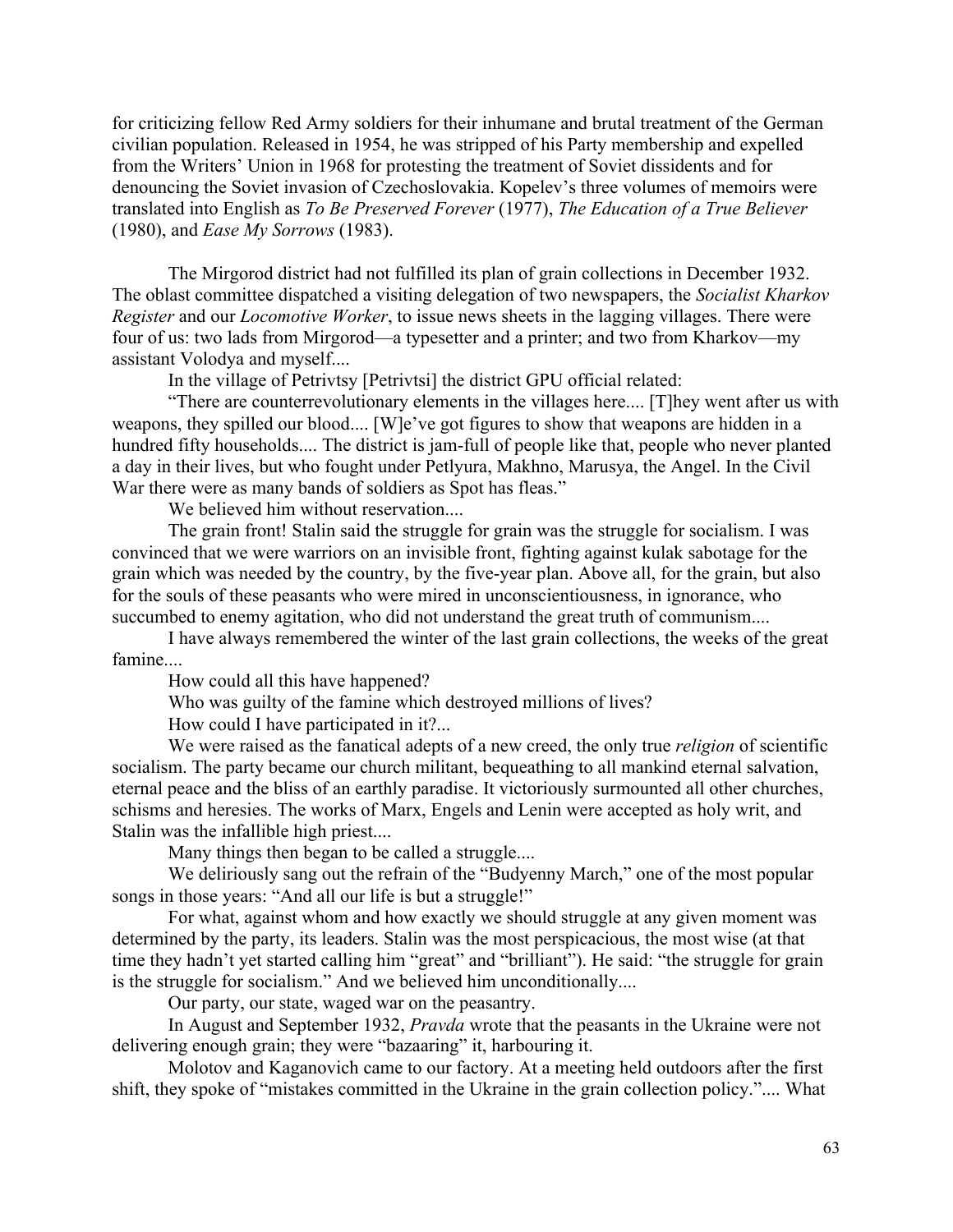they said about mistakes and shortcomings didn't alarm anybody. The tone was not ominous. And they didn't name any "concrete bearers of evil."

But now, looking through the newspapers and journals of those years, I realize that by the beginning of September 1932, one could have felt the underground tremors of the approaching catastrophe....

The struggle *for grain* had begun in 1932 with a strategic retreat. This was the situation in May and June.

But in August a sharp turn was taken. And the state launched a hectically disordered fullscale attack.

All the means of propaganda, all the powers of the regional administration, the party and Komsomol apparati, the courts, the procurator's office, the GPU and the police were enlisted to strive for one goal—the acquisition of grain.

Our traveling newspaper was one of the countless number of hastily mobilized military units—or better, subunits—of the panicking grain front....

Today I am convinced that no victories or attainments, neither the rout of Hitler's forces nor the flights of the cosmonauts, can exonerate us, can even be considered "mitigating circumstances."

And even less forgivable are all the intellectual and emotional factors which led to my guilt, my participation in those fateful grain collections, be they explained or predetermined by sociohistorical objectivity or purely personal subjectivity.

This sin cannot be prayed away. No one can pray it away. And it cannot be expiated by anything. It remains only to live with it as seemly as possible. For me this means: not to forget, not to cover over, but to try to tell as much truth as I can as precisely as I can....

In February 1933 I was sick. The comrades who came to see me told of train stations packed with crowds of peasants. Whole families with youngsters and elders were trying to get away somewhere, fleeing from the famine. Many were roaming the streets, asking for handouts.

Every night trucks covered with tarpaulins gathered up the corpses at the train stations, under the bridges, in the doorways. They cruised the city during those hours before anyone had come out of his house. Other trucks of the same kind rounded up the homeless on the streets. The completely wasted were driven to the hospitals. All the infirmaries in the city were filled to overflowing. The morgues too.

Children left without parents were sent to reception centers. But all those who were sturdier than the others were simply driven somewhere distant from the city and left there....

On February 19, 1933, Stalin delivered a long speech at the all-union conference of kolkhoz shock workers. He spoke of the famine of 1918–19....

By this time hundreds of thousands of peasants were already dying. They were dying in deserted villages, on the roads, in city streets. Famine was raging through the Ukraine, the Kuban, the Volga area.

But Stalin declared that it wasn't worth "serious discussion."

And so we did not discuss it.

Not only because it was already dangerous to doubt, let alone criticize, Stalin's speeches. And not only because one of the terrible marks of mass starvation was the feeling of helplessness, of preordained doom....

No, we did not discuss it, we did not object, because we were convinced that the disaster was not so much the fault of the party and state, as the result of inexorable "objective" circumstances. We were convinced that the famine was caused by the opposition of suicidally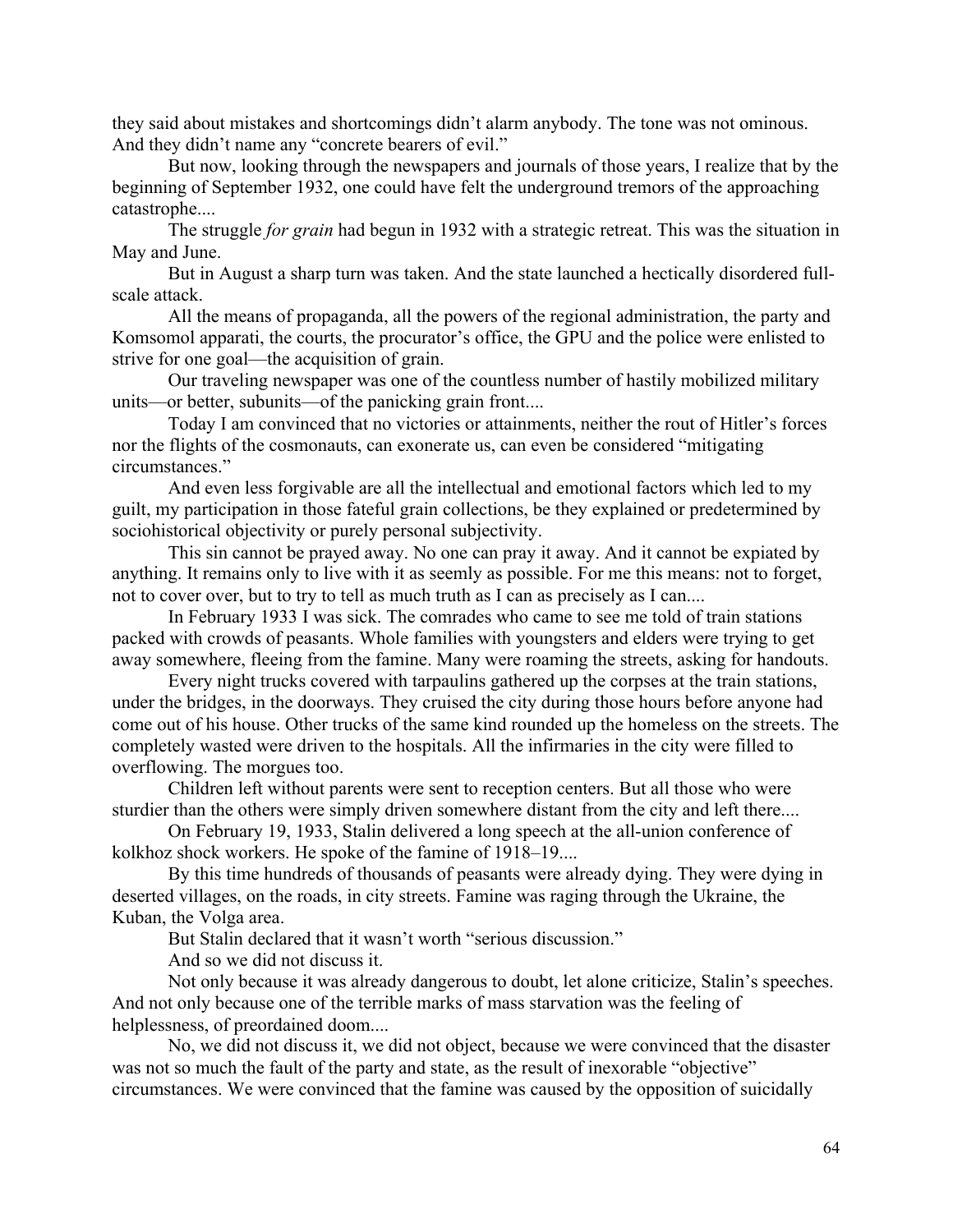unconscientious peasants, enemy intrigues and the inexperience and weakness of the lower ranks of the workers.

In the same speech Stalin solemnly promised "to make all the kolkhozniks well-to-do."

After this all the public speakers, orators, lecturers, newspapermen and propagandists repeated his promises every which way. Praises to the leader and predictions of forthcoming kolkhoz benefits sounded in those days when people were starving to death by the hundreds of thousands. This dismally monotonous clamor served to drown out the moaning and groaning....

In the spring the village shops and kolkhoz storehouses distributed relief once or twice a week: little bags of flour, peas, groats, preserves, sometimes baked bread.

Women with kerchiefs wrapped over their fur and velvet jackets stood and sat in line. They were still cold, even on sunny days. Edematose faces, dull, apparently unsighted eyes. The men were fewer. Skinny, bent, they looked even more emaciated next to the swollen, wrappedup women.

The silence of these lines was frightening. Both old and young conversed little, with weak voices. Even the most shrewish squabbled quietly and somehow without passion.

The chairman of the village soviet, very skinny, pale yellow, a mummy come to life, tried to buck up his spirits as he related to the big shots:

"For today we have a reserve improvement. Neither yesterday, nor the day before, was there any fatality. All this week only four were buried, and two of them were from various illnesses. They caught cold, and they were old people besides. But those from insufficiency of nourishment—that's definitely down to a few. And you could even say some of them are doing it from lack of social conscience. Soon as they started getting relief, soon as the first grass came up, the first green shoots, they started eating like mad. But their health is weak. You have to do it a little at a time, go slow. But some of 'em, even though they're fullgrown daddies, they're worse than kids. Soon as they saw borscht or kasha, be it a potful or a bucketful, they wouldn't leave off till they had downed the whole thing. And then their guts don't turn over the way they're supposed to. Just like a horse: if it eats too much clover or drinks too much cold water, it gets a belly like a mountain and kicks out its hoofs for good.… Or it happens that the old boy got fresh-baked bread for the whole family, a loaf and a half, or twice as much, and while he's carrying it home he gobbled it all up. The kids cry with hunger, and he's clutching his belly, groaning his groan. And then he ain't breathing no more. That's how they're dying—not from hunger but from stupidity. This is mostly the muzhiks. The women—they're more conscientious, you could say, about nourishment. Or more patient. And of course, they're sorrier for the kids. The women don't die that way."

Not that way, but all the same the women died too. Even in May, when the weeding of the vegetables began. The work best suited for women.

A hot afternoon in May. The women weeders move down the dark furrows between the rows of bright green young leaves. They take heavy steps. Bend over slowly. Even more slowly stand back up. Some can only crawl on all fours. Dark and dingy clumps amid the fresh, gay greenery.

One has stopped. She didn't exactly lie down, didn't exactly sit down. An hour later someone notices.

"Oy, woe, Auntie Odarka, she's up and died! And I thought her's just taking a rest." But in the spring they were able to bury them in separate graves. And in coffins.

They were dying less and less often. In the second half of May there were no burials for weeks.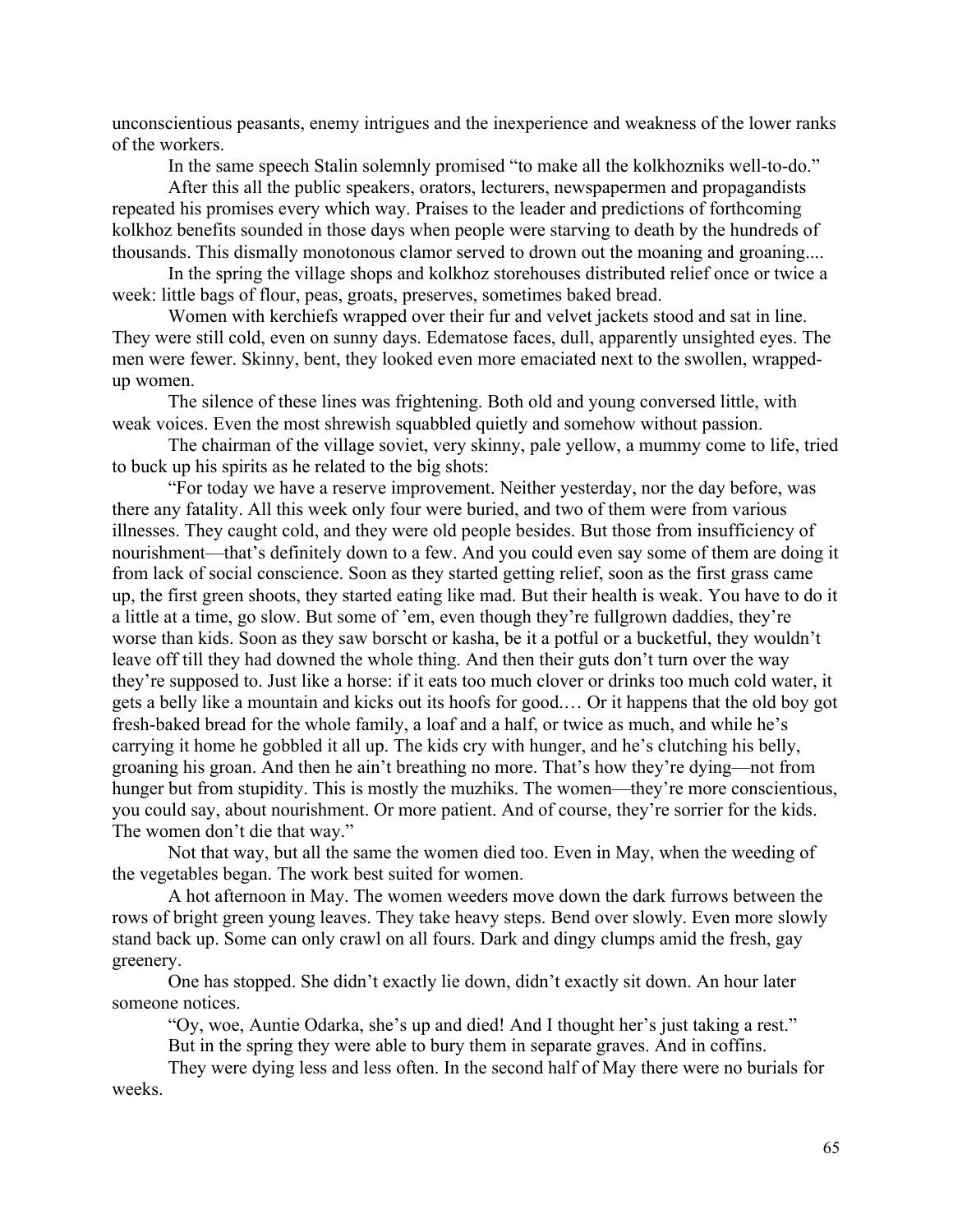A day in June. The district agit brigade drove in to the kolkhoz field camp. Young lads in embroidered shirts, wide blue trousers; young lasses in ribboned garlands, blouses with even more variegated embroidery, multicolored skirts with petticoats, fancy dress boots.

Lunch break. Women behind wooden tables spooning up thick gruel from earthen pots. Cauldrons steaming on the fireplace under a canopy. The rich aroma of cooked millet.

The women are hot: they are wearing white kerchiefs, bright jackets or linen undershirts. And therefore their faces and hands, blackened by the smoke, become even darker. No edematose faces. Almost all the women are thin, dried up, hardened, like old bark on logs.

And they are no longer silent: even though they have worked since sunup—"checked" the sugar beets, banked the potatoes, burned off the weeds in the cabbage field. The young people laugh to one another, looking at the rigged-up visitors.

The agitators lined up in front of a table. The musical director, in a little pea jacket, announced in a rather hoarse tenor:

"In honor of the shock workers of the socialist fields, our choir will perform folk songs." …I gaze at the heavens

Their riddle to ponder…

They sang full volume, in one voice. And right away you could tell they were not from the city. They sang not in neatly rounded melodies, as on the stages and music hall platforms, but way up high, in long, drawn-out, sonorous phrases. The way they sing in the villages—at friendly get-togethers, at weddings.

The women leave the pots, put aside the spoons. Stand fixed to the spot. Some lean on each other, press into little clusters.

And suddenly one breaks out crying. And then another. Crying softly. Covering their faces with their bandannas.

The choir falters. The director looks around. Whispers. A slender young woman in a garland strikes up a merry tune:

Oy, beyond the grove,

Grove so green, so green…

The choir picks it up quickly, in a slapdash manner:

Here plowed a little lassie

With bull so keen, so keen…

But the women keep crying. And another. And now another. First those who are older, then the young ones. And now they are crying openly, sobbing out loud.

She plowed, she plowed,

Worked till she could scream,

So she hired a little Cossack

To play on his violin...

The singers begin to lose their places. The dressed-up girls in the choir wipe their eyes and wet cheeks. The director looks around anxiously.

"What is this, good, women, comrades? What's wrong? Who's making you sad? We're trying to make things more merry."

The women's crying is broken by a shout:

"It's not you, not you! Oy, good people! It's we ourselves. We will never sing again.… Oy, how we used to sing! We don't even hear those songs in our sleep anymore.… We've buried everything.… We ourselves are already dead.… Oy, Mamochka my own, where are your bones?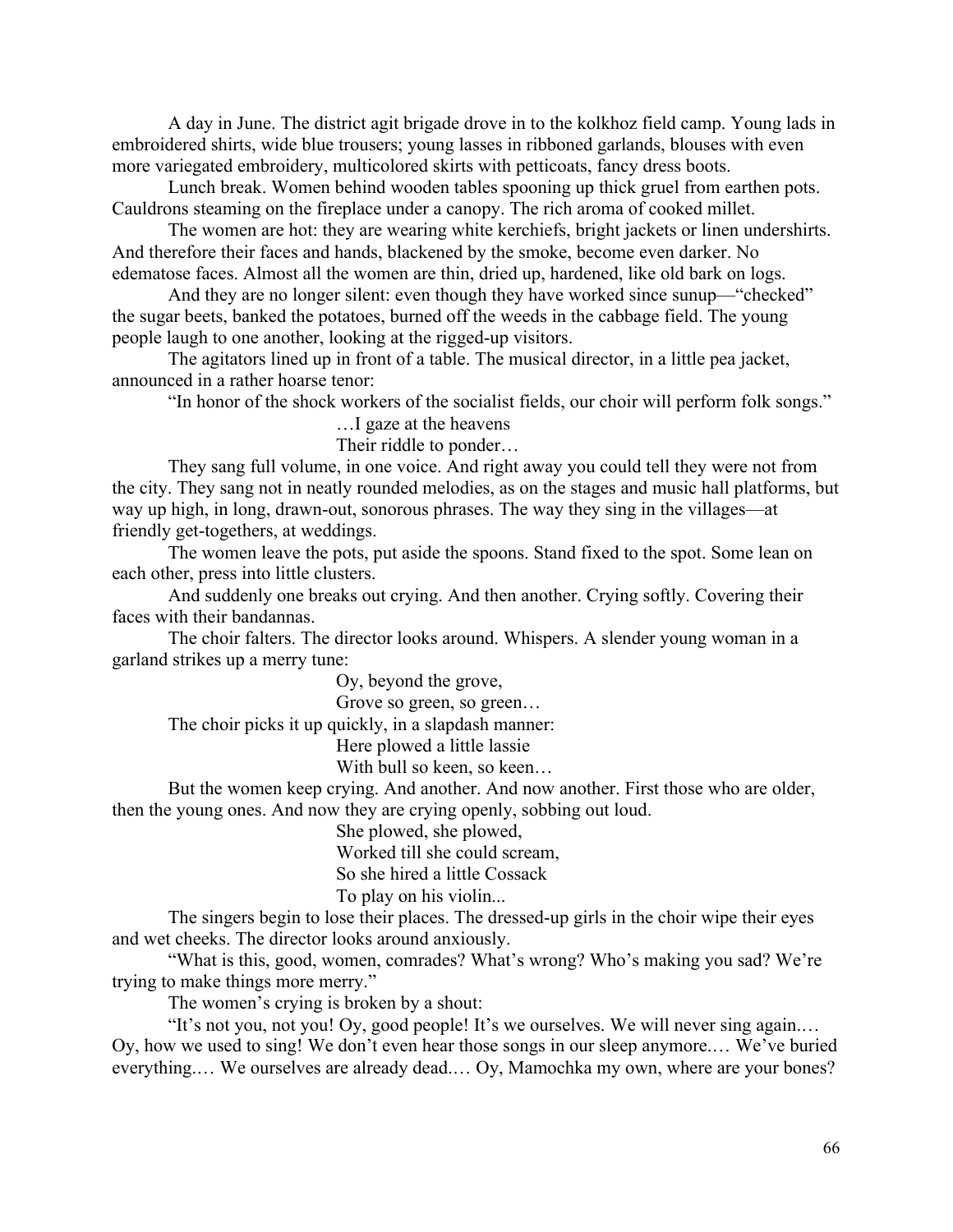Oy, children, my own little dears, my own little darlings, I didn't cry over your little graves…. I handed you over to a stranger to bury without any coffins."

Another, and still another, began to scream, to lament.

The singers bunched together. And several of the young women in garlands began crying out loud.

The director rushed to the brigade leader, who was standing to the side with the drivers who had brought the guests. The men were smoking roll-your-owns, looking off to the side. The cook sat down on the ground, covered her face with her bandanna. Her shoulders shook.

The brigade leader, a broad, almost square man with a reddish tan and a rusty stubble of many days growing up to his cheekbones, waved off the director irritably:

"Just take it easy, dear comrade.… Let the women have their cry.… Their tears have welled up.… They're crying for everyone now. Don't interfere. They'll cry it out, then things'll be better."

# *Molotov Remembers: Inside Kremlin Politics***.** *Conversations with Felix Chuev***, ed. Albert Reis (Chicago: Ivan R. Dee, 1993). Excerpts, pp. 243–44.**

Viacheslav Molotov (1890–1986), whose real family name was Skriabin, was a long-standing, high-ranking Communist Party and Soviet government official who held important posts during the Stalin era. In government he served as Soviet head of state (1930–41) and as minister of foreign affairs (1939–49; 1953–56); in the Communist Party he was a member of its Central Committee (1921–57) and Politburo (1926–57). In 1931–32 Molotov was deeply involved in managing the collectivization and grain-procurement campaigns. Together with Lazar Kaganovich, he served as one of Stalin's trusted emissaries and enforcers during this period.

## Famine, 1933

*Among writers, some say the famine of 1933 was deliberately organized by Stalin and the whole of your leadership.*

Enemies of communism say that! They are enemies of communism! People who are not politically aware, who are politically blind.

No, in collectivization, you can be sure, hands must not tremble, you must not quake in your boots, and if anyone begins to shiver—beware! We get hurt! That's just the point. Now everyone demands everything ready-made! You are like children. The overwhelming majority of present-day communists come to us hands outstretched. They just demand that everything good we have be handed them on a silver platter. They act as if that is the meaning of life. But it is not.

People will be found who understand this. Such people will come along. The struggle against the petty bourgeois heritage must be merciless. If life does not improve, that's not socialism. But even if the life of the people improves year to year over a long period but the foundations of socialism are not strengthened, a crack-up will be inevitable.

*But nearly twelve million perished of hunger in 1933....* The figures have not been substantiated.

*Not substantiated?*